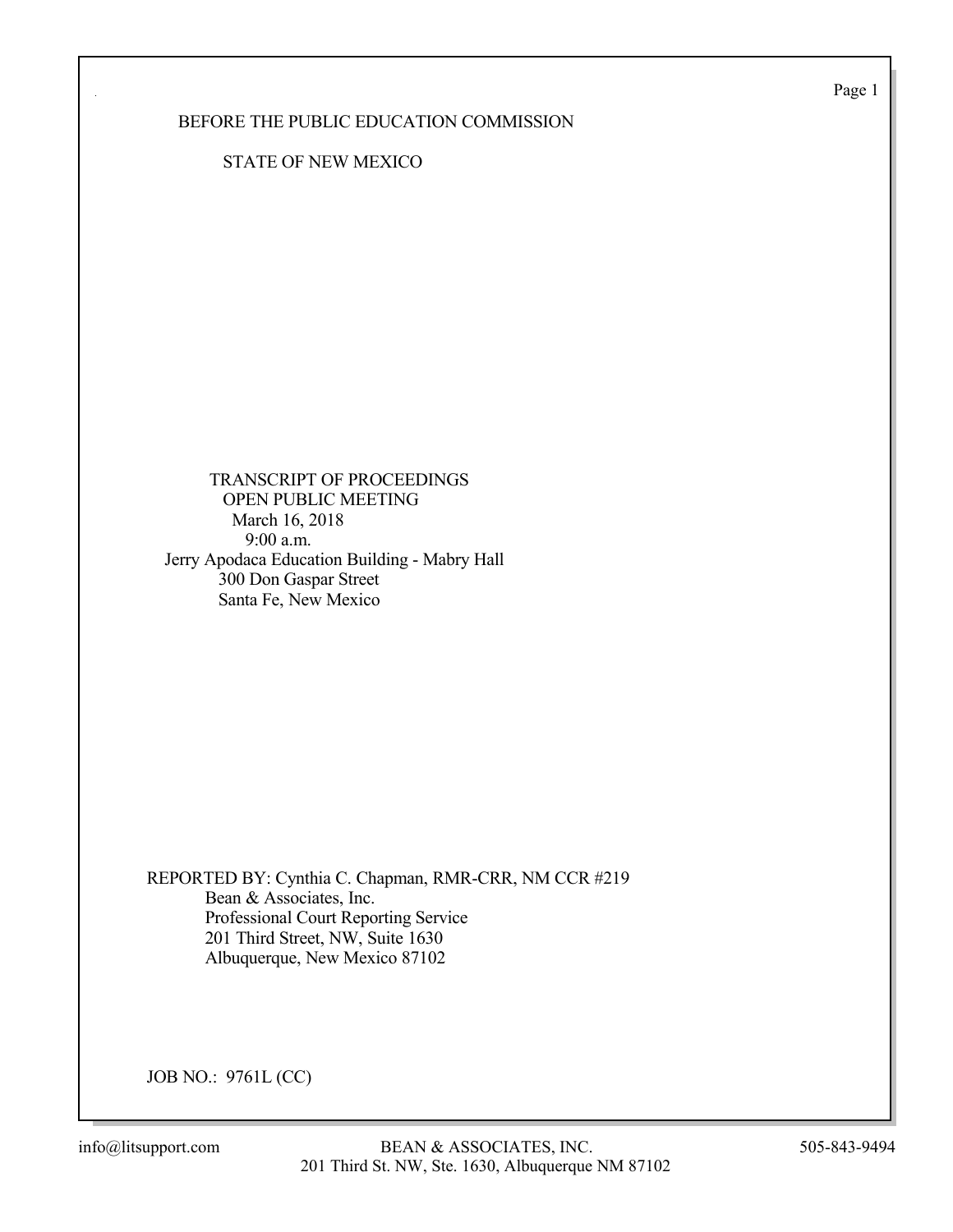## 2 (Pages 2 to 5)

| Page 2                                                                                                                                                                                                                                                                                                                                                                                                                                                                                                                                                                                                                                                                                                                                                                                                                                                                                                                                                                                                                                                                                                                                                                                   | Page 4                                                                                                                                                                                                                                                                                                                                                                                                                                                                                                                                                                                                                                                                                                                                                                                                                                                                                                                                                                                                                                                                                                                             |
|------------------------------------------------------------------------------------------------------------------------------------------------------------------------------------------------------------------------------------------------------------------------------------------------------------------------------------------------------------------------------------------------------------------------------------------------------------------------------------------------------------------------------------------------------------------------------------------------------------------------------------------------------------------------------------------------------------------------------------------------------------------------------------------------------------------------------------------------------------------------------------------------------------------------------------------------------------------------------------------------------------------------------------------------------------------------------------------------------------------------------------------------------------------------------------------|------------------------------------------------------------------------------------------------------------------------------------------------------------------------------------------------------------------------------------------------------------------------------------------------------------------------------------------------------------------------------------------------------------------------------------------------------------------------------------------------------------------------------------------------------------------------------------------------------------------------------------------------------------------------------------------------------------------------------------------------------------------------------------------------------------------------------------------------------------------------------------------------------------------------------------------------------------------------------------------------------------------------------------------------------------------------------------------------------------------------------------|
| <b>APPEARANCES</b><br>1<br>$\overline{c}$<br><b>COMMISSIONERS:</b><br>3<br>MS. PATRICIA GIPSON, Chair<br>MR. GILBERT PERALTA, Vice Chair<br>4<br>MS. KARYL ANN ARMBRUSTER, Secretary<br>MR. R. CARLOS CABALLERO, Member<br>5<br>MR. JAMES CONYERS, Member<br>MR. TIM CRONE, Member<br>6<br>MS. DANIELLE JOHNSTON, Member<br>MR. DAVID ROBBINS, Member<br>7<br>STAFF:<br>8<br>MS. KATIE POULOS, Director, Charter School Division<br>9<br>DR. ICELA PELAYO, Deputy Director,<br>Options for Parents and Families<br>10<br>11<br>MR. DYLAN LANGE, Assistant Attorney General<br>Counsel to the PEC<br>12<br>MS. BEVERLY FRIEDMAN, NMPED Custodian of Records,<br>13<br>Liaison to the PEC<br>14<br>15<br>16<br>17<br>18<br>19<br>20<br>21<br>22<br>23<br>24<br>25                                                                                                                                                                                                                                                                                                                                                                                                                          | 1<br>INDEX TO PROCEEDINGS, Continued<br>PAGE<br>2<br>13 Discussion and Possible Action on<br>159<br>3<br>Amendments Policies and Processes<br>Including, at a Minimum, Policy and<br>Process for Adding a School Site/Replication -<br>4<br>Tabled<br>5<br>14 Discussion and Possible Action on the 2018 159<br>6<br>Renewal Application Kit<br>7<br>15 Discussion and Possible Action on the<br>174<br>Legal Services RFP<br>8<br>179<br>16 Executive Session<br>9<br>17 Report from the Chair<br>181<br>10<br>199<br>18 PEC Comments<br>11<br>199<br>19 Adjourn<br>12<br>200<br>REPORTER'S CERTIFICATE<br>13<br><b>ATTACHMENTS:</b><br>14<br>1. Visitors' Sign-In Sheets<br>15<br>2. Open Forum Sign-In Sheet<br>3. Letter - Cottonwood Classical to PEC<br>16<br>17<br>18<br>19<br>20<br>21<br>22<br>23<br>24<br>25                                                                                                                                                                                                                                                                                                             |
| Page 3                                                                                                                                                                                                                                                                                                                                                                                                                                                                                                                                                                                                                                                                                                                                                                                                                                                                                                                                                                                                                                                                                                                                                                                   | Page 5                                                                                                                                                                                                                                                                                                                                                                                                                                                                                                                                                                                                                                                                                                                                                                                                                                                                                                                                                                                                                                                                                                                             |
| INDEX TO PROCEEDINGS<br>1<br>$\overline{c}$<br>PAGE<br>3<br>1 Call to Order, Roll Call,<br>5<br>Pledge of Allegiance and<br>Salute to the New Mexico Flag<br>4<br>5<br>2<br>Approval of Agenda<br>6<br>Approval of Minutes and Transcripts<br>$\tau$<br>3<br>6<br>Open Forum<br>7<br>4<br>9<br>5 Discussion and Approval of PEC Rules of<br>8<br>- 19<br>Procedure<br>9<br>30<br>6 Discussion and Possible Action on<br>10<br>Open Meeting Act Resolution for 2018<br>11<br>Discussion and Possible Action on<br>32<br>7<br><b>Charter School Amendments</b><br>12<br>32<br>7A J. Paul Taylor<br>13<br>45<br>La Tierra Montessori<br>7В<br>14<br>Turquoise Trail Charter School<br>69<br>7С<br>15<br>8 Report from Options for Parents and<br>89<br>the Charter School Division<br>16<br>17<br>Discussion and Possible Action on<br>94<br>9<br>Corrective Action Plans<br>18<br>10 Tabled<br>19<br>11 Discussion and Possible Action on<br>112<br>20<br>Failure to Comply with Annual Governance<br><b>Reporting Requirements</b><br>21<br>12 Discussion and Possible Action on<br>138<br>22<br>Charter School Governing Body Changes<br><b>Reporting Requirements</b><br>23<br>24<br>25 | THE CHAIR: I'm going to call to order<br>1<br>2<br>this meeting of the Public Education Commission. It<br>3<br>is Friday, March 16th, and it is 9:03 a.m. And I<br>4<br>will ask Commissioner Armbruster to do a roll-call<br>5<br>vote. "Roll call." Not a roll-call vote. We're<br>6<br>not voting whether you're here or not.<br>7<br>COMMISSIONER ARMBRUSTER: David Robbins?<br>8<br><b>COMMISSIONER ROBBINS: Present.</b><br>9<br><b>COMMISSIONER ARMBRUSTER: Carmie Toulouse</b><br>10<br>is not here.<br>11<br>Karyl Ann Armbruster is here.<br>12<br>Jim Conyers?<br>13<br><b>COMMISSIONER CONYERS: Present.</b><br>14<br>COMMISSIONER ARMBRUSTER: Gilbert Peralta.<br>15<br>COMMISSIONER PERALTA: Here.<br>16<br>COMMISSIONER ARMBRUSTER: Patty Gipson.<br>17<br>THE CHAIR: Here.<br>18<br><b>COMMISSIONER ARMBRUSTER: Danielle</b><br>19<br>Johnston.<br>20<br><b>COMMISSIONER JOHNSTON: Present.</b><br>21<br>COMMISSIONER ARMBRUSTER: Tim Crone.<br>22<br>COMMISSIONER CRONE: Here.<br>23<br>COMMISSIONER ARMBRUSTER: I believe Trish<br>24<br>Ruiz is not present.<br>25<br>And Commissioner Caballero is here. So we |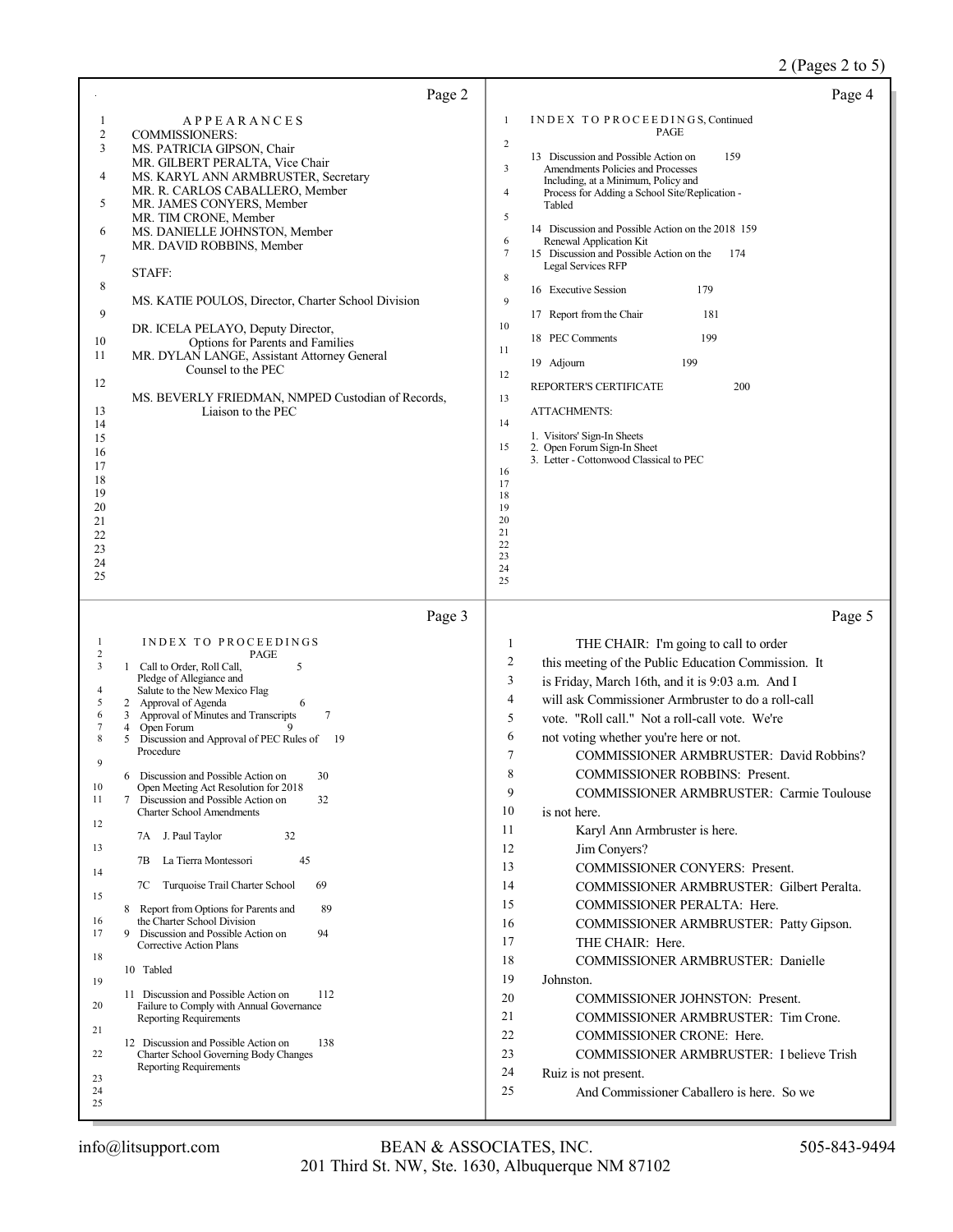|    | Page 6                                               |                | Page 8                                    |
|----|------------------------------------------------------|----------------|-------------------------------------------|
| 1  | have eight out of ten.                               | 1              | THE CHAIR: Motion by Commissioner         |
| 2  | THE CHAIR: I will ask Commissioner Crone             | 2              | Peralta.                                  |
| 3  | to lead us in the Pledge of Allegiance and           | 3              | COMMISSIONER CRONE: (Indicates.)          |
| 4  | Commissioner Robbins in the Salute to the New Mexico | $\overline{4}$ | THE CHAIR: Second by Commissioner Crone.  |
| 5  | Flag.                                                | 5              | All in favor?                             |
| 6  | (Pledge of Allegiance and Salute to                  | 6              | (Commissioners so indicate.)              |
|    | the New Mexico Flag conducted.)                      | 7              | THE CHAIR: Opposed?                       |
| 8  | THE CHAIR: We are on to Item No. 2, the              | 8              | (No response.)                            |
| 9  | approval of the agenda. And I am going to ask        | 9              | THE CHAIR: Hearing no opposition, the     |
| 10 | that -- find the number -- that we remove Item       | 10             | motion passes.                            |
| 11 | No. 10 from the agenda for today. Okay?              | 11             | 3C, the approval of the Summary Minutes   |
| 12 | Do I have a motion on that?                          | 12             | for the February 9th, 2018, meeting.      |
| 13 | COMMISSIONER PERALTA: Madam Chair, I will            | 13             | Are there any corrections?                |
| 14 | make the motion to approve the agenda, as amended.   | 14             | (No response.)                            |
| 15 | <b>COMMISSIONER ROBBINS: Second.</b>                 | 15             | THE CHAIR: Hearing none, I will entertain |
| 16 | THE CHAIR: Thank you. I think we can do              | 16             | a motion.                                 |
| 17 | that by voice vote, can't we?                        | 17             | COMMISSIONER CRONE: (Indicates.)          |
| 18 | All in favor?                                        | 18             | THE CHAIR: Motion by Commissioner Crone.  |
| 19 | (Commissioners so indicate.)                         | 19             | COMMISSIONER ARMBRUSTER: (Indicates.)     |
| 20 | THE CHAIR: Opposed?                                  | 20             | THE CHAIR: Second by Commissioner         |
| 21 | (No response.)                                       | 21             | Armbruster.                               |
| 22 | THE CHAIR: Hearing no opposition, the                | 22             | All in favor?                             |
| 23 | motion passes. So we have struck Item No. 10.        | 23             | (Commissioners so indicate.)              |
| 24 | Actually, I didn't ask any of you if you             | 24             | THE CHAIR: Opposed?                       |
| 25 | had anything to do with that.                        | 25             | (No response.)                            |
|    |                                                      |                |                                           |

#### Page 7

1 We are on to Item No. 3, which is the<br>2 approval of the minutes and the transcript 2 approval of the minutes and the transcript. 3A is<br>3 the Approval of the PEC Work Session Minutes 1 the Approval of the PEC Work Session Minutes for 4 February 8th, 2018.<br>5 Do we hear a 5 Do we hear a motion? Are there any<br>6 changes to it before we -- any corrections? 6 changes to it before we -- any corrections?<br>  $\frac{7}{7}$  (No response) 7 (No response.)<br>8 THE CHAIR THE CHAIR: Seeing none, I will entertain  $\frac{9}{10}$  a motion. 10 There is a motion by Commissioner<br>11 Armbruster second by Commissioner Gin 11 Armbruster, second by Commissioner Gipson.<br>12 All in favor? 12 All in favor?<br>13 (Commission (Commissioners so indicate.) THE CHAIR: Opposed? (No response.) 16 THE CHAIR: Hearing no opposition, the motion passes. motion passes. 18 3B, the Approval of the PEC Transcript for<br>19 the February 9 2018 meeting the February 9, 2018, meeting. 20 Are there any corrections to that<br>21 transcript? 21 transcript?<br>22 (No 22 (No response.)<br>23 THE CHAIR: 23 THE CHAIR: Seeing none, I will entertain<br>24 a motion 24 a motion.<br>25 CO COMMISSIONER PERALTA: (Indicates.) Page 9 THE CHAIR: Hearing no opposition, the motion passes. COMMISSIONER CABALLERO: Abstain. THE CHAIR: Excuse me? 5 COMMISSIONER CABALLERO: Abstain.<br>6 THE CHAIR: There's one abstention on that THE CHAIR: There's one abstention on that vote. No, it's just a voice. We are on to Item No. 4, which is the Open 9 Forum. We have quite a few, actually; one, two,<br>10 three, four, five, six, seven, eight. three, four, five, six, seven, eight. We have eight people that have signed up for the Open Forum. And the time limit is four minutes per. And the first on the list is Caterina -- 15 FROM THE FLOOR: Hajer. THE CHAIR: Hajer. And is Charlotte coming up with -- so that's Charlotte. Yes or no? 18 FROM THE FLOOR: Just Caterina and Charlotte for three minutes. 20 THE CHAIR: I'm going to ask you if you<br>21 can put her name on here, because we use this for can put her name on here, because we use this for the record. I do not believe -- oh, they signed on the same line. Got you. Okay. Now I got you. Good morning. And there's a button on the microphone that needs to -- so if you press it, the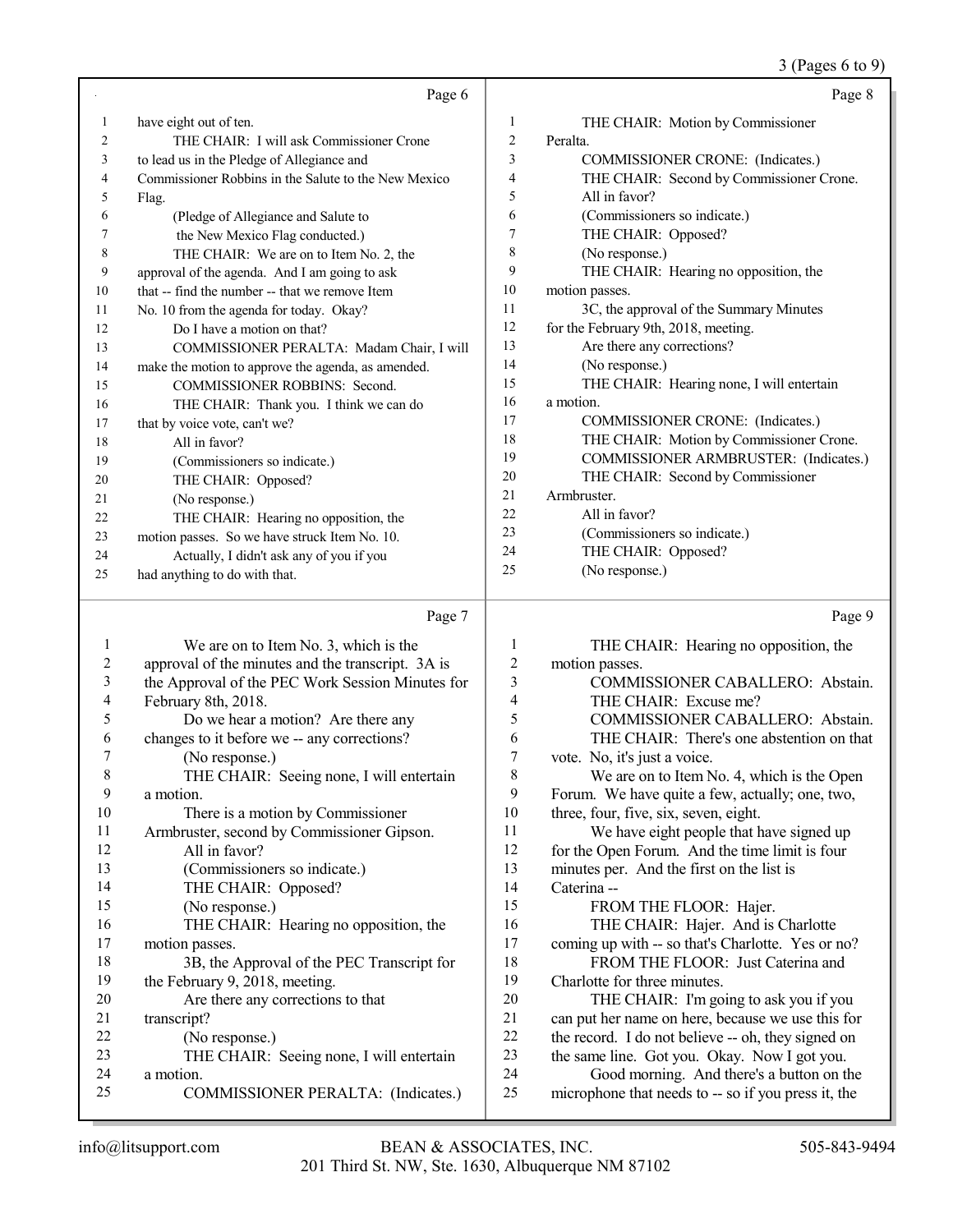4 (Pages 10 to 13)

|    | Page 10                                              |    | Page 12                                              |
|----|------------------------------------------------------|----|------------------------------------------------------|
| 1  | green light comes on. And I'm going to ask you,      | 1  | FROM THE FLOOR: Good morning, Madam Chair            |
| 2  | before you speak, to say -- say your name and spell  | 2  | and Commission. I'm here to write -- read a letter   |
| 3  | your last name, please.                              | 3  | that was written by Mr. Sam Obenshain, Director at   |
| 4  | FROM THE FLOOR: Okay. Good morning,                  | 4  | Cottonwood Classical Prep School.                    |
| 5  | Madam-                                               | 5  | THE CHAIR: Could I ask you to identify               |
| 6  | THE REPORTER: I'm sorry. I can't hear                | 6  | yourself and spell your last name for the record?    |
| 7  | you.                                                 | 7  | FROM THE FLOOR: Yes. Christine                       |
| 8  | FROM THE FLOOR: So good morning.                     | 8  | Eisenberg, E-I-S-E-N-B-E-R-G. And I'm the Assistant  |
| 9  | Madam Chairman and Committee. My name is Caterina    | 9  | Director at Cottonwood Classical Prep.               |
| 10 | Miller. My last name is spelled M-I-L-L-E-R.         | 10 | "Chairperson Gipson and Commissioners, I             |
| 11 | FROM THE FLOOR: My name is Hajer Maaz.               | 11 | am writing this to register the concerns Cottonwood  |
| 12 | And my last name is spelled M-A-A-Z.                 | 12 | Classical Prep has to the Commission and the Charter |
| 13 | THE CHAIR: Thank you.                                | 13 | School Division regarding the possible corrective    |
| 14 | FROM THE FLOOR: And today, we are going              | 14 | action being threatened by the Commission.           |
| 15 | to talk about how Santa Fe students can benefit from | 15 | "I have registered these concerns with the           |
| 16 | the TTCS Middle School.                              | 16 | CSD on previous occasions and have communicated my   |
| 17 | FROM THE FLOOR: Sixth-grade students that            | 17 | concerns in writing. I am articulating the concerns  |
| 18 | attend TTCS need a middle school to attend after     | 18 | below so that there is a clear understanding that    |
| 19 | they graduate. They will most likely like to attend  | 19 | although the school has consistently provided        |
| 20 | another charter school.                              | 20 | documentation required by the initial contract       |
| 21 | FROM THE FLOOR: As everyone knows,                   | 21 | regarding the governing council membership changes   |
| 22 | charter schools use lotteries to enroll their        | 22 | and updates, the characterization that the disputed  |
| 23 | students. You always have to hope that you get in.   | 23 | claim of noncompliance rises to the level of         |
| 24 | There usually is not a very large chance for that.   | 24 | corrective action is laughable.                      |
| 25 | What do you do then?                                 | 25 | "Generally, the concerns are as follows:             |
|    |                                                      |    |                                                      |

# Page 11  $\vert$

|    | Page 11                                              |    | Page 13                                              |
|----|------------------------------------------------------|----|------------------------------------------------------|
| 1  | FROM THE FLOOR: A sixth-grade girl from              | 1  | "The Commission has unilaterally amended             |
| 2  | TTCS tried three charter schools for the lottery but | 2  | the contract. Contrary to provisions throughout the  |
| 3  | didn't get into any of them. If she stays in         | 3  | contract, the Commission has not negotiated in good  |
| 4  | Santa Fe, she would have to go to a private school,  | 4  | faith.                                               |
| 5  | which is very expensive, or a public school, which   | 5  | "Section --                                          |
| 6  | has too many people and isn't doing well. As a       | 6  | MS. FRIEDMAN: Could you move back from               |
| 7  | result, her parents are thinking about home schools  | 7  | the mic a little bit?                                |
| 8  | or moving to Albuquerque.                            | 8  | FROM THE FLOOR: "Section 4.05 says that              |
| 9  | FROM THE FLOOR: Students that don't                  | 9  | the Authorizer will put the criteria, processes, and |
| 10 | attend TTCS would have another choice for a charter  | 10 | procedures that we will use to oversee the school    |
| 11 | school middle school. Then there is a much better    | 11 | and the contract itself; specifically, in Section 4  |
| 12 | chance for getting in one of the middle schools.     | 12 | in Articles IV through VIII, by changing this        |
| 13 | FROM THE FLOOR: We hope you agree that it            | 13 | criteria (the council must 'choose to seat' a        |
| 14 | is a helpful thing to have a great charter school    | 14 | specific number of members in a particular           |
| 15 | middle school. Thank you.                            | 15 | year)" -- hold on. I'm sorry -- "the                 |
| 16 | THE CHAIR: Thank you.                                | 16 | processes (requiring a new reporting mechanism"      |
| 17 | Could you push the button, please? Thank             | 17 | will not -- "while not replacing others), and        |
| 18 | you.                                                 | 18 | procedures (not negotiating in good faith), the      |
| 19 | Next on the list is Michael Rael.                    | 19 | Commission has unilaterally amended the contract and |
| 20 | FROM THE FLOOR: Ma'am, it was too early              | 20 | therefore has committed a breach of the contract.    |
| 21 | this morning when I got up in Questa. So I misread   | 21 | "No. 2. Commission oversight is outside              |
| 22 | that. I will abstain until Roots and Wings comes up  | 22 | the scope agreed upon in the contract. Since the     |
| 23 | to -- with our -- we're on the agenda, Item 9B.      | 23 | new governing council reporting requirement is not   |
| 24 | THE CHAIR: Okay. Thank you.                          | 24 | set forth or incorporated by reference in the        |
| 25 | Next is Christine Eisenberg.                         | 25 | charter contract, it is an invalid oversight         |
|    |                                                      |    |                                                      |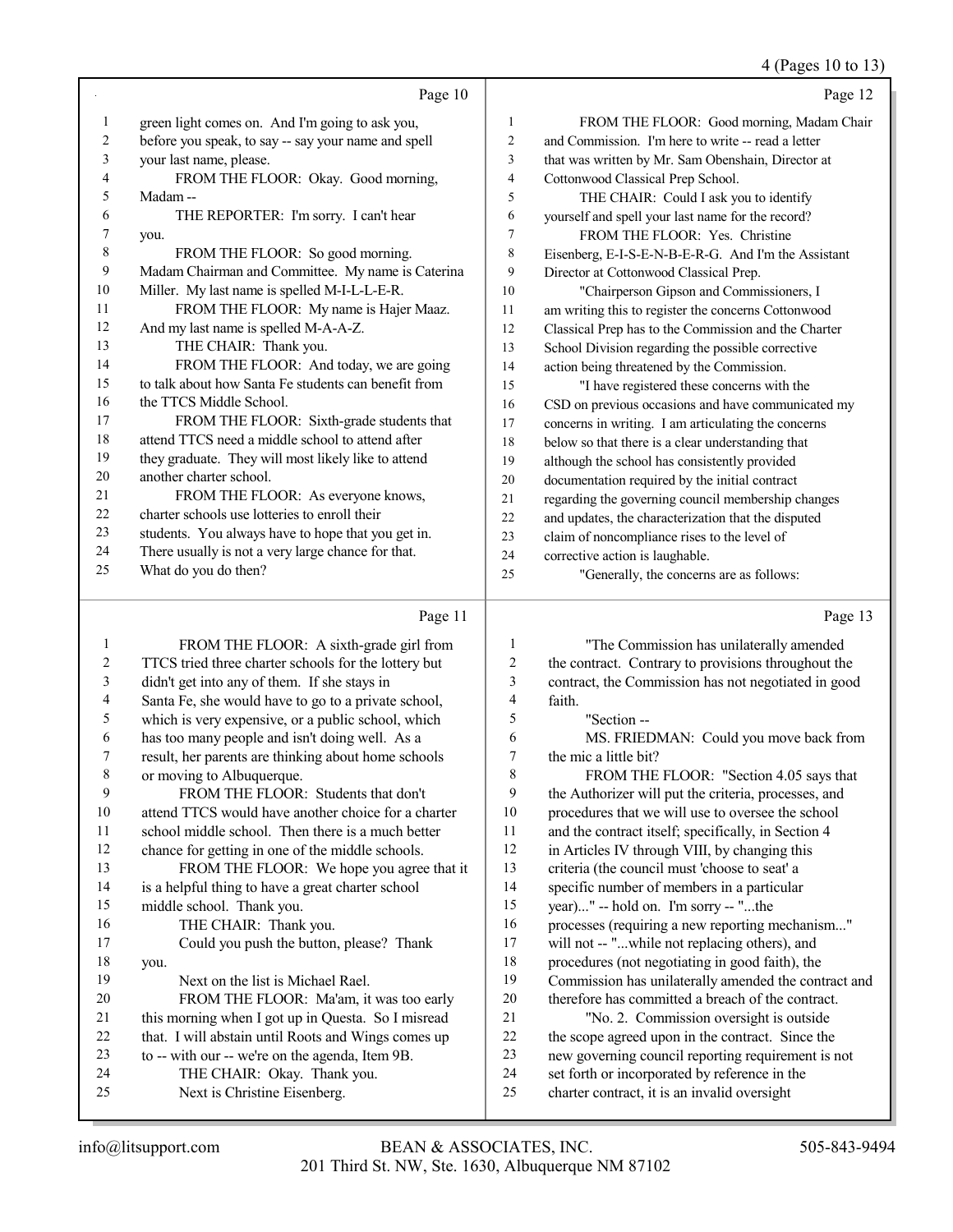|                          |                                                                                                          |                         | 5 (Pages 14 to 17)                                                                                           |
|--------------------------|----------------------------------------------------------------------------------------------------------|-------------------------|--------------------------------------------------------------------------------------------------------------|
|                          | Page 14                                                                                                  |                         | Page 16                                                                                                      |
| $\mathbf{1}$             | mechanism and outside the scope of the contract.                                                         | $\mathbf{1}$            | I've never had any problems. It's not just a school                                                          |
| $\sqrt{2}$               | "Subsection b of 6.11 is the contracted                                                                  | $\sqrt{2}$              | to us. It's more like a family.                                                                              |
| $\mathfrak{Z}$           | process for -- for changing governing council                                                            | 3                       | And so we hope that you would really                                                                         |
| $\overline{\mathcal{A}}$ | members and notifying the authorizer of these                                                            | 4                       | consider doing that for all of us. And it's really                                                           |
| 5                        | changes. Nothing [verbatim] more or different from                                                       | 5                       | hard to get into another school right now, like the                                                          |
| 6                        | this is -- anything -- anything more or different                                                        | 6                       | little girls were saying. So I'd appreciate that.                                                            |
| 7                        | from this is a unilateral change in the contract and                                                     | 7                       | Thank you.                                                                                                   |
| $\,$ 8 $\,$              | a breach of the contract.                                                                                | $\,$ $\,$               | THE CHAIR: Thank you.                                                                                        |
| 9                        | "No. 3. Time taken away from educating                                                                   | 9                       | Next is Melissa Aleman.                                                                                      |
| $10\,$                   | our children. The worst outcome of this entire                                                           | 10                      | FROM THE FLOOR: Hi. Good morning. My                                                                         |
| 11                       | process is that we -- is that we, arguably, the top                                                      | 11                      | name is Melissa Aleman. My last name is --                                                                   |
| 12                       | performing school in your portfolio, have had to                                                         | 12                      | THE CHAIR: I'm sorry. The mic isn't on.                                                                      |
| 13                       | take time and energy away from the job of educating                                                      | 13                      | FROM THE FLOOR: Oh, thank you. Hi. Good                                                                      |
| 14                       | students to address this trivial issue. Instead of                                                       | 14                      | morning. My name is Melissa Aleman. My last name                                                             |
| 15                       | working with us to find compromises and making good                                                      | 15                      | is spelled A-L-E-M-A-N. And for me, it's much                                                                |
| 16                       | faith efforts, the Commission's practices have                                                           | 16                      | better speaking Spanish.                                                                                     |
| $17\,$                   | drained both human and financial capital and found                                                       | 17                      | (Spanish language spoken by this speaker.)                                                                   |
| $18\,$                   | us exercising our right of choice to join another                                                        | 18                      | THE CHAIR: Next is Erica Lannon.                                                                             |
| 19                       | portfolio of schools.                                                                                    | 19                      | FROM THE FLOOR: I wasn't aware that I was                                                                    |
| $20\,$                   | "It is our hope that the Commission                                                                      | 20                      | put on public comment. I'm also on the agenda item                                                           |
| 21<br>22                 | considers carefully the precedent that it will set<br>if corrective action is used to address this issue | 21<br>22                | with Roots and Wings.                                                                                        |
| 23                       | as insignificant" and as compliant -- "as compliance                                                     | 23                      | THE CHAIR: Someone signed your name on<br>Open Forum.                                                        |
| 24                       | to a box on a form. If the Commission chooses to                                                         | 24                      | FROM THE FLOOR: I'm sorry.                                                                                   |
| 25                       | vote to take corrective action, Cottonwood Classical                                                     | 25                      | THE CHAIR: That's okay.                                                                                      |
|                          |                                                                                                          |                         |                                                                                                              |
|                          |                                                                                                          |                         |                                                                                                              |
|                          | Page 15                                                                                                  |                         | Page 17                                                                                                      |
| $\mathbf{1}$             | will initiate a notice of dispute as outlined in                                                         | $\mathbf{1}$            | FROM THE FLOOR: It was early when we                                                                         |
| 2                        | Section 10 of the contract.                                                                              | $\sqrt{2}$              | left.                                                                                                        |
| 3                        | "Thank you for your consideration and                                                                    | 3                       | THE CHAIR: People need coffee before you                                                                     |
| $\overline{\mathcal{A}}$ | time."                                                                                                   | $\overline{\mathbf{4}}$ | start up here.                                                                                               |
| 5                        | THE CHAIR: Thank you.                                                                                    | 5                       | FROM THE FLOOR: 5:00 gets early up in the                                                                    |
| 6                        | Next is Kathy Garcia.                                                                                    | $\sqrt{6}$              | mountains.                                                                                                   |
|                          | FROM THE FLOOR: My name is Kathy Garcia,                                                                 | 7                       | THE CHAIR: Lastly, Trevor Burns.                                                                             |
| 8                        | and the last name is G-A-R-C-I-A. And I would like                                                       | 8                       | FROM THE FLOOR: My name is Trevor Burns.                                                                     |
| 9                        | to ask that you consider making TT -- Turquoise                                                          | 9                       | Last name is spelled B-U-R-N-S.                                                                              |
| 10                       | Trail Charter School, bringing seventh and eighth                                                        | 10                      | I'm here to talk for Turquoise Trail                                                                         |
| 11                       | grade to this school.                                                                                    | 11                      | getting seventh and eighth grade. I have one                                                                 |
| 12                       | My son has been there since kindergarten.                                                                | 12                      | daughter going to Turquoise Trail now. My second                                                             |
| 13                       | And he's now in fifth grade. He's gotten an                                                              | 13                      | will be going there this year starting kindergarten.                                                         |
| 14                       | excellent education there. He's been nominated for                                                       | 14                      | Much like the two young ladies said earlier, it's                                                            |
| 15                       | the National Elementary Society the last two or                                                          | 15                      | very difficult to find a very strong school or                                                               |
| 16                       | three years. And we've been really concerned about                                                       | 16                      | equivalent school to Turquoise Trail going into                                                              |
| 17                       | what we're going to do when he is finished with                                                          | 17                      | seventh and eighth grade. And it's a very difficult                                                          |
| $18\,$                   | sixth grade.                                                                                             | 18                      | decision, once your child hits sixth grade. It's a                                                           |
| 19<br>$20\,$             | You know, there's not a lot of options.                                                                  | 19<br>20                | very long thought process trying to figure out what                                                          |
| 21                       | Everything is far away. A lot of the schools don't                                                       | 21                      | they're going to do after that point, especially                                                             |
| 22                       | have very good grades. And so private school costs<br>a fortune, which at the -- most of us can't afford | 22                      | considering the climate today with school shootings,<br>schools being locked down because of threats of open |
| 23                       | at this time.                                                                                            | 23                      | shooters, schools having not so great grades                                                                 |
| 24                       | And we just hope that you really                                                                         | 24                      | currently.                                                                                                   |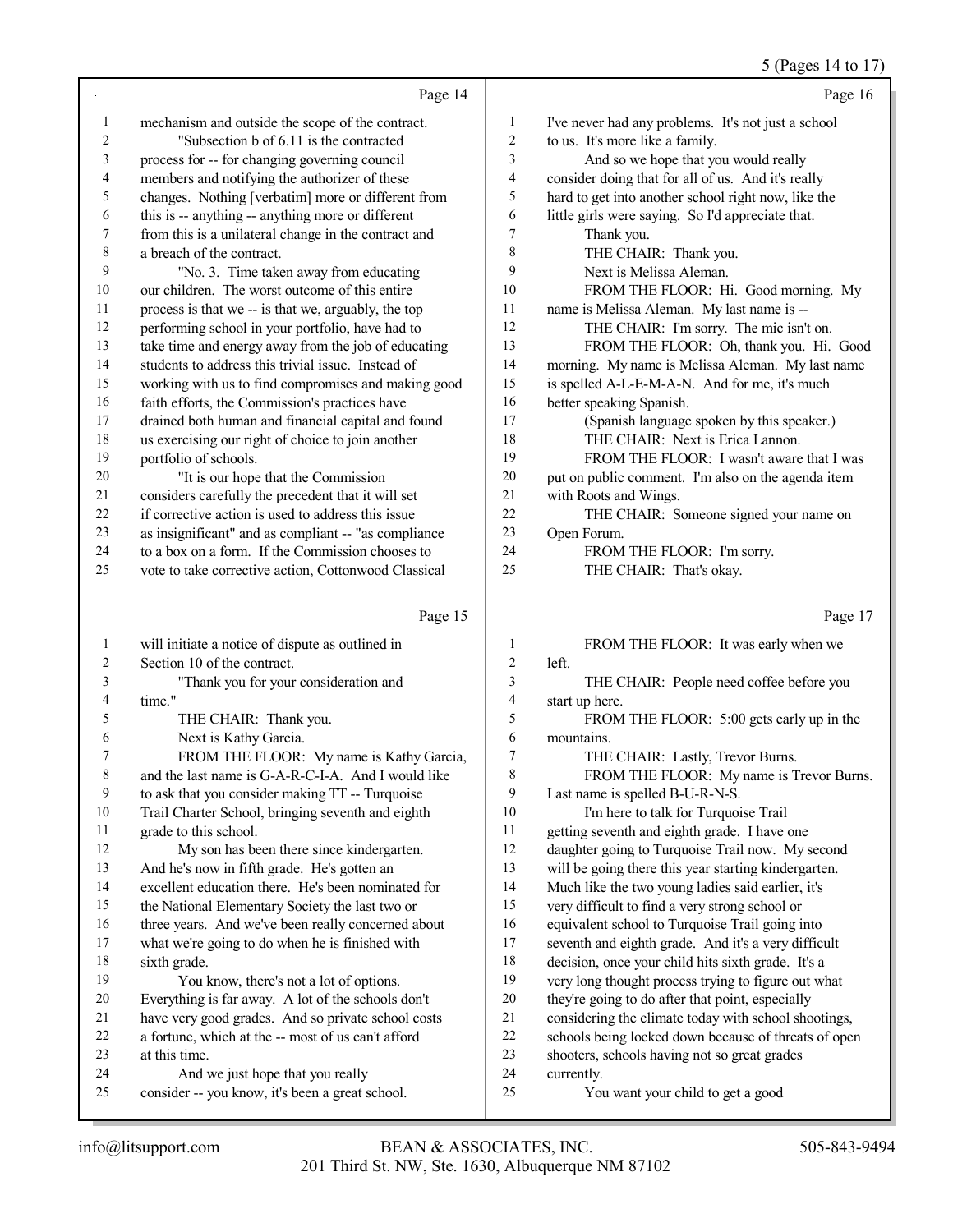|                          |                                                      |                | $0$ (rages to to $21$ )                              |
|--------------------------|------------------------------------------------------|----------------|------------------------------------------------------|
|                          | Page 18                                              |                | Page 20                                              |
| $\mathbf{1}$             | education and go on to succeed in life and every     | 1              | here -- and that's for the subcommittees that we sit |
| $\sqrt{2}$               | opportunity that you can get when you want to be     | $\overline{c}$ | on.                                                  |
| $\mathfrak{Z}$           | able to give them. Turquoise Trail has done an       | 3              | It seems kind of ridiculous process that             |
| $\overline{\mathcal{A}}$ | exceptional job so far with our children, and we     | 4              | we have to change or potentially change the          |
| 5                        | would like them to continue doing so for as long as  | 5              | subcommittees that we serve on every year; because   |
| 6                        | possible. And we hope that seventh and eighth grade  | 6              | it does -- and the feedback that I received from a   |
| 7                        | will be an opportunity to help them do that and give | 7              | number of the Commissioners was, "I just started     |
| $\,$ 8 $\,$              | our children an opportunity to go forward in high    | 8              | serving on this, and I just kind of got it, and now  |
| $\boldsymbol{9}$         | school with a step up.                               | 9              | there's a potential for a change."                   |
| $10\,$                   | So we hope that you'll give them that                | 10             | So I'm going to ask the Commissioners if             |
| $11\,$                   | opportunity. Thank you.                              | 11             | they would entertain the assignments, that the       |
| 12                       | THE CHAIR: Thank you.                                | 12             | subcommittee assignments are a two-year, because     |
| 13                       | FROM THE FLOOR: Madam Chair, excuse me.              | 13             | that would cycle in with the general election cycle, |
| 14                       | I signed up. I think you skipped me. I was right     | 14             | so that anyone that would be potentially coming in   |
| 15                       | behind the girls. And I think you thought I was      | 15             | new would come in in a two-year cycle.               |
| 16                       | going up with them. Charlotte from South Valley      | 16             | COMMISSIONER CABALLERO: Madam Chair, so              |
| 17                       | Prep.                                                | 17             | what year would be -- that would be relevant? This   |
| 18                       | THE CHAIR: Oh, I'm sorry. I did. I                   | 18             | year would be --                                     |
| 19                       | apologize.                                           | 19             | THE CHAIR: Any Commissioners that                    |
| 20                       | FROM THE FLOOR: No. No need to. I'm                  | 20             | responded back to me, actually, as to what           |
| $21\,$                   | glad I didn't have to follow those girls. They were  | 21             | subcommittee they wanted to serve on asked to stay   |
| 22                       | a tough act to follow; although I do agree with you  | 22             | where they were. So I'm -- that was my               |
| 23                       | girls about middle school. It's -- it's an awesome   | 23             | recommendation, that everyone -- and the only        |
| 24                       | time; but it's also scary.                           | 24             | individual that is new is Commissioner Robbins. So   |
| 25                       | My name is Charlotte Alderete Trujillo.              | 25             | that's -- that was my recommendation, and that's     |
|                          |                                                      |                |                                                      |
|                          | Page 19                                              |                | Page 21                                              |
| $\mathbf{1}$             | My last name spelled A-L-D-E-R-E-T-E; Trujillo,      | $\mathbf{1}$   | what I put into our -- into the minutes for today -- |
| $\boldsymbol{2}$         | T-R-U-J-I-L-L-O.                                     | $\overline{c}$ | was simply to carry over so that it would -- next    |
| 3                        | I'm the executive director at South Valley           | $\mathfrak{Z}$ | year, there would be new assignments, because we     |
| 4                        | Preparatory School. I just wanted to come in front   | 4              | would have three or four new Commissioners that      |
| 5                        | of you for a few seconds to say we have been on your | 5              | would be coming on in January of '19.                |
| 6                        | list for a while looking for a facility. I'm hoping  | 6              | COMMISSIONER ROBBINS: Madam Chair, I                 |
| 7                        | to be on the agenda next month to come in front of   | 7              | think, from a consistency standpoint, that's a very  |
| $\,$ 8 $\,$              | you with an amendment to change locations.           | $\,8\,$        | good recommendation, and I would support that.       |
| 9                        | I'm here to extend an open invitation to             | 9              | THE CHAIR: Thank you.                                |
| 10                       | the Commissioners to come and visit our facility. A  | 10             | COMMISSIONER ARMBRUSTER: Ditto.                      |
| 11                       | couple already have been there. And so I'm just      | 11             | THE CHAIR: Thank you.                                |
| 12                       | excited.                                             | 12             | COMMISSIONER JOHNSTON: And I have a                  |
| 13                       | That's all I wanted to say. Thank you.               | 13             | question, because I had asked that the -- I had sent |
| 14                       | THE CHAIR: Thank you.                                | 14             | some questions about this. And I don't remember it   |
| 15                       | Commissioners, we are on to Item No. 5,              | 15             | being in there.                                      |
| 16                       | which is Discussion and Approval of the PEC Rules of | 16             | But I concur. It seems -- you're saying              |
| 17                       | Procedure. So I will ask if anyone has any           | 17             | "subcommittees." And I was thinking those are the    |
| 18                       | recommended changes.                                 | 18             | assignments to the other --                          |
| 19                       |                                                      | 19             | THE CHAIR: The LESC, the LFC.                        |
|                          | And I think we've got -- did we not have             |                |                                                      |
| $20\,$                   | at least one typo that was in there?                 | $20\,$         | COMMISSIONER JOHNSTON: Yeah.                         |
| 21                       | COMMISSIONER ARMBRUSTER: I --                        | 21             | THE CHAIR: And it just seems kind of                 |
| $22\,$                   | THE CHAIR: I'm going to ask the                      | $22\,$         | ridiculous that every year, we're, you know,         |

- Commissioners, if you look for -- I'm going to ask the Commissioners to entertain an idea with the
- Rules -- the Rules of Procedure. I think it's in
- 24 bottom line is people say, "I want to stay where I<br>25 am."
	- am."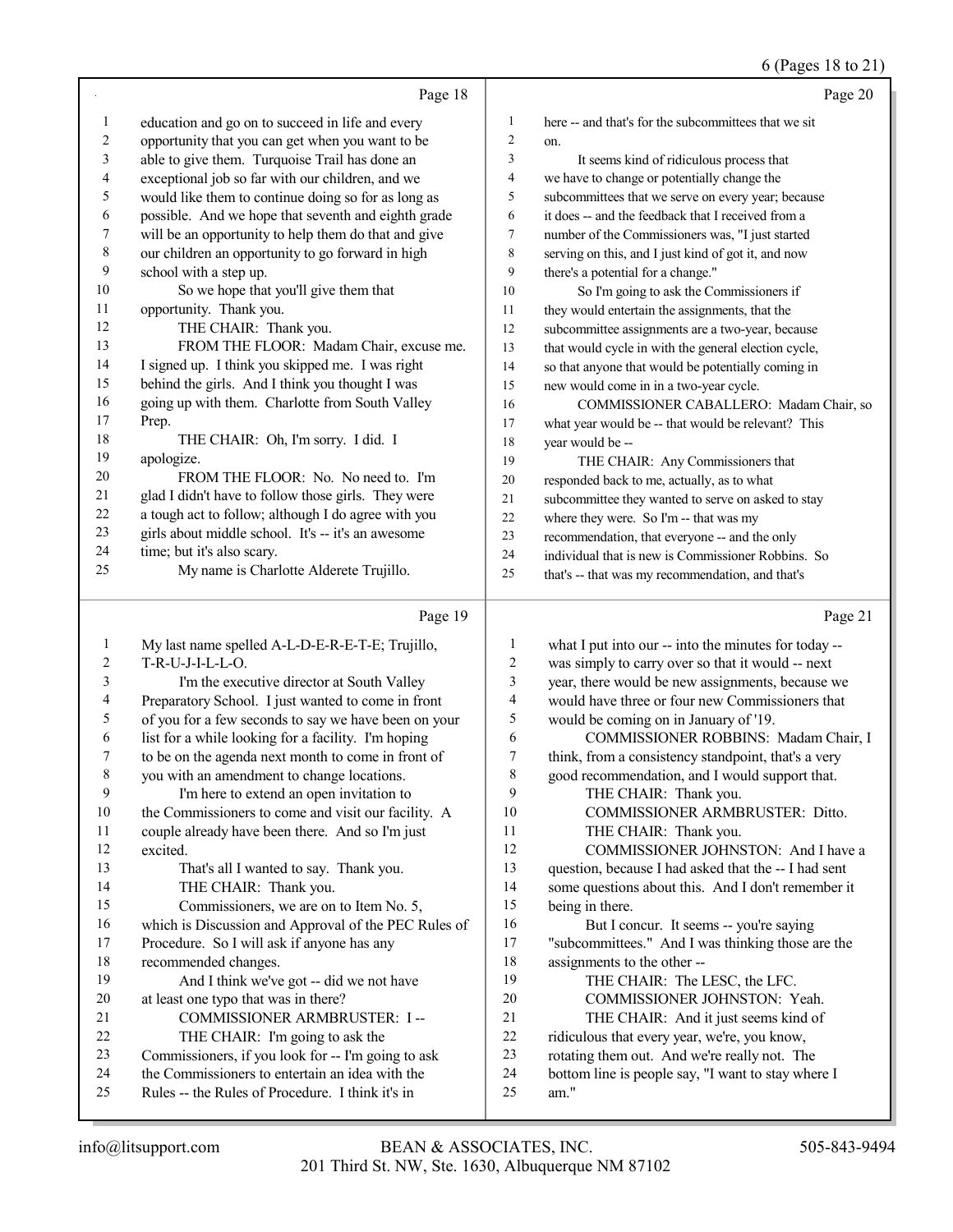#### 7 (Pages 22 to 25)

|          | Page 22                                                                       |          | Page 24                                                                                       |
|----------|-------------------------------------------------------------------------------|----------|-----------------------------------------------------------------------------------------------|
| 1        | So for us to even have to do that each                                        | 1        | other than. So if it's a motion, and we end up with                                           |
| 2        | year -- so a two-year cycle, I think that would give                          | 2        | a tie vote, I think we simply just have a new                                                 |
| 3        | new people coming on after an election the                                    | 3        | motion.                                                                                       |
| 4        | opportunity to then got on.                                                   | 4        | COMMISSIONER PERALTA: Yeah. Okay. Thank                                                       |
| 5        | COMMISSIONER JOHNSTON: No, I agree with                                       | 5        | you.                                                                                          |
| 6        | that.                                                                         | 6        | THE CHAIR: Unless someone else wants                                                          |
| 7        | MS. FRIEDMAN: Madam Chair? Excuse me.                                         | 7        | $\mathfrak{t}$ --                                                                             |
| 8        | When the time is appropriate, there were two                                  | 8        | COMMISSIONER CABALLERO: I disagree.                                                           |
| 9        | Commissioners who sent me comments.                                           | 9        | THE CHAIR: Okay.                                                                              |
| 10       | THE CHAIR: Right.                                                             | 10       | COMMISSIONER CABALLERO: I disagree.                                                           |
| 11       | MS. FRIEDMAN: And I'd like to read them.                                      | 11       | It -- you can have another tie vote again. And you                                            |
| 12       | THE CHAIR: Yes, please.                                                       | 12       | can have another tie vote again, until somebody                                               |
| 13       | MS. FRIEDMAN: One comment: "What do we                                        | 13       | believes that they must change. And depending on                                              |
| 14       | do for a tie vote that is not aligned with -- that                            | 14       | what and how many people are putting pressure -- so                                           |
| 15       | is not aligned with the election of officers?"                                | 15       | it's either by lot or something.                                                              |
| 16       | THE CHAIR: And I believe the answer to                                        | 16       | But it's got to be written.                                                                   |
| 17       | that is we simply do another motion, which is what                            | 17       | And that get me to the other point,                                                           |
| 18       | we have done.                                                                 | 18       | Madam Chair, is that on Page 9, "Parliamentary                                                |
| 19       | MR. DYLAN LANGE: Is there anything in the                                     | 19       | Authority," we need to change that. The last time                                             |
| 20       | Rules?                                                                        | 20       | we entertained this -- but I'll bring it up later.                                            |
| 21       | THE CHAIR: There is nothing in our rules                                      | 21       | And that is why this is -- this little point has                                              |
| 22       | that address that. What we have done previously is                            | 22       | become a problem; because we've got to do only our                                            |
| 23       | simply throw out another motion; because we had --                            | 23       | rules. And there's nothing else -- other than this                                            |
| 24       | and it happened at the last meeting. I believe it                             | 24       | lofty thing of commonly known rules, it -- it                                                 |
| 25       | was the last meeting, was it not?                                             | 25       | provides for lack of -- of rules and of procedure.                                            |
|          |                                                                               |          |                                                                                               |
|          |                                                                               |          |                                                                                               |
|          | Page 23                                                                       |          | Page 25                                                                                       |
| 1        | Renewal. It was during renewal. We had a                                      | 1        | But I will leave that after we finish with                                                    |
| 2        | tie vote; so we simply regrouped and offered a new                            | 2        | this.                                                                                         |
| 3        | motion.                                                                       | 3        | THE CHAIR: Commissioner Peralta?                                                              |
| 4        | MR. DYLAN LANGE: So, yeah, I mean, it's                                       | 4        | COMMISSIONER PERALTA: Thank you,                                                              |
| 5        | whatever decision you all want to make.                                       | 5        | Madam Chair. I will share an experience that I had                                            |
| 6        | THE CHAIR: I'm open for options. If                                           | 6        | on the Capital Outlay Council, where not too long                                             |
| 7        | someone wants to draw a deck of cards and --                                  | 7        | ago, we had a tie vote on a motion. And the motion                                            |
| 8        | COMMISSIONER PERALTA: Beverly, can you                                        | $\,8\,$  | failed due to a failure of majority vote. So that                                             |
| 9        | read that again, please?                                                      | 9        | would be my suggestion to follow. If it's a tie,                                              |
| 10       | MS. FRIEDMAN: Yes. "What do we do for a                                       | 10       | then the motion fails.                                                                        |
| 11       | tie vote that is not aligned with the election of                             | 11       | COMMISSIONER CABALLERO: Are we talking                                                        |
| 12       | officers?"                                                                    | 12       | about motion or an election?                                                                  |
| 13       | THE CHAIR: The election of officers is                                        | 13       | THE CHAIR: Motion. Election is addressed                                                      |
| 14       | addressed in our Rules of Procedure, what happens if                          | 14       | in the Rules of Procedure. But anything other than                                            |
| 15       | there's a tie; but                                                            | 15       | an election is not addressed.                                                                 |
| 16       | COMMISSIONER PERALTA: But you were                                            | 16       | COMMISSIONER CABALLERO: Then if that                                                          |
| 17       | speaking to a tie vote on a --                                                | 17       | is -- do we have what was suggested in the rules?                                             |
| 18       | THE CHAIR: On a motion.                                                       | 18       | Maybe we need to incorporate it, just to -- so that                                           |
| 19       | COMMISSIONER PERALTA: -- on a motion                                          | 19       | we can be clear and there is no question thereafter.                                          |
| $20\,$   | pertaining to schools, not so much -- and this is                             | $20\,$   | And I think he's right. For the most                                                          |
| 21       | about tie votes on the election of officers on the                            | $21$     | part, rules of procedure have -- if there's a tie,                                            |
| 22       | Commission; is that correct?                                                  | 22       | there's no majority, and, therefore, it falls. So                                             |
| 23       | THE CHAIR: No.                                                                | 23       | let's incorporate that. I think he can articulate,                                            |
| 24<br>25 | COMMISSIONER PERALTA: No? Oh, okay.<br>THE CHAIR: It's a tie vote on anything | 24<br>25 | or let our attorney kind of wordsmith it later on.<br>(A discussion was held off the record.) |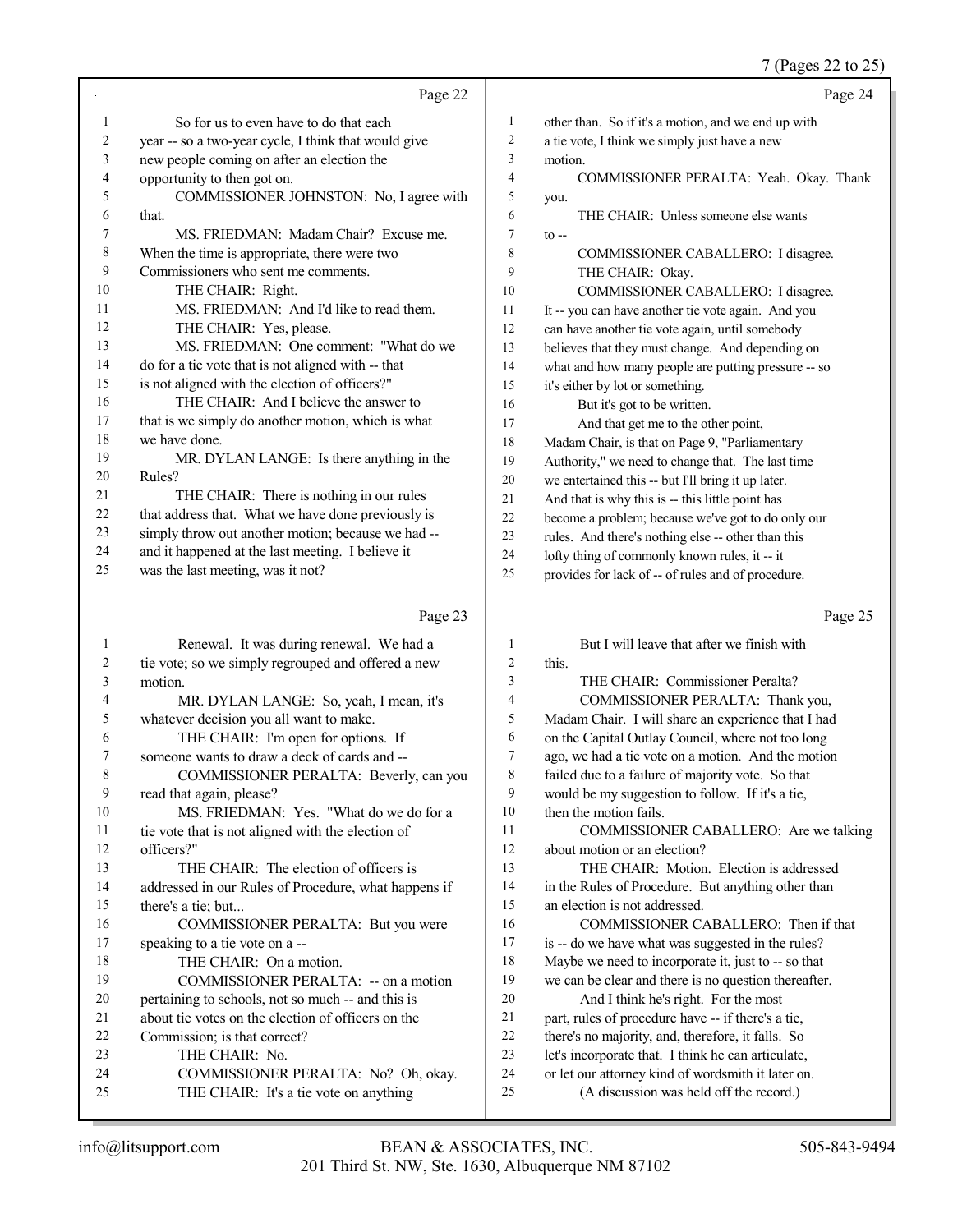## 8 (Pages 26 to 29)

|                | Page 26                                                                         |                | Page 28                                                                                     |
|----------------|---------------------------------------------------------------------------------|----------------|---------------------------------------------------------------------------------------------|
| $\mathbf{1}$   | COMMISSIONER PERALTA: Madam Chair, I                                            | $\mathbf{1}$   | COMMISSIONER JOHNSTON: Okay. I'm fine.                                                      |
| 2              | would recommend that we table this until we get the                             | $\overline{c}$ | I don't have any problem. I was just actually --                                            |
| 3              | language appropriately added to the procedure and                               | 3              | THE CHAIR: Yeah. Because it's                                                               |
| 4              | then come back.                                                                 | 4              | actually -- and it's been since I've been on that                                           |
| 5              | THE CHAIR: Because I'm not comfortable --                                       | 5              | the Executive Committee sets the agenda for the --                                          |
| 6              | yeah. Thank you.                                                                | 6              | for the next month; so that is something that we                                            |
| 7              | COMMISSIONER PERALTA: Thank you.                                                | 7              | need to take out --                                                                         |
| 8              | THE CHAIR: All right.                                                           | 8              | COMMISSIONER JOHNSTON: Okay.                                                                |
| 9              | COMMISSIONER JOHNSTON: And I would second                                       | 9              | THE CHAIR: -- or clarify that the                                                           |
| $10\,$         | that.                                                                           | 10             | Executive Committee does that.                                                              |
| 11             | COMMISSIONER CABALLERO: May I add the                                           | 11             | COMMISSIONER JOHNSTON: I just thought                                                       |
| 12             | other, so that we can maybe wait on that also?                                  | 12             | maybe I was missing something.                                                              |
| 13             | THE CHAIR: Can I ask you, for clarity, to                                       | 13             | THE CHAIR: We've all been missing it.                                                       |
| 14             | e-mail that to Beverly?                                                         | 14             | COMMISSIONER JOHNSTON: On Page 7. I-1,                                                      |
| 15             | COMMISSIONER CABALLERO: Okay.                                                   | 15             | "Recusal." We have written in here that if -- under                                         |
| 16             | THE CHAIR: So that we can get that                                              | 16             | "A," that, "If a Commissioner determines a need to                                          |
| 17             | language clear and have it for the next meeting?                                | 17             | recuse himself or herself that shall not participate                                        |
| 18             | COMMISSIONER CABALLERO: All right.                                              | $18\,$         | in the discussion, questioning or commenting,"                                              |
| 19             | THE CHAIR: All right?                                                           | 19             | but then we say, "the Commissioner shall leave                                              |
| 20             | COMMISSIONER CABALLERO: Sounds good.                                            | 20             | the meeting."                                                                               |
| 21             | THE CHAIR: Thank you. Okay.                                                     | 21             | Do we need to discuss that out? Or do we                                                    |
| 22             | COMMISSIONER JOHNSTON: Madam Chair, I                                           | 22<br>23       | want --                                                                                     |
| 23             | have one question.                                                              | 24             | THE CHAIR: No. On recusal, they do not<br>participate. On abstention, they can participate. |
| 24<br>25       | THE CHAIR: Sure.                                                                | 25             | But on recusal, if you're going to recuse yourself,                                         |
|                | COMMISSIONER JOHNSTON: On Page 5, under                                         |                |                                                                                             |
|                |                                                                                 |                |                                                                                             |
|                | Page 27                                                                         |                | Page 29                                                                                     |
| $\mathbf{1}$   | E -- and I may have two or -- I'm sorry. But this                               | 1              | then you do not participate in the discussion.                                              |
| $\overline{c}$ | is the first question. I am unclear. I need a                                   | 2              | COMMISSIONER JOHNSTON: And you have to                                                      |
| 3              | clarification on letter -- let's see -- E, the                                  | 3              | leave the room.                                                                             |
| 4              | quorum. "Per statute, a majority. Total membership                              | 4              | THE CHAIR: Right.                                                                           |
| 5              | of the Commission at the time of the meeting shall                              | 5              | COMMISSIONER JOHNSTON: I just thought                                                       |
| 6              | constitute a quorum."                                                           | 6              | we've had some recusals, and we've --                                                       |
| 7              | So, like today, when we have members who                                        | 7              | THE CHAIR: No, we've had abstentions.                                                       |
| 8              | are unable to attend, this -- the quorum is a                                   | 8              | COMMISSIONER CABALLERO: Leaving of the                                                      |
| 9              | constant? It doesn't -- it's the total majority.                                | 9              | room. I think it's legal -- something -- I'm not                                            |
| 10             | THE CHAIR: That has been my                                                     | 10             | quite sure.                                                                                 |
| 11             | understanding, yes.                                                             | 11             | COMMISSIONER JOHNSTON: I'm fine. I'm                                                        |
| 12             | COMMISSIONER JOHNSTON: Okay. I just                                             | 12             | just not sure. I'm fine. That was my last                                                   |
| 13<br>14       | didn't understand.                                                              | 13<br>14       | question.                                                                                   |
| 15             | THE CHAIR: It's the total -- it's the 10.                                       | 15             | THE CHAIR: Okay.                                                                            |
| 16             | COMMISSIONER JOHNSTON: Okay. Thank you.<br>And then on Page 6 on G-2, just as a | 16             | (A discussion was held off the record.)<br>THE CHAIR: Beverly, did we cover                 |
| 17             | clarification for me, "At each meeting,                                         | 17             | everything you had?                                                                         |
| 18             | Commissioners shall discuss and vote on the agenda                              | 18             | MS. FRIEDMAN: Madam Chair, there was a                                                      |
| 19             | items for the next month's meeting."                                            | 19             | question on recusal. And I can send all of these to                                         |
| 20             | Do we do that?                                                                  | 20             | Dylan.                                                                                      |
| 21             | THE CHAIR: No, we don't.                                                        | 21             | THE CHAIR: To Dylan? Okay. Thank you.                                                       |
| 22             | COMMISSIONER JOHNSTON: Oh, okay. Thank                                          | 22             | Commissioner Crone?                                                                         |
| 23             | you. Because I thought I was losing my mind. I'm                                | 23             | COMMISSIONER CRONE: If we have a set of                                                     |
| 24<br>25       | sorry. So --<br>THE CHAIR: We don't.                                            | 24<br>25       | things, should we send those notes to Beverly?<br>THE CHAIR: Yes. Thank you.                |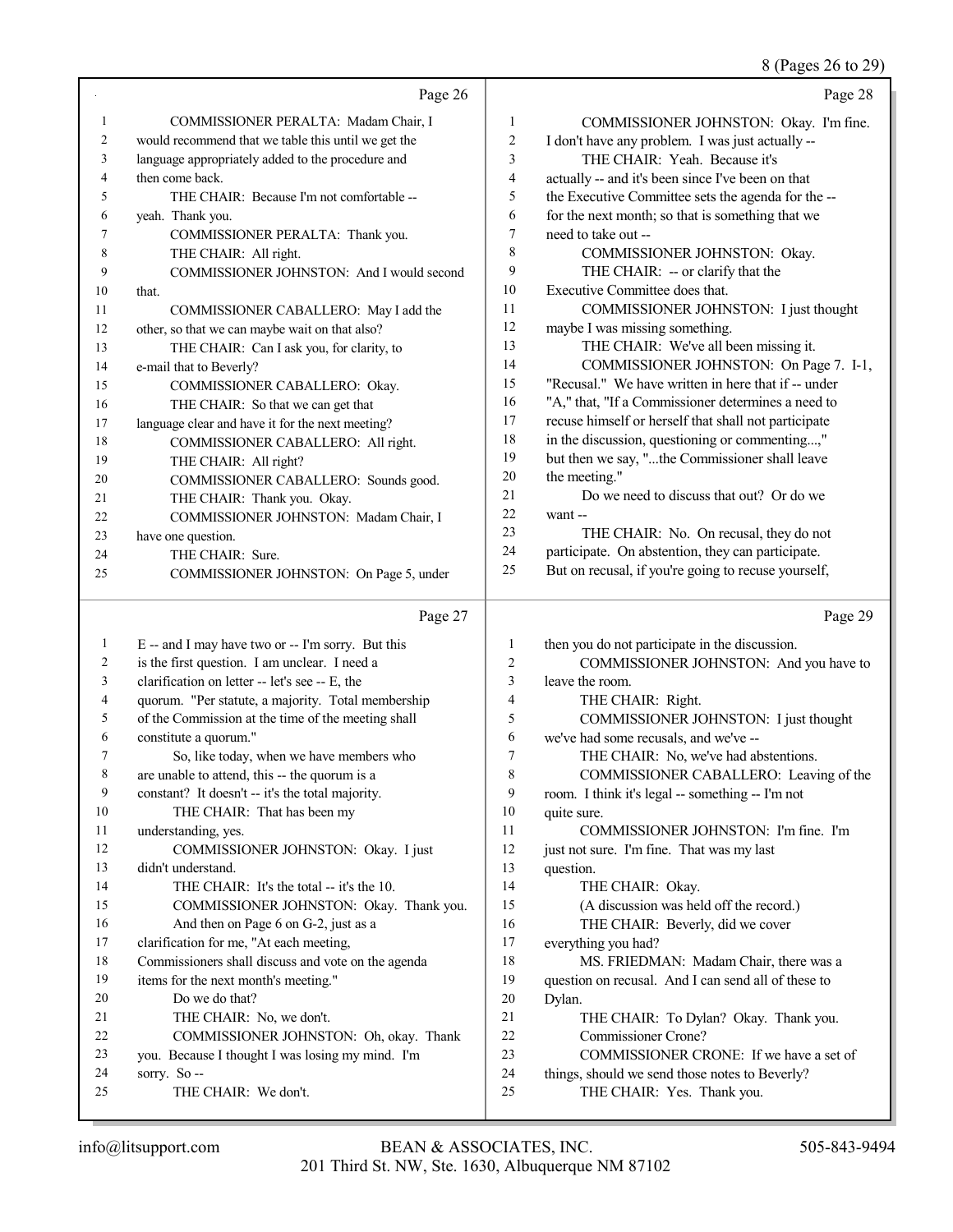9 (Pages 30 to 33)

|                | Page 30                                               |                          | Page 32                                                                                |
|----------------|-------------------------------------------------------|--------------------------|----------------------------------------------------------------------------------------|
| $\mathbf{1}$   | COMMISSIONER CRONE: Okay.                             | 1                        | to the rules.                                                                          |
| $\overline{c}$ | COMMISSIONER ROBBINS: Madam Chair, on                 | $\overline{c}$           | THE CHAIR: But it definitely is, yeah.                                                 |
| 3              | G-2, you know, I would just recommend that maybe,     | 3                        | COMMISSIONER CABALLERO: Okay. That's all                                               |
| 4              | rather than striking that totally, that maybe we --   | $\overline{4}$           | I have --                                                                              |
| 5              | we change it to where at each meeting, Commissioners  | 5                        | THE CHAIR: Okay.                                                                       |
| 6              | may discuss and add items to the next. That way,      | 6                        | COMMISSIONER CABALLERO: -- question or                                                 |
| 7              | it's not -- I mean, the Executive Committee can set   | 7                        | correction.                                                                            |
| 8              | the agenda; but we may add --                         | 8                        | THE CHAIR: Commissioners?                                                              |
| 9              | THE CHAIR: Have input?                                | 9                        | COMMISSIONER JOHNSTON: I second.                                                       |
| 10             | COMMISSIONER ROBBINS: We can have input               | 10                       | THE CHAIR: There's a motion by                                                         |
| 11             | at that time. And I think we just say, "May add by    | 11                       | Commissioner Crone, second by Commissioner Johnston.                                   |
| 12             | majority vote," or whatever, "items." That way,       | 12                       | Can we do a voice vote on this?                                                        |
| 13             | it's not just striking it and leaving it totally;     | 13                       | All in favor?                                                                          |
| 14             | because if the majority wants something, then the     | 14                       | (Commissioners so indicate.)                                                           |
| 15             | Executive Committee may not remember that or          | 15                       | THE CHAIR: Opposed?                                                                    |
| 16             | whatever. That way, we get it on the record.          | 16                       | (No response.)                                                                         |
| 17             | THE CHAIR: Okay. Point well-taken.                    | 17                       | THE CHAIR: Hearing no opposition, the                                                  |
| 18             | Thank you.                                            | 18                       | motion passes.                                                                         |
| 19             | Okay. We are on to Item No. 6, Discussion             | 19                       | Item No. 8, report from Options for                                                    |
| 20             | and Possible Action on the Open Meeting Act           | 20                       | Parents. Oh, I'm sorry. Item No. 7. I'm getting                                        |
| 21             | Resolution.                                           | 21                       | ahead of myself. I know Cindy has to leave, so I'm                                     |
| 22             | So we do have to, every year, adopt this              | 22                       | trying to expedite this.                                                               |
| 23             | resolution. So I will ask for a motion.               | 23                       | And first up is J. Paul Taylor.                                                        |
| 24             | COMMISSIONER CABALLERO: I have some -- I              | 24                       | DR. PELAYO: Okay. Madam Chair, our first                                               |
| 25             | have a question and a possible -- I'm not sure        | 25                       | amendment request here is from J. Paul Taylor. And                                     |
|                | Page 31                                               |                          | Page 33                                                                                |
| $\mathbf{1}$   | whether it's a -- a typo or what.                     | 1                        | the information is here in your -- in your materials                                   |
| 2              | It's on the second sentence, No. 5,                   | $\boldsymbol{2}$         | as Item 7A.                                                                            |
| 3              | Page 2, No. 1 is -- something -- "PEC Liaison." It    | 3                        | J. Paul Taylor is requesting to amend                                                  |
| 4              | is -- something -- "electronically to newspaper."     | $\overline{\mathcal{A}}$ | Section 8.01 related to the operational structure.                                     |
| 5              | THE CHAIR: I think it's probably supposed             | 5                        | The school is proposing to -- to make                                                  |
| 6              | to be "entered" or something. Or "sent."              | 6                        | changes to the length of school year/length of                                         |
| 7              | MS. FRIEDMAN: Yeah.                                   | 7                        | school day, instructional hours. So what you have                                      |
| 8              | COMMISSIONER CABALLERO: Just so that --               | $\,$ $\,$                | in front of you here is an analysis with a school                                      |
| 9              | THE CHAIR: "Sent electronically to                    | 9                        | history and recurrent enrollment.                                                      |
| $10\,$         | newspaper."                                           | 10                       | And you do see school performance,                                                     |
| 11<br>12       | MS. FRIEDMAN: "Sent." It's supposed to                | 11<br>12                 | starting on Page 2 of your materials. You see that                                     |
| 13             | be an "S."<br>THE CHAIR: Supposed to be an "S" there. | 13                       | the school has earned a "C" grade in the last three                                    |
| 14             | COMMISSIONER CABALLERO: And then Page 3,              | 14                       | school grade reports.                                                                  |
| 15             | 8, No. 4, "Pursuant to PEC Rules of Procedure,        | 15                       | If you turn the page, you have the<br>detailed analysis for the school overall. You'll |
| 16             | telephonic attendance is requested and approved by    | 16                       | notice that the school has made improvements in                                        |
| 17             | Chair."                                               | 17                       | reading proficiency, where math proficiency has                                        |
| 18             | I don't remember seeing that in the rules.            | 18                       | stayed relatively flat.                                                                |
| 19             | THE CHAIR: It is in the rules. Yes, it                | 19                       | You also see there that the growth points                                              |
| 20             | is.                                                   | $20\,$                   | have gone down a little bit in each of those areas.                                    |
| 21             | COMMISSIONER CABALLERO: And is it also                | 21                       | And then when we really start to look at                                               |
| 22             | "approved by Chair"?                                  | 22                       | the differences between high performing and lower                                      |
| 23             | THE CHAIR: Uh-huh. Yeah. That is in the               | 23                       | performing students, you do notice some trends                                         |
| 24             | rules, yeah.                                          | 24                       | there.                                                                                 |
| 25             | COMMISSIONER CABALLERO: I didn't go back              | 25                       | Page 6, however, I want to point out that                                              |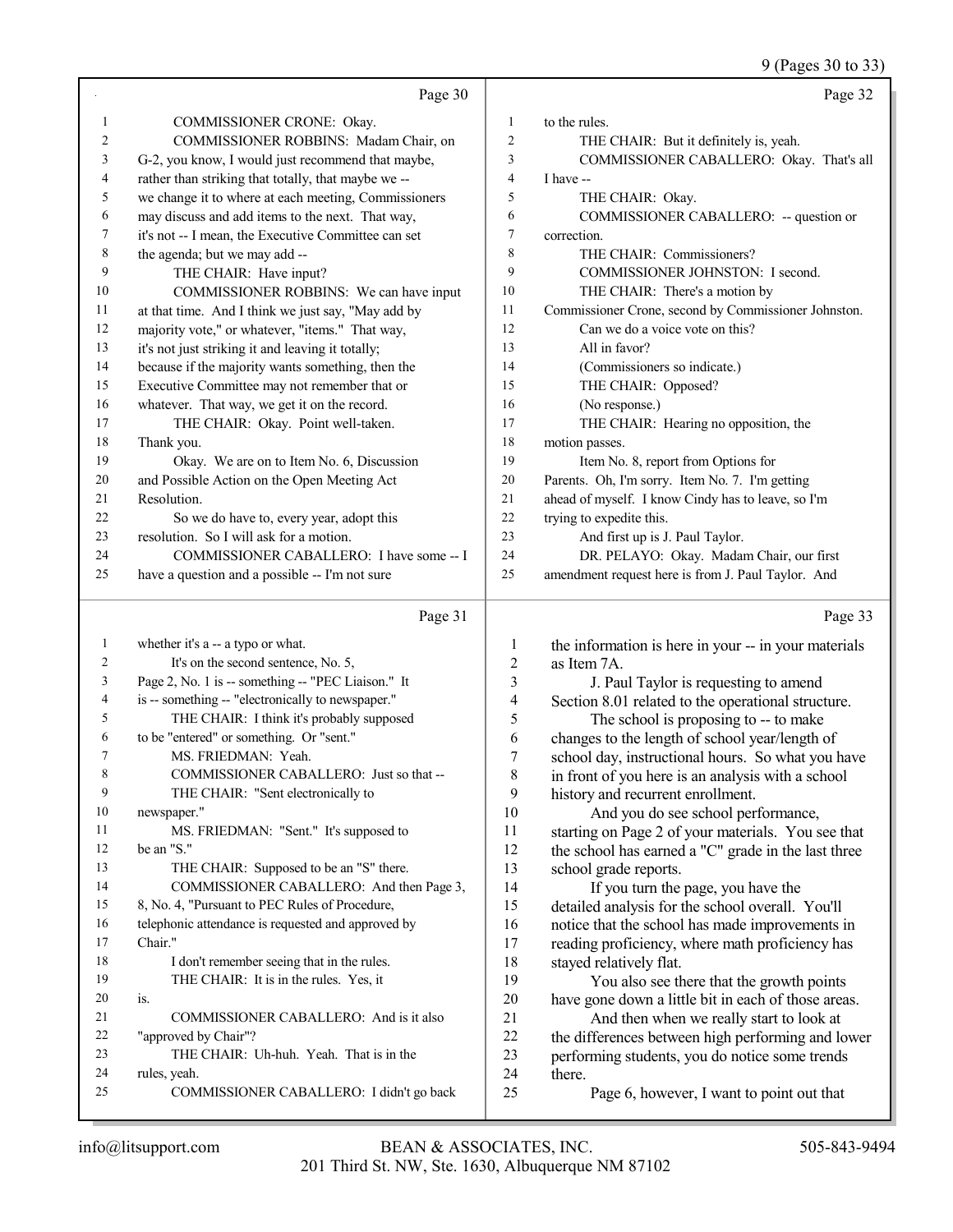## 10 (Pages 34 to 37)

|                          | Page 34                                                                                    |                             | Page 36                                                             |
|--------------------------|--------------------------------------------------------------------------------------------|-----------------------------|---------------------------------------------------------------------|
| 1                        | while there is some downward trend there, in both                                          | $\mathbf{1}$                | compliant with what we say in the charter contract                  |
| $\sqrt{2}$               | cases, and that there's much room for growth,                                              | $\overline{c}$              | with the instructional hours. When I had gone                       |
| 3                        | especially for those higher performing students, we                                        | $\mathfrak{Z}$              | through the charter renewal process in my previous                  |
| $\overline{\mathcal{A}}$ | do want to point out that for the lower performing                                         | $\overline{\mathcal{L}}$    | school, and even, it's my current understanding, I                  |
| 5                        | students, the school has achieved positive growth                                          | 5                           | had always understood that the time specified was                   |
| 6                        | indices, which means they are achieving greater than                                       | $\sqrt{6}$                  | what our current time was within that school year,                  |
| $\boldsymbol{7}$         | expected in growth. So that's a good improvement.                                          | $\boldsymbol{7}$            | not necessarily our flexibility. I was always under                 |
| $\,$ $\,$                | Then we'll also, as you continue, look at                                                  | $\,$ 8 $\,$                 | the impression that we have also same leeway as any                 |
| 9                        | your materials here on Pages 6 and 7, we start to                                          | 9                           | traditional public school by statute with making                    |
| 10                       | look at academic performance by subgroups. And we                                          | $10\,$                      | sure that we're 990 instructional hours for K-5 and                 |
| 11                       | point out just some differences here in terms of the                                       | 11                          | 1,080 for six, seventh, and eighth grade.                           |
| 12                       | enrollment, where you see that the school is -- does                                       | 12                          | Even with our current instructional time,                           |
| 13                       | not really reflect the enrollment patterns of the                                          | 13                          | which is not in alignment with our contract, we're                  |
| 14                       | local school district. The school looks much                                               | 14                          | in excess of 200 hours for K-5 and still over                       |
| 15                       | different than the rest of the school district in                                          | 15                          | 100 hours beyond the 1,080 for K-5; so we're very                   |
| 16                       | this area.                                                                                 | 16                          | much over the State-expected minimum.                               |
| 17                       | And then on Page 7, you do see that the                                                    | 17                          | I honestly don't anticipate that to                                 |
| 18                       | reading proficiencies -- that there's differences                                          | 18                          | change. Our amendment is seeking the same                           |
| 19                       | between subgroups between your White students and                                          | 19                          | flexibility as other public schools in the State of                 |
| $20\,$                   | your Hispanic students.                                                                    | $20\,$                      | New Mexico. And we also are a union school. So                      |
| 21                       | As you keep going, the organizational                                                      | 21                          | instructional hours is part of the compensation                     |
| 22                       | performance, we see here, from the previous year,                                          | 22                          | package; so that's something we have to be mindful                  |
| 23                       | areas where the school falls below standard.                                               | 23                          | of, as well. It's another reason that we're seeking                 |
| 24                       | However, I do want to point out that in --                                                 | 24                          | this flexibility.                                                   |
| 25                       | they did receive their current school year site                                            | 25                          | THE CHAIR: I'm going be so glad when                                |
|                          |                                                                                            |                             |                                                                     |
|                          |                                                                                            |                             |                                                                     |
|                          | Page 35                                                                                    |                             | Page 37                                                             |
|                          |                                                                                            |                             |                                                                     |
| $\mathbf{1}$             | visit. And at this time, there are none -- no                                              | $\mathbf{1}$                | we're done with the conversation about instructional                |
| $\boldsymbol{2}$         | indicators rated "falls far below" showing movement                                        | $\boldsymbol{2}$            | hours. And we've had this -- we discussed this last                 |
| $\mathfrak{Z}$<br>4      | towards "working to meet the standards" for the                                            | $\mathfrak{Z}$              | week. We did it at the work session. It's not --                    |
| 5                        | organizational performance framework.                                                      | $\overline{\mathcal{L}}$    | you know -- it's not going to be something that is                  |
| 6                        | If you recall last month, we also had such                                                 | 5                           | going to be part of the site visit starting next                    |
| 7                        | an amendment request from other schools around<br>instructional hours, and we talked about | $\sqrt{6}$                  | year. So it's just become -- and unfortunately,                     |
| $\,$ 8 $\,$              | instructional time and student achievement. That's                                         | $\boldsymbol{7}$<br>$\,8\,$ | it's just become burdensome for everyone with this.                 |
| 9                        | in here, as well.                                                                          | 9                           | And it's covered through budget, when the                           |
| 10                       | And so the school has earned an overall                                                    | $10\,$                      | school submits their budget. You know, I'm more                     |
| 11                       | grade of "C," and the school's performance over the                                        | 11                          | than willing to leave it.                                           |
| 12                       | years reveals there's uneven progress here for                                             | 12                          | So here's my -- here's my overarching                               |
| 13                       | different student groups. However, the school has                                          | 13                          | question. Does it necessitate an amendment at this                  |
| 14                       | maintained a "C" over the last three years, and we                                         | 14                          | point in time? That's my question.<br>MS. POULOS: Madam Chairwoman, |
| 15                       | made a recommendation here that we're -- we don't                                          | 15                          | Commissioners, this goes to the contract and why                    |
| 16                       | really recommend decrease in instructional hours.                                          | 16                          | we're discussing changing the template you have for                 |
| 17                       | However, we're not making a recommendation on this                                         | 17                          | your contract.                                                      |
| 18                       | request; so we leave that to you.                                                          | 18                          | THE CHAIR: Yeah.                                                    |
| 19                       | THE CHAIR: Good morning.                                                                   | 19                          | MS. POULOS: It is identified as a                                   |
| 20                       | MR. ERIC AHNER: Good morning. My name is                                                   | $20\,$                      | material term in your contract. And that is very                    |
| 21                       | Eric Ahner, A-H-N-E-R.                                                                     | 21                          | problematic, because I think, to Mr. Ahner's point,                 |
| 22                       | Good morning, Madam Chair, members of the                                                  | 22                          | it does take away flexibility that should be granted                |
| 23                       | Commission, and thank you, Dr. Pelayo, for your                                            | 23                          | to charter schools, especially when it's flexibility                |
| 24                       | report.                                                                                    | 24                          | that all of our traditional public schools have.                    |
| 25                       | We are seeking an amendment to be                                                          | 25                          | So it's burdensome. But I think at this                             |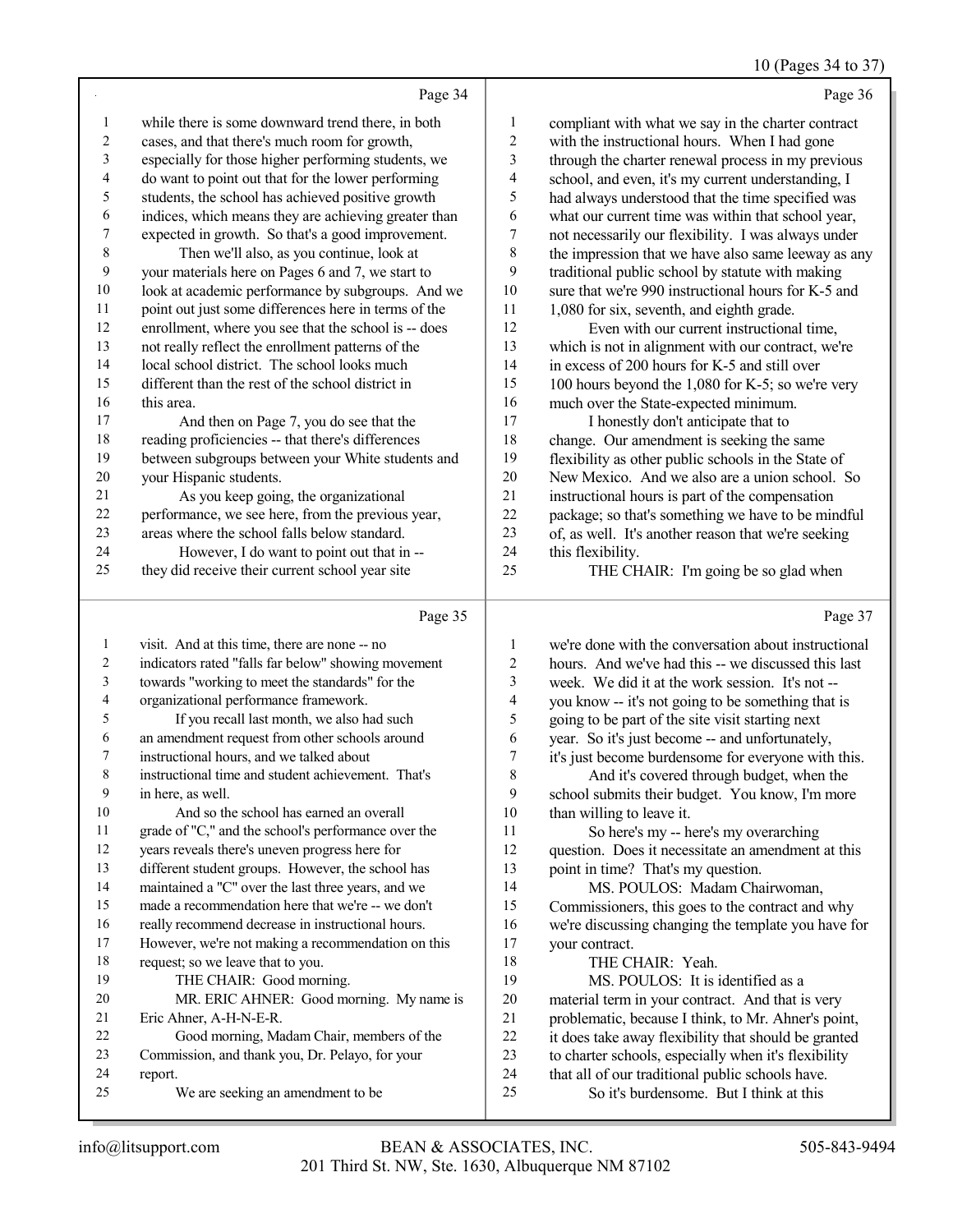## 11 (Pages 38 to 41)

|              | Page 38                                                                                                  |                | Page 40                                                                                                     |
|--------------|----------------------------------------------------------------------------------------------------------|----------------|-------------------------------------------------------------------------------------------------------------|
| 1            | point, because of the way your contracts exist --                                                        | 1              | COMMISSIONER ARMBRUSTER: I just wanted to                                                                   |
| 2            | THE CHAIR: That it requires it.                                                                          | $\overline{2}$ | tag onto Commissioner Johnston.                                                                             |
| 3            | MS. POULOS: -- that I think, because it                                                                  | 3              | By reducing your days from 189 to 185 this                                                                  |
| 4            | is very specifically identified as a material term,                                                      | 4              | year -- so the contract with teachers says 189; am I                                                        |
| 5            | it does -- you should go ahead with this.                                                                | 5              | correct?                                                                                                    |
| 6            | THE CHAIR: Okay. I'm fine -- and I'm                                                                     | 6              | MR. ERIC AHNER: You are correct. And we                                                                     |
| 7            | fine. I just -- you know, I'm trying to make it                                                          | 7              | have no plans of making an amendment for this year.                                                         |
| 8            | easier on -- on everyone. And it just -- it's not                                                        | 8              | We would only offer flexibility for the potential in                                                        |
| 9            | easy. So -- okay.                                                                                        | 9              | the future.                                                                                                 |
| 10           | Commissioner Johnston?                                                                                   | 10             | COMMISSIONER ARMBRUSTER: Okay. So their                                                                     |
| 11           | COMMISSIONER JOHNSTON: Thank you,                                                                        | 11             | contract is as it states currently.                                                                         |
| 12           | Madam Chair.                                                                                             | 12             | MR. ERIC AHNER: Yes, ma'am.                                                                                 |
| 13           | Mr. Ahner, this question seems like it's                                                                 | 13             | COMMISSIONER ARMBRUSTER: So when you go                                                                     |
| 14           | coming out of left field. But your teacher                                                               | 14             | down, you might be giving them more money for less                                                          |
| 15           | contracts, how are teachers hired? Are they hired                                                        | 15             | days, which I'm sure they would be happy about.                                                             |
| 16           | by day? Does the contract show a number of days?                                                         | 16             | MR. ERIC AHNER: Correct, exactly. Trying                                                                    |
| 17           | The reason I ask is by changing this, could this                                                         | 17             | to find strategies to have our salaries more or less                                                        |
| 18           | impact salaries of staff members?                                                                        | 18             | equal to other schools in the local area, because we                                                        |
| 19           | MR. ERIC AHNER: Yes. In fact, Madam                                                                      | 19             | are less per average teacher compared to other                                                              |
| $20\,$       | Commissioner, it could change the contracts. And we                                                      | 20             | schools.                                                                                                    |
| 21<br>22     | may seek to alter the contracts. We're currently                                                         | 21             | COMMISSIONER ARMBRUSTER: Thank you.                                                                         |
| 23           | 189 days; middle school is 185. And we try to<br>specify the contract time, as well, within the --       | 22             | MR. ERIC AHNER: Yes, ma'am.                                                                                 |
| 24           | the employee contracts for teachers. So that is an                                                       | 23<br>24       | COMMISSIONER CABALLERO: Move to approve.                                                                    |
| 25           | area that will offer us some flexibility.                                                                | 25             | THE CHAIR: There's a motion to approve<br>the amendment -- oh, I'm sorry.                                   |
|              |                                                                                                          |                |                                                                                                             |
|              | Page 39                                                                                                  |                | Page 41                                                                                                     |
|              |                                                                                                          |                |                                                                                                             |
| $\mathbf{1}$ | We have come a long ways in overcoming a                                                                 | 1              | COMMISSIONER CABALLERO: Discussion on the                                                                   |
| 2            | lot of financial hurdles in the last two years. One                                                      | $\overline{c}$ | motion?                                                                                                     |
| 3            | of the strategies to not overtax our budget is to                                                        | 3              | THE CHAIR: Is there a second?                                                                               |
| 4            | potentially reduce the total instructional time for                                                      | $\overline{4}$ | COMMISSIONER CONYERS: Second.                                                                               |
| 5            | our students in trying to raise our salaries for                                                         | 5              | THE CHAIR: There's a second by                                                                              |
| 6            | teachers to be commensurate with the local schools.                                                      | 6              | Commissioner Conyers.                                                                                       |
| 7            | That could be a strategy to try to keep our salaries                                                     | $\tau$         | Discussion?                                                                                                 |
| 8            | either flatlined or increased some, while reducing                                                       | 8              | Commissioner Johnston?                                                                                      |
| 9            | our total time on duty.                                                                                  | 9              | COMMISSIONER JOHNSTON: Thank you. Is it                                                                     |
| 10           | COMMISSIONER JOHNSTON: And so in reducing                                                                | 10             | on? There. Now it's on.                                                                                     |
| 11           | of the duty time, you would be able to adjust your                                                       | 11             | I commend you on the work that you've done                                                                  |
| 12           | salary schedule so that -- that the teachers would                                                       | 12             | with the lowest performing students and the gains                                                           |
| 13           | not lose salary.                                                                                         | 13<br>14       | you've made there. Now I'm thinking in terms of                                                             |
| 14<br>15     | MR. ERIC AHNER: Yes. That would be                                                                       | 15             | reducing instructional time for -- for children, for                                                        |
| 16           | looking at a model of equal amounts per day to try<br>to be, again, more commensurate with other schools | 16             | young people.                                                                                               |
| 17           | in the area.                                                                                             | 17             | Can you tell me -- and I don't really                                                                       |
| 18           | COMMISSIONER JOHNSTON: So you've                                                                         | 18             | understand. I think I heard you say that in a year,<br>that you always meet the State-mandated requirements |
| 19           | discussed this as a staff with the teachers.                                                             | 19             | for hours and for days; but that from one year to                                                           |
| 20           | MR. ERIC AHNER: And as a collective                                                                      | 20             | another, that your -- your school year may vary in                                                          |
| 21           | bargaining unit.                                                                                         | 21             | days. Did you say that?                                                                                     |
| 22           | COMMISSIONER JOHNSTON: Ah-ha. Thank you.                                                                 | 22             | MR. ERIC AHNER: Stretching -- prior to my                                                                   |
| 23           | THE CHAIR: They are organized; so                                                                        | 23             | arrival at the school, we did have more                                                                     |
| 24<br>25     | Commissioners?<br>Commissioner Armbruster?                                                               | 24<br>25       | instructional days than we currently have. We're<br>still at 189 days, which is a fairly high number of     |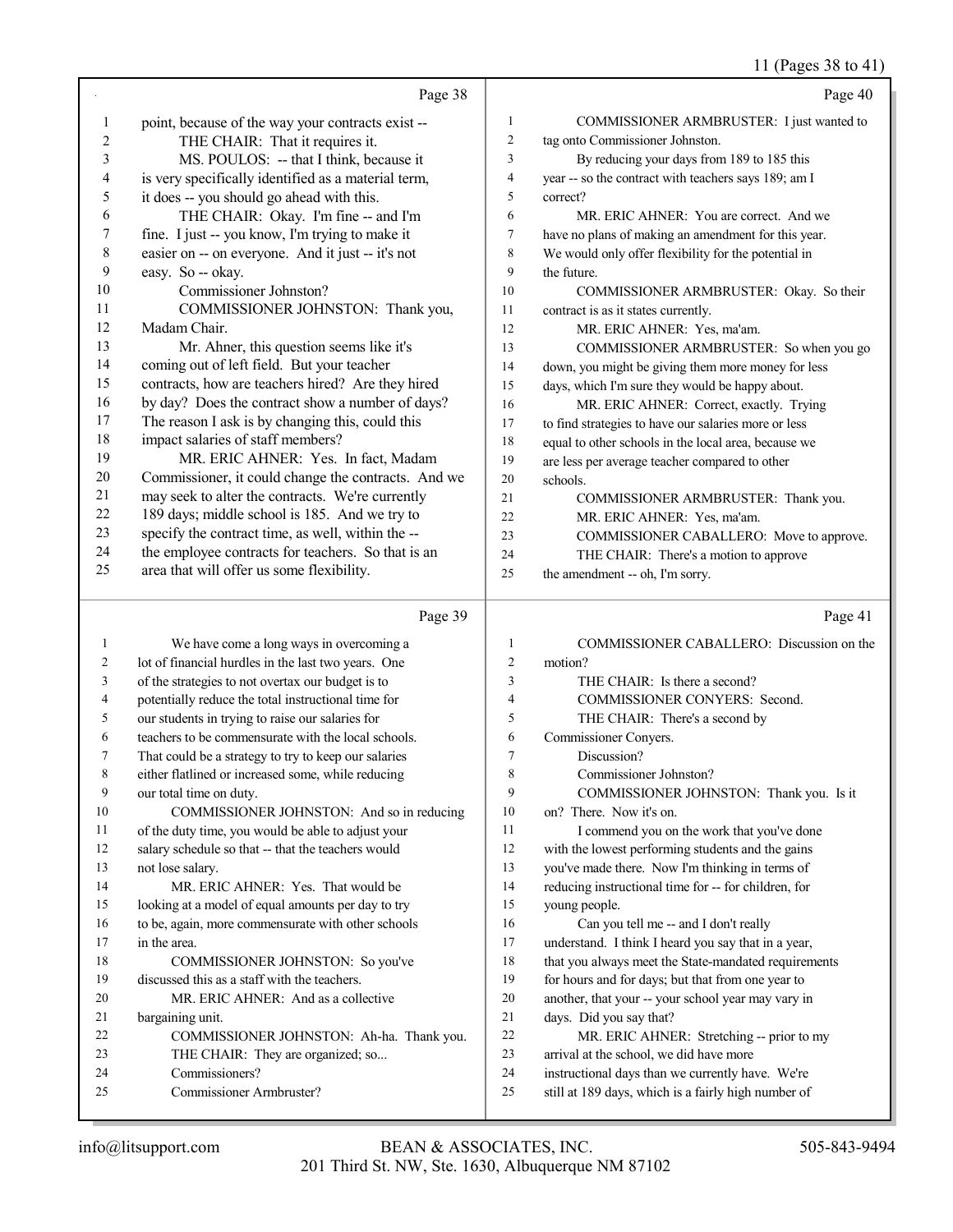12 (Pages 42 to 45)

|              | Page 42                                              |                | Page 44                                              |
|--------------|------------------------------------------------------|----------------|------------------------------------------------------|
| $\mathbf{1}$ | days for the length of our day.                      | 1              | Peralta?                                             |
| 2            | So, yes, it could change. And, again, I              | $\overline{2}$ | COMMISSIONER PERALTA: Yes.                           |
| 3            | don't foresee significant changes in instructional   | 3              | COMMISSIONER ARMBRUSTER: Commissioner                |
| 4            | hours. I don't think our staff or I wish to have     | $\overline{4}$ | Robbins?                                             |
| 5            | different amounts of time in instructional hours.    | 5              | <b>COMMISSIONER ROBBINS: Yes.</b>                    |
| 6            | The amendment is trying to be granting               | 6              | COMMISSIONER ARMBRUSTER: Commissioner                |
| 7            | more or less the same lenience as a traditional      | 7              | Caballero?                                           |
| 8            | public school would have in making sure we always    | 8              | COMMISSIONER CABALLERO: Yes.                         |
| 9            | stay at the 990 hours K-5 and 1,080 for sixth and    | 9              | COMMISSIONER ARMBRUSTER: Commissioner                |
| 10           | above.                                               | 10             | Johnston?                                            |
| 11           | COMMISSIONER JOHNSTON: Okay. And so what             | 11             | COMMISSIONER JOHNSTON: Yes.                          |
| 12           | you're looking for -- or what your expectation is,   | 12             | COMMISSIONER ARMBRUSTER: Commissioner                |
| 13           | is that this will not impact direct instructional    | 13             | Armbruster votes "Yes."                              |
| 14           | time.                                                | 14             | Commissioner Gipson?                                 |
| 15           | MR. ERIC AHNER: It may change                        | 15             | THE CHAIR: Yes.                                      |
| 16           | instructional time, which could happen through       | 16             | COMMISSIONER ARMBRUSTER: Commissioner                |
| 17           | either a management decision or a collective         | 17             | Crone?                                               |
| 18           | bargaining process. And, again, right now, we have   | 18             | COMMISSIONER CRONE: Yes.                             |
| 19           | no flexibility in changing that time because of the  | 19             | COMMISSIONER ARMBRUSTER: Commissioner                |
| 20           | way the current charter contract is written and      | 20             | Conyers?                                             |
| 21           | interpreted.                                         | 21             | COMMISSIONER CONYERS: Yes.                           |
| 22           | So our hope is that we have the same                 | 22             | COMMISSIONER ARMBRUSTER: That is an                  |
| 23           | leniency as another school in moving the total       | 23             | eight-to-zero vote.                                  |
| 24           | number of instructional hours, if necessary. It's    | 24             | THE CHAIR: Thank you. The motion passes              |
| 25           | not necessarily, by any means, a desire.             | 25             | eight-zero. Thank you.                               |
|              |                                                      |                |                                                      |
|              | Page 43                                              |                | Page 45                                              |
| 1            | And to your specific point, based on where           | $\mathbf{1}$   | MR. ERIC AHNER: Thank you, members of the            |
| 2            | our students are academically and our belief in      | $\overline{2}$ | Commission.                                          |
| 3            | holding a modified year-round calendar, we don't     | 3              | THE CHAIR: Okay.                                     |
| 4            | really want to lessen instructional time; but we do  | $\overline{4}$ | DR. PELAYO: Okay. So our next amendment              |
| 5            | want to have flexibility to be able to do that if    | 5              | request is from La Tierra Montessori School for the  |
| 6            | it's necessary.                                      | 6              | Arts and Sciences. This is Item 7B. It is behind     |
| 7            | COMMISSIONER JOHNSTON: Okay. Thank you.              | 7              | the goldenrod sheet in the same section.             |
| 8            | MR. ERIC AHNER: Yes, ma'am.                          | 8              | La Tierra Montessori School is looking to            |
| 9            | THE CHAIR: Commissioner Robbins?                     | 9              | amend their contract specifically to address the     |
| 10           | COMMISSIONER ROBBINS: I think the -- the             | 10             | educational program of its school. Their current     |
| 11           | point here -- and everyone is basically saying       | 11             | contract states one hour of English Language         |
| 12           | this -- is that you'll still be compliant with the   | 12             | Development. And they are seeking to make the        |
| 13           | State requirements. And I think that going           | 13             | change for it to stay at least 45 minutes.           |
| 14           | forward -- and this is, I think, what we discussed   | 14             | In the school's history, you'll see the              |
| 15           | in our study group a couple of months back -- that   | 15             | recurrent enrollment. At one point, the recurrent    |
| 16           | the purpose isn't to allow less instructional time,  | 16             | enrollment is below your current expectation,        |
| 17           | but it's just to take it out of the contract and not | 17             | 15 percent and has been for the last three years.    |
| 18           | make it so rigid so there's flexibility.             | 18             | I also want to point out in their school             |
| 19           | But I think the emphasis is still on the             | 19             | performance, the school has had a huge decline from  |
| 20           | outcomes rather than instructional hours --          | $20\,$         | a "B" two prior years to a "D" in the latest rating. |
| 21           | instructional hours. It's the outcomes for the       | 21             | That information is there for you also on Pages 2    |
| 22<br>23     | students.                                            | 22<br>23       | and 3; and as well as on Page 4, you'll notice their |
|              | THE CHAIR: Yes. Thank you.                           |                | growth is also declining in both math and reading    |

- students.
- THE CHAIR: Yes. Thank you.
- Commissioner Armbruster? Roll-call vote? COMMISSIONER ARMBRUSTER: Commissioner

growth is also declining in both math and reading for the overall school. You see school improvement, as well, having taken a huge decline there between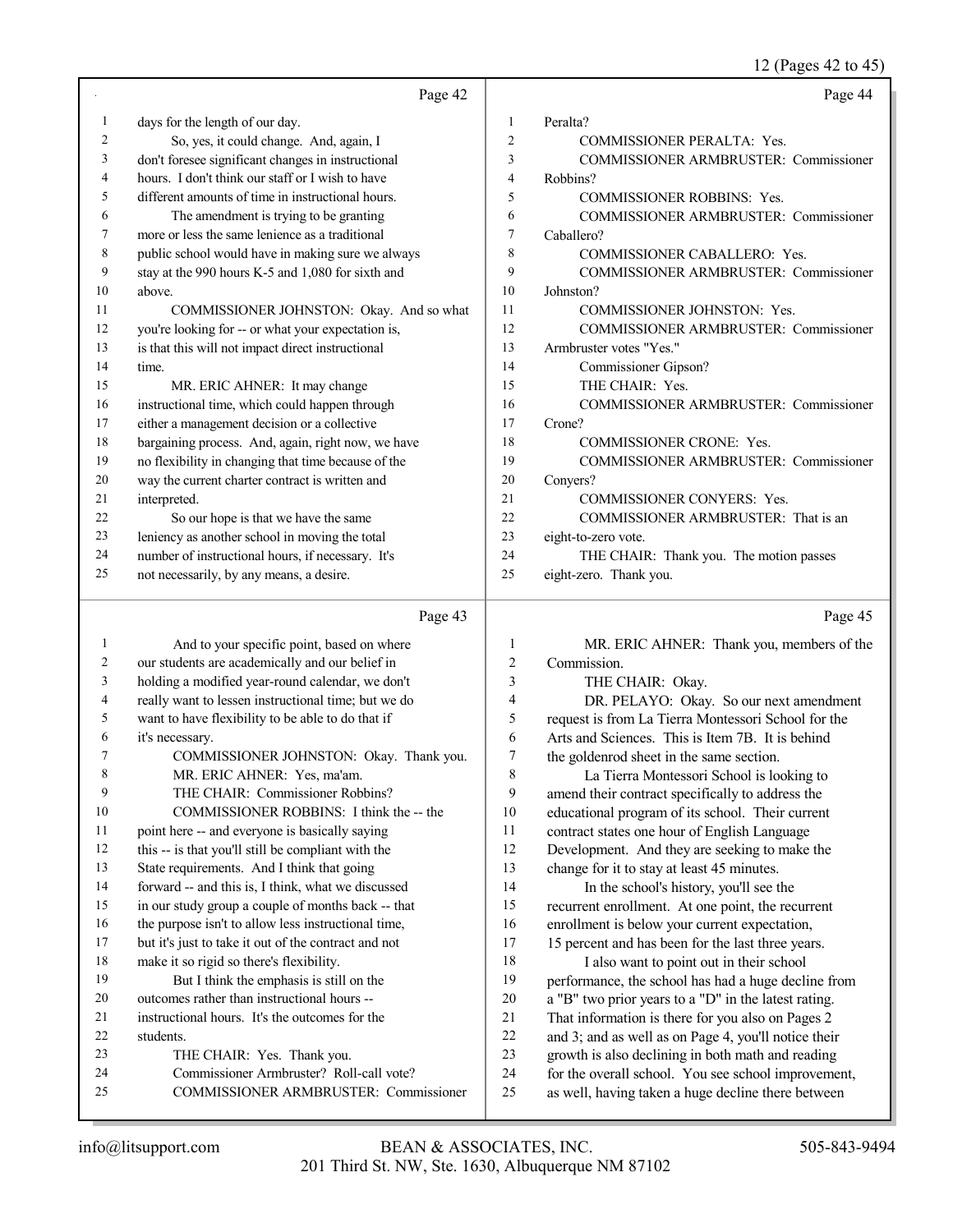#### 13 (Pages 46 to 49)

|              | Page 46                                              |                         | Page 48                                               |
|--------------|------------------------------------------------------|-------------------------|-------------------------------------------------------|
| 1            | the '16 and '17 school years.                        | 1                       | especially for English Learners, when their           |
| 2            | If you turn the page to Page 6, you'll               | 2                       | performance is what it is. However, we're not         |
| 3            | again notice the growth for both high performing and | 3                       | making an explicit recommendation on this one,        |
| 4            | low performing students going down. And the school   | 4                       | either.                                               |
| 5            |                                                      | 5                       |                                                       |
|              | grade has -- has remained a "D." And we need to      | 6                       | THE CHAIR: Thank you.                                 |
| 6            | make sure that the school is improving.              | 7                       | Good morning.<br>The little green light has to be on. |
| 7<br>8       | The enrollments, as well, we -- we tend to           | 8                       | MS. CHRISTIE BERG: Okay. Couldn't tell                |
|              | point out, as you've noticed in our analyses, when   |                         |                                                       |
| 9            | there are differences between the population of the  | 9                       | if it was on or not. Thank you. Good morning,         |
| 10           | school served when compared to the local school      | $10\,$                  | Madam Chairperson. Good morning, Commissioners.       |
| 11           | population -- and you'll notice here on Charts 9 and | 11                      | Thank you, Dr. Pelayo, for all of that and            |
| 12           | 10 -- that the school serves a very different        | 12                      | all the information/background information.           |
| 13           | population than the local community.                 | 13                      | So we are requesting that the -- the                  |
| 14           | I will point out that the school does                | 14                      | language program be reduced by whatever the minimum   |
| 15           | serve a higher proportion of English Learners than   | 15                      | could be.                                             |
| 16           | the local district.                                  | 16                      | So I was working on the -- these various              |
| 17           | And then if you keep going here on the               | 17                      | schedules that could possibly be, came up with at     |
| 18           | academic performances on Page 8, you will notice     | 18                      | least ten. We started, actually, last year, and       |
| 19           | these gaps here between the two main subgroups,      | 19                      | we're working around how we could do this.            |
| 20           | between the White and Hispanic students. You'll see  | $20\,$                  | And then this year, I -- we have a                    |
| 21           | that.                                                | $21\,$                  | bilingual instructor who is certified -- of           |
| $22\,$       | And if you keep going -- and this                    | 22                      | course -- certified bilingual teacher. She's          |
| 23           | analysis, because of the request that they're making | 23                      | terrific; we're really happy to have her with us.     |
| 24           | regarding English Language Development, we also      | 24                      | We were working on this schedule once                 |
| 25           | included some information here on Page 10. We        | 25                      | again. So I created three amendments to go to our     |
|              | Page 47                                              |                         | Page 49                                               |
| $\mathbf{1}$ | wanted you to see the comparison of the State        | 1                       | governing council to be approved before having it     |
| 2            | overall averages on English Language Proficiency     | $\overline{\mathbf{c}}$ | come to you. And one of the amendments was reducing   |
| 3            | compared to the school's. The details here and the   | 3                       | the Spanish Heritage Language to 45 minutes, keeping  |
| 4            | differences between those two years are noted there. | 4                       | the ELD 60; the other way around, reducing the ELD    |
| 5            | I think we had previously, in meetings,              | 5                       | to 45, keeping the Spanish Heritage 60, which is      |
| 6            | discussed why there is such a change. But what       | 6                       | what I have presented to you. And 45 and 45, reason   |
| 7            | you'll notice is that this school has a much less    | 7                       | being our daily schedule does not permit us to have   |
| 8            | proficiency rate in terms of really having their     | 8                       | a full hour of the ELD and the Spanish Heritage.      |
| 9            | students reach that proficiency level.               | 9                       | And I have the schedule here.                         |
| $10\,$       | In 2016, the school had just 9 percent of            | 10                      | So all three were passed by the governing             |
| 11           | its English language learners reach proficiency,     | 11                      | council so that I'd be able to make a good decision   |
| 12           | versus the State's average of 17 percent. Of         | 12                      | as to which would be best.                            |
| 13           | course, in 2017 that changed.                        | 13                      | And I went to the Bilingual department. I             |
| 14           | We also note organizational performance              | 14                      | visited physically with them. Myra was there. Gina    |
| 15           | here, as well. And for the additional analysis,      | 15                      | Sanchez. Baylor Del Rosario was there. My CSD         |
| 16           | what we do want to just say is that the Office for   | 16                      | liaison that I've been working with. And we all       |
| 17           | Civil Rights at the federal level and the PED's      | 17                      | talked about -- I'm sorry?                            |
| 18           | Language and Cultural Bureau has identified          | 18                      | We all talked about how could we possibly             |
| 19           | 45 minutes as a standard practice. So changing from  | 19                      | make this -- I'm very willing to work on how we get   |
| 20           | 60 minutes to 45 minutes would be consistent with    | 20                      | things in compliance.                                 |
|              |                                                      |                         |                                                       |
| 21           | that guidance.                                       | 21                      | I'm the fourth administrator in four                  |
| $22\,$       | However, given the performance of how                | $22\,$                  | years. My fifth year was their renewal year. And      |
| 23           | English Learners are doing at this school, that is a | 23                      | that's what I concentrated on was bringing the        |

recommend lowering the amount of instructional time,

on. And now I'm in a phase where I can kind of hone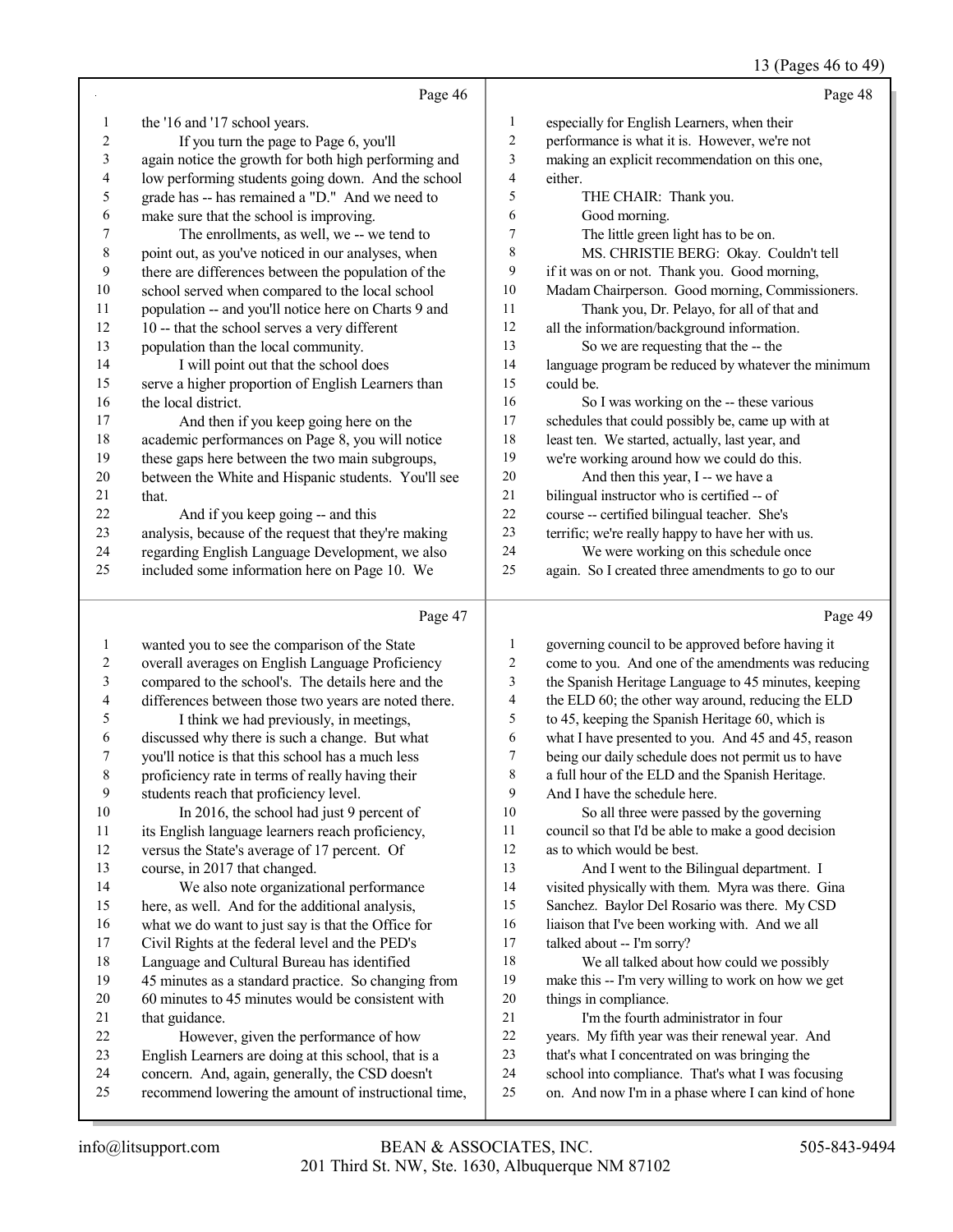14 (Pages 50 to 53)

|    |                                                     |                | $1 + \frac{1}{2}$ uses you $\frac{1}{2}$             |
|----|-----------------------------------------------------|----------------|------------------------------------------------------|
|    | Page 50                                             |                | Page 52                                              |
| 1  | the programs that we have.                          | 1              | my schedule.                                         |
| 2  | So I was very excited about being able to           | $\overline{c}$ | For me to start at 8:30 and end at 3:30, I           |
| 3  | be renewed for another five years. But when I spoke | 3              | don't have any more minutes in the day.              |
| 4  | with them, one of the people there said, "Well,     | 4              | So that's where I'm coming from. I would             |
| 5  | other schools have been able to do it."             | 5              | greatly appreciate if you'd consider the State       |
| 6  | I said, "Great. Let -- may I see? Is                | 6              | minimum of 45 minutes for ELD, so that we can fit it |
| 7  | there some -- can you give me an address or a       | 7              | in our schedule and still serve the populations that |
| 8  | contact information so I can talk with them, how    | 8              | need to be served.                                   |
| 9  | they got their program going?"                      | 9              | DR. PELAYO: Can I offer some                         |
| 10 | And I was handed a schedule of two                  | 10             | clarification?                                       |
| 11 | different schools that are in New Mexico and their  | 11             | THE CHAIR: Yes.                                      |
| 12 | schedules.                                          | 12             | DR. PELAYO: I wanted to explain what                 |
| 13 | So I looked at it. And I -- perhaps you             | 13             | Ms. Berg means here by "sanctions." I just want to   |
| 14 | already have them. I've made copies for everyone.   | 14             | point out that the -- the reason it appears that     |
| 15 | But weekly schedule on minutes allotted for their   | 15             | there's these questions about minutes and why        |
| 16 | various programs. There aren't any school names; so | 16             | there's so many questions about minutes is that to   |
| 17 | I don't know where they are.                        | 17             | receive State bilingual funding, you submit a        |
| 18 | Excuse me.                                          | 18             | program application. And it's approved, where you    |
| 19 | But one of them has 45 minutes for                  | 19             | say you're going to provide a two-hour program,      |
| 20 | bilingual program, K-through-5; and then their ELD, | 20             | which means two hours.                               |
| 21 | 45 minutes, all the grades.                         | 21             | And so if you're going to receive                    |
| 22 | Then 40 minutes, in their "early release"           | 22             | additional funding for the bilingual program, then   |
| 23 | schedule for grades 1, 4, and 5; 50 minutes for     | 23             | you must meet the requirements in statute or         |
| 24 | Grades 3; and then, for kindergarten and second,    | 24             | regulation for that program.                         |
| 25 | 30 minutes. That's a real doable schedule.          | 25             | And so when we're talking about sanctions,           |
|    | Page 51                                             |                | Page 53                                              |

## Page 51 |

|    | But I was told that I have to comply with            | 1  | what we're really talking about is noncompliance     |
|----|------------------------------------------------------|----|------------------------------------------------------|
| 2  | the other, kind of, sanctions. And it's -- you       | 2  | with those rules. And whether or not a charter is    |
| 3  | know, it's not fair, for one thing.                  | 3  | meeting compliance standards with the bilingual      |
| 4  | Then on another school, they had                     | 4  | program requirements would -- could -- be a loss of  |
| 5  | 45 minutes for their bilingual, K-through-5;         | 5  | funding, a potential loss of funding; because a      |
| 6  | 45 minutes for their ELD, K-through-5. Again,        | 6  | school may not necessarily be implementing the       |
| 7  | that's doable. We can do something like that, as     | 7  | program that it submitted it would.                  |
| 8  | well.                                                | 8  | THE CHAIR: Thank you. So my -- so I                  |
| 9  | But they also had, just, in another                  | 9  | guess I need clarification, that these hours will    |
| 10 | tangent, I understand that I have to have 30 minutes | 10 | not affect your funding; correct? That's what I      |
| 11 | for lunch.                                           | 11 | need clarification on.                               |
| 12 | Fine. We can do that.                                | 12 | MS. POULOS: Madam Chairwoman, I think --             |
| 13 | But they have 20 minutes for lunch, and              | 13 | and I could be wrong. I think the school -- the      |
| 14 | then they have 15 minutes for what they call         | 14 | reason they're coming to you is because they had, in |
| 15 | "recess."                                            | 15 | their contract, "This is how many hours or minutes   |
| 16 | So, consequently, they're able to reduce             | 16 | the program is going to be."                         |
| 17 | their time frames.                                   | 17 | MS. CHRISTIE BERG: Exactly. We're                    |
| 18 | And this is what I was handed as a sample.           | 18 | looking for an amendment.                            |
| 19 | I would love for this to be a sample. I              | 19 | MS. POULOS: As a consequence, I think                |
| 20 | can absolutely work with numbers like this.          | 20 | that's probably what they were writing into their    |
| 21 | For us, we start at 8:30; we end at 3:30.            | 21 | bilingual application every year. That was, then,    |
| 22 | I have, currently, 45 minutes for sixth and seventh  | 22 | the program they were getting funded on.             |
| 23 | ELD; fourth and fifth, 45 minutes; third,            | 23 | They're now starting with, "Okay, if we're           |
| 24 | 45 minutes; and K-through-1, as well, 45; and then   | 24 | going to write a different program, we have to have  |
| 25 | an hour for the Spanish Heritage. And that fits in   | 25 | the ability within our contract to do that. And      |
|    |                                                      |    |                                                      |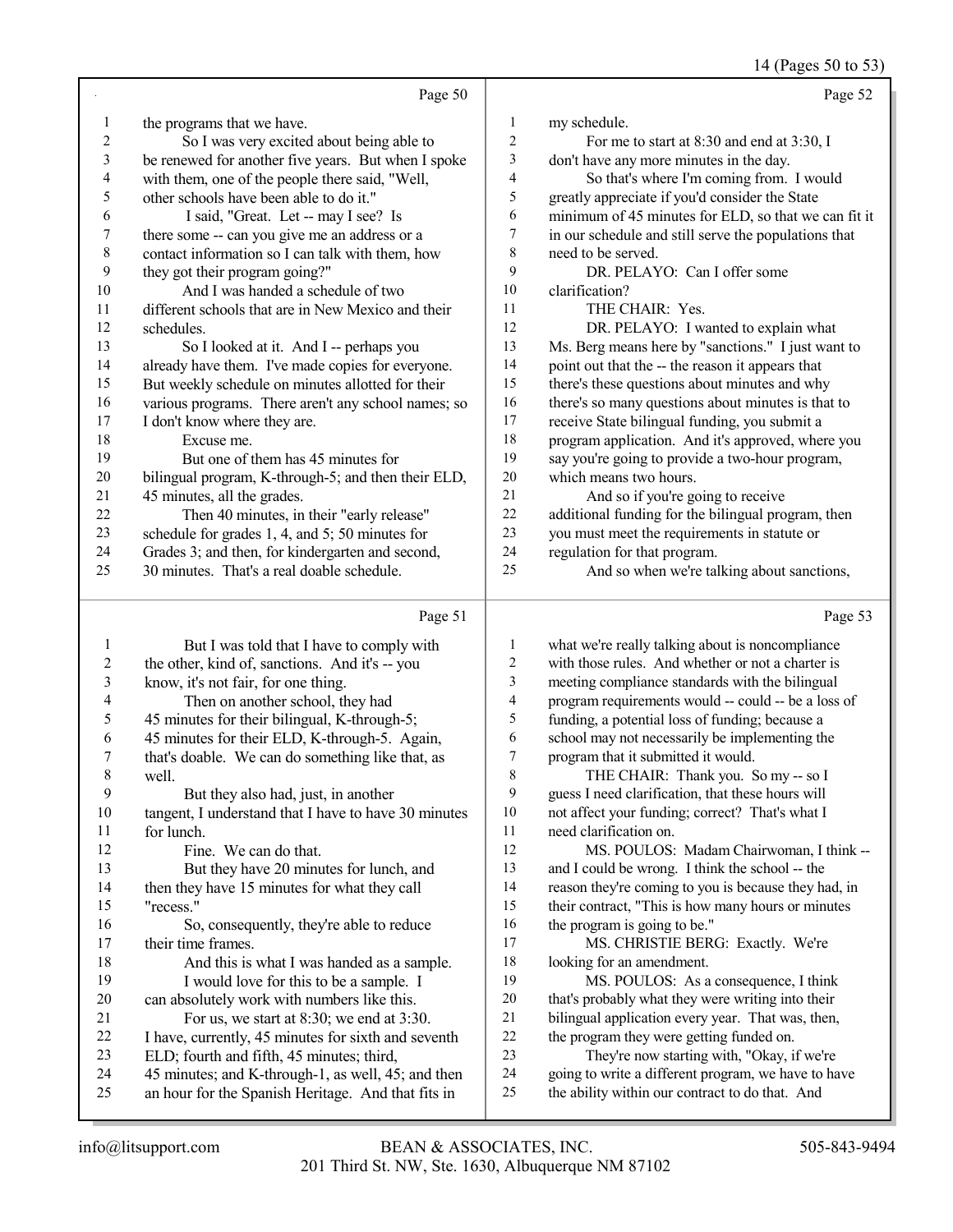## 15 (Pages 54 to 57)

|                | Page 54                                                                                         |                | Page 56                                                                                                   |
|----------------|-------------------------------------------------------------------------------------------------|----------------|-----------------------------------------------------------------------------------------------------------|
| $\mathbf{1}$   | then we can do that in our next bilingual                                                       | $\mathbf{1}$   | challenges you're facing. Supporting a change in                                                          |
| $\overline{c}$ | application."                                                                                   | $\overline{2}$ | instructional time doesn't seem prudent to me at                                                          |
| 3              | THE CHAIR: Okay.                                                                                | 3              | this point.                                                                                               |
| 4              | MS. POULOS: It may impact their funding,                                                        | $\overline{4}$ | MS. CHRISTIE BERG: May I comment on that?                                                                 |
| 5              | depending on if they end up requesting a different                                              | 5              | COMMISSIONER JOHNSTON: Sure.                                                                              |
| 6              | program with different program hours. That may, in                                              | 6              | MS. CHRISTIE BERG: Okay. So I would                                                                       |
| 7              | fact, change the funding.                                                                       | 7              | agree with you on that. But we're on a trajectory                                                         |
| $\,$ 8 $\,$    | I think the school is going to continue                                                         | $\,8\,$        | of having a stable administration. So as I said, I                                                        |
| 9              | this school year to comply with the program they                                                | 9              | was the fourth one in four years; thus, all of                                                            |
| 10             | have through the Bilingual Bureau. But what they're                                             | 10             | those -- all that data is coming through. My first                                                        |
| 11             | trying to do is create a world in which they can                                                | 11             | year was focusing on renewal. And that -- I'm very                                                        |
| 12             | create a different program with the Bilingual                                                   | 12             | satisfied with that.                                                                                      |
| 13             | Bureau.                                                                                         | 13             | Now, it's let's strengthen our programs.                                                                  |
| 14             | MS. CHRISTIE BERG: Thank you for that                                                           | 14             | So I do have a school improvement plan                                                                    |
| 15             | clarification, Katie. That's essentially what we're                                             | 15             | uploaded into the Web EPSS that we were asked to do,                                                      |
| 16             | thinking; as well as if it does impact the funding,                                             | 16             | specifically on reading, on math, and how are we                                                          |
| 17             | then I need to know about that prior to submitting.                                             | 17             | doing that, and how are we fortifying that program.                                                       |
| 18             | And we would have more of a conversation with that                                              | 18             | And I have an instructional coach, and they have an                                                       |
| 19             | with Dr. Pelayo and with the bilingual department.                                              | 19<br>$20\,$   | intense reading program through that; it's through                                                        |
| 20<br>21       | So what I'm looking for is the amendment<br>within the charter contract to be changed; because  | $21\,$         | the Istation. I know that that's part of the State<br>requirements.                                       |
| 22             | right now, it does say a two-hour program; one ELD,                                             | $22\,$         | But we also have homework every night -- I                                                                |
| 23             | one Spanish heritage, K-through-3.                                                              | 23             | mean, there's a plan to do that, and we're seeing                                                         |
| 24             | THE CHAIR: Right. Okay. Commissioners?                                                          | 24             | much better participation with our students, and we                                                       |
| 25             | <b>Commissioner Robbins?</b>                                                                    | 25             | are seeing growth. And I can only hope that it is                                                         |
|                |                                                                                                 |                |                                                                                                           |
|                |                                                                                                 |                |                                                                                                           |
|                | Page 55                                                                                         |                | Page 57                                                                                                   |
| $\mathbf{1}$   | COMMISSIONER ROBBINS: Well, my only                                                             | $\mathbf{1}$   | what is going to be acceptable to what's going on.                                                        |
| $\overline{c}$ | concern is that at 52 percent proficiency in                                                    | $\sqrt{2}$     | But -- so -- yeah. So I think it's                                                                        |
| 3              | reading, that's better than some schools; but it                                                | $\mathfrak{Z}$ | helping that we'll have a stable administration and                                                       |
| 4              | still falls very short of what we would like to see.                                            | $\overline{4}$ | strong programs.                                                                                          |
| 5              | And I think the results of continued improvement in                                             | 5              | The bilingual program prior to this was --                                                                |
| 6              | proficiency is going to be the outcome that we're                                               | 6              | they were -- it was just kind of keeping your                                                             |
| 7              | looking for, rather than how many minutes we're                                                 | $\tau$         | fingers crossed that kids were getting served and                                                         |
| 8              | spending.                                                                                       | $\,$ 8 $\,$    | things were happening. And now we have a very                                                             |
| 9              | But I would really stress that the school                                                       | 9              | strong bilingual teacher and very happy with how                                                          |
| 10             | needs to emphasize the proficiency in reading both                                              | 10             | that program is going. But we won't see the results                                                       |
| 11             | in English and for those students in Spanish.                                                   | 11             | this year, 2017-'18. We'll see the results of this                                                        |
| 12             | That's fine. But unfortunately, you know, we live                                               | 12             | year next year, and we want it to be positive.                                                            |
| 13             | in an English-speaking area. And being bilingual is                                             | 13             | COMMISSIONER JOHNSTON: Thank you.                                                                         |
| 14             | an advantage. But if you cannot speak English and                                               | 14<br>15       | COMMISSIONER CABALLERO: Madam Chair?                                                                      |
| 15<br>16       | write and read English proficiently, it's going to                                              | 16             | THE CHAIR: Commissioner Caballero?                                                                        |
| 17             | be a disadvantage.                                                                              | 17             | COMMISSIONER CABALLERO: I think every                                                                     |
| 18             | MS. CHRISTIE BERG: Thank you. We agree<br>with that.                                            | 18             | time we go through the reduction of time, we get the<br>same little blurby about what the data shows. The |
| 19             | THE CHAIR: Commissioner Johnston?                                                               | 19             | data shows that there's really no big change.                                                             |
| 20             | COMMISSIONER JOHNSTON: Thank you,                                                               | 20             | I would say if it goes from one hour to                                                                   |
| 21             | Madam Chair.                                                                                    | 21             | 20 minutes, that there's going to be a big change.                                                        |
| 22             | My concern lies simply in making a change                                                       | 22             | But when I was a senior in high school, I                                                                 |
| 23             | when I look at across-the-board performance                                                     | 23             | went through a year of study skills. And when I                                                           |
| 24<br>25       | indicators that we have, the data we have. And<br>that's really the bottom line with all of the | 24<br>25       | first -- my first year in college, I went against<br>all that advice, and I would study --                |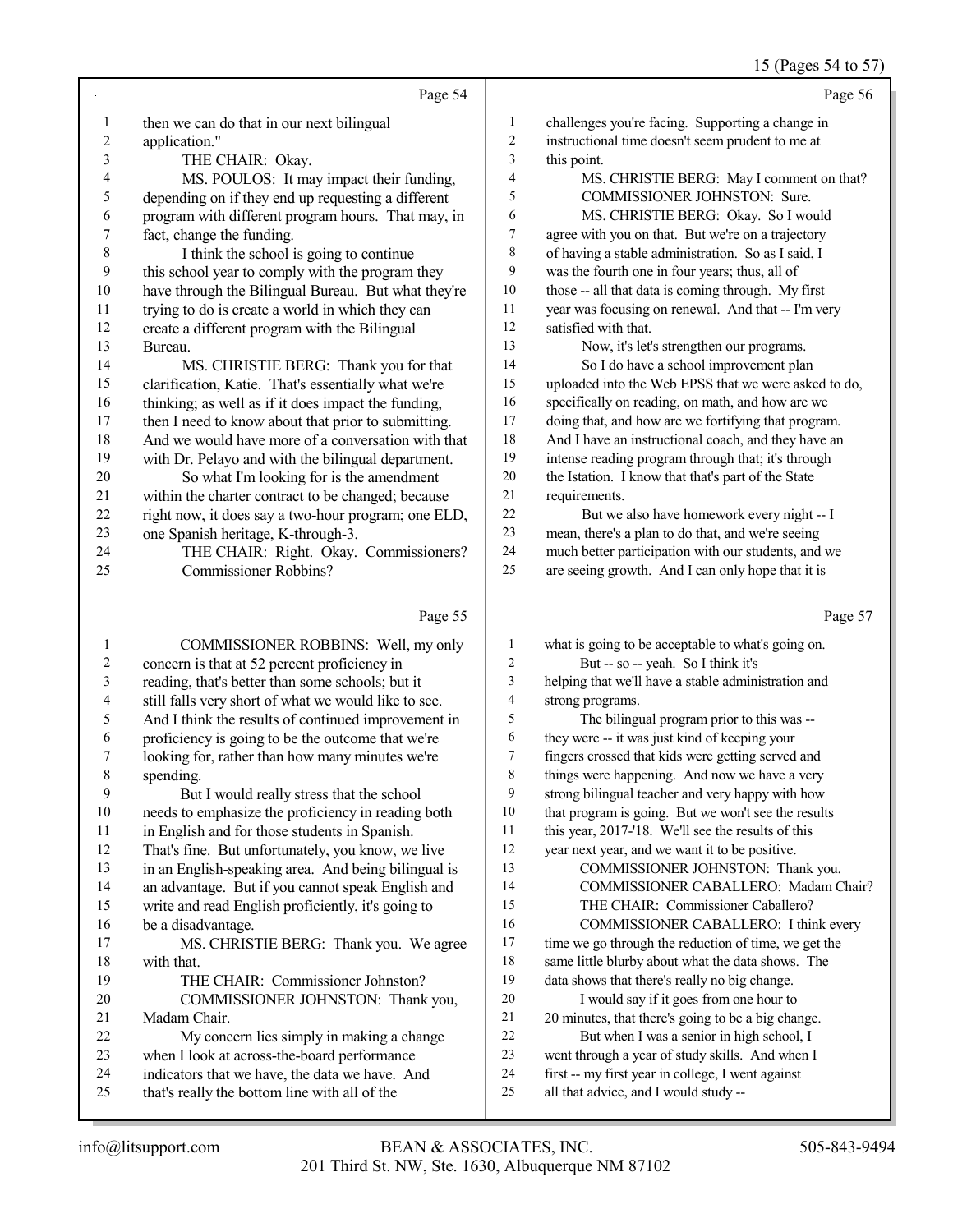## 16 (Pages 58 to 61)

|                | Page 58                                              |                         | Page 60                                              |
|----------------|------------------------------------------------------|-------------------------|------------------------------------------------------|
| 1              | THE CHAIR: Could you hold on for just a              | 1                       | the hour. I don't think, to me, it would be an       |
| $\overline{c}$ | second? If you turn yours off, we probably won't     | $\overline{c}$          | issue of keeping kids on task, because in any hour   |
| 3              | $get -$                                              | $\overline{\mathbf{3}}$ | of anything, you have to change what you're doing.   |
| 4              | COMMISSIONER CABALLERO: Is that it? And              | $\overline{\mathbf{4}}$ | You can't be talking about math for an hour or       |
| 5              | I would spend an hour and a half studying before I   | 5                       | reading for an hour. So you would be doing -- I      |
| 6              | took a break.                                        | 6                       | don't know -- a dance, an exercise, whatever; but    |
| 7              | And I had a mentor. And I couldn't -- my             | $\boldsymbol{7}$        | something that you would be breaking up that time    |
| $\,$ 8 $\,$    | concentration, my focus, was not as good as it was   | $\,$ 8 $\,$             | with every long period of time. I can't keep an      |
| 9              | before.                                              | 9                       | hour, either.                                        |
| 10             | And he said, "You know, when you get to be           | 10                      | So -- but as a former teacher, I know that           |
| 11             | a senior, you might be able to focus an hour and a   | 11                      | to be true.                                          |
| 12             | half without a break. But right now, you're just     | 12                      | My concern is guilt -- guilt; I'm going to           |
| 13             | not good enough. You've got to stay to the           | 13                      | say that -- because I was the person who gave you    |
| 14             | 45 minutes and 15-minute break like what we taught   | 14                      | five years instead of three, as was recommended.     |
| 15             | you."                                                | 15                      | And so it's extremely disturbing to me that these    |
| 16             | And I did that. I put my alarm clock at              | 16                      | scores have gone down from a "B" down to a "D." I    |
| 17             | 45 minutes. I forced myself to focus. As soon as I   | 17                      | don't know if you can address that when I finish.    |
| 18             | sat down, I focused. And I forced -- forced, and I   | 18                      | But also to address the fact that you have           |
| 19             | forced it. And when the time was up, I would get     | 19                      | a higher population of -- of less needy children     |
| 20             | up, put on [inaudible], do push-ups and sit-ups, and | 20                      | than Española, as a whole; so that your kids should  |
| 21             | dance around, jump around for 10 minutes, eat        | 21                      | be doing better. That's unfortunately the way life   |
| 22             | something for 5, sit down for another 45 minutes.    | 22                      | is. You know, let's just call it what it is.         |
| 23             | And I aced my first year.                            | 23                      | And I'm wondering if you are involved in             |
| 24             | And so it's not the quantity; it's the               | 24                      | New Mexico DASH, NMDASH, as part of an improvement   |
| 25             | quality of what you do. And I saw that also as a     | 25                      | plan to do that; because I feel particularly -- I    |
|                | Page 59                                              |                         | Page 61                                              |
| 1              | senior in high school, where we were getting an hour | $\mathbf{1}$            | like this school. I know people at the school. I     |
| 2              | instruction but they decided to reduce it to         | $\overline{2}$          | felt that you could continue on that trajectory from |
| 3              | 45 minutes because they had to add classes.          | 3                       | a "D" -- you had two "B's" and now you're a "D."     |
| 4              | And I remember we had to run to class,               | 4                       | That is of grave concern to me. As I said, it's my   |
| 5              | because teachers were under the gun. As soon as we   | 5                       | responsibility in that particular case.              |
| 6              | walked in, they got on it, and they would get on it  | 6                       | So if you could address why the scores               |
| 7              | even if you weren't there or sitting down. And if    | 7                       | went down, if you're doing New Mexico DASH, and how  |
| 8              | you wanted to stay up with math, you would be there  | 8                       | you're going to improve these scores back to where   |
|                |                                                      |                         |                                                      |

| 1              | senior in high school, where we were getting an hour | 1      | like this school. I know people at the school. I     |
|----------------|------------------------------------------------------|--------|------------------------------------------------------|
| 2              | instruction but they decided to reduce it to         | 2      | felt that you could continue on that trajectory from |
| 3              | 45 minutes because they had to add classes.          | 3      | a "D" -- you had two "B's" and now you're a "D."     |
| $\overline{4}$ | And I remember we had to run to class,               | 4      | That is of grave concern to me. As I said, it's my   |
| 5              | because teachers were under the gun. As soon as we   | 5      | responsibility in that particular case.              |
| 6              | walked in, they got on it, and they would get on it  | 6      | So if you could address why the scores               |
| 7              | even if you weren't there or sitting down. And if    | $\tau$ | went down, if you're doing New Mexico DASH, and how  |
| $\,8\,$        | you wanted to stay up with math, you would be there  | 8      | you're going to improve these scores back to where   |
| 9              | as soon as the teacher -- and there was no waste of  | 9      | you were.                                            |
| 10             | time. There was not -- no -- there was high          | 10     | MS. JULIE ANN HILL-CLAPP: Hi. Good                   |
| 11             | concentration, high focus. And we did very well.     | 11     | morning. My name is Julie Ann, last name             |
| 12             | And so I take what Commissioner Robbins is           | 12     | Hill-Clapp, H-I-L-L, dash, C-L-A-P-P. I'm the        |
| 13             | saying is that yes, there is a reduction in time;    | 13     | governing council president. I've been the           |
| 14             | yes, that you need to get there, you need to focus.  | 14     | governing council president now for three years now. |
| 15             | You need to spread it amongst your faculty, amongst  | 15     | And during that time -- you asked direct             |
| 16             | students, that there's work to be done, and there's  | 16     | questions about why the program went down. And I     |
| 17             | a new dawn. As you said now, you're concentrating    | 17     | can honestly say that the change in our              |
| 18             | on improvement.                                      | 18     | administration has made a difference. We did go      |
| 19             | And it has to be an environment throughout           | 19     | through a period of much transition. And during      |
| 20             | the school. And bring in those -- those parents,     | 20     | that time, our administration was not consistent.    |
| 21             | because it is difficult to -- to learn a new system. | 21     | The grade -- and this is just my                     |
| 22             | THE CHAIR: Commissioner Armbruster?                  | 22     | understanding from the trainings that I have         |
| 23             | COMMISSIONER ARMBRUSTER: Thank you,                  | 23     | attended -- was inflated at some point to meet       |
| 24             | Madam Chair. A couple of things to say.              | 24     | whatever the expectation was from the changes that   |
| 25             | Number one, I understand the issue about             | 25     | were coming with this new grading system.            |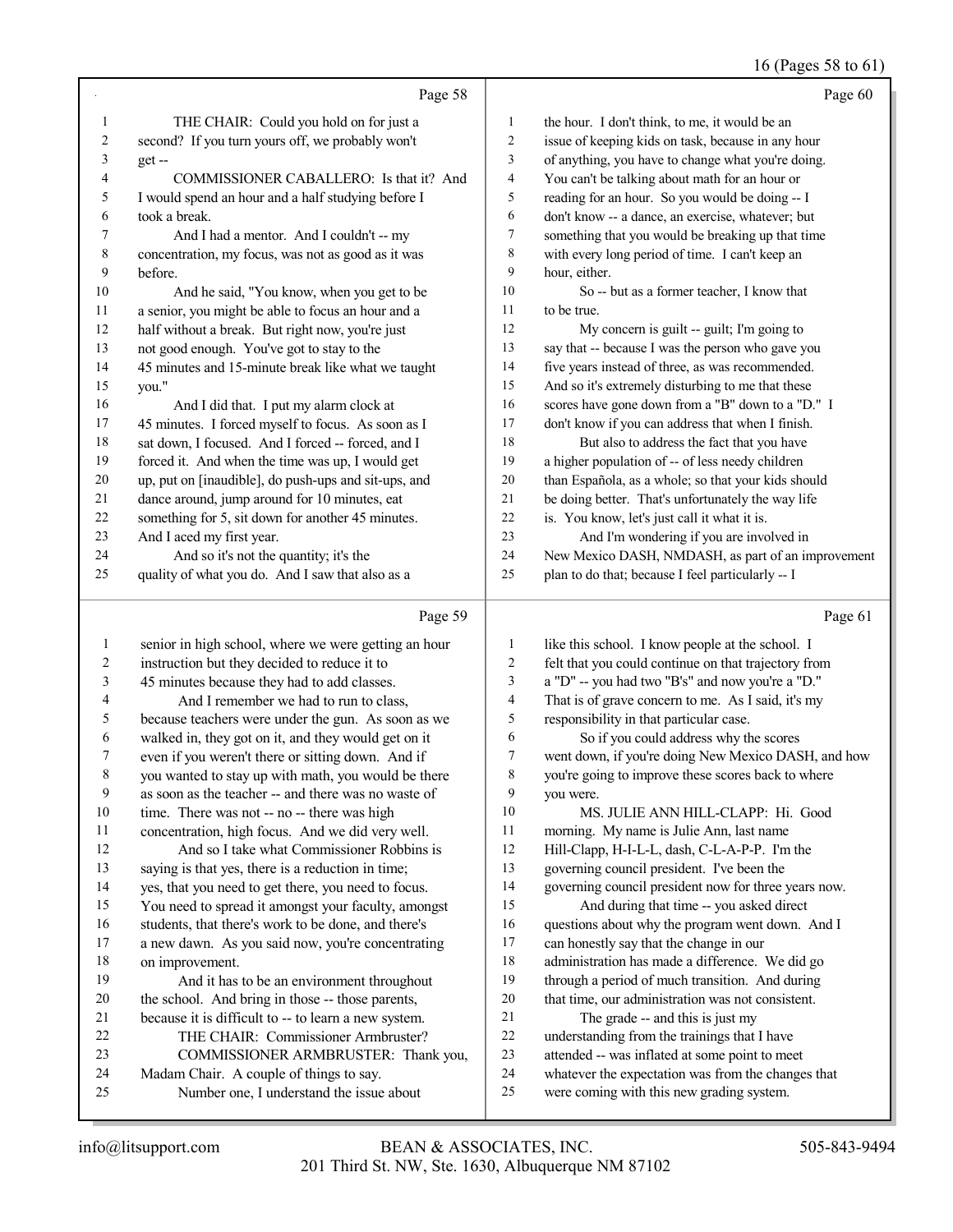### 17 (Pages 62 to 65)

|              | Page 62                                                                                                     |                | Page 64                                                                                              |
|--------------|-------------------------------------------------------------------------------------------------------------|----------------|------------------------------------------------------------------------------------------------------|
|              |                                                                                                             |                |                                                                                                      |
| 1            | Our grade definitely has gone down. What                                                                    | 1              | thinking, for the math and for the reading both.                                                     |
| 2            | we didn't get prior to this was the governing                                                               | $\overline{c}$ | And they've been uploaded for months. And we are                                                     |
| 3            | council didn't have a full understanding of what we                                                         | 3              | implementing that right now.                                                                         |
| 4            | needed to get reported and reported out to us so                                                            | 4              | COMMISSIONER ARMBRUSTER: I understand why                                                            |
| 5            | that we would understand exactly where we were at.                                                          | 5              | you would need to work on renewal, first of all.                                                     |
| 6            | With that transition, we made big changes                                                                   | 6              | You renew, and you wanted to get a renewal and all                                                   |
| 7            | in our governing council. We now require our                                                                | 7              | that. But I'm not understanding the correlation                                                      |
| $\,$ $\,$    | administrator to bring data to us. We want to know.                                                         | 8              | between you working on that and teachers teaching                                                    |
| 9            | We ask those important questions about kids and                                                             | 9              | students to get the growth that they should be                                                       |
| 10           | which kids are doing -- are, you know, on -- are not                                                        | 10             | getting.                                                                                             |
| 11           | on the upward trajectory, as it relates to reading                                                          | 11             | Their proficiency is not all that bad.                                                               |
| 12           | and math, and, you know, we ask what interventions                                                          | 12             | And Commissioner Robbins is correct. But the growth                                                  |
| 13           | are being put into place.                                                                                   | 13             | is not what we would expect. So even if you were                                                     |
| 14<br>15     | We -- we're overseeing that -- those                                                                        | 14<br>15       | working -- and rightfully so -- on that renewal,                                                     |
| 16           | programs. We are participating more rigorously with<br>our parent-teacher advisory council so that they are |                | which I know takes a long time, the teachers should                                                  |
| 17           | participating more actively, and we are more                                                                | 16             | have been working on teaching children. So I don't                                                   |
| 18           | involved. We know what you-all require, and we're                                                           | 17<br>18       | see how that -- I guess I'm not clear on why the                                                     |
| 19           | here to meet that.                                                                                          | 19             | scores went down from a "B" to a "D."                                                                |
| 20           | Our administrator did a great job of                                                                        | 20             | MS. CHRISTIE BERG: I agree with you on                                                               |
| 21           | getting us re- -- you know, getting us a five-year                                                          | 21             | that. And I'm just letting you know the teachers<br>who were there last year are not there now. So I |
| 22           | contract with you all. And we appreciated that.                                                             | 22             | have new staff, very excited about getting involved                                                  |
| 23           | That was the focus area that we gave her. However,                                                          | 23             | with improvement with our children; so                                                               |
| 24           | saying that, we knew that something -- you can't                                                            | 24             | COMMISSIONER ARMBRUSTER: And the teachers                                                            |
| 25           | stretch a person thinner than we could stretch her.                                                         | 25             | who were there --                                                                                    |
|              |                                                                                                             |                |                                                                                                      |
|              |                                                                                                             |                |                                                                                                      |
|              | Page 63                                                                                                     |                | Page 65                                                                                              |
| $\mathbf{1}$ | And so we are now having her focus on the                                                                   | 1              | MS. CHRISTIE BERG: That's all I can say.                                                             |
| 2            | educational piece.                                                                                          | 2              | COMMISSIONER ARMBRUSTER: -- two years ago                                                            |
| 3            | So we anticipate that our grade will go                                                                     | 3              | weren't there last year; is that right?                                                              |
| 4            | back up as a result of what we are doing and the                                                            | 4              | MS. CHRISTIE BERG: I wasn't there two                                                                |
| 5            | oversight that we have with our administrator and                                                           | 5              | years ago; so I don't know how to address that.                                                      |
| 6            | what she's doing with our teachers and the work                                                             | 6              | COMMISSIONER ARMBRUSTER: Well, I think                                                               |
| 7            | that's happening with our students.                                                                         | 7              | who got them B's, I guess.                                                                           |
| 8            | I'll let you answer the other.                                                                              | 8              | MS. JULIE ANN HILL-CLAPP: What you're                                                                |
| 9            | MS. CHRISTIE BERG: Uh-huh. Yeah. Okay.                                                                      | 9              | asking is why weren't the teachers teaching. To my                                                   |
| 10           | Thank you.                                                                                                  | 10             | understanding, and to the best of my understanding,                                                  |
| 11           | I'm sorry. What was the second part of                                                                      | 11             | what happened during the transition is we had                                                        |
| 12           | your question? Oh, yeah. NMDASH. Okay.                                                                      | 12             | teachers who had been with their administrator for                                                   |
| 13           | As soon as I saw -- so I'm going to say, I                                                                  | 13             | the two years that that administrator -- well, the                                                   |
| 14           | created a school improvement program. And it said,                                                          | 14             | year and a half that she was there.                                                                  |
| 15           | if you want to do -- if I recall correctly, this                                                            | 15             | And so when she didn't renew and didn't                                                              |
| 16           | year, you had the option of doing the NMDASH or                                                             | 16             | come back, and we found a new administrator, like                                                    |
| 17           | creating your school improvement program.                                                                   | 17             | with everything, change is a very difficult thing.                                                   |
| 18           | As soon as I got the letter grade, I                                                                        | 18             | And many people don't like change. They want it the                                                  |
| 19           | created that school improvement program. I uploaded                                                         | 19             | way it was.                                                                                          |
| 20           | it to the Web EPSS area; and, in fact, I uploaded it                                                        | $20\,$         | And we had to keep moving forward. And as                                                            |
| 21           | into the wrong place, because it wasn't ready for                                                           | 21             | a result of that, many teachers dug their heels in                                                   |
| 22           | the year that I was working on. And then I had to                                                           | $22\,$         | and said, "We're not going to change. This is the                                                    |
| 23<br>24     | hold back and upload it in the right place.<br>So I do have the school improvement                          | 23<br>24       | way we've always done it. We're not going to -- we<br>don't accept this administration."             |

- 24 don't accept this administration."<br>25 And the governing council
	- And the governing council had to put their

program, which is what you're looking for and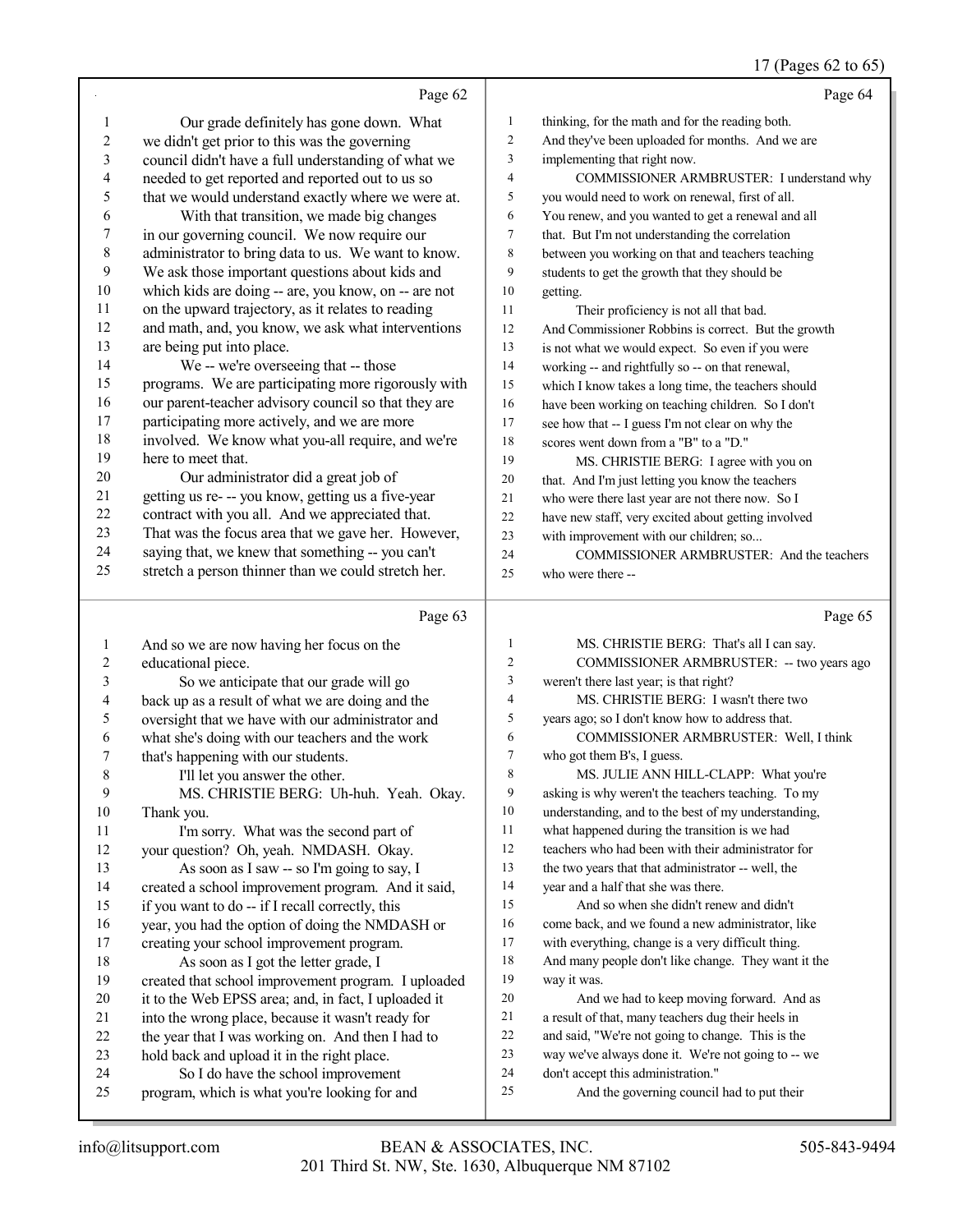18 (Pages 66 to 69)

|                          |                                                      |                | 16 (Pages 00 to 09)                                  |
|--------------------------|------------------------------------------------------|----------------|------------------------------------------------------|
|                          | Page 66                                              |                | Page 68                                              |
| 1                        | foot down and say, "We are -- this is our            | 1              | COMMISSIONER CABALLERO: So move,                     |
| 2                        | administrator. We have to support her. You-all       | $\mathfrak{2}$ | Madam Chair.                                         |
| 3                        | have to support her, and, you know, this is the way  | 3              | THE CHAIR: The motion to --                          |
| $\overline{\mathcal{A}}$ | that we're going."                                   | 4              | COMMISSIONER CABALLERO: Approve.                     |
| 5                        | And that's basically what happened. I                | 5              | THE CHAIR: So the motion, as written, is             |
| 6                        | think they were busy trying to figure out the        | 6              | to approve the amendment request presented by        |
| 7                        | administrator and not figuring out the teaching.     | 7              | La Tierra Montessori School of Arts and Sciences to  |
| 8                        | COMMISSIONER ARMBRUSTER: So as your --               | $\,$ 8 $\,$    | change its material terms with respect to its        |
| 9                        | MS. CHRISTIE BERG: May I add one more                | 9              | educational program by reducing the amount of time   |
| 10                       | thing? Excuse me.                                    | 10             | for English Language Development from one hour daily |
| 11                       | Another thing that happened last year,               | 11             | to at least 45 minutes.                              |
| 12                       | which was my first year at that school, the staff    | 12             | There is a motion by Commissioner                    |
| 13                       | voted, before I was there, to implement a whole new  | 13             | Caballero, a second by?                              |
| 14                       | math program. It was very expensive math program.    | 14             | COMMISSIONER CONYERS: Second.                        |
| 15                       | There wasn't money for the professional development  | 15             | THE CHAIR: Commissioner Conyers.                     |
| 16                       | that needed to go with it.                           | 16             | Commissioner Armbruster, roll-call vote,             |
| 17                       | So consequently, the math program that was           | 17             | please.                                              |
| 18                       | chosen that year that I went there, but to be        | 18             | COMMISSIONER ARMBRUSTER: Are there any               |
| 19                       | implemented the year I was there, didn't have a      | 19             | abstentions?                                         |
| 20                       | foundation. The teachers found it daunting. The      | 20             | Seeing none, Commissioner Gipson?                    |
| 21                       | parents didn't understand it.                        | 21             | THE CHAIR: Yes.                                      |
| 22                       | And this year, I said, "We are not using             | 22             | COMMISSIONER ARMBRUSTER: Commissioner                |
| 23                       | that math program anymore. We're going back to what  | 23             | Robbins?                                             |
| 24                       | had been working."                                   | 24             | COMMISSIONER ROBBINS: Yes.                           |
| 25                       | So I think that will show growth in our              | 25             | COMMISSIONER ARMBRUSTER: Commissioner                |
|                          |                                                      |                |                                                      |
|                          | Page 67                                              |                | Page 69                                              |
| $\mathbf{1}$             | math scores, as well, this year. So that program is  | 1              | Conyers?                                             |
| $\overline{c}$           | no longer there. But that was implemented before I   | $\overline{c}$ | COMMISSIONER CONYERS: Yes.                           |
| 3                        | came.                                                | 3              | COMMISSIONER ARMBRUSTER: Commissioner                |
| 4                        | COMMISSIONER ARMBRUSTER: And the                     | 4              | Caballero?                                           |
| 5                        | improvement plan that you-all designed, have you     | 5              | COMMISSIONER CABALLERO: Yes.                         |
| 6                        | compared that with what NMDASH is giving, with the   | 6              | COMMISSIONER ARMBRUSTER: Commissioner                |
| 7                        | involvement of the teachers and -- I guess I think   | 7              | Peralta?                                             |
| 8                        | it's kind of involving the whole school. Have        | 8              | COMMISSIONER PERALTA: No.                            |
| 9                        | looked at that to see if it was as rigorous?         | 9              | COMMISSIONER ARMBRUSTER: Commissioner                |
| $10\,$                   | MS. CHRISTIE BERG: I was given the                   | 10             | Johnston?                                            |
| 11                       | option. I understood it to be an option. So I can    | 11             | COMMISSIONER JOHNSTON: No.                           |
| 12                       | absolutely look at NMDASH and see what's involved in | 12             | COMMISSIONER ARMBRUSTER: Commissioner                |
| 13                       | it. But the program I created is rigorous, as well.  | 13             | Crone?                                               |
| 14                       | COMMISSIONER ARMBRUSTER: Just, in                    | 14             | COMMISSIONER CRONE: No.                              |
| 15                       | general, from a "B" to a "C" is one thing. A "B" to  | 15             | COMMISSIONER ARMBRUSTER: Commissioner                |
| 16                       | a "D," and with your recall lowest quartile, which   | 16             | Armbruster votes "Yes."                              |
| 17                       | is always my -- my focus, I guess I'll say,          | 17             | I think I have everybody.                            |
| 18                       | continuing at an "F" -- of course, you're always     | 18             | There will be -- the motion will pass                |
| 19                       | going to have the lowest quartile; that's the name   | 19<br>20       | with --                                              |
| 20                       | of the game. But they could be at "C's" instead of   |                | THE CHAIR: The motion passes four --                 |

- THE CHAIR: The motion passes four --
- five-three? The motion passes five-three.
- Thank you very much. Have a good day.
- And, finally, we have La Tierra --
- Turquoise Trail. Sorry.
- DR. PELAYO: Turquoise Trail.

motion?

 "F's." And that's the big issue. 22 MS. CHRISTIE BERG: I agree.

 COMMISSIONER ARMBRUSTER: Thank you. THE CHAIR: Commissioners, do we have a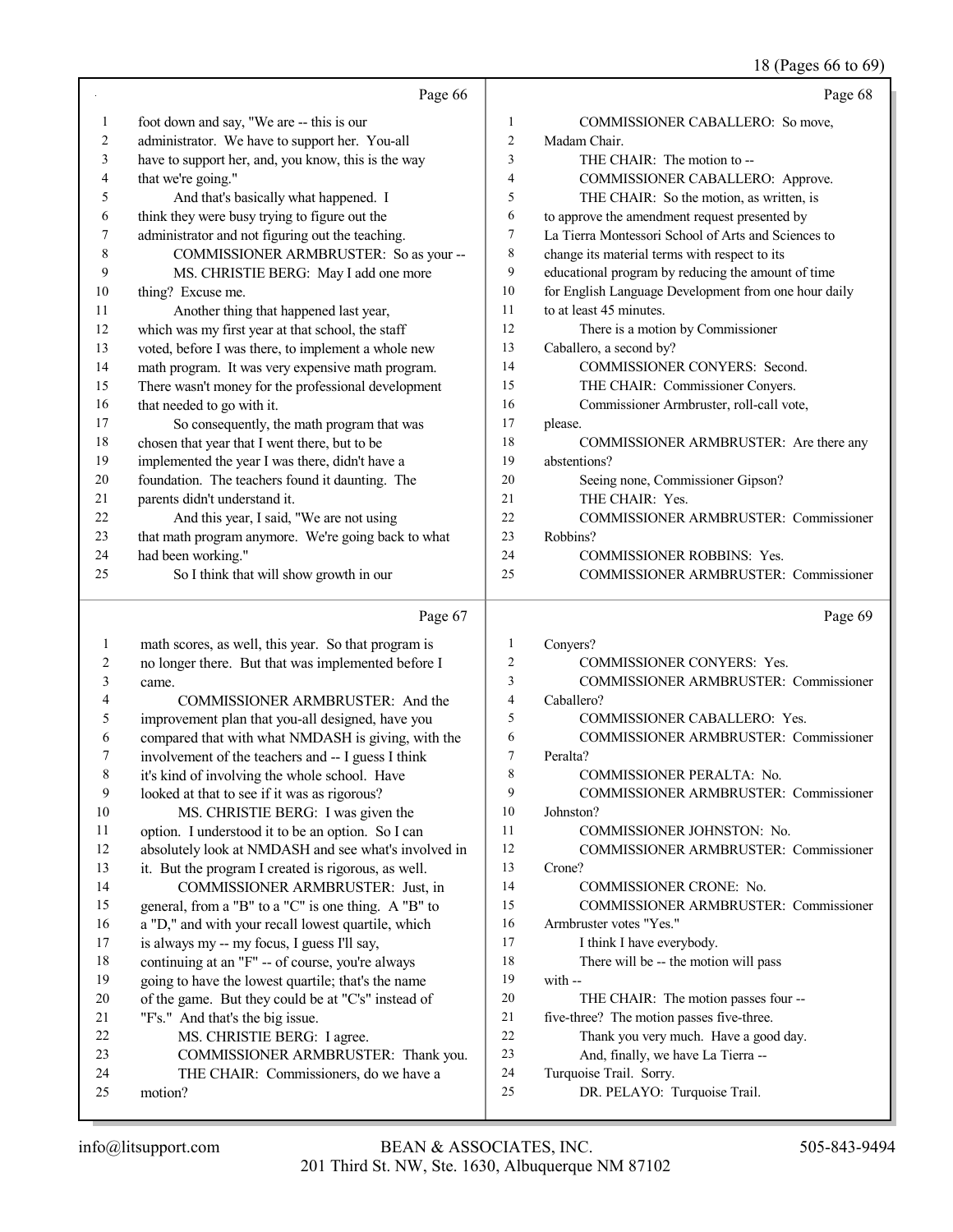## 19 (Pages 70 to 73)

|    | Page 70                                              |                | Page 72                                              |
|----|------------------------------------------------------|----------------|------------------------------------------------------|
|    | And, Madam Chairwoman and Commissioners,             | 1              | see a big performance gap here between its White     |
| 2  | the final amendment request for today -- it's        | $\overline{2}$ | students and its Hispanic students.                  |
| 3  | actually two amendment requests from the same        | 3              | Let's see here. We do add a little bit of            |
| 4  | school, Turquoise Trail Charter School. This is      | 4              | analysis here on the organizational performance      |
| 5  | Item 7C in your packet.                              | 5              | evaluation for the '16-'17 school year. I just want  |
| 6  | So we'll go one by one. And the first                | 6              | to note they have not yet received their school site |
| 7  | amendment is to change the school's operational      | 7              | visit that is scheduled for April 2nd. So we don't   |
| 8  | structure specifically to include seventh and eighth | 8              | have any current information for that piece.         |
| 9  | grade.                                               | 9              | And so the additional analysis here for              |
| 10 | Currently, the contract is -- says the               | 10             | each amendment, adding seventh and eighth grades,    |
| 11 | authorized school grades is K-through-6 and wanting  | 11             | the school's rationale is they want to provide       |
| 12 | to amendment that K-to-8.                            | 12             | additional options for the local community. And, of  |
| 13 | The second amendment is for an enrollment            | 13             | course, the second amendment would be around         |
| 14 | cap increase up to 840 students from the current     | 14             | increasing the enrollment cap from 490 to 870, which |
| 15 | 490.                                                 | 15             | would result in an increase of over 75 percent.      |
| 16 | And so, again, the -- the analysis is here           | 16             | And so while the school -- our                       |
| 17 | for you. We do provide a brief history and the       | 17             | recommendation here was -- is because the school has |
| 18 | recurrent enrollment. This school has had            | 18             | earned an overall grade of "B" and has demonstrated  |
| 19 | enrollment that exceeds the PED's expectation of     | 19             | that acceptable level of academic performance        |
| 20 | 85 percent, and they have done that for its last     | 20             | overall on the State letter grades for the past      |
| 21 | three years.                                         | 21             | three years, we do recommend an approval of both of  |
| 22 | The school has gone from a "C" and                   | 22             | their amendment requests.                            |
| 23 | maintained a "B" for the last two school years. And  | 23             | And we would also suggest that the second            |
| 24 | that is also there in your packet.                   | 24             | one, in terms of expanding their capacity, should be |
| 25 | The school has increased its proficiency             | 25             | contingent upon the school being able to have that   |
|    |                                                      |                |                                                      |

# Page 71

|    | Page 71                                              |                | Page 73                                              |
|----|------------------------------------------------------|----------------|------------------------------------------------------|
| 1  | over time, and you can see that broken out by both   | 1              | facility that can accommodate that.                  |
| 2  | reading and math.                                    | $\overline{c}$ | THE CHAIR: Right.                                    |
| 3  | And then if you keep going, you can see              | 3              | Good morning.                                        |
| 4  | that the school has also increased its points in     | 4              | MR. FLOYD TRUJILLO: Good morning,                    |
| 5  | terms of school improvement. And that's on Page 5.   | 5              | Madam Chair, members of the Commission, Director     |
| 6  | And if you keep going, once this is broken           | 6              | Poulos, Deputy Director Pelayo, my name is Floyd J.  |
| 7  | out by higher performing and lowest performing       | 7              | Trujillo. I am president of the Turquoise Trail      |
| 8  | students, what you see here again is increases in    | 8              | Charter School Governance Council and have been on   |
| 9  | the growth points earned from a "B" to "A" for the   | 9              | the council for more than 15 years.                  |
| 10 | higher performing students, and going from an "F" to | 10             | I have with me Dr. Ray Griffin, Head                 |
| 11 | "D," with every year increasing points.              | 11             | Administrator, who has been with the school five     |
| 12 | And so while the lowest performing                   | 12             | years; Jenny Crysler, Business Manager, who has been |
| 13 | students' indicator is only a "D," we do want to     | 13             | with the school for three years; Sharyn Gray,        |
| 14 | note that the school's growth indices in both math   | 14             | sixth-grade teacher, who has been with the school    |
| 15 | and reading for its lowest performing students are   | 15             | six years; Harry Phillips, sixth-grade teacher, who  |
| 16 | positive numbers, and that does indicate that the    | 16             | has been with the school five years; and Jeff Davis, |
| 17 | group is achieving greater than expected growth in   | 17             | sixth-grade teacher, who has been with the school    |
| 18 | reading and math.                                    | 18             | 15 years.                                            |
| 19 | We do also, then, provide here a brief               | 19             | I also have in the audience our                      |
| 20 | analysis of the student enrollment and academic      | 20             | vice president, I also have in the audience our      |
| 21 | performance. We look at two different groups -- two  | 21             | vice president of the governance council, Sammi      |
| 22 | different types of subgroups here. And you can see,  | 22             | Triolo. And we have several supporters of the        |
| 23 | again, that there is a difference between the -- the | 23             | school in the audience, as well.                     |
| 24 | comparison of the students enrolled at the school    | 24             | Turquoise Trail Charter School is the                |
| 25 | compared to the local school district. And you do    | 25             | oldest charter school in the state, and we have had  |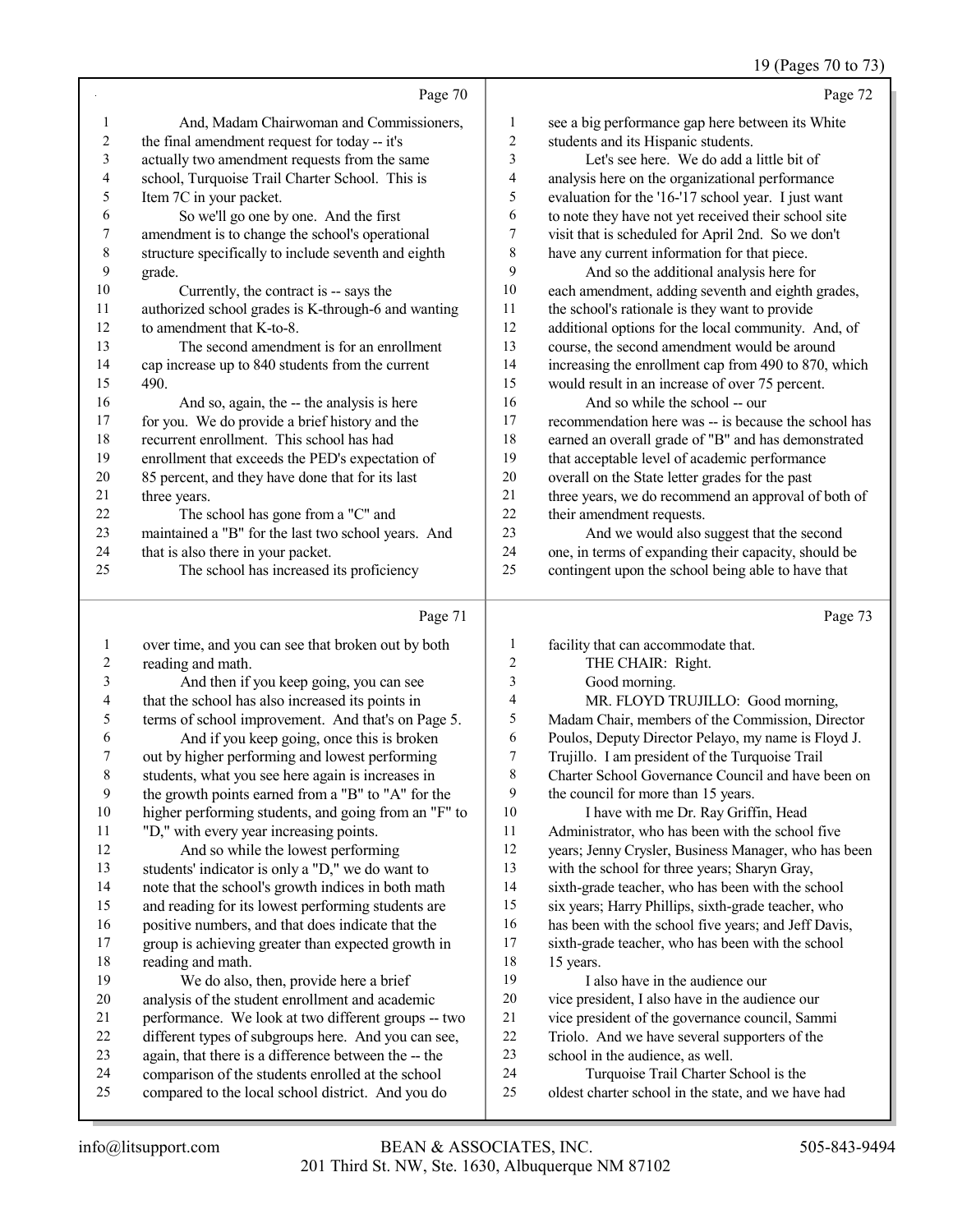#### 20 (Pages 74 to 77)

Page 74 our charter school successfully renewed four times, 2 the latest by this Commission. Serving the southside Santa Fe community of Turquoise Trail, we have been a successful elementary school and have been fortunate to have strong community support. For several years, the parents and community of TTCS have asked the governing council to consider expanding our program to both serve additional students, as well as to provide a high-quality junior high options for parents who are very happy with their students' academic achievements in our K-through-6 programs. 13 In March of 2016, our governance council approved a resolution creating a committee to research the possibility of expansion of the school. The committee was directed to look at all aspects of expansion, including needs assessments, curriculum, staffing, finance, and facilities. The amendment requests that you have before you were a direct result of this work. Based on our assessments, we are asking 22 the Commission to allow TTCS to expand by adding a middle-school program, which will eventually include sixth, seventh, and eighth grades in a separate facility from our K-through-5 program. Page 76 1 chart which demonstrates our performance on the<br>2 latest PARCC tests as well as comparisons to the 2 latest PARCC tests, as well as comparisons to the<br>3 Santa Fe Public School District. Santa Fe Public School District. 4 While we've been very successful with<br>5 several students, we also realize that we have 5 several students, we also realize that we have<br>6 challenges related to some of our student subs 6 challenges related to some of our student subgroups.<br>
7 We have therefore also included a brief summary of 7 We have therefore also included a brief summary of<br>8 some of the steps that we are taking to continue some of the steps that we are taking to continue 9 improvement in these areas.<br>10 Again. I thank you for Again, I thank you for considering our 11 requests, and we are happy to answer any questions<br>12 that you may have. 12 that you may have.<br>13 THE CHAIR THE CHAIR: Just  $-$  I just have a  $-$  I 14 guess, a point of clarification. When you -- what<br>15 does your student enrollment look like? Are you 15 does your student enrollment look like? Are you<br>16 going to start with just sixth grade and increase 16 going to start with just sixth grade and increase<br>17 that way? Or are you planning on adding six. so that way? Or are you planning on adding six, seven, 18 and eight?<br>19 DR DR. RAY GRIFFIN: The ultimate plan is to 20 be a K-8 school, of course, with preschool, with<br>21 six, seven, and eight on a separate campus, so the 21 six, seven, and eight on a separate campus, so that we would essentially have a K-5 school of 22 we would essentially have a K-5 school of 460 students and a sixth-through-eighth scl 23 students and a sixth-through-eighth school of  $24$  350 350. The plan right now is we have K-through-6

#### Page 75

|    | We have an agreement in principle with the           | 1  | in our current facility. And the additional          |
|----|------------------------------------------------------|----|------------------------------------------------------|
| 2  | Santa Fe Film Studios, which is approximately five   | 2  | facility at the movie studios, we have two options   |
| 3  | minutes from our school, for both a short-term       | 3  | to look at, depending on finances and logistics:     |
| 4  | facility solution of office-type portables, as well  | 4  | That we would only add seventh grade next year and   |
| 5  | as a long-term solution of building a facility at    | 5  | 60 students -- and in our packet that we sent to     |
| 6  | the same site. We have had several discussions with  | 6  | PED, there is a -- a plan for growing to 350         |
| 7  | the director of operations, and, again, we have      | 7  | students over the next four or five years.           |
| 8  | agreements in principle for both of those pieces.    | 8  | So there's two options: One is next year             |
| 9  | If our amendments are approved, we would             | 9  | we would have sixth grade in our current facility as |
| 10 | begin with students in the portables for the first   | 10 | is now, and we would add 60 students in seventh      |
| 11 | year or two while we have the permanent site built.  | 11 | grade at the movie studios. Or depending on          |
| 12 | We have included a picture of the interior           | 12 | logistics, finances, and facilities needs -- in      |
| 13 | of one of the portables in your materials for        | 13 | other words two portables would need to arrive -- we |
| 14 | reference.                                           | 14 | could put sixth and seventh grade in a separate      |
| 15 | In addition to the facility needs, we                | 15 | facility and have 120 students in the portables this |
| 16 | strongly believe that a partnership with the film    | 16 | summer.                                              |
| 17 | studio gives us a unique opportunity to supplement   | 17 | So we're looking at both. We'll make that            |
| 18 | our standard curriculum with skills that are related | 18 | decision after this decision is made.                |
| 19 | to the film industry. We've talked with the          | 19 | THE CHAIR: Right. But you're just                    |
| 20 | director at the film studios about several types of  | 20 | looking at adding the one grade next year.           |
| 21 | career paths open to people in that field,           | 21 | DR. RAY GRIFFIN: One grade at a time.                |
| 22 | everything from, obviously, acting, project          | 22 | THE CHAIR: Okay. Thank you.                          |
| 23 | management, art design, media, several potential     | 23 | Commissioner Robbins?                                |
| 24 | supplemental curriculum ideas.                       | 24 | COMMISSIONER ROBBINS: What was the date              |
| 25 | In your materials, we have also included a           | 25 | of your last charter renewal?                        |
|    |                                                      |    |                                                      |

Page 77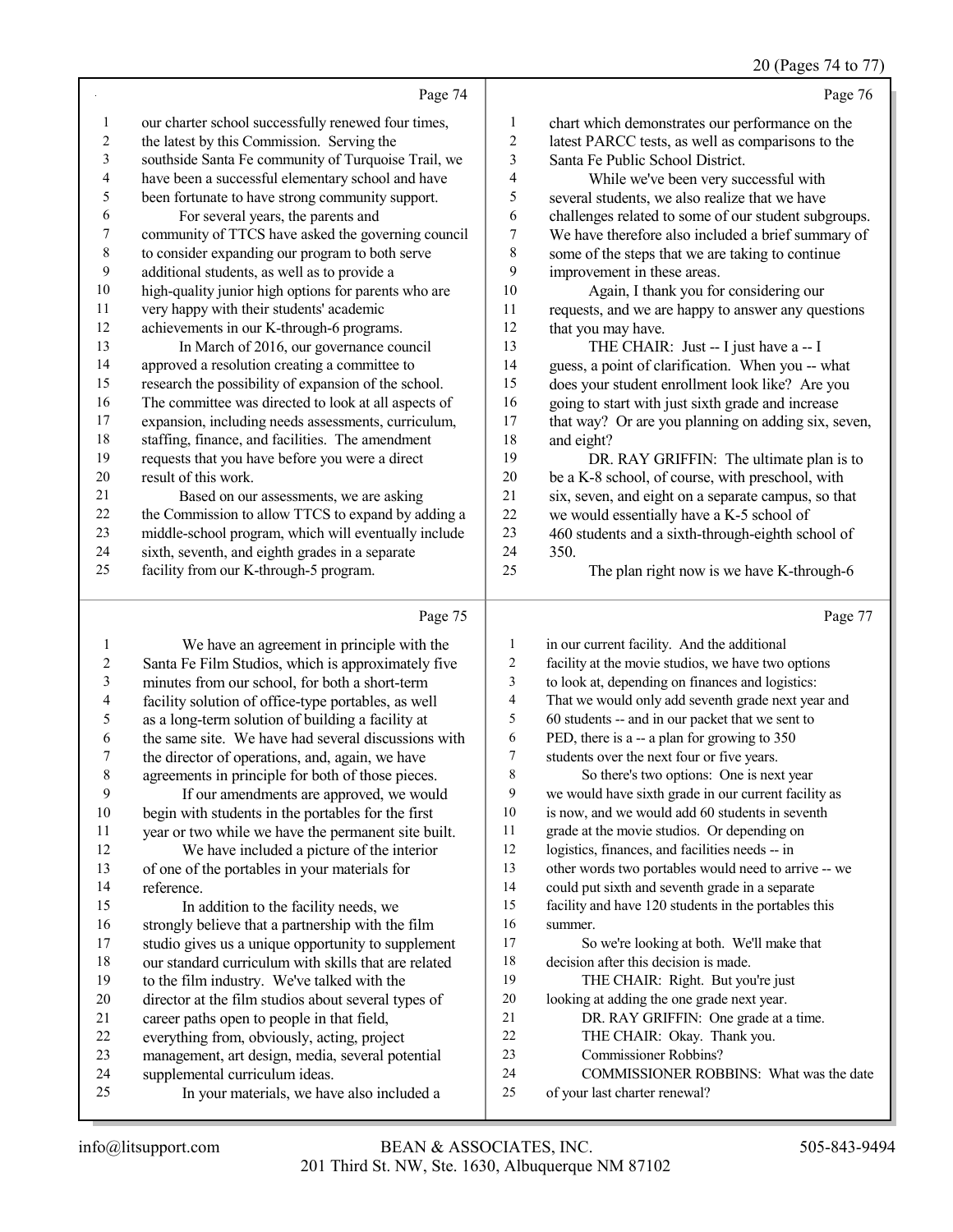#### 21 (Pages 78 to 81)

|              | Page 78                                              |                | Page 80                                              |
|--------------|------------------------------------------------------|----------------|------------------------------------------------------|
| $\mathbf{1}$ | MR. FLOYD TRUJILLO: Madam Chair, members             | $\mathbf{1}$   | believe 20 to 30 will enroll. So, really, when we    |
| 2            | of the Commission, Commissioner Robbins, the renewal | $\overline{2}$ | open our lottery after get this decision, in the     |
| 3            | was in 2014. It went into effect in 2015.            | 3              | next week, we only need 30 or 40 more students to    |
| 4            | COMMISSIONER ROBBINS: So you're a year               | $\overline{4}$ | reach our goal of 60. Just at one charter in         |
| 5            | and a half away or two years away from a new renewal | 5              | Santa Fe, the wait list for sixth grade is           |
| 6            | for five years?                                      | 6              | 420 students.                                        |
| $\tau$       | MR. FLOYD TRUJILLO: Madam Chair,                     | 7              | COMMISSIONER CABALLERO: Just one more                |
| 8            | Commissioner, that is correct.                       | 8              | question. Do you know that the middle school is the  |
| 9            | COMMISSIONER ROBBINS: What is the waiting            | 9              | toughest?                                            |
| 10           | list now? Because this is a huge increase. Not       | 10             | DR. RAY GRIFFIN: I think you have to be              |
| 11           | just adding the roughly 70 per grade now, but you    | 11             | very brave and naive and confident to say that       |
| 12           | would actually be increasing the overall total from  | 12             | you're going to help begin to solve -- not           |
| 13           | 70 per grade to almost 90 per grade. So that's an    | 13             | necessarily solve, but provide a high-quality        |
| 14           | expansion not only in the number of grades, but also | 14             | middle-school option, public option, in Santa Fe.    |
| 15           | in the size -- the number of students per grade.     | 15             | We've thought about this two years, and we've gone   |
| 16           | DR. RAY GRIFFIN: Specifically, the wait              | 16             | back and forth many times. Why would we want to      |
| 17           | list is mostly in the lower grades in preschool, K,  | 17             | start a junior high?                                 |
| 18           | and 1. And we have between 20 and 30 students per    | 18             | And the answer really is, simply, we are             |
| 19           | grade. Our lottery ended on the 21st of February.    | 19             | confident, and we think with our faculty and         |
| 20           | And depending on this renewal, we have a wait list   | 20             | administration, who have proven to have a very       |
| 21           | in kindergarten, and we intend, with the enrollment  | 21             | successful program and continuity within our school, |
| 22           | cap increase, to add a fourth section of             | 22             | now is the time. The opportunity is there. And we    |
| 23           | kindergarten next year, in addition to the expansion | 23             | think we will do -- we're confident we'll do an      |
| 24           | into seventh grade.                                  | 24             | excellent job in providing a middle-school option in |
| 25           | So this is all part of our strategic                 | 25             | southside Santa Fe.                                  |
|              |                                                      |                |                                                      |

#### Page 79

 two-year growth plan in the school. It's important to note that the school district built two brand new schools three years ago that now contain 1,600 students, and they are full. And during that time, Turquoise Trail enrollment did not drop one student. Our wait list got a little smaller, because the families on the southsides' need were met with new facilities. But as you all well know, the district is complaining that there are not enough seats on the southside. So we're intending to help the over-enrollment problem by adding a new facility and to help the community provide a better option for what we believe is a smaller middle-school-focused, separate institution on the south side. COMMISSIONER ROBBINS: Thank you. COMMISSIONER CABALLERO: Yes. THE CHAIR: Commissioner Caballero? COMMISSIONER CABALLERO: How many of your -- have you analyzed how many of your students would be moving up to your first grade at the new middle school? 23 DR. RAY GRIFFIN: We have not asked them to sign a statement of loyalty that, "We will attend." But of our 65 sixth-grade students, we Page 81 1 THE CHAIR: I often refer to those as "the<br>2 dark years " So Lapplaud anyone that is willing to 2 dark years." So I applaud anyone that is willing to<br>3 nut the time into those years put the time into those years. 4 Commissioner Johnston?<br>5 COMMISSIONER JOHN 5 COMMISSIONER JOHNSTON: Thank you,<br>6 Madam Chair. Madam Chair. 7 Gentlemen, Turquoise Trail is in a rural<br>8 area How -- if -- if this request did not come t area. How -- if -- if this request did not come to 9 fruition, how would that impact the travel time of<br>10 the students who attend Turquoise Trail? Or who 10 the students who attend Turquoise Trail? Or who<br>11 would want to attend this middle school? Would i 11 would want to attend this middle school? Would it<br>12 increase their time on buses? Would it increase increase their time on buses? Would it increase their time before and after school? What sorts of travel implications do you have? I -- that matters to me. 16 MR. FLOYD TRUJILLO: Madam Chair,<br>17 Commissioner Johnston that is in fact one of th Commissioner Johnston, that is, in fact, one of the 18 driving forces that has led us to request this<br>19 amendment amendment. 20 For several years, certainly more than ten<br>21 vears, parents who live in that immediate area are 21 years, parents who live in that immediate area and<br>22 have not been able to get into the lottery have 22 have not been able to get into the lottery have<br>23 requested several times that we work to find a 23 requested several times that we work to find a way<br>24 to accommodate those children. That is part of the 24 to accommodate those children. That is part of the request request.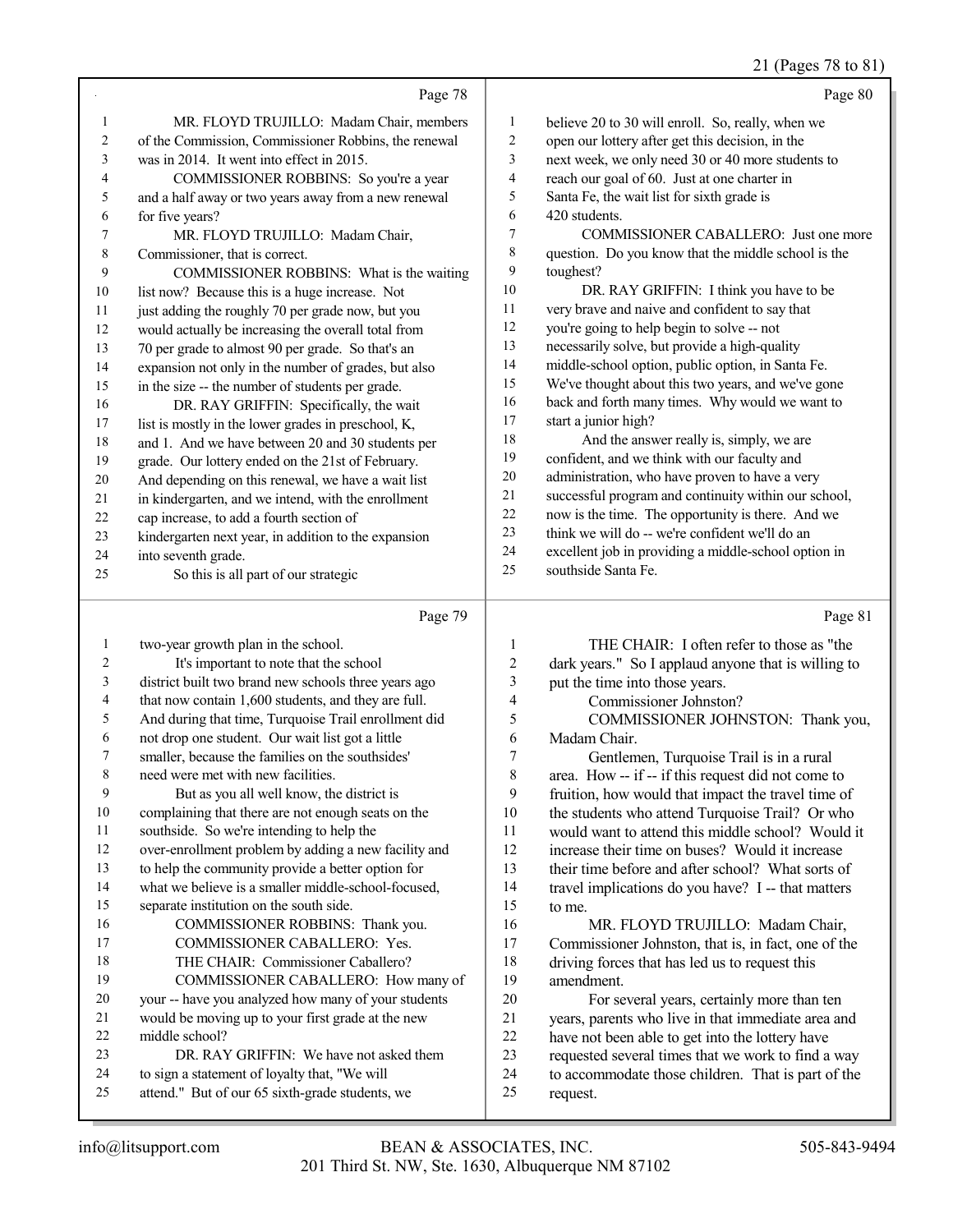## 22 (Pages 82 to 85)

|                   | Page 82                                                                     |                         | Page 84                                                                                         |
|-------------------|-----------------------------------------------------------------------------|-------------------------|-------------------------------------------------------------------------------------------------|
| 1                 | Again, our hope is that with the southside                                  | 1                       | 70 students out of sixth grade every year.                                                      |
| 2                 | growth, which is in that -- in that area, it will                           | 2                       | Predominantly, they choose the charter schools, I                                               |
| 3                 | alleviate that problem. And also, as I think I                              | 3                       | think, because of familiarity, comfort. They apply                                              |
| 4                 | mentioned before, the proposed facility for the                             | 4                       | to two or three of the local Santa Fe charter                                                   |
| 5                 | middle school is essentially in the same area, five                         | 5                       | schools: ATC, Monte del Sol. Tierra Encantada, I                                                |
| 6                 | minutes from our current site.                                              | 6                       | believe, is the third that has sixth grade -- or                                                |
| 7                 | COMMISSIONER JOHNSTON: Thank you. And                                       | $\tau$                  | seventh grade -- as an option.                                                                  |
| 8                 | just so that I am clear, what you're saying is that                         | 8                       | About half of our students were put on                                                          |
| 9                 | providing this middle school, what you are doing for                        | 9                       | wait lists in those schools. So their choices are                                               |
| 10                | students and for families is you are keeping that                           | 10                      | Ortiz, whatever is going to happen with Milagro in                                              |
| 11                | bus time at a minimum; it's not increasing.                                 | 11                      | the center of Santa Fe. And then a few do choose                                                |
| 12                | I do not know where the other middle                                        | 12                      | private school. We do have one of our sixth-graders                                             |
| 13                | schools are. But they probably are at a further                             | 13                      | that got a full scholarship at Santa Fe Prep because                                            |
| 14                | distance, and so there would be increased bus time?                         | 14                      | of her academics. So a few students do go to                                                    |
| 15                | MR. FLOYD TRUJILLO: Madam Chair,                                            | 15                      | private school.                                                                                 |
| 16                | Commissioner Johnston, that is correct.                                     | 16                      | COMMISSIONER ARMBRUSTER: Okay. I will                                                           |
| 17                | COMMISSIONER JOHNSTON: Okay. Thank you                                      | 17                      | address, just for a second, the elephant in the                                                 |
| 18                | very much.                                                                  | 18                      | room, so to speak, with Santa Fe and their claim to                                             |
| 19                | MR. FLOYD TRUJILLO: Just one thing to add                                   | 19                      | your school.                                                                                    |
| 20                | is we currently do provide transportation and food                          | 20                      | THE CHAIR: Commissioner Armbruster, I                                                           |
| 21                | services for our students and would continue to do                          | 21                      | don't think we want to get into that discussion, at                                             |
| 22                | SO.                                                                         | 22                      | least public forum.                                                                             |
| 23                | COMMISSIONER JOHNSTON: I knew that.                                         | 23                      | COMMISSIONER ARMBRUSTER: That's fine.                                                           |
| 24                | Thank you.                                                                  | 24                      | That's fine. We've already talked -- we've talked                                               |
| 25                | THE CHAIR: Commissioner Armbruster?                                         | 25                      | about it.                                                                                       |
|                   |                                                                             |                         |                                                                                                 |
|                   | Page 83                                                                     |                         | Page 85                                                                                         |
|                   |                                                                             |                         |                                                                                                 |
| $\mathbf{1}$<br>2 | COMMISSIONER ARMBRUSTER: Thank you,                                         | $\mathbf{1}$            | Okay. So that's fine. I have -- I'm                                                             |
| 3                 | Madam Chair. So I have a couple of questions that                           | $\sqrt{2}$<br>3         | done.                                                                                           |
| $\overline{4}$    | are just clarifying for me.<br>So in your classes, current K-6, how many    | $\overline{\mathbf{4}}$ | THE CHAIR: Okay. Commissioners, do I                                                            |
| 5                 | kids are in each classroom? I think there are less                          | 5                       | have a motion? There's two separate amendments; so                                              |
| 6                 | for K-2. But what is that? Do you have 60 in each?                          | 6                       | we will vote separately for each of the amendments.                                             |
| 7                 | I'm just trying to get a picture of the school.                             | 7                       | And you will find, on Page 9, the -- I'm<br>sorry; Page 10 -- there are proposed motions there. |
| 8                 | DR. RAY GRIFFIN: Madam Chair,                                               | 8                       | Commissioner Robbins?                                                                           |
| 9                 | Commissioner Armbruster, the average size is about                          | 9                       | COMMISSIONER ROBBINS: I will move to                                                            |
| 10                | 22, with 20 to 21 in kindergarten and 24,                                   | 10                      | approve the amendment request presented by Turquoise                                            |
| 11                | approximately 25 in sixth grade.                                            | 11                      | Trail Charter School to change its material terms                                               |
| 12                | COMMISSIONER ARMBRUSTER: So you have two                                    | 12                      | with respect to operational structure by expanding                                              |
| 13                | classes of sixth grade?                                                     | 13                      | to serve grade levels seventh and eighth, because                                               |
| 14                | DR. RAY GRIFFIN: Three sections for each                                    | 14                      | the school has demonstrated an acceptable level of                                              |
| 15                | grade.                                                                      | 15                      | academic performance through the State letter grades                                            |
| 16                | COMMISSIONER ARMBRUSTER: Okay. Three                                        | 16                      | over the past three years and can provide a                                                     |
| 17                | sections. Somewhere I was reading 60, and I was                             | 17                      | high-quality middle-school option to the Santa Fe                                               |
| 18                | just trying to figure out how that was. So that's                           | 18                      | area families.                                                                                  |
| 19                | fine.                                                                       | 19                      | THE CHAIR: Is there a second?                                                                   |
| 20                | And just for my edification, what is the                                    | 20                      | COMMISSIONER JOHNSTON: (Indicates.)                                                             |
| 21                | middle school? Where -- where -- I don't know --                            | 21                      | THE CHAIR: There's a second by                                                                  |
| 22                | where are your kids going to middle school,                                 | 22                      | Commissioner Johnston.                                                                          |
| 23                | currently? Which schools?                                                   | 23                      | Commissioner Armbruster?                                                                        |
| 24<br>25          | DR. RAY GRIFFIN: Madam Chair,<br>Commissioner Armbruster, we graduate 65 to | 24<br>25                | COMMISSIONER PERALTA: Madam Chair?<br>THE CHAIR: Oh, I'm sorry. Discussion?                     |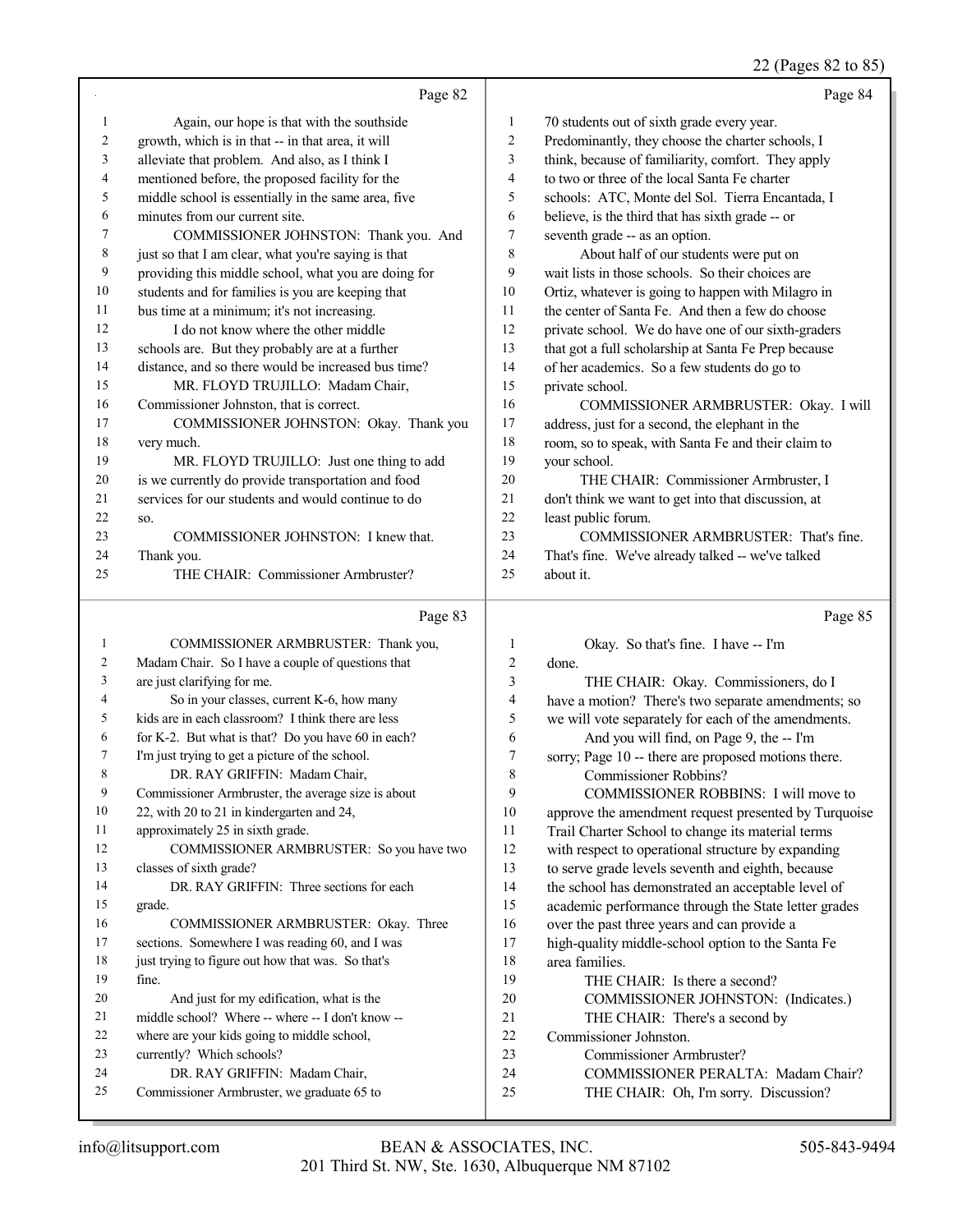23 (Pages 86 to 89)

|                | Page 86                                           |                | Page 88                                         |
|----------------|---------------------------------------------------|----------------|-------------------------------------------------|
| 1              | Yes.                                              | 1              | THE CHAIR: There's a second by                  |
| 2              | COMMISSIONER PERALTA: No discussion.              | $\overline{2}$ | Commissioner Robbins.                           |
| 3              | Madam Chair, I will abstain from both votes, as I | 3              | <b>COMMISSIONER ARMBRUSTER: Commissioner</b>    |
| 4              | have family member who is employed by the school. | 4              | Peralta, are you abstaining?                    |
| 5              | THE CHAIR: Okay. All right. Thank you.            | 5              | COMMISSIONER PERALTA: I will abstain.           |
| 6              | Is there any discussion? Okay.                    | 6              | COMMISSIONER ARMBRUSTER: Are there any          |
| 7              | COMMISSIONER ARMBRUSTER: And no other             | 7              | abstentions other than that?                    |
| 8              | abstentions?                                      | 8              | Commissioner Johnston?                          |
| 9              | THE CHAIR: And no other abstentions?              | 9              | COMMISSIONER JOHNSTON: Yes.                     |
| 10             | All right, Commissioner Armbruster.               | 10             | <b>COMMISSIONER ARMBRUSTER: Commissioner</b>    |
| 11             | <b>COMMISSIONER ARMBRUSTER: Commissioner</b>      | 11             | Robbins?                                        |
| 12             | Crone?                                            | 12             | <b>COMMISSIONER ROBBINS: Yes.</b>               |
| 13             | <b>COMMISSIONER CRONE: No.</b>                    | 13             | <b>COMMISSIONER ARMBRUSTER: Commissioner</b>    |
| 14             | <b>COMMISSIONER ARMBRUSTER: Commissioner</b>      | 14             | Armbruster votes "Yes."                         |
| 15             | Conyers?                                          | 15             | Commissioner Conyers?                           |
| 16             | <b>COMMISSIONER CONYERS: Yes.</b>                 | 16             | <b>COMMISSIONER CONYERS: Yes.</b>               |
| 17             | <b>COMMISSIONER ARMBRUSTER: Commissioner</b>      | 17             | <b>COMMISSIONER ARMBRUSTER: Commissioner</b>    |
| 18             | Robbins?                                          | 18             | Gipson?                                         |
| 19             | <b>COMMISSIONER ROBBINS: Yes.</b>                 | 19             | THE CHAIR: Yes.                                 |
| 20             | <b>COMMISSIONER ARMBRUSTER: Commissioner</b>      | 20             | <b>COMMISSIONER ARMBRUSTER: Commissioner</b>    |
| 21             | Johnston?                                         | 21             | Caballero?                                      |
| 22             | <b>COMMISSIONER JOHNSTON: Yes.</b>                | 22             | <b>COMMISSIONER CABALLERO: Yes.</b>             |
| 23             | <b>COMMISSIONER ARMBRUSTER: Commissioner</b>      | 23             | <b>COMMISSIONER ARMBRUSTER: Commissioner</b>    |
| 24             | Gipson?                                           | 24             | Crone?                                          |
| 25             | THE CHAIR: Yes.                                   | 25             | <b>COMMISSIONER CRONE: No.</b>                  |
|                | Page 87                                           |                | Page 89                                         |
|                | <b>COMMISSIONER ARMBRUSTER: Commissioner</b>      | $\mathbf{1}$   | THE CHAIR: The motion passes six-one and        |
| $\overline{2}$ | Caballero?                                        | $\overline{2}$ | one abstention. Thank you. I can add this time. |

| $\overline{2}$ | Caballero?                                           | $\overline{c}$ | one abstention. Thank you. I can add this time.      |
|----------------|------------------------------------------------------|----------------|------------------------------------------------------|
| 3              | <b>COMMISSIONER CABALLERO: Yes.</b>                  | 3              | Thank you. Congratulations.                          |
| 4              | <b>COMMISSIONER ARMBRUSTER: Commissioner</b>         | 4              | MR. FLOYD TRUJILLO: Madam Chair,                     |
| 5              | Armbruster votes "Yes."                              | 5              | Commissioners, thank you very much.                  |
| 6              | The measure passes.                                  | 6              | THE CHAIR: Commissioners, can we take a              |
| $\tau$         | THE CHAIR: The measure passes -- the                 | 7              | short break?                                         |
| 8              | motion passes seven-zero with one abstention.        | 8              | <b>COMMISSIONER CRONE: Please.</b>                   |
| 9              | COMMISSIONER ARMBRUSTER: Six-one, with               | 9              | (Recess taken, 10:43 a.m. to 11:07 a.m.)             |
| 10             | one abstention.                                      | 10             | THE CHAIR: Just so -- just so the                    |
| 11             | THE CHAIR: I apologize. Six-to-one with              | 11             | Commissioners are aware, it is on the agenda. And    |
| 12             | one abstention. I apologize. Thank you.              | 12             | we do have someone from Montgomery & Andrews         |
| 13             | And we are now on to the Amendment Request           | 13             | planning on coming in. So I have to give them,       |
| 14             | No. 2. And I will make the motion.                   | 14             | like, about a half-hour notice for when they need to |
| 15             | I move to approve the amendment request              | 15             | walk over. So we're hopefully moving on for a        |
| 16             | presented by Turquoise Trail Charter School for a    | 16             | variety of reasons.                                  |
| 17             | change to its material terms with respect to         | 17             | We are now on to No. 8, which is the                 |
| 18             | operational structure by increasing the enrollment   | 18             | Report from Options for Parents.                     |
| 19             | capacity from 490 to 840, because the school has     | 19             | MS. POULOS: Madam Chairwoman,                        |
| 20             | demonstrated an acceptable level of academic         | 20             | Commissioners, I'm not going to spend a ton of time. |
| 21             | performance through the State letter grades over the | 21             | I know we've got a lot to get done today.            |
| 22             | past three years and can provide a high-quality      | 22             | You do have the tracker that we                      |
| 23             | middle-school option to the Santa Fe area families.  | 23             | continually update every month that does give you    |
| 24             | Is there a second?                                   | 24             | just kind of the updates on any schools that you     |
| 25             | <b>COMMISSIONER ROBBINS: Second.</b>                 | 25             | have issued a Notice of Intent to Revoke or a        |
|                |                                                      |                |                                                      |
|                |                                                      |                |                                                      |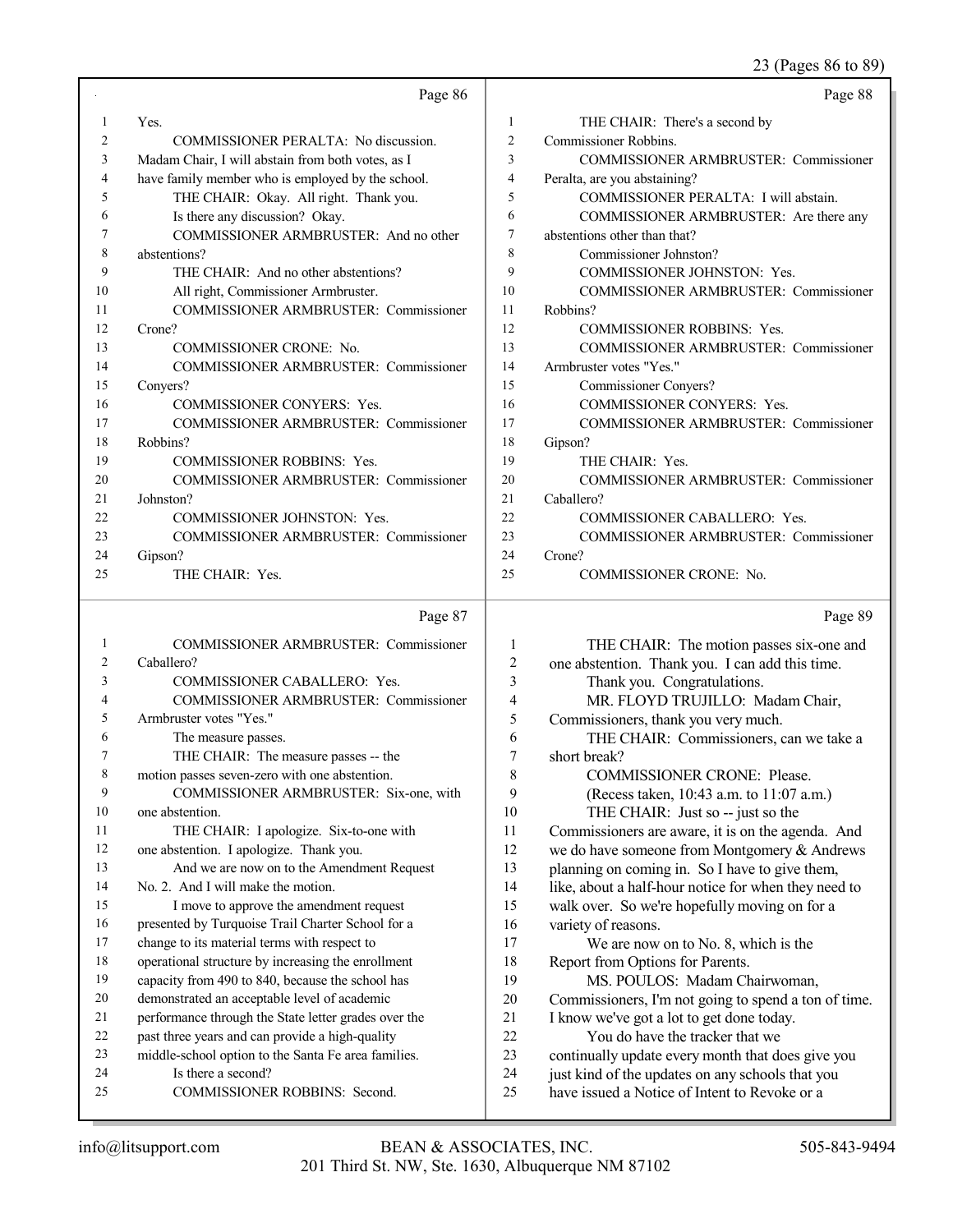## 24 (Pages 90 to 93)

|                | Page 90                                                                                                 |                | Page 92                                                                                          |
|----------------|---------------------------------------------------------------------------------------------------------|----------------|--------------------------------------------------------------------------------------------------|
| $\mathbf{1}$   | revocation decision, a non-renewal decision, or                                                         | 1              | members, as we've been doing those board trainings,                                              |
| $\overline{c}$ | otherwise under an appeal; so that gives you the                                                        | $\sqrt{2}$     | that the board should be managing some of its own                                                |
| 3              | status updates.                                                                                         | 3              | day-to-day operations, things like reporting, rather                                             |
| 4              | We do have active -- four appeals                                                                       | $\overline{4}$ | than relying on the head administrator to do that                                                |
| 5              | currently active, and those are moving through the                                                      | 5              | reporting; because I think they've got a lot on                                                  |
| 6              | appeals process. Those are the renewal decisions                                                        | 6              | their plate. And that's, I think, why we're getting                                              |
| 7              | from December; and then any additional schools that                                                     | 7              | these reports later, or in some cases not getting                                                |
| $\,$ $\,$      | are on the list for reports you've requested,                                                           | $\,8\,$        | them at all.                                                                                     |
| 9              | monitoring, inquiries, or additional site visits and                                                    | 9              | So we're trying to encourage our boards to                                                       |
| 10             | the updates on those.                                                                                   | $10\,$         | think about maybe the Secretary taking the                                                       |
| 11             | We are coming up on getting a -- at the                                                                 | 11             | responsibility for submitting those notices of                                                   |
| 12             | next meeting, an additional report from La Promesa                                                      | 12             | removals or resignations and making sure that                                                    |
| 13             | Early Learning Center. So that will be coming up                                                        | 13             | that's -- that documentation gets to you in time;                                                |
| 14             | next month.                                                                                             | 14             | because, again, we're still seeing a good number of                                              |
| 15             | And then today, we do have Roots & Wings                                                                | 15             | those not getting to us in time.                                                                 |
| 16             | on the agenda to talk about their financial path, as                                                    | 16             | Other than that, we've -- I'm not going to                                                       |
| 17             | well as DEAP. Those are the next items that are                                                         | 17             | go through individual schools again. Next month,                                                 |
| 18             | coming up; and then some more details about Cariños                                                     | 18             | you will have a one-page summary that shows you kind                                             |
| 19             | De Los Niños Charter School, including that this                                                        | 19             | of all outstanding vacancies, who submitted late,                                                |
| $20\,$         | Monday, we did a full-day training with their board                                                     | $20\,$         | who submitted on time, and that will help you                                                    |
| 21             | members, school-specific training.                                                                      | $21\,$         | identify where you want to go from there.                                                        |
| $22\,$         | The board members were really engaged. It                                                               | 22             | THE CHAIR: Okay. Thank you.                                                                      |
| 23             | was a really valuable day to spend time with them                                                       | 23             | Commissioner Armbruster?                                                                         |
| 24             | and talk with them about all of the areas. We did                                                       | 24             | COMMISSIONER ARMBRUSTER: I just have a                                                           |
| 25             | cover kind of all of the areas of governance                                                            | 25             | quick question. On the schools looking for a new                                                 |
|                |                                                                                                         |                |                                                                                                  |
|                | Page 91                                                                                                 |                | Page 93                                                                                          |
| 1              | training, which covered all of their training                                                           | 1              | facility, didn't Tierra Adentro and Explore find new                                             |
| $\overline{c}$ | requirements for the year.                                                                              | 2              | ones?                                                                                            |
| 3              | So that information is included in there.                                                               | 3              | THE CHAIR: Tierra Adentro was in a                                                               |
| 4              | And I know we -- we amended the agenda so that item                                                     | 4              | temporary for this year. And then they're going to                                               |
| 5              | will be back on the agenda next month for a more                                                        | 5              | move again. They had to -- they had to move -- they                                              |
| 6              | comprehensive report on that school's plan for their                                                    | 6              | came before us to give us that notification a while                                              |
| 7              | Corrective Action Plan and update on that.                                                              | 7              | ago, that they moved into the old -- I do believe                                                |
| $\,$ $\,$      | And then, of course, the schools looking                                                                | 8              | Alice King Charter Building, until their -- they're                                              |
| 9              | for a new facility, that list. No recent updates to                                                     | 9              | not still looking. They have the new place. It's                                                 |
| $10\,$         | that list. So we haven't received any                                                                   | 10             | just not ready yet.                                                                              |
| 11             | notifications.                                                                                          | 11             | So they had to temporarily move, because                                                         |
| 12             | Again, we have the report on governance                                                                 | 12             | it became unsafe where they were. So they are in a                                               |
| 13             | changes. It's still not quite where I want it, so                                                       | 13             | temporary facility. I believe it's for this current                                              |
| 14             | that you have one page that you can look at and                                                         | 14             | year. I don't know if it goes beyond. I honestly                                                 |
| 15             | identify any specific concerns. I think we are                                                          | 15             | can't remember.                                                                                  |
| 16             | prepared to have that ready for the next meeting; so                                                    | 16             | COMMISSIONER ARMBRUSTER: I remember they                                                         |
| 17             | my team will make sure that's ready.                                                                    | 17<br>18       | came in front of us.                                                                             |
| 18             | And I think just to note, again, what                                                                   | 19             | THE CHAIR: But they did come to us asking                                                        |
| 19<br>20       | we're consistently seeing is schools not meeting the                                                    | $20\,$         | for that temporary move until their permanent<br>facility is ready. But they have it identified. |
| 21             | notification deadlines. And that is part of your<br>contract, that they must notify you within 30 days. | 21             | They have the place. It's just not ready yet.                                                    |
| 22             | We do consider that, as with everything, to be days;                                                    | 22             | COMMISSIONER ARMBRUSTER: So they notified                                                        |
| 23             | not business days, but 30 days from the date of the                                                     | 23             | us several years ago.                                                                            |
| 24             | removal.                                                                                                | 24             | THE CHAIR: Correct.                                                                              |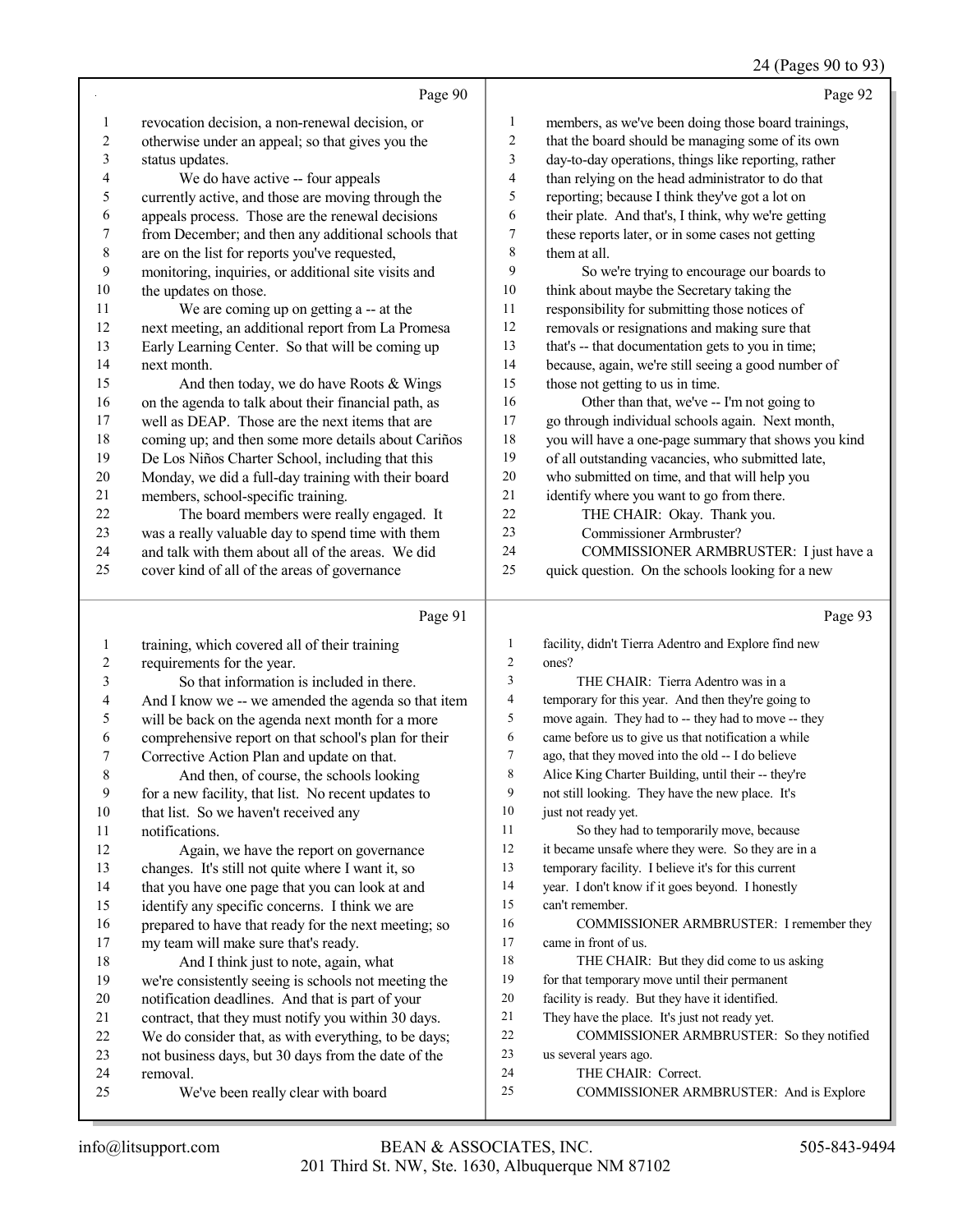#### 25 (Pages 94 to 97)

|                                |                                                                                       |                         | $25 \text{ (1450)}$                                                     |
|--------------------------------|---------------------------------------------------------------------------------------|-------------------------|-------------------------------------------------------------------------|
|                                | Page 94                                                                               |                         | Page 96                                                                 |
| $\mathbf{1}$                   | looking for another new place?                                                        | 1                       | So we are not taking -- we are                                          |
| $\overline{c}$                 | MS. POULOS: Madam Chairwoman,                                                         | $\overline{c}$          | recommending not taking any action at this moment on                    |
| 3                              | Commissioner Armbruster. I think we need to do some                                   | 3                       | this until they can provide the -- the adult actions                    |
| $\overline{4}$                 | cleanup. To say you're still on our list or you're                                    | $\overline{4}$          | that will be taken by the school, okay?                                 |
| 5                              | still looking, we don't have a great way of this. I                                   | 5                       | And then we have Roots & Wings.                                         |
| 6                              | understand the Commission wanted this at one point;                                   | 6                       | MS. POULOS: I don't -- do you want to --                                |
| 7                              | but it is challenging to keep it up to date.                                          | 7                       | THE CHAIR: And I think there's folks                                    |
| 8                              | COMMISSIONER ARMBRUSTER: I just saw their                                             | 8                       | from --                                                                 |
| 9                              | name. I thought they just got a new one, and now                                      | 9                       | MS. POULOS: DEAP is here. I didn't know                                 |
| 10                             | they're moving again?                                                                 | 10                      | if you wanted to hear from them.                                        |
| 11                             | THE CHAIR: But they will be coming before                                             | 11                      | THE CHAIR: I apologize. I did not see                                   |
| 12                             | us, notifying us when they change their address                                       | 12                      | you here. Certainly. I apologize. If you wish to                        |
| 13                             | again when their permanent new facility is ready.                                     | 13                      | come up -- and I apologize. It's -- I missed you.                       |
| 14                             | COMMISSIONER ARMBRUSTER: And that's fine.                                             | 14                      | MS. LOUELLA POBLANO: Good morning,                                      |
| 15                             | I just was thinking, "Man, I thought I just" --                                       | 15                      | Commissioners, Madam Chair, Director Poulos. I am                       |
| 16                             | THE CHAIR: Right. Well, they've come                                                  | 16                      | the head administrator for DEAP. My name is Louella                     |
| 17                             | before us a number of times about the move, not                                       | 17                      | Poblano. And we have been working on corrective                         |
| 18                             | anticipating originally that they were going to have                                  | 18                      | action plans. And we had to research how to write                       |
| 19                             | to make the temporary move.                                                           | 19                      | corrective action plans. So we were kind of                             |
| 20                             | COMMISSIONER ARMBRUSTER: Right. I                                                     | $20\,$                  | training each other how to respond to each of the                       |
| 21                             | remember that.                                                                        | 21                      | ten corrective action plans.                                            |
| 22                             | THE CHAIR: Okay.                                                                      | 22                      | We -- I feel confident, with the head                                   |
| 23                             | We are now on to Item No. 9, which is                                                 | 23                      | administrator and the two governing council that                        |
| 24                             | Discussion and Possible Action on the Corrective                                      | 24                      | addresses attendance and membership -- I feel that                      |
| 25                             | Action Plan for DEAP and Roots & Wings.                                               | 25                      | we -- to the best of our abilities, that we                             |
|                                |                                                                                       |                         |                                                                         |
|                                |                                                                                       |                         |                                                                         |
|                                | Page 95                                                                               |                         | Page 97                                                                 |
|                                |                                                                                       |                         |                                                                         |
| $\mathbf{1}$<br>$\overline{c}$ | And if you want me to do DEAP, we -- the                                              | 1                       | addressed the next steps in correcting those. We                        |
| 3                              | Director, Commissioner Peralta, Commissioner Ruiz,                                    | 2<br>3                  | just need a little bit more support with the                            |
| 4                              | and myself met in January with the administrators                                     |                         | finance.                                                                |
|                                | and some governance council members from DEAP. And                                    | $\overline{\mathbf{4}}$ | THE CHAIR: Do you use NMDASH? Have you                                  |
| 5<br>6                         | we outlined the concerns that we had with the                                         | 5<br>6                  | used the NMDASH system for the Corrective Action                        |
| 7                              | school.                                                                               | 7                       | Plan?                                                                   |
|                                | And the school, then, was tasked with                                                 |                         | MS. LOUELLA POBLANO: No, I have not. I<br>don't-                        |
| $\,$ $\,$<br>9                 | going back, creating a Corrective Action Plan, and                                    | 8<br>9                  |                                                                         |
|                                | submitting it to the Director. And the Director                                       |                         | THE CHAIR: And it should be available to                                |
| 10                             | then provided some input back to them.                                                | 10                      | them, yes?                                                              |
| 11<br>12                       | The Corrective Action Plan that is                                                    | 11<br>12                | MS. POULOS: Madam Chairwoman, it's an                                   |
|                                | provided for you -- and Commissioner Ruiz,                                            |                         | interesting idea. NMDASH is primarily focused on                        |
| 13<br>14                       | unfortunately, had to leave this morning. But                                         | 13<br>14                | academic improvement. That being said, the model of                     |
|                                | Commissioner Ruiz, myself, and the Director met                                       |                         | having a core team that's engaged with a variety of                     |
| 15                             | yesterday morning, and we had a discussion about                                      | 15<br>16                | expertise experience to sit together and think about                    |
| 16<br>17                       | this. And the Corrective Action Plan that has been                                    | 17                      | how do we improve certain actions, I think, is                          |
| 18                             | provided does not adequately, as far as we are                                        | 18                      | really valuable. And the problem is this school did                     |
| 19                             | concerned, tell us what the school is going to do to                                  | 19                      | not attend any of the trainings that were provided,                     |
| $20\,$                         | address the concerns. It simply tells us what the<br>concerns are.                    | $20\,$                  | and I don't believe trainings will be provided again<br>until the fall. |
| 21                             |                                                                                       | 21                      |                                                                         |
| 22                             | So Commissioner Ruiz and myself<br>recommended to the Director to contact the school. | $22\,$                  | THE CHAIR: Right.<br>MS. POULOS: We can -- we can work on               |
| 23                             | It's a short turnaround; but they have two weeks to                                   | 23                      | that. There may be some potential that there is --                      |

- so that we'll be back in April with this.
- believe. There are some recorded trainings for that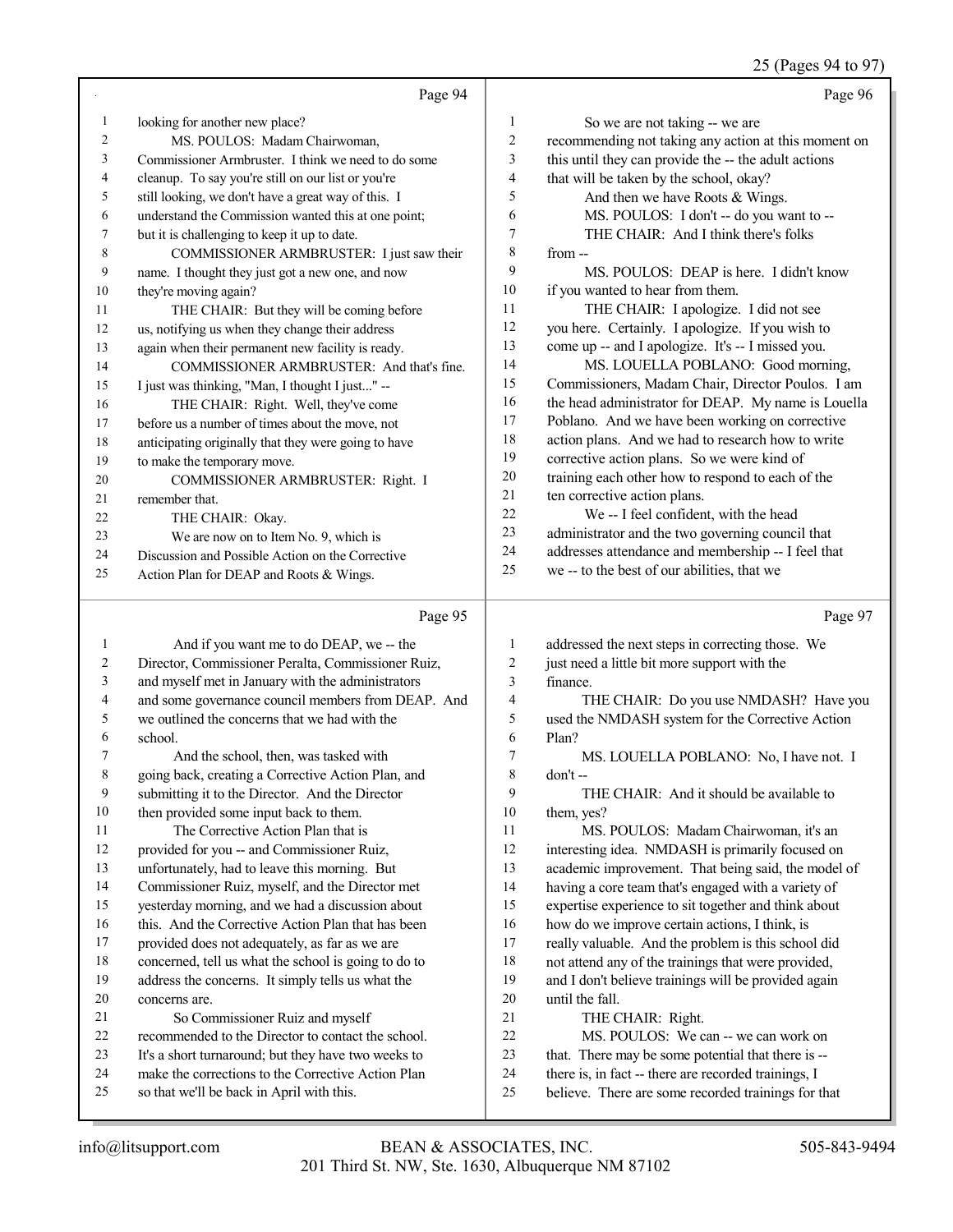26 (Pages 98 to 101)

|                          |                                                                                                         |                          | 26 (Pages 98 to 101)                                                                              |
|--------------------------|---------------------------------------------------------------------------------------------------------|--------------------------|---------------------------------------------------------------------------------------------------|
|                          | Page 98                                                                                                 |                          | Page 100                                                                                          |
| 1                        | concept.                                                                                                | 1                        | help us.                                                                                          |
| $\overline{c}$           | I think the one thing I want to say is I                                                                | $\overline{c}$           | THE CHAIR: Right. It's not going to give                                                          |
| 3                        | thought we had modeled well in the initial meeting                                                      | 3                        | you -- it's the concept of how you go about creating                                              |
| $\overline{\mathcal{A}}$ | how to come about these action steps, and then, you                                                     | $\overline{\mathcal{L}}$ | a plan that DASH helps you with --                                                                |
| 5                        | know, explained what they should -- they should be                                                      | 5                        | MS. LOUELLA POBLANO: Okay.                                                                        |
| 6                        | doing, what they should be asking. And the action                                                       | 6                        | THE CHAIR: -- because it is more academic                                                         |
| 7                        | plans that were submitted by the school did not                                                         | 7                        | than it is organizational or financial. But it is                                                 |
| $\,$ $\,$                | reflect that same thoughtful process that I feel                                                        | $\,$ $\,$                | creating that -- how to develop that team to make                                                 |
| 9                        | like we did model in that meeting.                                                                      | 9                        | those decisions.                                                                                  |
| 10                       | THE CHAIR: Right.                                                                                       | 10                       | MS. LOUELLA POBLANO: Okay. We'll look                                                             |
| 11                       | MS. POULOS: And, instead, really, just                                                                  | 11                       | for that process and getting our corrective action                                                |
| 12                       | took the second part of our meeting, where we                                                           | 12                       | steps a little bit more clear.                                                                    |
| 13                       | established expectations and cut and pasted those                                                       | 13                       | THE CHAIR: Okay. Thank you.                                                                       |
| 14                       | expectations into the action step line, which was                                                       | 14                       | MS. LOUELLA POBLANO: Thank you.                                                                   |
| 15                       | not what we modeled. I'm happy to think about when                                                      | 15                       | THE CHAIR: Thank you. Sorry. I'm                                                                  |
| 16                       | we could provide additional support to the school.                                                      | 16                       | allergic to Santa Fe. So -- all right. Now we're                                                  |
| 17                       | That puts your timelines, I think, at a very                                                            | 17                       | on to Roots & Wings.                                                                              |
| 18                       | different place.                                                                                        | 18                       | MS. POULOS: And, Madam Chairwoman, there                                                          |
| 19                       | THE CHAIR: Right. The only thing -- and                                                                 | 19                       | are also representatives from Roots & Wings.                                                      |
| 20                       | I understand that DASH is for academic concerns.                                                        | $20\,$                   | THE CHAIR: That, I knew.                                                                          |
| 21                       | But if they could have access to the outline of how                                                     | $21\,$                   | MS. POULOS: Roots & Wings did submit a                                                            |
| $22\,$                   | the process works out, that might give them a more                                                      | $22\,$                   | revised Corrective Action Plan utilizing the PEC's                                                |
| 23                       | appropriate path for how to create the Corrective                                                       | 23                       | template, which does require them to identify action                                              |
| 24                       | Action Plan, so that if there -- if they can have                                                       | 24                       | steps, the timeline, person, program, how they'll                                                 |
| 25                       | access to the webinar recording, or even paper, so                                                      | 25                       | demonstrate success.                                                                              |
|                          |                                                                                                         |                          |                                                                                                   |
|                          | Page 99                                                                                                 |                          | Page 101                                                                                          |
| $\mathbf{1}$             | that it outlines how they -- the steps that they                                                        | 1                        | I wouldn't say that I think this is a                                                             |
| $\boldsymbol{2}$         | have to take, I think that will help you                                                                | $\overline{c}$           | great plan. I don't think this is -- and just kind                                                |
| 3                        | tremendously in being able to make that input.                                                          | 3                        | of the feedback that I would give. There are a few                                                |
| 4                        | MS. LOUELLA POBLANO: Madam Chair and                                                                    | 4                        | things that are concerning on here; but I think this                                              |
| 5                        | Director Poulos, when we met in January, the                                                            | 5<br>6                   | is very much a plan that's thinking about how to                                                  |
| 6                        | modeling that was done was -- I found it was very                                                       | 7                        | correct immediate concerns.                                                                       |
| 8                        | helpful; but, again, I think a lot of us on the<br>team, we -- we really didn't understand a lot of the | 8                        | But there's always a second step, which is<br>how to prevent concerns moving forward. So I would, |
| 9                        | financial aspects. And it was the concepts that                                                         | 9                        | again, encourage the school to push themselves                                                    |
| 10                       | we're -- that we're learning about right now.                                                           | 10                       | further to think about building structures. I think                                               |
| 11                       | THE CHAIR: Right. But from our                                                                          | 11                       | there's plenty of opportunities for training, both                                                |
| 12                       | perspective, there's concerns about other areas                                                         | 12                       | through us, through the Coalition, through other                                                  |
| 13                       | other than the financial. There is concerns about                                                       | 13                       | entities, to help support this idea.                                                              |
| 14                       | the organizational Corrective Action Plan that --                                                       | 14                       | Again, I think they're -- they're moving                                                          |
| 15                       | MS. LOUELLA POBLANO: The internal                                                                       | 15                       | in the right direction toward thinking about where                                                |
| 16                       | controls?                                                                                               | 16                       | they can make changes. I just think it's -- it's                                                  |
| 17                       | THE CHAIR: Correct, yeah. Yeah. So I                                                                    | 17                       | kind of limited. It's not thinking long-term and                                                  |
| 18                       | think if you had the outline of how to go about,                                                        | 18                       | doesn't kind of lay out real, again, action steps.                                                |
| 19                       | through DASH, creating that plan and creating that                                                      | 19                       | They're more things they want to achieve.                                                         |
| 20                       | core team and coming up with that plan, I think that                                                    | $20\,$                   | And what I always tell people is you've                                                           |
| 21                       | would help you tremendously in your final product.                                                      | 21                       | got to answer "How, how, how, how, how," until                                                    |
| 22                       | MS. LOUELLA POBLANO: Yes. I have been on                                                                | 22                       | there's no more "hows" that you can answer. And so                                                |
|                          |                                                                                                         |                          |                                                                                                   |
| 23                       | DASH. And I know it's -- it stores a lot of                                                             | 23<br>24                 | I think that, you know, again, I would just push the                                              |

of the webinars or support documents in there can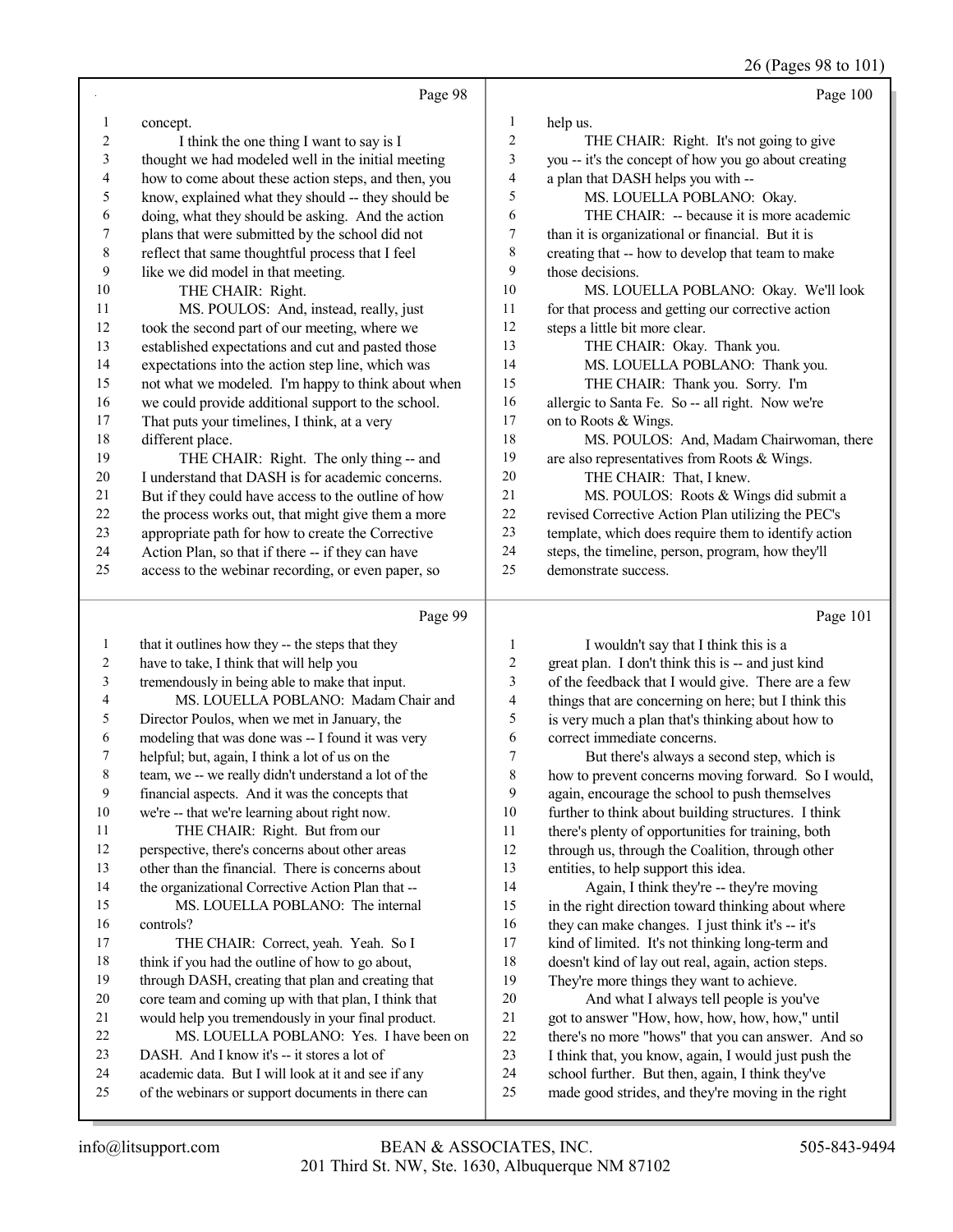27 (Pages 102 to 105)

|    | Page 104                                            |
|----|-----------------------------------------------------|
|    | fieldwork because of your budgetary constraints?    |
| 2  | And has that affected your Expeditionary-type       |
| 3  | experiences for the students with your budget       |
| 4  | concerns?                                           |
| 5  | MR. RANDY GREEN: It has affected it a               |
| 6  | little bit this year. And I think I addressed that  |
|    | in the Corrective Action Plan about doing more      |
| 8  | fundraising. Unfortunately, the middle school       |
| 9  | winter trip was modified, because they did not have |
| 10 | the budget. But they also did not have the staff to |
| 11 | do that -- the winter trip, as they had planned.    |
|    |                                                     |

12 But they went ahead and did an overnight camp at<br>13 Cebolla Mesa and the kids still got some sort of a Cebolla Mesa, and the kids still got some sort of a

14 winter trip.<br>15 The 1 15 The next fundraising activity is primarily<br>16 focused on raising funds for the spring passage 16 focused on raising funds for the spring passage<br>17 trips. And that's where our focus is going to be trips. And that's where our focus is going to be 18 this year.<br>19 TH

THE CHAIR: Okay. And you -- I see where 20 you reduced your number of EAs from 2.5 to 1.<br>21 That's a pretty significant --21 That's a pretty significant --<br>22 MR. RANDY GREE

22 MR. RANDY GREEN: Yes. A lot of the<br>23 things that came up had already been addressed. 23 things that came up had already been addressed, just<br>24 because the school knew that there was not the 24 because the school knew that there was not the<br>25 budget, and their business manager knew that the budget, and their business manager knew that there

 $D_{\alpha\alpha\alpha}$  102

Page 102

|    | $I$ age $103$                                        |                | $I$ age $I$ $U$ $J$                                  |
|----|------------------------------------------------------|----------------|------------------------------------------------------|
| 1  | work with Katie and the folks here to implement      |                | was not the budget. That -- but this is -- you       |
| 2  | whatever we need to keep the school going on that    | $\overline{c}$ | know, we lost two major fundings, you know, the      |
| 3  | one direction, forward.                              | 3              | bilingual problem and the Reads to Lead. And so we   |
| 4  | I would like to know more myself what                | $\overline{4}$ | had to cut ahead of time. And so, you know --        |
| 5  | she's talking about long-term, you know, because we  | 5              | THE CHAIR: Right. And I'm sorry if I                 |
| 6  | see everything in front of us. But sometimes we      | 6              | don't completely remember the discussion about the   |
| 7  | can't see further than what's in front of us. So I   | 7              | bilingual program with the loss of funding there.    |
| 8  | will request to meet with her and our director to -- | $\,8\,$        | Was that -- was that something that could be fixed,  |
| 9  | so we can push forward on this.                      | 9              | not necessarily -- you're not going to get back      |
| 10 | THE CHAIR: Thank you.                                | 10             | money; but is there a potential fix for that? Or --  |
| 11 | MR. MICHAEL RAEL: Thank you.                         | 11             | I honestly don't remember. I know we touched on it.  |
| 12 | THE CHAIR: And I guess, unfortunately,               | 12             | DR. PELAYO: Madam Chairwoman,                        |
| 13 | one of the concerns that -- sorry -- for many        | 13             | Commissioners, there's an annual application process |
| 14 | schools is the sustainability of small schools it's  | 14             | for bilingual and State funding. I think the         |
| 15 | incredibly challenging, you know. I did notice       | 15             | concern was, through site visits, it was determined  |
| 16 | that -- and I know we talk about this before --      | 16             | that there actually wasn't a program that was        |
| 17 | that -- and I questioned that I hoped that the       | 17             | compliant. So if, in the future, they can put        |
| 18 | decision for the change in director wasn't a         | 18             | together a program that is compliant and meet the    |
| 19 | monetary one. I know that came up before.            | 19             | requirements, bilingual will be possible.            |
| 20 | But I -- I know -- you're an Expeditionary           | 20             | MR. MICHAEL RAEL: Yeah. We understood,               |
| 21 | Learning school.                                     | 21             | when we lost that program, why. It was done by our   |
| 22 | MR. MICHAEL RAEL: Inspired.                          | 22             | previous director. And it was not done correctly.    |
| 23 | THE CHAIR: Correct. Correct. So I guess              | 23             | We will look into that again. The Reads to Lead      |
| 24 | part of my concern is there is in here the -- the    | 24             | really hurt us. And we had an incredible program     |
| 25 | fieldwork. So have you had to cut down on the        | 25             | there; but yet, we were cut. And I -- you know, we   |
|    |                                                      |                |                                                      |

1 direction.<br>2 TH

6 Santa Fe.

18 heck of a job.<br>19 Sad to s

21 search for a new director.<br>22 Our school has one

2 THE CHAIR: Okay. Good morning.<br>3 MR. MICHAEL RAEL: Buenos días 3 MR. MICHAEL RAEL: Buenos días. I'm<br>4 Michael Rael. I'm the chair of the council. And 4 Michael Rael. I'm the chair of the council. And<br>5 5:00 is early. And the closest Starbucks is here in 5 5:00 is early. And the closest Starbucks is here in<br>6 Santa Fe.

7 Anyway, maybe we didn't address what you<br>8 iust talked about: but we are moving in the right just talked about; but we are moving in the right

9 direction. We have worked really hard to get our 10 school to  $\frac{1}{2}$  to  $\frac{1}{2}$  to be one of the top schools. 10 school to -- to -- to be one of the top schools. I<br>11 mean, we did get -- we went from an "F" last ve 11 mean, we did get -- we went from an "F" last year to<br>12 an "A" this year, which is pretty significant.

We had to let go of our director last 14 year. And we brought in Lexi Miles to help for us a<br>15 while. Then we got Director Randy Green. And his 15 while. Then we got Director Randy Green. And his<br>16 focus has been, this year, trying to catch up with 16 focus has been, this year, trying to catch up with 17 all the stuff that wasn't done. And he's done a 17 all the stuff that wasn't done. And he's done a<br>18 heck of a job.

Sad to say, he did not apply for next

20 year. We are in the process of doing an in-depth search for a new director.

22 Our school has one of the -- the ones of<br>23 being out -- way out there. And most of our ki 23 being out -- way out there. And most of our kids<br>24 are from poor families And so they serve a need 24 are from poor families. And so they serve a need<br>25 that's really important for our area. And we will that's really important for our area. And we will

12 an "A" this year, which is pretty significant.<br>13 We had to let go of our director last

Page 105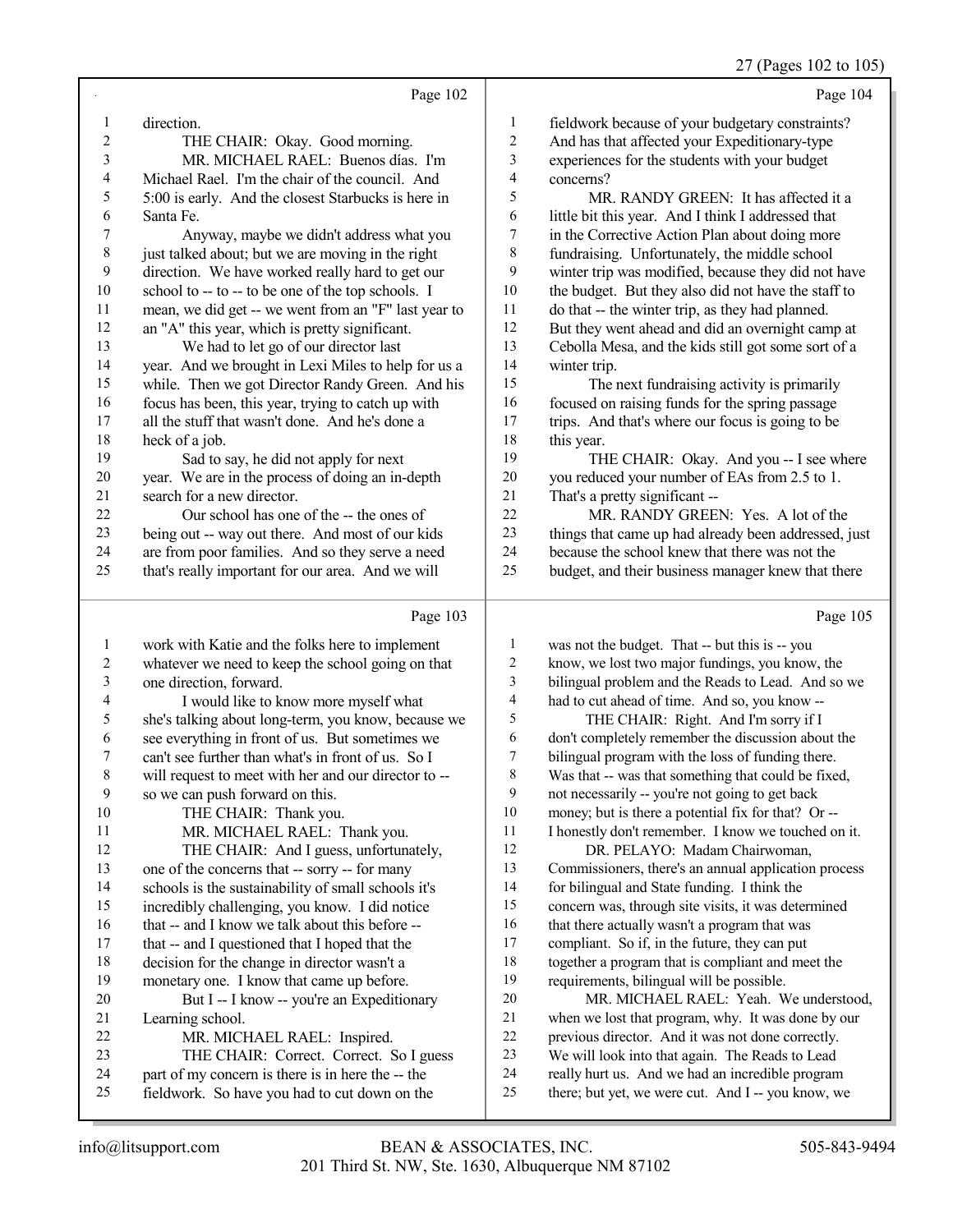#### 28 (Pages 106 to 109)

|                          |                                                                                                  |                          | 28 (Pages 106 to 109                                                |
|--------------------------|--------------------------------------------------------------------------------------------------|--------------------------|---------------------------------------------------------------------|
|                          | Page 106                                                                                         |                          | Page 108                                                            |
| $\mathbf{1}$             | really, really don't know why, you know; but we lost                                             | $\mathbf{1}$             | the lower income bracket. And so they take that                     |
| $\overline{c}$           | that program. But that was a really -- it was                                                    | $\overline{c}$           | bus. We do have supervision on each bus that we                     |
| $\mathfrak{Z}$           | helping our kids, our teachers. It helped with EAs,                                              | 3                        | actually pay for; so that that was one of the -- the                |
| $\overline{\mathcal{A}}$ | you know, to help out.                                                                           | $\overline{\mathcal{L}}$ | bus told us we had to do. So we do have it.                         |
| 5                        | THE CHAIR: Right.                                                                                | 5                        | But, yes. We do have the blue bus as our                            |
| 6                        | MR. MICHAEL RAEL: Because we do have                                                             | 6                        | savior. Doesn't take us -- doesn't take them up to                  |
| $\boldsymbol{7}$         | 50 students, and we have, you know, very minimal                                                 | 7                        | the school. They have to walk a half a mile. But                    |
| $8\,$                    | staff. And cutting that down to one EA has been --                                               | 8                        | the kids don't mind too much.                                       |
| 9                        | THE CHAIR: Right.                                                                                | 9                        | COMMISSIONER CABALLERO: Questions.                                  |
| 10                       | MR. MICHAEL RAEL: Luckily, we have a                                                             | 10                       | I'm looking at the letter. And you're                               |
| 11                       | couple of parents that have been helping out to at                                               | 11                       | located where? The charter school.                                  |
| 12                       | least help file and stuff.                                                                       | 12                       | MR. MICHAEL RAEL: We're in Llama,                                   |
| 13                       | THE CHAIR: Director, I don't know. Do we                                                         | 13                       | New Mexico, just next to Questa.                                    |
| 14                       | have any information on why the Reads to Lead was                                                | 14                       | COMMISSIONER CABALLERO: So where is that                            |
| 15                       | lost?                                                                                            | 15                       | located exactly?                                                    |
| 16                       | MS. POULOS: Madam Chairwoman,                                                                    | 16                       | MR. MICHAEL RAEL: South of Questa five                              |
| 17                       | Commissioners, I do not know. I don't administer                                                 | 17                       | miles.                                                              |
| 18                       | that program.                                                                                    | 18                       | COMMISSIONER CABALLERO: South of Questa                             |
| 19                       | THE CHAIR: Right.                                                                                | 19                       | five miles. Thank you.                                              |
| $20\,$                   | MS. POULOS: It is a program that, I                                                              | 20                       | MS. POULOS: Madam Chair, I -- I do think                            |
| 21                       | believe, has some pretty strict requirements. And                                                | 21                       | there, again, are some concerns. I think the plan                   |
| 22                       | they look at outcomes, too. So I'm asking. I'm                                                   | $22\,$                   | to have David Craig come is a good one. I've heard                  |
| 23                       | hoping to get a response soon. But the school                                                    | 23                       | that the school is willing to meet with us.                         |
| 24                       | should have been notified when they submitted that                                               | 24                       | Certainly, I'm hearing that we potentially need to                  |
| 25                       | application.                                                                                     | 25                       | develop a training for governing boards on how to                   |
|                          |                                                                                                  |                          |                                                                     |
|                          |                                                                                                  |                          |                                                                     |
|                          | Page 107                                                                                         |                          | Page 109                                                            |
| $\mathbf{1}$             | THE CHAIR: As to why?                                                                            | 1                        | write corrective action plans. I think -- I would                   |
| $\sqrt{2}$               | MS. POULOS: There is information, I                                                              | $\overline{c}$           | like to see a better plan from this school. I don't                 |
| $\sqrt{3}$               | believe, given back to explain why they weren't                                                  | 3                        | know what action the Commission wants to take that                  |
| 4                        | selected. It may be limited information. You                                                     | $\overline{4}$           | might help get them there, or if we want to give                    |
| 5                        | weren't selected as one of the highest scoring                                                   | 5                        | them a little bit of extra time. I'm not sure.                      |
| 6                        | applicants; right? So it may not be as much as they                                              | 6                        | THE CHAIR: Well, I would think --                                   |
| 7                        | would have hoped.                                                                                | 7                        | considering that Director Craig is coming in at the                 |
| 8                        | THE CHAIR: All right. Thank you.                                                                 | 8                        | end of the month, I think it would be appropriate to                |
| 9                        | MR. RANDY GREEN: It -- go ahead.                                                                 | 9                        | allow them some additional time, so that hopefully                  |
| 10                       | MS. ERICA LANNON: Madam Chair,                                                                   | 10                       | with his training, they can help to develop a better                |
| 11                       | Commissioners, my name is Erica Lannon. I'm a                                                    | 11                       | plan, so that maybe we could see an updated plan at                 |
| 12                       | member of the governance council, as well. I wanted                                              | 12                       | the April meeting after Director Craig has been in.                 |
| 13                       | to point out at our last meeting here, we heard that                                             | 13                       | MR. MICHAEL RAEL: Sounds good.                                      |
| 14                       | David Craig would be able to help us put together a                                              | 14                       | THE CHAIR: Okay? All right.                                         |
| 15                       | solid Corrective Action Plan. We were not able to                                                | 15                       | COMMISSIONER JOHNSTON: May I ask one more                           |
| 16                       | get him in for a training until later on this month.                                             | 16                       | question? I'm sorry. I apologize, folks. I just                     |
| 17                       | But that is on our schedule now.                                                                 | 17                       | need some clarification; because I know that those                  |
| 18                       | THE CHAIR: Okay. Great. Thank you.                                                               | 18                       | grant dollars are vital. And I know that preparing                  |
| 19                       | Commissioner Crone?                                                                              | 19<br>$20\,$             | these grants, in my experience, has not been the                    |
| 20                       | COMMISSIONER CRONE: Mr. Rael, there's a                                                          | 21                       | simplest task. It's kind of like writing a                          |
| 21                       | new Starbucks in Española by Lowe's and Wal-Mart.                                                | $22\,$                   | corrective action plan.                                             |
| 22<br>23                 | MR. MICHAEL RAEL: Well, if it wasn't for                                                         | 23                       | MR. MICHAEL RAEL: Yes.<br>COMMISSIONER JOHNSTON: There's a bit of a |
| 24                       | the blue bus, our school wouldn't survive,<br>truthfully, because most of our students come from | $24\,$                   | mystery to it.                                                      |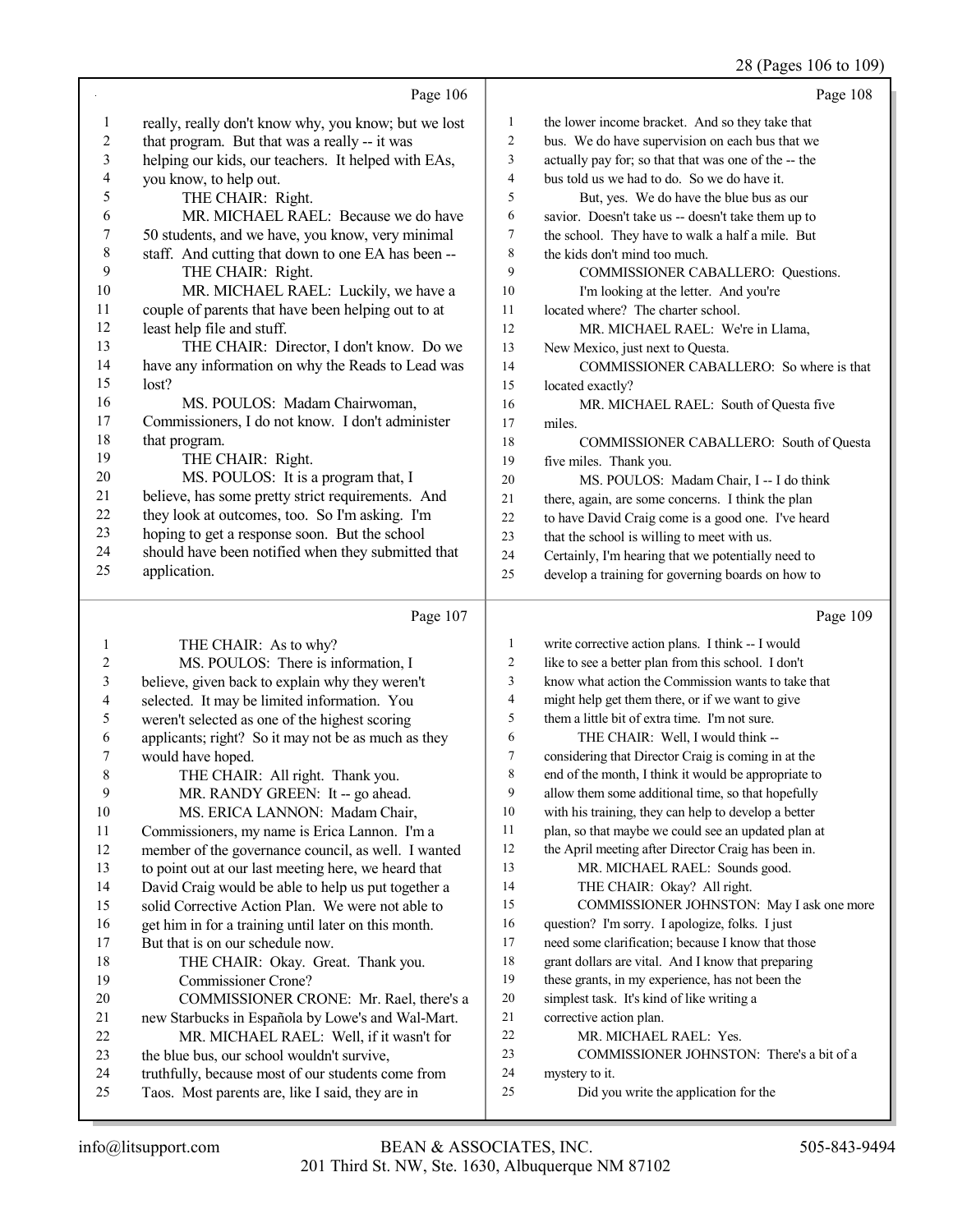29 (Pages 110 to 113)

|                |                                                      |                | 0                                                    |
|----------------|------------------------------------------------------|----------------|------------------------------------------------------|
|                | Page 110                                             |                | Page 112                                             |
| 1              | bilingual grant, but it was not accepted? Or did     | 1              | some options, too.                                   |
| $\overline{c}$ | you not write a bilingual grant application?         | 2              | So I'm glad to see that you are -- someone           |
| 3              | MR. RANDY GREEN: We did not apply this               | 3              | from the governing council is attending.             |
| 4              | year.                                                | 4              | Thank you very much.                                 |
| 5              | COMMISSIONER JOHNSTON: Okay. Thank you.              | 5              | THE CHAIR: Thank you very much for                   |
| 6              | And then the Reads to Lead, you're trying            | 6              | coming, and we'll hear from you next month.          |
| 7              | to find that out. But did you write that             | 7              | MS. ERICA LANNON: Thank you.                         |
| 8              |                                                      | 8              |                                                      |
|                | application?                                         | 9              | MR. MICHAEL RAEL: Thank you, folks.                  |
| 9              | MR. MICHAEL RAEL: Yes.                               |                | THE CHAIR: Stop at Starbucks on your way             |
| 10             | MR. RANDY GREEN: Yes. And, in fact, the              | 10             | out.                                                 |
| 11             | teacher that wrote that plan talked to Chris, their  | 11             | MR. MICHAEL RAEL: There's no question                |
| 12             | secretary, for about 10 minutes about why it wasn't. | 12             | there, girl.                                         |
| 13             | So he's gotten some feedback. And we did get         | 13             | THE CHAIR: We are on to Item No. 11 now,             |
| 14             | feedback about it. But we do plan to reapply for     | 14             | Discussion and Possible Action on Failure to Comply  |
| 15             | that for next year.                                  | 15             | with Annual Governing Reporting Requirements.        |
| 16             | I do think sometimes we're punished by our           | 16             | MS. POULOS: Madam Chairwoman,                        |
| 17             | success. We would like to apply for the K-3-Plus     | 17             | Commissioners.                                       |
| 18             | program to, you know, help our kids out during the   | 18             | So we've been talking about this for                 |
| 19             | summer; but quite often, the K-3-Plus program goes   | 19             | several months now. And we, the Commission,          |
| 20             | to those schools that don't do as well as we have    | 20             | established a policy at the beginning of last year.  |
| 21             | done academically. And so, you know, it's kind of a  | 21             | So we're now over a year old.                        |
| 22             | mixed bag there.                                     | 22             | At some point, provisions were made -- or            |
| 23             | COMMISSIONER JOHNSTON: Were you involved             | 23             | maybe that was last year about this time --          |
| 24             | in the writing of the grant applications at all,     | 24             | revisions were made because the policy was intended  |
| 25             | Mr. Green?                                           | 25             | to just get clear on governance reporting            |
|                |                                                      |                |                                                      |
|                |                                                      |                |                                                      |
|                | Page 111                                             |                | Page 113                                             |
|                |                                                      |                |                                                      |
| 1              | MR. RANDY GREEN: No, I was not. I came               | $\mathbf{1}$   | requirements.                                        |
| 2              | on board in August.                                  | $\overline{2}$ | The contract says the governance reporting           |
| 3              | COMMISSIONER JOHNSTON: And they had                  | 3              | requirements are there, and there needed to be       |
| 4              | already been written.                                | $\overline{4}$ | clarity on how forms -- what information gets        |
| 5              | MR. RANDY GREEN: Yes.                                | 5              | submitted. And the Commission developed a policy,    |
| 6              | COMMISSIONER JOHNSTON: You are leaving at            | 6              | and included in that policy -- and there's -- the    |
| 7              | the end of this -- this fiscal year.                 | 7              | policy is up for discussion again today -- included  |
| 8              | MR. RANDY GREEN: That is correct.                    | 8              | in that policy was the requirement that schools      |
| 9              | COMMISSIONER JOHNSTON: But what grant                | 9              | annually vote on the specific number of board        |
| 10             | applications are -- have you-all explored writing    | 10             | members that they are going to have so that the      |
| 11             | for next year? Has there been any discussion about   | 11             | Commission could know how many vacancies could exist |
| 12             | those?                                               | 12             | on that school's board.                              |
| 13             | MR. RANDY GREEN: We just wanted to do the            | 13             | And many of your schools have complied               |
| 14             | K-3-Plus grant that, I believe, is coming up pretty  | 14             | with that requirement. And -- sorry. I want to go    |
| 15             | soon. I'm not too sure. I haven't heard anything     | 15             | back. Where that requirement plays into -- into      |
| 16             | about it.                                            | 16             | kind of the overall picture, the charter school      |
| 17             | COMMISSIONER JOHNSTON: Governing council             | 17             | contracts do have a provision about the governance   |
| 18             | members, has anyone planned to attend the Spring     | $18\,$         | structure for each school. And many schools chose,   |
| 19             | Budget Workshop?                                     | 19             | in that contract, to identify a range of the number  |
| 20             | MR. RANDY GREEN: Yes.                                | 20             | of board members they would have, between 7 and 12,  |
| 21             | COMMISSIONER JOHNSTON: But, I mean, as               | $21\,$         | as an example.                                       |
| $22\,$         | far as the governing council, since Mr. Green is     | 22             | And the Commission was asking, through               |
| 23             | leaving. So there will be someone there; because a   | 23             | this policy, for reporting purposes, to support      |
| 24             | lot of information comes out of that. You have to    | 24             | their requirement to report to you was developing a  |
| 25             | kind of pursue some of it. But it will give you      | 25             | way that within those ranges -- right? -- schools -- |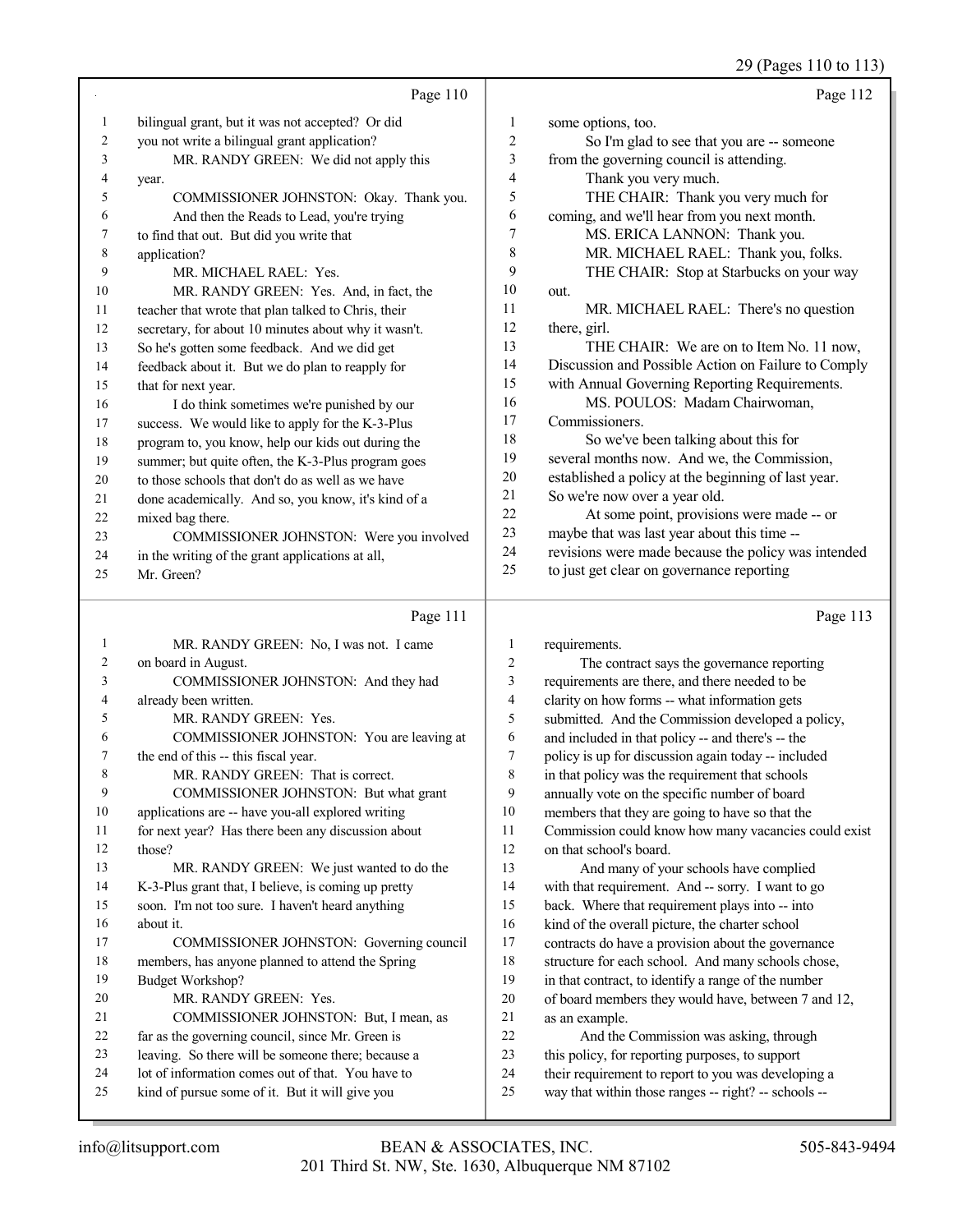30 (Pages 114 to 117)

|                |                                                      |                | $30(1980)$ 117 W 117                                 |
|----------------|------------------------------------------------------|----------------|------------------------------------------------------|
|                | Page 114                                             |                | Page 116                                             |
| 1              | we're not asking schools to identify a number that's | 1              | like to have the representatives at the table. I'm   |
| $\overline{c}$ | specific or say, "Only five," or that's outside of   | $\overline{c}$ | not sure how you want to move forward.               |
| 3              | the range that they've had in their contract. In     | 3              | THE CHAIR: Sure. I mean, if we want to               |
| 4              | fact, you're giving them the freedom to identify     | 4              | go through each of these, and if there's someone     |
| 5              | what that number is.                                 | 5              | from the school, they can come up. That's fine.      |
| 6              | But just to be very clear with the                   | 6              | MS. POULOS: All right. So the first                  |
| 7              | Commission, with their boards, "How many people are  | 7              | school we have is ACE Leadership High School. As     |
| 8              | going be on this board this year, so that we know    | 8              | you see again, they have indicated, again, that they |
| 9              | when somebody leaves, that you have a vacancy, and   | 9              | will not provide a specific number of board members. |
| 10             | that you need to fill that within 30 -- or 45 days;  | 10             | In addition, they failed to report the               |
| 11             | notify us within 30 days?"                           | 11             | resignation of Stefan Chacon in a timely manner.     |
| 12             | So, again, many of our schools have                  | 12             | PED was notified by Mr. Chacon that he left the      |
| 13             | complied with that. And, in fact, you do see on our  | 13             | board on September 1st. But the minutes indicate,    |
| 14             | report a pretty comprehensive report of who is in    | 14             | on August 15th, that they had already searched for a |
| 15             | compliance. I think we still have a few schools      | 15             | replacement.                                         |
| 16             | that just, on documentation, are trying to get the   | 16             | They did not provide the notification to             |
| 17             | right stuff in.                                      | 17             | the PED until -- the school did not provide the      |
| 18             | But then we have several schools that are            | 18             | notification with documentation until November 27th  |
| 19             | listed on your agenda today that what I would call   | 19             | when the resignation occurred on September 19th; so, |
| 20             | is -- have refused to comply with that, have said    | 20             | again, well beyond that 30-day notification period.  |
| 21             | they will not submit that documentation, will not    | 21             | They failed to report the resignation of             |
| 22             | make that decision about a specific number of board  | 22             | Clark Cagle in a timely manner. It was reported on   |
| 23             | members.                                             | 23             | November 27th; again, the resignation date of        |
| 24             | There's documentation in here that                   | 24             | September 19th.                                      |
| 25             | identifies the -- the work that my team has done to  | 25             | They failed to timely report the                     |
|                | Page 115                                             |                | Page 117                                             |

#### Page 115 |

| 1  | communicate with them and try to support getting the | 1  | designation of Kari Juvera to the board. She was     |
|----|------------------------------------------------------|----|------------------------------------------------------|
| 2  | necessary information. But at this point, I think    | 2  | designated on September 19th, but reported not until |
| 3  | we are asking that the Commission consider requiring | 3  | two months later, on November 27th; and failed to    |
| 4  | corrective action for these schools to ensure that   | 4  | report the resignation of Keith Haynie as of         |
| 5  | the Commission is able to get the information it     | 5  | $11/21/17$ .                                         |
| 6  | needs and to be able to understand the governance,   | 6  | So I believe that's an indication that               |
| 7  | the membership of the governance of our schools.     | 7  | we've never received any notification of that.       |
| 8  | The one thing -- and I just need one                 | 8  | In addition, we have not received the                |
| 9  | minute to pull it up -- that I want to go over with  | 9  | documentation required for governing board changes;  |
| 10 | you is for each school, it's not actually just about | 10 | that is, not just the form that gives us a standard  |
| 11 | the failure to submit this annual report. In fact,   | 11 | form of getting that information; but also the       |
| 12 | with each school, there are substantial other issues | 12 | documentation that's necessary for the school to be  |
| 13 | with their reporting.                                | 13 | considered a Board of Finance. Those are             |
| 14 | And we have a table that we can give to              | 14 | assurances, or affidavits, which are commitments to  |
| 15 | all of you that includes failure to notify us timely | 15 | manage State funds appropriately, which we do need   |
| 16 | of membership changes, failure to notify us at all   | 16 | documentation of                                     |
| 17 | of membership changes, and failure to fill vacancies | 17 | And then the board member, Ms. Juvera                |
| 18 | according to the timelines, as well as at least two  | 18 | failed to attend training prior to voting. She has   |
| 19 | schools where board members are not complying with   | 19 | not attended any training. And, again, she was       |
| 20 | the regulation $6.80 - -6.80.5$ , which is the board | 20 | designated on the board as of September 19th. That   |
| 21 | training requirement to have training before they    | 21 | training requirement has been in place since then.   |
| 22 | start voting in their board meetings.                | 22 | And then Rhonda Guillen-Lopez was                    |
| 23 | So if you'd like, what I can do is go over           | 23 | designated on February 20th as a full voting member  |
| 24 | that school by school first, or I believe the        | 24 | without having completed any training.               |
| 25 | schools may have representatives up, if you would    | 25 | So there's a multitude of concerns we have           |
|    |                                                      |    |                                                      |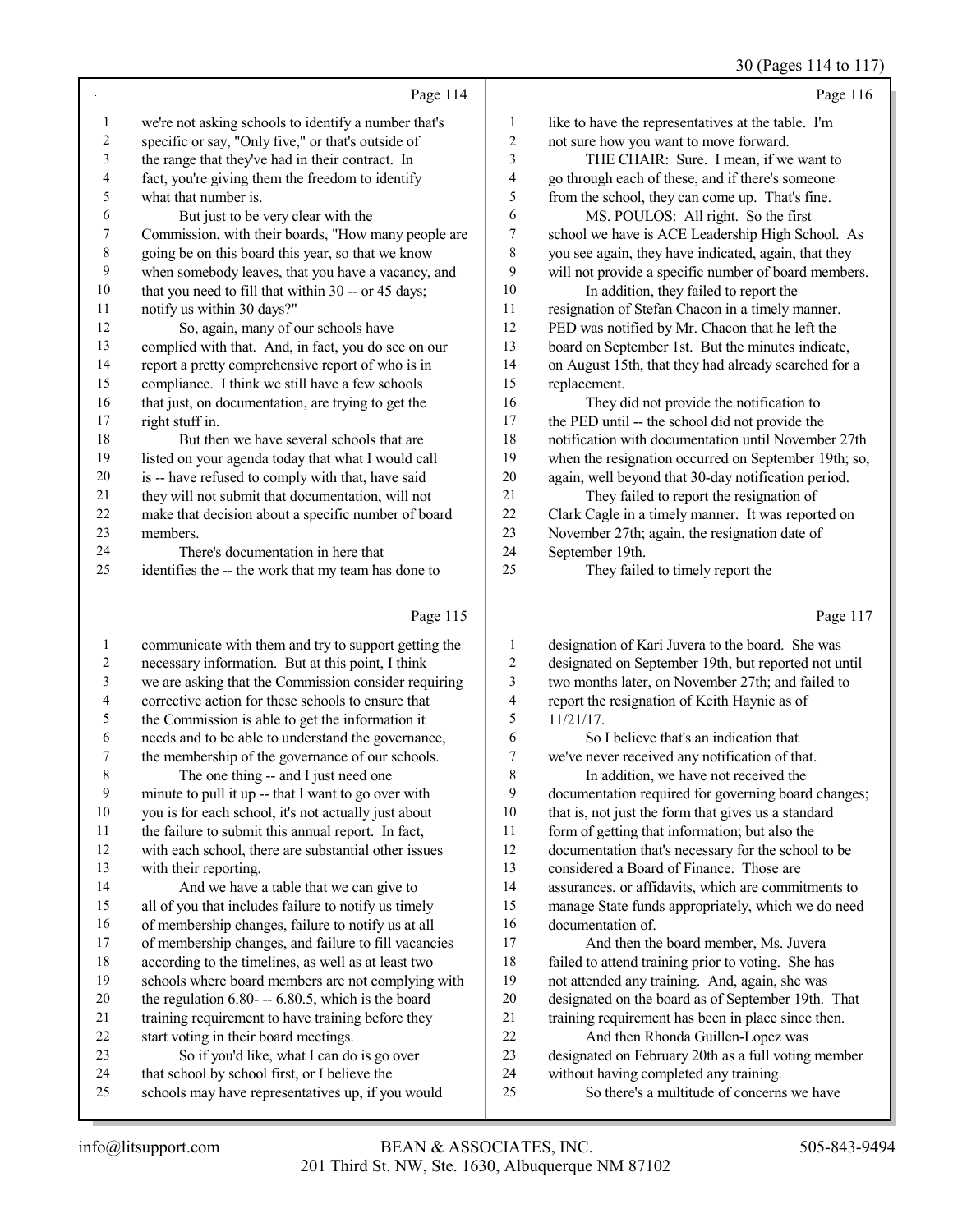## 31 (Pages 118 to 121)

|                |                                                                                                     |                          | $31 \text{ (1456)}$ 110 to 121                                                                        |
|----------------|-----------------------------------------------------------------------------------------------------|--------------------------|-------------------------------------------------------------------------------------------------------|
|                | Page 118                                                                                            |                          | Page 120                                                                                              |
| $\mathbf{1}$   | as we try to move our sector to a place where they                                                  | $\mathbf{1}$             | noncompliant schools, except for the one that                                                         |
| $\overline{c}$ | engage in good charter school governance.                                                           | $\overline{c}$           | presented during Public Forum.                                                                        |
| 3              | THE CHAIR: Thank you. Good morning.                                                                 | $\mathfrak{Z}$           | THE CHAIR: Right.                                                                                     |
| 4              | MR. IVEY-SOTO: Good morning.                                                                        | $\overline{\mathcal{L}}$ | MR. IVEY-SOTO: The -- so -- so first of                                                               |
| 5              | THE CHAIR: It's still morning.                                                                      | 5                        | all, let me just say that I -- I tend to agree with                                                   |
| 6              | MR. IVEY-SOTO: How are you all doing?                                                               | 6                        | the assessments on some of the other compliance                                                       |
| 7              | THE CHAIR: Well.                                                                                    | $\tau$                   | issues with regard to board membership, that -- that                                                  |
| 8              | MR. IVEY-SOTO: Excellent.                                                                           | 8                        | part of what -- what is -- and I think -- I think                                                     |
| 9              | THE CHAIR: Whatever you want to offer us,                                                           | 9                        | there's a -- there's a -- Ms. Lewis and I represent                                                   |
| 10             | $Im -$                                                                                              | 10                       | these schools, have had a conversation already about                                                  |
| 11             | MR. IVEY-SOTO: So I guess I'm a little --                                                           | 11                       | engaging with the boards about -- about making sure                                                   |
| 12             | so we -- what was listed on the agenda was the                                                      | 12                       | that the -- that the board membership changes are                                                     |
| 13             | reporting. And now we've gone into another area.                                                    | 13                       | happening at the board level, or at the council                                                       |
| 14             | So I'm not really surely exactly where we're at.                                                    | 14                       | level, as opposed to with the head administrators                                                     |
| 15             | THE CHAIR: Right. And -- and I                                                                      | 15                       | who are busy running the school.                                                                      |
| 16             | apologize, because I didn't know the rest of this                                                   | 16                       | And so -- and I think -- and I think                                                                  |
| 17             | was coming. So -- but, yes, the reporting certainly                                                 | $17\,$                   | that's an apt assessment in terms of some of the                                                      |
| 18             | is here. And I'm just going to say that this is a                                                   | 18                       | problem in terms of some of the reports. And on                                                       |
| 19             | discussion that we've had. It is our duty to make                                                   | 19                       | behalf of the schools, I do apologize for that. And                                                   |
| 20             | sure that governance boards are in compliance. It                                                   | $20\,$                   | certainly, that is something that we need to respond                                                  |
| 21             | is our duty to be able to assure that there is the                                                  | 21                       | to timely.                                                                                            |
| $22\,$         | appropriate number on the board and that the staff                                                  | 22                       | With regard to this particular issue, I --                                                            |
| 23             | can make the best assessments of that.                                                              | 23                       | I agree with the Chair that there's nothing                                                           |
| 24             | And at this point in time, I don't think                                                            | 24                       | burdensome about filling out a form and providing                                                     |
| 25             | we're going to engage in a back-and-forth on whether                                                | 25                       | who is serving on the board.                                                                          |
|                | Page 119                                                                                            |                          | Page 121                                                                                              |
| $\mathbf{1}$   | we have the authority to do that or not, because                                                    | 1                        | We have filled out forms. We have                                                                     |
| $\overline{c}$ | it's a decision that we have already made.                                                          | $\overline{c}$           | provided who's serving on the board. We believe                                                       |
| 3              | I'm going to just get a little snarky                                                               | 3                        | that is our responsibility to let our authorizer                                                      |
| 4              | back -- not to you, but to other statements that                                                    | 4                        | know who is serving on the board.                                                                     |
| 5              | have been made -- that I don't think it is                                                          | 5                        | What we have not done is where our charter                                                            |
| 6              | outrageously burdensome to hand in a single letter                                                  | 6                        | contract says, for example, in the case of                                                            |
| 7              | that has a number on it. And I'm just -- I'm going                                                  | 7                        | North Valley, "You shall have between 5 and                                                           |
| 8              | to go there; so that I don't think it's taking away                                                 | 8                        | 7 members," we have not picked a specific number.                                                     |
| 9              | from instructional hours to submit an e-mail to CSD                                                 | 9                        | That is true. And we've not picked a specific                                                         |
| 10             | asking for that compliance.                                                                         | $10\,$                   | number, because what we do believe, it is our                                                         |
| 11             | And that's not a statement that came from                                                           | 11                       | responsibility to report to you who is serving on                                                     |
| 12             | your school. But I'm going to make that statement                                                   | 12                       | our board, and you have an interest in knowing that.                                                  |
| 13             | at this point in time.                                                                              | 13                       | It is -- it is -- let me -- here's the                                                                |
| 14             | So anything that you wish to, at this                                                               | 14                       | thing is -- and let me go to part of an e-mail from                                                   |
| 15             | moment in time, I'm going to say that I did not know                                                | 15                       | October 26th, 2017, from Lauren Pierce to Mr. Woodd                                                   |
| 16             | the other compliance issues were there. I think at                                                  | 16                       | at the North Valley Academy in -- and if I may.                                                       |
| 17             | this point in time, it's up to the school to address                                                | $17\,$                   | And so she indicates -- and actually, the                                                             |
| 18             | those. But if you're not prepared to do that at                                                     | 18                       | 5 to 7 is in the bylaws.                                                                              |
| 19             | this moment, I understand that; because this was the                                                | 19                       | But she says, "I want to be sure the board                                                            |
| 20             | letter that I thought -- at this -- from the agenda                                                 | 20                       | understands that they will need to maintain the 6                                                     |
| 21             | item.                                                                                               | $21\,$<br>$22\,$         | listed in the annual report. They cannot add                                                          |
| 22             |                                                                                                     |                          | another member or drop to 5 members. The PEC has                                                      |
|                | MR. IVEY-SOTO: Right. So, Madam Chair,                                                              |                          |                                                                                                       |
| 23             | members of the Commission, first of all, my name is                                                 | 23                       | requested the board vote reflect the numbers                                                          |
| 24<br>25       | Daniel Ivey-Soto. Last name is spelled I-V-E-Y,<br>dash, S-O-T-O. I'm general counsel to all of the | 24<br>25                 | submitted in the annual report. The board has not<br>yet voted for 6 members. This needs to be put on |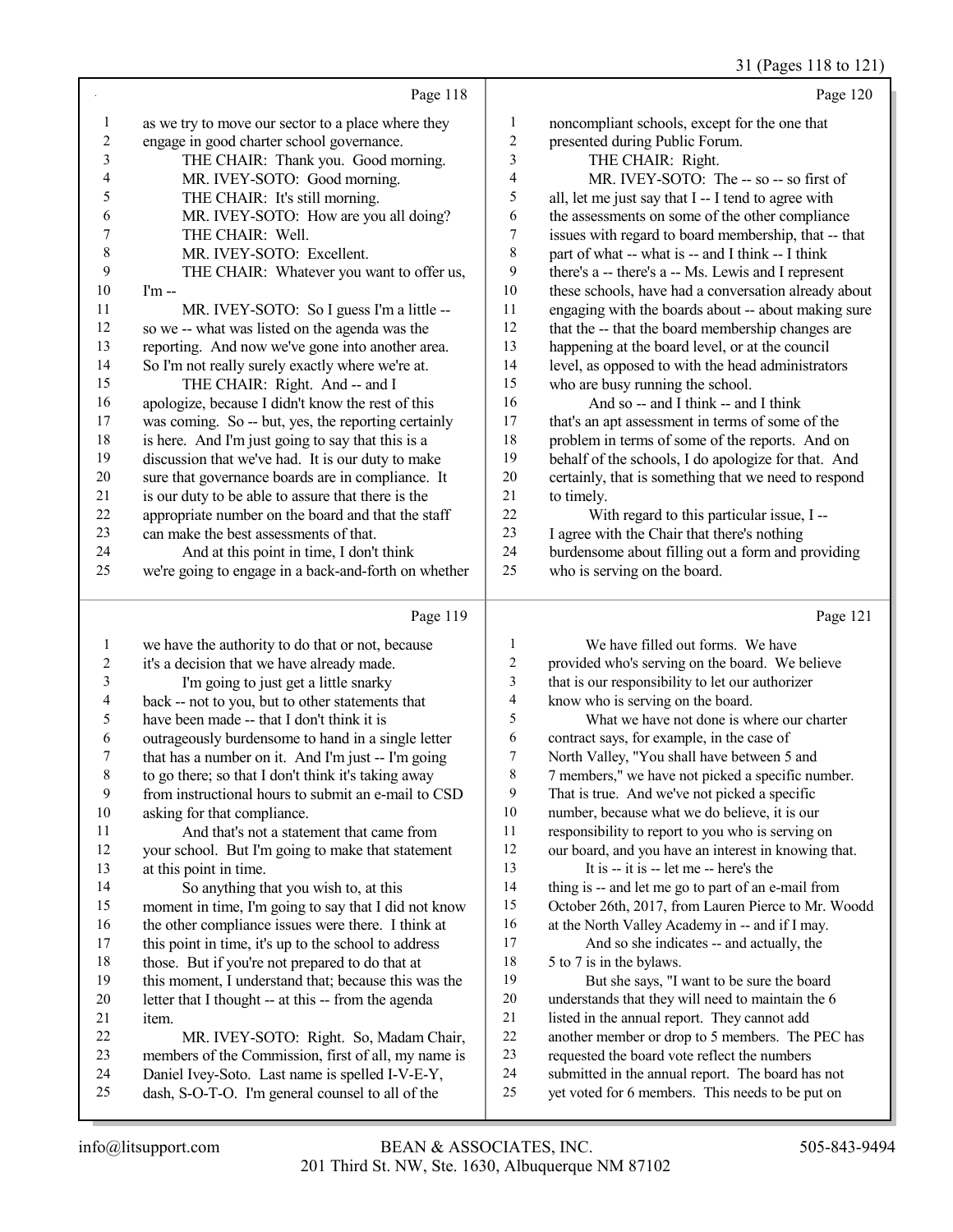32 (Pages 122 to 125)

|              |                                                      |                  | 32 (Pages 122 to 125                                 |
|--------------|------------------------------------------------------|------------------|------------------------------------------------------|
|              | Page 122                                             |                  | Page 124                                             |
| 1            | the agenda as soon as possible and corrected minutes | $\mathbf{1}$     | Action Plan. I will note, in 22-8B-12, where it      |
| 2            | submitted."                                          | $\overline{2}$   | talks about going to Corrective Action Plan, that,   |
| 3            | So we're being told, from the CSD, that --           | 3                | "A chartering authority may take appropriate and     |
| 4            | that if we pick a number, even though our contract   | 4                | corrective actions or exercise sanctions in response |
| 5            | says more than 5, or our bylaw says 5 to 7, that if  | 5                | to an unsatisfactory review."                        |
| 6            | we pick a number, that we are legally precluded from | 6                | So, first, it's a question of doing a                |
| 7            | adding another person.                               | $\boldsymbol{7}$ | review that is unsatisfactory, as opposed to there   |
| $\,$ $\,$    | That's a problem for us.                             | 8                | is a form that was not filled out to CSD's           |
| 9            | THE CHAIR: We -- we did amend that.                  | 9                | satisfaction, when, in fact, we did submit the form. |
| 10           | MS. POULOS: Madam Chairwoman, we're                  | 10               | "Such actions or sanctions by the                    |
| 11           | discussing, later today, potential changes --        | 11               | chartering authority may include requiring a         |
| 12           | THE CHAIR: Oh, I'm sorry. Right. Right.              | 12               | governing body to develop and execute a Corrective   |
| 13           | MS. POULOS: -- to that policy                        | 13               | Action Plan with the chartering authority, assessed  |
| 14           | requirement. So it's not CSD. It's the policy        | 14               | for time frames for compliance." And this is based   |
| 15           | requirement, and it was the discussion of this       | 15               | on a performance review conducted by the chartering  |
| 16           | Commission --                                        | 16               | authority "based on Subsection D of this section."   |
| 17           | THE CHAIR: So not to belabor, I think                | 17               | When you talk about Subsection D of that             |
| 18           | we're addressing that later; so -- because that --   | 18               | section, it talks about the fiscal overall           |
| 19           | honestly, we didn't think about that when we had     | 19               | governance, which this would fall under other areas  |
| $20\,$       | that discussion. But it has been addressed by        | 20               | of the school.                                       |
| 21           | several schools since then, that it's precluding     | 21               | But it goes on to say, "Every chartering             |
| 22           | them from -- they have to say "No" to some good      | 22               | authority may conduct or require oversight           |
| 23           | people that want to engage. And we just didn't       | 23               | activities to allow the chartering authority to      |
| 24           | think that out. So we are thinking that out. So      | 24               | fulfill its responsibilities under the Charter       |
| 25           | we're -- that --                                     | 25               | Schools Act"                                         |
|              | Page 123                                             |                  | Page 125                                             |
| $\mathbf{1}$ | MR. IVEY-SOTO: I appreciate that. I                  | 1                | We agree with that. That's why we                    |
| 2            | appreciate that very much. Because the thing is      | $\overline{c}$   | submitted the form and have provided the names.      |
| 3            | Madam Chair, members of the Commission, ACE -- ACE   | 3                | That is our responsibility.                          |
| 4            | Leadership High School initially reported the report | $\overline{4}$   | " including conducting appropriate                   |
| 5            | form back on August 24th, 2017.                      | 5                | inquiries and investigations, provided that the      |
| 6            | THE CHAIR: Okay.                                     | 6                | chartering authority complies with the provisions of |
| 7            | MR. IVEY-SOTO: Okay? What we didn't do               | 7                | the Charter Schools Act and the terms of the charter |
| 8            | was we didn't pick a number. But we did respond.     | 8                | contract and does not unduly inhibit the autonomy    |
| 9            | We did reply. We did fill out the form on August     | 9                | granted to the charter school that it governs."      |
| 10           | 2017. [Verbatim.]                                    | 10               | "Does not unduly inhibit the autonomy."              |
| 11           | Since we're talking -- I think we're                 | 11               | If our contract says we're within the                |
| 12           | talking at this point a little bit more globally, if | 12               | terms of the statute on the number of people on our  |
| 13           | I may. Health Leadership also submitted the form --  | 13               | governing board and within the provisions of the --  |
| 14           | I'm trying to see the exact dates -- also submitted  | 14               | our contract and the number of people within our     |
| 15           | the form prior to being placed on this agenda.       | 15               | governing board, then it is interfering with our     |
| 16           | North Valley Academy, as indicated,                  | 16               | autonomy to receive an e-mail from the Charter       |
| 17           | submitted the form fairly early on, which is what    | 17               | School Division saying, "You may not add an          |
| 18           | generated that response                              | 18               | additional person " and to then he placed by this    |

generated that response.

August 27th, 2017.

The -- that form was submitted on

21 And -- and so -- and so -- and so we've submitted the form. We haven't picked the number, because -- for the reasons that I've discussed. Now, I also -- I understand that there is a -- there is a recommendation to go to a Corrective

18 additional person," and to then be placed by this<br>19 body on a Corrective Action Plan body on a Corrective Action Plan. 20 THE CHAIR: Well -- and I -- as I just<br>21 said, we're addressing the add-on. Maybe we 21 said, we're addressing the add-on. Maybe we should<br>22 have had that discussion on the agenda first. So we 22 have had that discussion on the agenda first. So we are  $-$  we are addressing that.

THE CHAIR: Because that was oversight on

23 are -- we are addressing that.<br>24 MR IVEY-SOTO: O

24 MR. IVEY-SOTO: Okay. Good.<br>25 THE CHAIR: Because that was o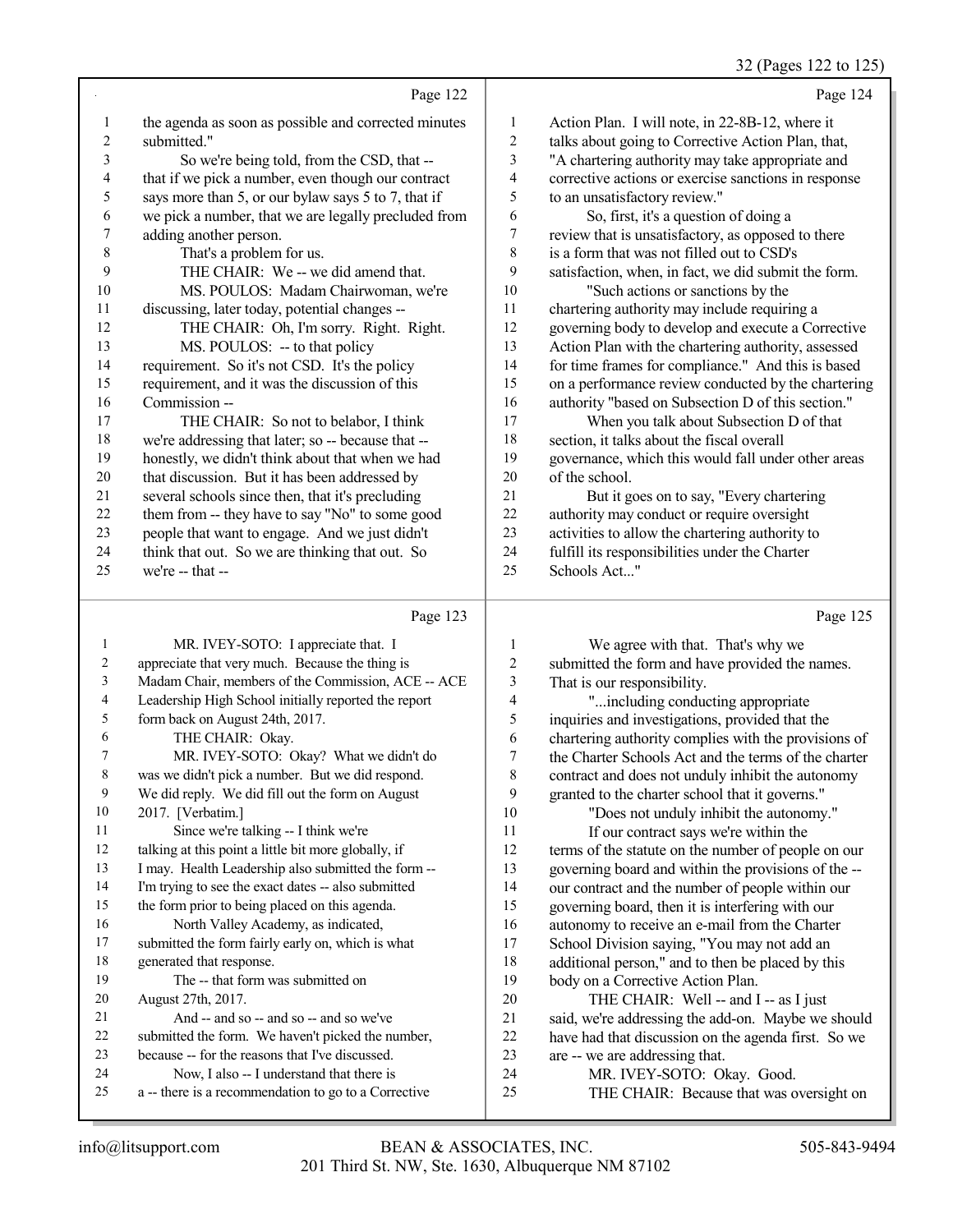#### 33 (Pages 126 to 129)

|                         | Page 126                                             |                         | Page 128                                             |
|-------------------------|------------------------------------------------------|-------------------------|------------------------------------------------------|
| $\mathbf{1}$            | our part when we were looking at it. And we're       | $\mathbf{1}$            | school must identify how many board members are      |
| $\overline{c}$          | going to, I think, at this point in time, agree to   | $\sqrt{2}$              | going to be on. And this Commission's policy was in  |
| 3                       | disagree on the "Unduly" --                          | 3                       | response to schools actually refusing to meet        |
| $\overline{\mathbf{4}}$ | MR. IVEY-SOTO: "Unduly inhibiting the                | $\overline{\mathbf{4}}$ | another obligation, which was to notify the          |
| 5                       | authority granted to the charter school governance." | 5                       | Commission of any changes in board membership.       |
| 6                       | THE CHAIR: We're going to agree to                   | 6                       | The schools themselves, for whatever                 |
| 7                       | disagree on that; but the other issue we are         | $\tau$                  | reason, had decided they were only going to notify   |
| $\,$ 8 $\,$             | addressing.                                          | $\,$ 8 $\,$             | the Commission when that change took them below 5.   |
| 9                       | COMMISSIONER CABALLERO: Question,                    | 9                       | And that was never the intent of this Commission.    |
| $10\,$                  | Madam Chair. Personally, I do think that we are      | $10\,$                  | It was to have full information about changes in     |
| 11                      | given the -- the statute. We shouldn't be doing      | 11                      | governance.                                          |
| 12                      | what you're proposing we should be doing.            | 12                      | So this Commission, the only way to be               |
| 13                      | The question I have is, we have here                 | 13                      | clear about that, it thought, was to implement the   |
| 14                      | North Valley Academy, Cottonwood Classical           | 14                      | policy that it implemented, which was to say, "Okay, |
| 15                      | Preparatory School, ACE Health Leadership School,    | 15                      | you tell us how many board members you're going to   |
| 16                      | Technology Leadership Academy of Trades. Are those   | 16                      | have, the specific number, and that will enable us   |
| 17                      | schools that you represent? Or do you -- the         | 17                      | to know if a board member has left or not. We will   |
| 18                      | schools that you represent, did any of those schools | 18                      | know how many you're supposed to have, and when you  |
| 19                      | refuse to comply?                                    | 19                      | don't have that number, we will know that you had a  |
| 20                      | MR. IVEY-SOTO: Madam Chair and                       | 20                      | vacancy and that you were obligated to report that   |
| 21                      | Commissioner Caballero, the -- so we represent the   | 21                      | to us."                                              |
| 22                      | three -- the Leadership schools that are before you  | 22                      | You know, again, that was up for                     |
| 23                      | today, as well as the North Valley Academy. We do    | 23                      | discussion. The community, the sector had the        |
| 24                      | not represent the other schools.                     | 24                      | opportunity to comment on that. And we didn't        |
| 25                      | All of those schools have submitted the              | 25                      | receive any comment during that -- the discussion    |
|                         | Page 127                                             |                         | Page 129                                             |
| 1                       | form. And so what -- but none of the schools have    | 1                       | and vote when the Commission passed this policy.     |
| $\overline{c}$          | picked a number as to -- as to the exact number,     | $\overline{c}$          | And these schools have told you also that            |
| 3                       | other than I will tell you Technology Leadership     | 3                       | they will not identify a number, which is why we     |
| 4                       | High School that had a meeting two days ago, and     | $\overline{4}$          | have identified for you that these schools are       |
| 5                       | their board decided that they would, since everybody | 5                       | refusing to comply with your policy. It is your      |
| 6                       | who was on the board was going to be on the board    | 6                       | policy.                                              |
| 7                       | through the end of the year, and we're changing      | $\tau$                  | THE CHAIR: Right. This is a policy that              |
|                         |                                                      |                         |                                                      |

authorizers at the end of the year; so they voted

that as long as the PEC is the authorizer, they

 would have the number that they have right now; so...

MS. POULOS: Madam Chairwoman,

 Commissioner Caballero, to answer the question, no, they have not complied. They have refused to vote on a number.

 COMMISSIONER CABALLERO: So there's been a response. They submitted the form. But is submitting the form a refusal to comply? MR. IVEY-SOTO: They think it is. We don't think it is. THE CHAIR: Because the form did not designate the number for this current year. Am I

 not correct? MS. POULOS: Madam Chairwoman, yes. So

your policy is very clear the way you voted it. The

is in effect at this point in time that the

Commission spent quite a bit of time discussing.

And we voted on it; so that a discussion on whether

it does affect -- adversely affect their autonomy is

not appropriate right now, because it is a policy

that is in effect with this Commission.

 COMMISSIONER JOHNSTON: Madam Chair, may I ask some clarifications of Mr. Ivey-Soto?

Mr. Ivey-Soto, it's my thought that you

are here representing the governing councils of

18 these schools; is that correct? You are the

attorney employed by these three or four -- three

governing councils whom you represent?

MR. IVEY-SOTO: Madam Chair, Commissioner

Johnston, there's four. We represent the schools,

yes.

 COMMISSIONER JOHNSTON: And that's the governing council.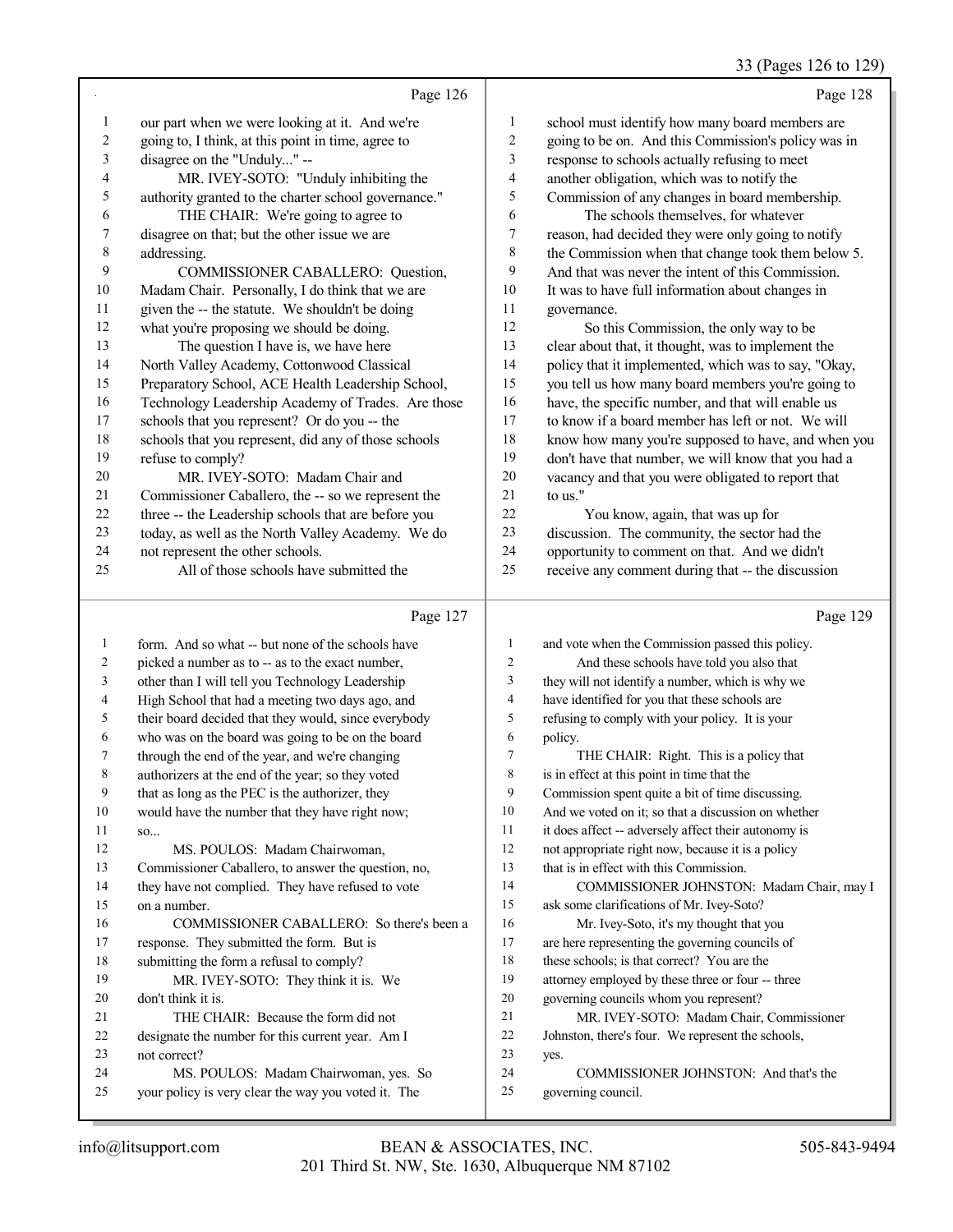34 (Pages 130 to 133)

Page 130 MR. IVEY-SOTO: The school includes the governing council. COMMISSIONER JOHNSTON: The governing council represents the school. They run the school. MR. IVEY-SOTO: Madam Chair, Commissioner Johnston, I would like to say the State of New Mexico owns the school; but yes, it is; but by the authority of the governing council. COMMISSIONER JOHNSTON: The governing council hires the head of school. MR. IVEY-SOTO: That's correct. COMMISSIONER JOHNSTON: That's correct? Is it my understanding that the head of school, when the Charter School Division makes a recommendation on -- or makes a request of something 16 that is required, the head of school would take that to the governing council, and there would be a determination made at that point; is that correct? MR. IVEY-SOTO: Madam Chair and Commissioner Johnston, this matter has been discussed by each of the governing councils. COMMISSIONER JOHNSTON: And the governing councils have voted, and they have made the decision, as a group, as we do, to refuse to comply, based on -- Page 132 appropriately not come from the head of school, but from the chair of the governing council. It's a -- it's a decision that must be placed in front of a governing council. The governing council must vote on it. The governing council must then record, and then you, as general counsel for the governing council of that school -- and I bring to this a long history. Heads of these schools are long-term colleagues in the charter school movement of mine. And, one, I'm seeing more involvement by the heads of school than the governing council bodies and more determining movement with -- and speaking with the general counsel of the governing councils is further confusing to me when I don't have votes from the governing councils that show 16 that they have refused to comply. 17 I don't know whether that completely explains my feeling. But I'm not certain that what I'm hearing, as a Public Education Commission member, is a reflection of the determinations of the governing council that have been voted on in a meeting, in an open meeting and discussed in an open meeting, or whether the information I'm receiving as a PEC member is a reflection of the feeling of the head of school, with compliance by the governing Page 133

#### Page 131

|    | $1 \frac{48}{5}$ $1 \frac{1}{1}$                     |                | $1 \, \text{ug} \cdot 1 \, \text{u}$                 |
|----|------------------------------------------------------|----------------|------------------------------------------------------|
| 1  | MR. IVEY-SOTO: Madam Chair, and                      | 1              | council, but not with a determination, a formal      |
| 2  | Commissioner Johnston, the -- as I indicated,        | $\overline{2}$ | determination, that the governing council is the     |
| 3  | Technology Leadership, two days ago when they had    | $\mathfrak{Z}$ | person who's saying -- is the group saying, "Yes,    |
| 4  | their meeting, did -- did make a vote to have 5 for  | $\overline{4}$ | we're not responding."                               |
| 5  | the remainder of the school's charter term with the  | 5              | Thank you very much for allowing me that             |
| 6  | Public Education Commission.                         | 6              | indulgence.                                          |
| 7  | COMMISSIONER JOHNSTON: All right. Have               | 7              | MR. IVEY-SOTO: And, Madam Chair, if I may            |
| 8  | the other governing councils voted to refuse to      | 8              | just real quick with Commissioner Johnston?          |
| 9  | comply?                                              | 9              | First of all, I will let you know that the           |
| 10 | MR. IVEY-SOTO: Madam Chair and                       | 10             | CSD did not reach out to the chairs of the governing |
| 11 | Commissioner Johnston, the other charter schools     | 11             | councils until February 12th of this year. Prior to  |
| 12 | have discussed this matter, and they have -- there's | 12             | that, all of the communication from the CSD was with |
| 13 | been a general agreement that there was no need for  | 13             | the head administrators.                             |
| 14 | action by the -- the governing councils, because the | 14             | So if that is where you're getting                   |
| 15 | form -- the form was being submitted, was providing  | 15             | responses from, that is where CSD is communicating   |
| 16 | the information as to -- as to the parameters for    | 16             | with.                                                |
| 17 | who may serve on the governing council. And we are   | 17             | COMMISSIONER JOHNSTON: Okay. Thank you.              |
| 18 | providing that information to the CSD, as requested. | 18             | That's all right. Thanks.                            |
| 19 | COMMISSIONER JOHNSTON: Okay. And my --               | 19             | THE CHAIR: I would just say that I                   |
| 20 | my bottom-line concern was when the communication -- | 20             | believe it's the obligation of the head              |
| 21 | when the communication with the PEC is done with the | 21             | administrator to make that communication to the      |
| 22 | governing council's attorney, however the letters    | 22             | head -- to the governance council; so that's -- you  |
| 23 | that have -- one was read this morning, and we had   | 23             | know, I think that's where that chain goes.          |
| 24 | one on file -- have come from the heads of school.   | 24             | $I - okay$ .                                         |
| 25 | And it's my experience that those should             | 25             | MS. POULOS: Madam Chairwoman.                        |
|    |                                                      |                |                                                      |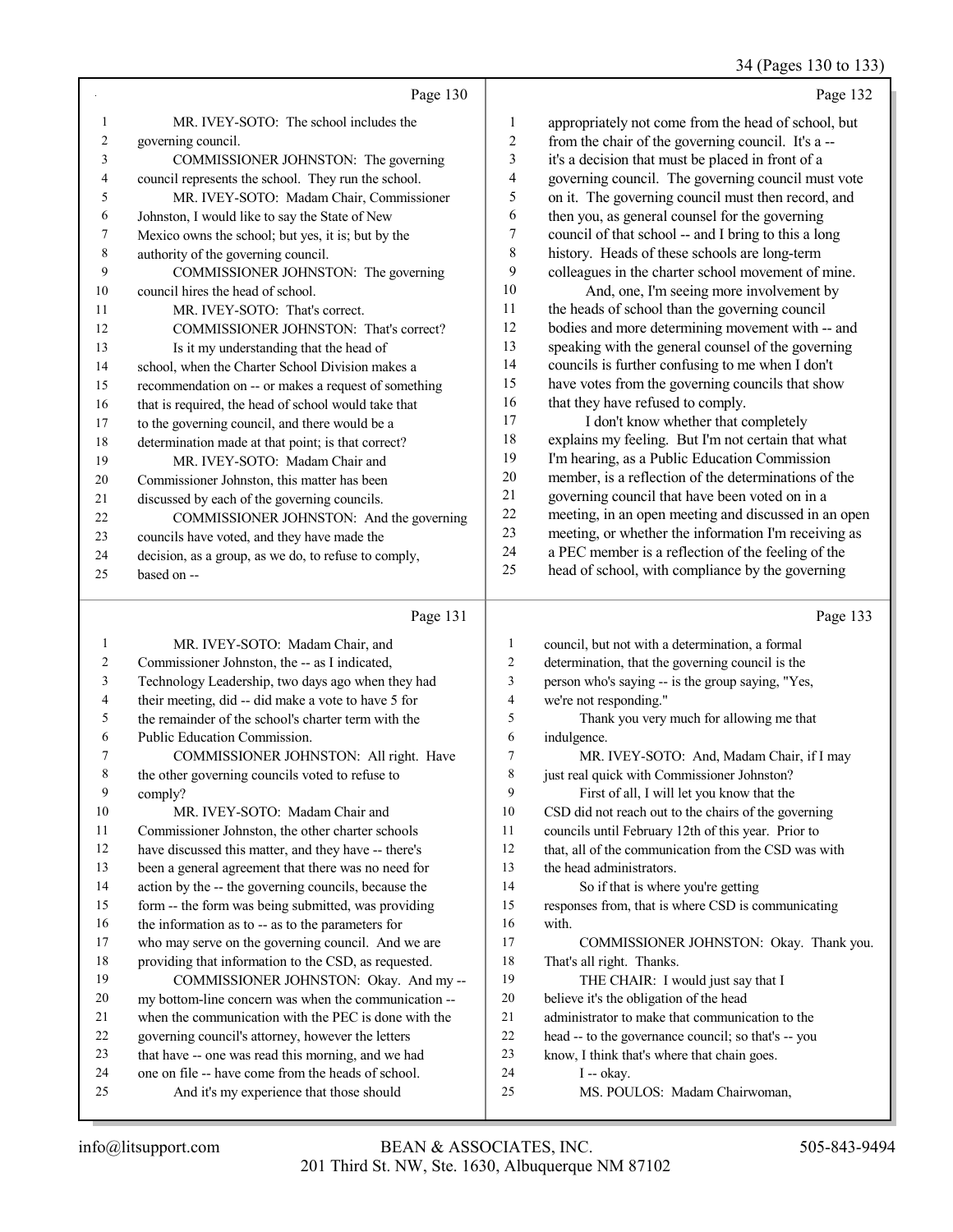|                |                                                                                             |                | 35 (Pages 134 to 137)                                                              |
|----------------|---------------------------------------------------------------------------------------------|----------------|------------------------------------------------------------------------------------|
|                | Page 134                                                                                    |                | Page 136                                                                           |
| 1              | Commissioners, I just want to say one of the things                                         | $\mathbf{1}$   | statement -- or when new people come in, they had to                               |
| $\overline{c}$ | we're learning is we do need to engage with boards                                          | $\overline{c}$ | have the training before they could vote. So I                                     |
| 3              | directly more.                                                                              | 3              | think those are pretty --                                                          |
| 4              | THE CHAIR: But I do believe that part of                                                    | $\overline{4}$ | THE CHAIR: Okay. The discussion on                                                 |
| 5              | the challenge is, is it not, that we don't have good                                        | $\mathfrak s$  | that -- because it's not on the agenda --                                          |
| 6              | e-mail addresses and contact information from any of                                        | 6              | COMMISSIONER ARMBRUSTER: Oh, it's on                                               |
| 7              | those. So it does become challenging for CSD,                                               | $\tau$         | here.                                                                              |
| $\,8\,$        | because we don't have -- a lot of schools don't keep                                        | 8              | THE CHAIR: Correct.                                                                |
| 9              | updated information; so that contact becomes very,                                          | 9              | COMMISSIONER ARMBRUSTER: So, anyway                                                |
| 10             | very difficult.                                                                             | 10             | THE CHAIR: We're only discussing the                                               |
| 11             | MS. POULOS: Madam Chairwoman, that's                                                        | 11             | complaint -- the letter, the number, yes.                                          |
| 12             | absolutely correct. That's why all of this                                                  | 12             | COMMISSIONER ARMBRUSTER: Okay. Then I'll                                           |
| 13             | governance reporting is so essential. We have many                                          | 13             | $just -$                                                                           |
| 14             | schools that have refused to give us contact                                                | 14             | THE CHAIR: Sorry.                                                                  |
| 15             | information for board members, which, again, is                                             | 15             | MR. IVEY-SOTO: But I agree with you.                                               |
| 16             | something we think that we do and are entitled to in                                        | 16             | THE CHAIR: Stop it.                                                                |
| 17             | order to communicate with that.                                                             | 17             | COMMISSIONER CABALLERO: Madam Chair. So                                            |
| 18             | THE CHAIR: I'm going to make a                                                              | 18             | the -- what's left is can we, as PEC, by regulation                                |
| 19             | recommendation at this point, since we do have the                                          | 19             | or policy, make a change so that PEC moves forward                                 |
| $20\,$         | discussion coming soon on the possible change for                                           | 20             | with better governance and do what we did? Or was                                  |
| 21             | the schools to be able to add; so that in light of                                          | 21             | that did we overreach, because the contracts with                                  |
| $22\,$         | that, to allow the schools to resubmit so that we                                           | 22             | the schools say something else?                                                    |
| 23             | have updated -- that may potentially affect the --                                          | 23             | Is it a matter of interpretation? Is                                               |
| 24             | the decisions by some of those governing councils,                                          | 24             | it -- is the contract general, and, therefore, we                                  |
| 25             | and that we will revisit this in April after the                                            | 25             | can make specific policy changes in term of                                        |
|                | Page 135                                                                                    |                | Page 137                                                                           |
| $\mathbf{1}$   | opportunity has -- if we do make the change, the                                            | 1              | regulation?                                                                        |
| 2              | schools will have an opportunity to -- that may                                             | 2              | That's -- that's what's up in the air. So                                          |
| 3              | alleviate some of the concerns with some of the                                             | 3              | when we talk about leaving it for another time, we                                 |
| 4              | schools.                                                                                    | 4              | have to leave it to another time to address that;                                  |
| 5              | So I'm going to ask the Commission to --                                                    | 5              | otherwise, it stays on, and all we're doing is                                     |
| 6              | to make that recommendation to CSD.                                                         | 6              | prolonging a legal battle somewhere and not                                        |
|                | COMMISSIONER ARMBRUSTER: I have --                                                          | $\sqrt{ }$     | resolving it here amongst the PEC and -- I don't                                   |
| $\,$ 8 $\,$    | THE CHAIR: Sure.                                                                            | $\,$ $\,$      | know. Maybe we need to wait until we do new                                        |
| 9              | COMMISSIONER ARMBRUSTER: I'm not sure I                                                     | 9              | contracts. I'm not sure, Madam Chair.                                              |
| 10             | agree with the autonomy thing. But I'm going to let                                         | 10             | THE CHAIR: Well, we've had a lengthy                                               |
| 11             | that one go; because I think in my life, I make                                             | 11             | discussion about the policy that we created. So we                                 |
| 12             | decisions on what hill I want to die on. And I've                                           | 12             | did -- we spent a lot of time on that policy. And                                  |
| 13             | died on many hills. I want to say that.                                                     | 13             | at this point in time, we -- because it's not on                                   |
| 14             | But this one seems pretty benign in terms                                                   | 14             | the -- it's not an agenda item, we -- we're not                                    |
| 15             | of what is being asked. And so for me, not only --                                          | 15             | entering into that discussion.                                                     |
| 16             | I want to skip over the thing of how many members do                                        | 16             | But we've had that discussion. And this                                            |
| 17             | you have, because we're going to be discussing this,                                        | 17             | was the policy that was created by the Public                                      |
| $18\,$         | as the Chair has just said.                                                                 | 18             | Education Commission that we felt was appropriate at                               |
| 19             | But I think it's always been clear that we                                                  | 19             | the time. So it is -- and it is our obligation to                                  |
| 20             | had to know when someone was --                                                             | $20\,$         | monitor and administer and oversee good governance;                                |
| 21             | MR. IVEY-SOTO: Uh-huh.                                                                      | $21\,$         | so -- but that being said, this is the policy that                                 |
| 22             | COMMISSIONER ARMBRUSTER: -- leaving the                                                     | $22\,$         | is in place. And it is our obligation to -- to make                                |
| 23             | governing council, and then when they were coming                                           | 23             | sure that that policy is followed and that schools                                 |
| 24<br>25       | back, and, as well -- and this is not for every<br>school, but I'm kind of making a general | 24<br>25       | are compliant at this moment in time.<br>MR. IVEY-SOTO: And. Madam Chair, first of |
|                |                                                                                             |                |                                                                                    |

school, but I'm kind of making a general

MR. IVEY-SOTO: And, Madam Chair, first of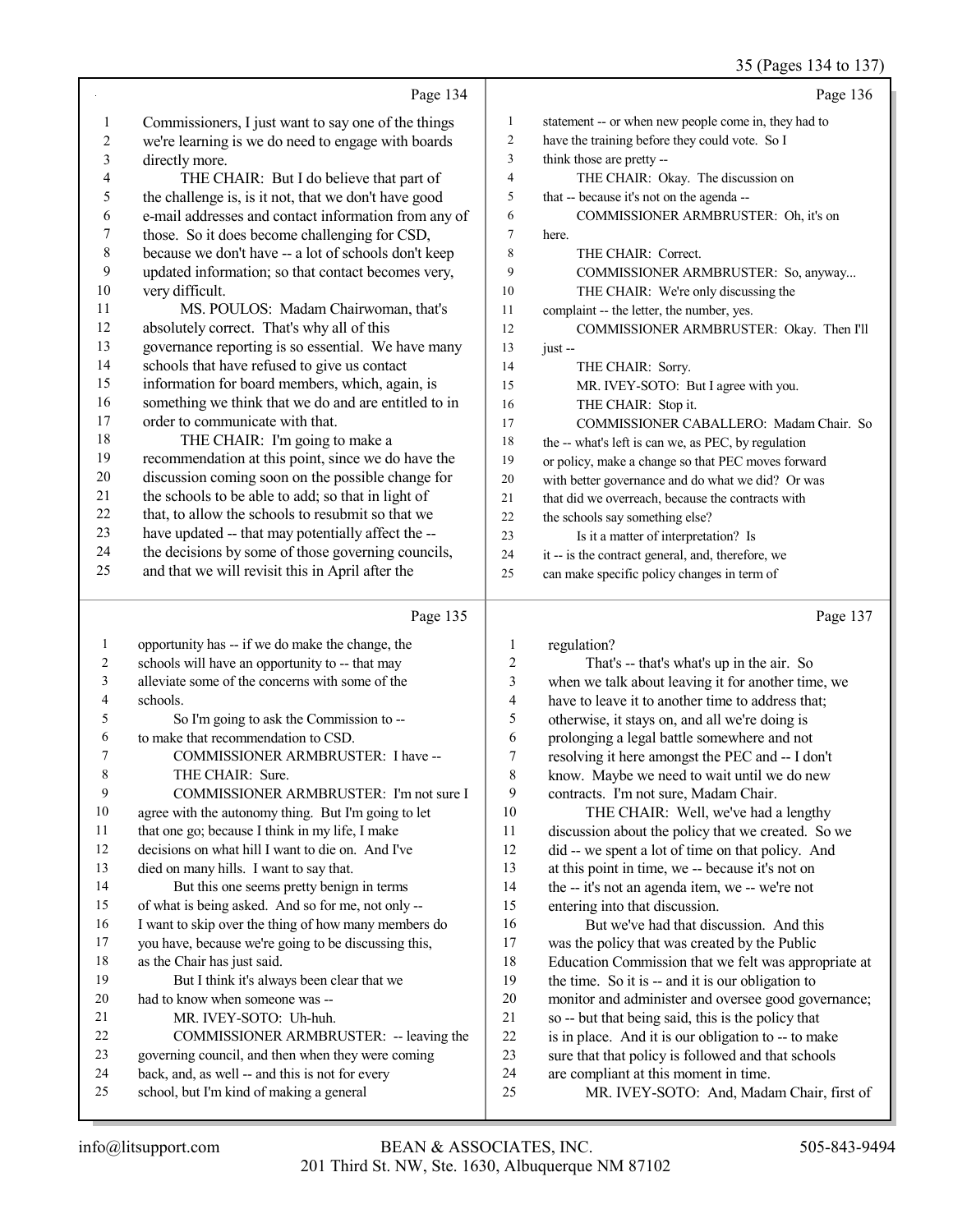## 36 (Pages 138 to 141)

|                | Page 138                                             |                | Page 140                                             |
|----------------|------------------------------------------------------|----------------|------------------------------------------------------|
| 1              | all, I appreciate very much the suggestion you've    | 1              | that says, "A governing body may increase the number |
| $\overline{c}$ | made and given that you are looking -- the next item | $\overline{2}$ | of members on the governing body through a public    |
| 3              | is to look at some amendments to this policy.        | 3              | vote at any time during the year; but the governing  |
| 4              | And we are happy to take this amended                | 4              | body may not decrease the number of members until    |
| 5              | policy, assuming you pass it in a few minutes, back  | 5              | the first governing body meeting of the next fiscal  |
| 6              | to the -- to each of the schools and -- and make     | 6              | year."                                               |
| 7              | sure that it is discussed at their next meetings.    | 7              | So it's, again, kind of establishing that            |
| 8              | The one thing I would ask is that if you             | 8              | clear line of, "This is at least how many board      |
| 9              | want to bring it back, is that if we could do it at  | 9              | members we're going to have; but we may add more."   |
| 10             | the May meeting, that would make sure, given agendas | 10             | So that may be one way that you want to              |
| 11             | and times when -- when -- when the governing         | 11             | address it.                                          |
| 12             | councils meet, that would just ensure that we've     | 12             | The other language that's added in                   |
| 13             | each had a meeting where we've been able to properly | 13             | Subsection 3 is just intended to be clear. This      |
| 14             | put it on the agenda and deal with that.             | 14             | policy is not trying to create conflict with a       |
| 15             | THE CHAIR: Okay. That's a point we will              | 15             | subsection of the bylaws or of the contract that     |
| 16             | consider, yes.                                       | 16             | says they're going to have a range. In fact, that    |
| 17             | MR. IVEY-SOTO: Okay. Thank you.                      | 17             | range -- the number they select must fall within the |
| 18             | THE CHAIR: Okay. So we are on to the                 | 18             | range.                                               |
| 19             | next item, which probably should have come before    | 19             | But the idea that selecting a number                 |
| 20             | this, which is Discussion and Possible Action on the | 20             | conflicts with having a range that is available to   |
| 21             | Governing Board Changes and Reporting.               | 21             | them, I think kind of is a red herring. What we're   |
| 22             | MS. POULOS: Madam Chairwoman,                        | $22\,$         | saying here, in adding this language, is that, "Yes, |
| 23             | Commissioners, I don't think I need an intro. You    | 23             | we're asking you to identify one specific number.    |
| 24             | actually now have two options in front of you.       | 24             | Obviously, it has to comply with the range that you  |
| 25             | Again, I think what you want to keep in              | 25             | have in your contract. It can't fall outside of      |
|                | Page 139                                             |                | Page 141                                             |

## Page 139 |

| 1  | mind is that background section at the top is why    | 1              | that."                                               |
|----|------------------------------------------------------|----------------|------------------------------------------------------|
| 2  | you're doing this. And so, really, I did add some    | 2              | Again, kind of just clarifying some things           |
| 3  | language.                                            | 3              | in there.                                            |
| 4  | We're trying to actually remove the                  | $\overline{4}$ | In Subsection B, again, getting a little             |
| 5  | language of CSD and put in the schools' -- or the    | 5              | bit clearer on some of the things that have come up, |
| 6  | Commission's -- authorized representative. So        | 6              | one of the things that's come up potentially about   |
| 7  | that's just some changes that I think are helpful.   | 7              | this timely reporting is that some Commission --     |
| 8  | But there's a sentence that we've added              | 8              | some boards were saying, "Well, we won't notify you  |
| 9  | that really underlines why you have this in place.   | 9              | until 30 days after we accept a letter of            |
| 10 | And that is, "This policy establishes reasonable     | 10             | resignation."                                        |
| 11 | reporting requirements that are intended to enable   | 11             | So this is just getting really clear. The            |
| 12 | the PEC to ensure compliance with Section 8.10(b) of | 12             | 30-day clock starts either the date the resignation  |
| 13 | the charter contract."                               | 13             | is received by the school or its representative, or, |
| 14 | That's the whole purpose of this is so               | 14             | if a board member doesn't resign but is instead      |
| 15 | that everybody is clear on how we monitor and ensure | 15             | removed, then it's the date of that removal. So      |
| 16 | compliance with that provision of the contract.      | 16             | it's clear that there's one or the other, but it's   |
| 17 | So the two options that I -- that I came             | 17             | not always the later that you could say, "Well, we   |
| 18 | up with that I put in front of you -- and one, you   | 18             | waited until we accepted that letter."               |
| 19 | just got because it came to me this week. One is     | 19             | And I'm trying -- I think the rest of the            |
| 20 | some changes where, again, we're just very clear     | 20             | language is just cleanup. "Designation" -- yeah.     |
| 21 | that they are going to identify the specific number. | 21             | So the rest of that language is just cleanup. So     |
| 22 | We're being even more clear that ranges are not      | 22             | that's one option.                                   |
| 23 | acceptable, that they must support and submit an     | 23             | The other option is the one in color that            |
| 24 | annual report.                                       | 24             | you just received from you -- sorry -- received from |
| 25 | But that now, we add a subsection, A2,               | 25             | me -- is that instead of having an annual report     |
|    |                                                      |                |                                                      |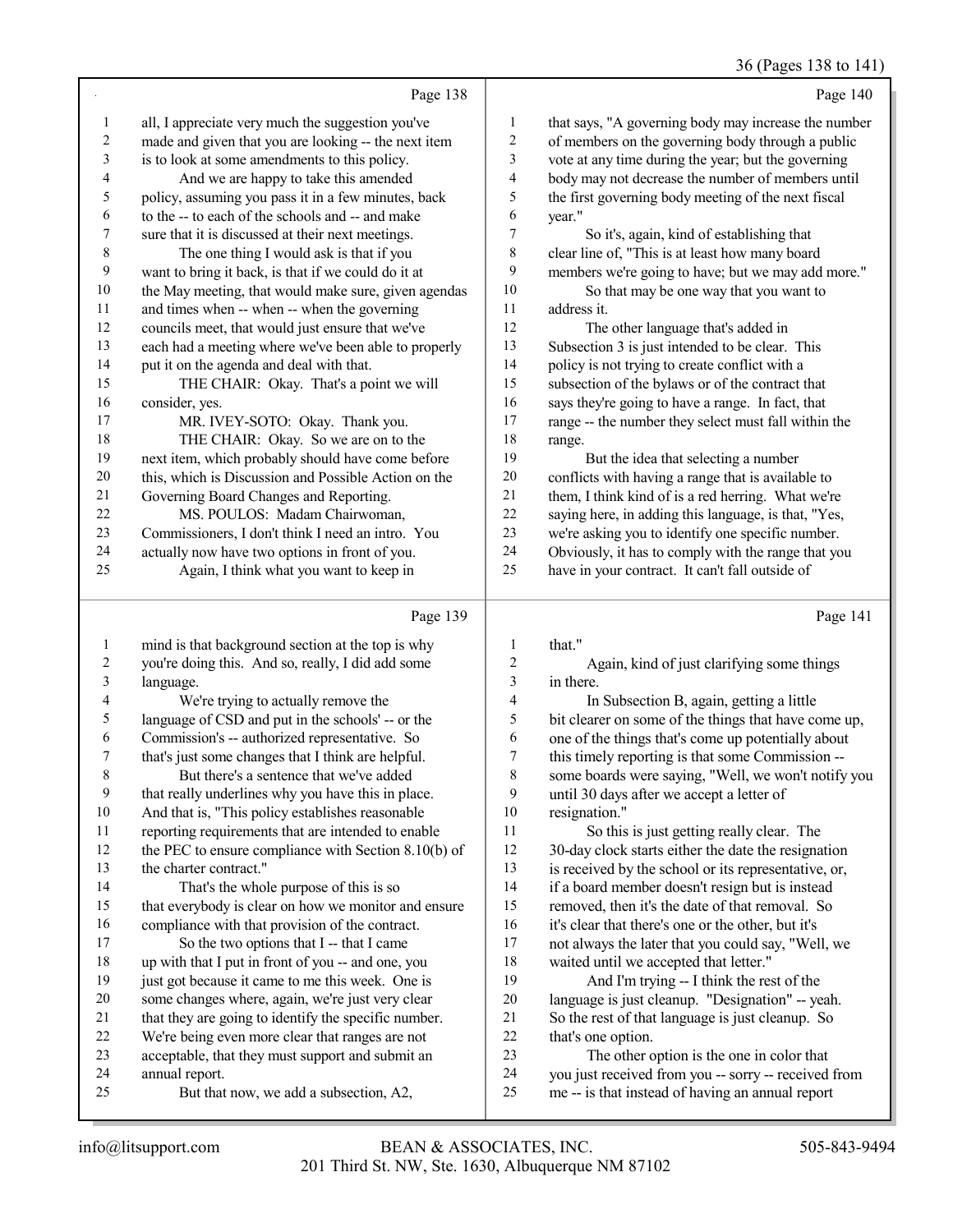## 37 (Pages 142 to 145)

|                | Page 142                                                                                     |                  | Page 144                                                                                         |
|----------------|----------------------------------------------------------------------------------------------|------------------|--------------------------------------------------------------------------------------------------|
| $\mathbf{1}$   | requirement, just remove that completely. But it                                             | $\mathbf{1}$     | And so I think it's very important for the                                                       |
| $\overline{c}$ | gets very clear that no matter, you know, how they                                           | 2                | charters to remember that this Commission not only                                               |
| 3              | remove or leave, that if someone leaves, that is now                                         | 3                | has the authority, but I think they have the public                                              |
| 4              | a vacancy that must be filled and notified within                                            | 4                | responsibility to ensure that the charter schools                                                |
| 5              | 30 days and filled within 45 days, unless the school                                         | 5                | are being governed as effectively and efficiently as                                             |
| 6              | votes in an open meeting not to fill that position                                           | 6                | traditional public schools.                                                                      |
| 7              | or add any board members until the subsequent year.                                          | 7                | Thank you.                                                                                       |
| $\,$ 8 $\,$    | So that would then kind of be clear,                                                         | 8                | COMMISSIONER JOHNSTON: And may I make a                                                          |
| 9              | "Okay, we know we have to fill this," or, "We're                                             | 9                | comment?                                                                                         |
| 10             | going to vote not to fill. We're going to vote not                                           | 10               | THE CHAIR: Certainly.                                                                            |
| 11             | to add any additional members until the next year."                                          | 11               | COMMISSIONER JOHNSTON: Thank you,                                                                |
| 12             | So those are two ways of handling this                                                       | 12               | Madam Chair.                                                                                     |
| 13             | issue, which is the original reason this policy was                                          | 13               | And I certainly agree with my fellow                                                             |
| 14             | developed, that schools were not notifying the                                               | 14               | Commissioner. And my thought would be that as                                                    |
| 15             | Commission and were reading things in to say they                                            | 15               | the -- as the charter school movement in the State                                               |
| 16             | didn't have to notify the Commission and then                                                | 16               | of New Mexico matures, and as we continue to                                                     |
| 17             | weren't filling vacancies until they found, you                                              | 17               | strengthen the leadership at the State level of the                                              |
| 18             | know, the right person. And then they'd fill them                                            | 18               | charter school movement and the support and                                                      |
| 19             | 80 days, 90 days, 120 days later, not in compliance                                          | 19               | technical support that can be provided to charter                                                |
| $20\,$         | with what the PEC's contract speaks.                                                         | $20\,$           | schools, there's a paradigm shift that I sense we're                                             |
| 21             | So I think those are two good options for                                                    | 21               | in the midst of right now that is just happening.                                                |
| 22             | your discussion.                                                                             | 22               | And that is, when the charter school                                                             |
| 23             | THE CHAIR: Commissioners?                                                                    | 23               | movement was brand new, the heads of school, the                                                 |
| 24             | COMMISSIONER ROBBINS: Madam Chair?                                                           | 24               | heads of these charter schools, led the governing                                                |
| 25             | THE CHAIR: Oh, sorry. Commissioner                                                           | 25               | councils and were more -- had a larger voice in the                                              |
|                |                                                                                              |                  |                                                                                                  |
|                | Page 143                                                                                     |                  | Page 145                                                                                         |
| 1              | Robbins?                                                                                     | 1                |                                                                                                  |
| 2              | COMMISSIONER ROBBINS: In response to some                                                    | $\boldsymbol{2}$ | governing councils.<br>And I feel, as a member of the Public                                     |
| 3              | of the discussion that we currently had, you know,                                           | 3                | Education Commission, it's incumbent upon me to                                                  |
| 4              | for a charter school that says it's not really                                               | $\overline{4}$   | support charter schools through this paradigm shift                                              |
| 5              | important to let us know, or they're refusing to let                                         | 5                | back to the traditional, or the methodology where                                                |
| 6              | us know, if a traditional public school with an                                              | 6                | the governing council is truly the -- the head of                                                |
| 7              | elected school board just chose not to fill a                                                | 7                | the school, with the head of the school reporting to                                             |
| 8              | vacancy, if they just chose to fill a vacancy and                                            | $\,$ 8 $\,$      | the governing council as their employee, not the                                                 |
| 9              | not go through a formal process, you know, the                                               | 9                | other way around.                                                                                |
| 10             | people who elected that school board would hold that                                         | 10               | And it was necessary at the beginning that                                                       |
| 11             | school board accountable. It's going to be known.                                            | 11               | they be strong; but now we have to recognize the                                                 |
| 12             | Charter schools kind of fly under the                                                        | 12               | power of the governing councils and the obligations                                              |
| 13             | radar in a lot of cases. And so this Commission                                              | 13               | incumbent upon the governing councils to be the                                                  |
| 14             | acts as kind of like the press would act in the                                              | 14               | authority.                                                                                       |
| 15             | sense of holding it responsible.                                                             | 15               | Thank you.                                                                                       |
| 16             | If you look at Santa Fe Public Schools, if                                                   | 16               | THE CHAIR: So I just -- I just need to                                                           |
| 17             | they didn't replace a board member in a timely                                               | 17               | get this straight.                                                                               |
| 18             | manner, I would imagine the "Santa Fe New Mexican"                                           | 18               | The second recommendation here completely                                                        |
| 19             | would be all over that. The same thing if                                                    | 19               | eliminates the requirement to give the number                                                    |
| 20             | Albuquerque Public Schools didn't do that, the                                               | $20\,$           | notification.                                                                                    |
| 21             | "Albuquerque Journal" would be all over that.                                                | 21               | MS. POULOS: Madam Chairwoman, that is                                                            |
| 22             | With the charter schools, they can fly                                                       | 22               | correct. So it says, "We're not asking you for                                                   |
| 23             | under the radar. But we have a lot of charter                                                | 23               | notification. We know how many board members are                                                 |
| 24<br>25       | schools in this state that are larger than some of<br>the 89 school districts in this state. | 24<br>25         | reported. We do look at your board minutes, and we<br>certainly will look at your board minutes, |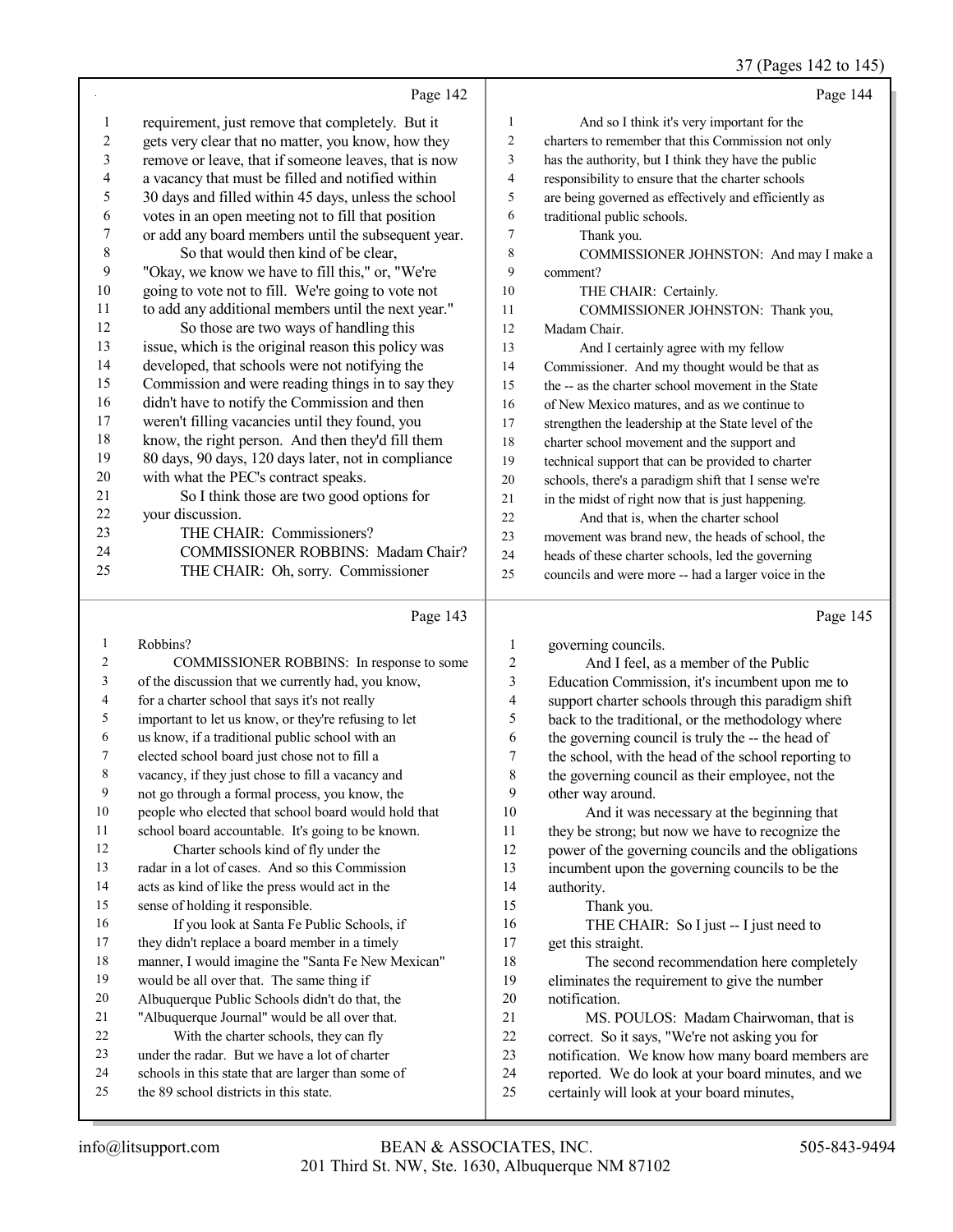## (Pages 146 to 14)

|                |                                                     |                          | 38 (Pages 146 to 149)                                |
|----------------|-----------------------------------------------------|--------------------------|------------------------------------------------------|
|                | Page 146                                            |                          | Page 148                                             |
| $\mathbf{1}$   | especially if you're coming before this Commission  | 1                        | second option, they could add until they get to a    |
| $\overline{c}$ | and asking for something. And if we see that you    | $\overline{2}$           | point where they cannot fill a vacancy and they vote |
| 3              | have a change that you haven't either filled or     | 3                        | not to fill that vacancy.                            |
| 4              | voted on, you're out of compliance, and you either  | $\overline{4}$           | Then under Option 2 -- right? -- that                |
| 5              | filled it or you voted not to fill it for the rest  | 5                        | means they move forward with however many they have; |
| 6              | of the year."                                       | 6                        | right? They could never vote not to fill that        |
| 7              | Those are one -- so those are two ways of           | $\tau$                   | fifth.                                               |
| $\,$ $\,$      | handling this idea of what was happening.           | $\,$ 8 $\,$              | So let's say they drop down to 4. They've            |
| 9              | And I will say one of -- one of the places          | 9                        | got to fill that one; right? So let's say they had   |
| 10             | this came from was our schools that are in absolute | $10\,$                   | 6. They vote not to fill that vacancy. Now they're   |
| 11             | turmoil -- and there are some; right? We don't like | 11                       | down to 5. What they'd be doing is not to fill that  |
| 12             | that, but we have to face the reality.              | $12\,$                   | vacancy and not to add another member until the next |
| 13             | The schools that are in absolute turmoil            | 13                       | year.                                                |
| 14             | are going to play with their board membership. And  | 14                       | So I don't know which one is the better              |
| 15             | that's what we saw happening. And not only that, we | 15                       | option. We're trying to come to some solution. I     |
| 16             | also had our schools that were flat-out refusing to | 16                       | think they both do the same thing, which is give     |
| 17             | notify us of any changes unless it was a drop below | $17\,$                   | some confidence and stability at the lowest number   |
| 18             | 5.                                                  | $18\,$                   | of board members.                                    |
| 19             | And it's really essential that we have all          | 19                       | One I think adds the additional -- the               |
| $20\,$         | of this, including the documentation requested,     | $20\,$                   | challenge of not being able to add more board        |
| 21             | because these are entities that act as Boards of    | 21                       | members; but that's only if they vote to say they're |
| 22             | Finance. They receive State funds and are obligated | $22\,$                   | not going to fill that vacancy. And they may be      |
| 23             | for the protection of those State funds. We have to | 23                       | voting to say that because they can't fill that      |
| 24             | know who that is. We have to.                       | 24                       | vacancy; right?                                      |
| 25             | THE CHAIR: And I understand that. So                | 25                       | Again, that would be the acknowledgment,             |
|                |                                                     |                          |                                                      |
|                | Page 147                                            |                          | Page 149                                             |
| $\mathbf{1}$   | then the presumption would simply be that from the  | $\mathbf{1}$             | "That's the number of board members we're going to   |
| $\overline{c}$ | first governance council meeting of the new school  | 2                        | have, because that's the number we're able to get."  |
| $\mathfrak{Z}$ | year, that would be the number; so that any changes | 3                        | I don't think either one is better than              |
| $\overline{4}$ | that would take place would then have to be         | $\overline{\mathcal{A}}$ | the other. I think they're two ways of handling the  |
| $\mathfrak s$  | notified. Got you.                                  | 5                        | same problem.                                        |
| 6              | MR. IVEY-SOTO: Madam Chair, may I --                | 6                        | THE CHAIR: I'm just going to weigh in                |
| 7              | THE CHAIR: No. Sorry. No.                           | $\overline{7}$           | that I think No. 2 helps to alleviate some angst     |
| 8              | COMMISSIONER ARMBRUSTER: I --                       | 8                        | that I think we're just going to keep going around   |
| 9              | THE CHAIR: Sure.                                    | 9                        | and around on if we stick with, "You're going to     |
| $10\,$         | COMMISSIONER ARMBRUSTER: So just --                 | 10                       | have to fill out this form, and it's going have to   |
| 11             | clarifying again, is that going on to what          | 11                       | be this number."                                     |
| 12             | Commissioner Gipson -- see, I can't read my notes   | 12                       | And I think it's just going to create more           |
| 13             | and talk at the same time. Can't do that.           | 13                       | issues for CSD, for ourselves. And the bottom line   |
| 14             | So if a school begins with 6 -- we'll just          | 14                       | is what are we going to end up doing. So I think     |
| 15             | say that -- and they have a range from 5 to 7, they | 15                       | "2" accomplishes what we need to make sure that the  |
| 16             | could add a seventh in December. And that number 7  | 16                       | schools are staying compliant and making the         |
| 17             | is only valid for us until the following first      | 17                       | notifications, which does -- which doesn't create    |
| 18             | meeting. So they really can add, just not over      | $18\,$                   | any more burden. It doesn't overreach on our         |
| 19             | their range.                                        | 19                       | authority. It allows us to exercise our authority.   |
| $20\,$         | And they may want to rethink that, I                | 20                       | And it -- it just gets rid of some burden            |
| 21             | guess. They could -- right? -- I mean, at a         | 21                       | that becomes just burdensome. Sorry. I'm stuck on    |
|                |                                                     |                          |                                                      |
| $22\,$         | contract thing, or --                               | 22                       | the word "burden."                                   |

- 24 (Indicates.)<br>25 THE
	- THE CHAIR: This is No. 2, yes.

 of these, that number 7 would continue for the rest of the school year. Again, unless -- under the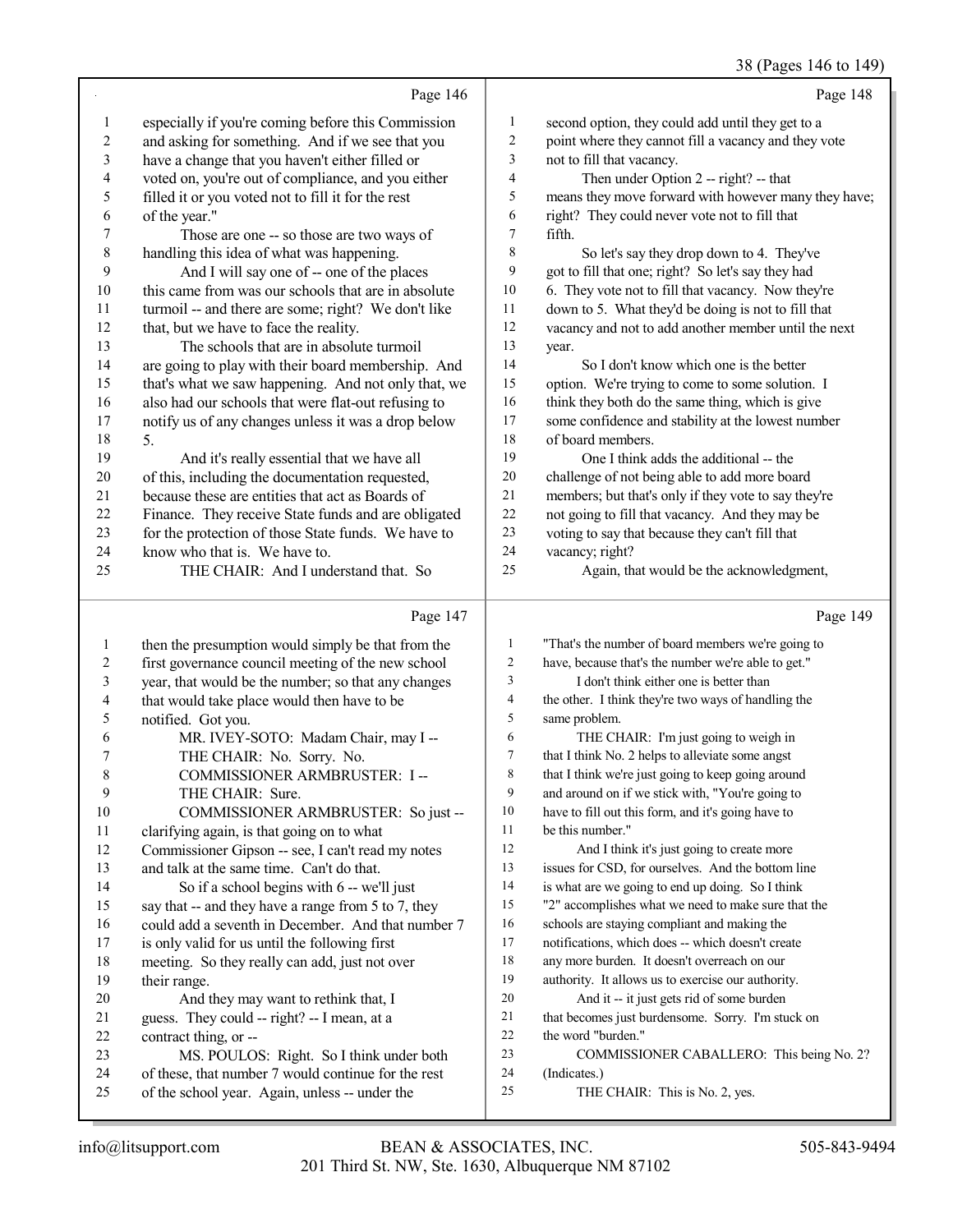## 39 (Pages 150 to 153)

|    | Page 150                                             |                | Page 152                                             |
|----|------------------------------------------------------|----------------|------------------------------------------------------|
|    | COMMISSIONER ARMBRUSTER: Madam Chair and             | 1              | a segment, as a sector, as a group, have to be       |
| 2  | Katie, either of these which we adopt still does not | $\overline{c}$ | willing to mature, and we all have to be patient     |
| 3  | eliminate the provision that they must notify us     | 3              | with one another as we do that.                      |
| 4  | when someone goes off the board, or, in the same     | 4              | I think on both sides, there is a lack of            |
| 5  | sense, comes on the board; is that correct?          | 5              | patience. And I am not unguilty of that myself.      |
| 6  | MS. POULOS: Madam Chairwoman,                        | 6              | But we do all have to commit to maturing in our      |
| 7  | Commissioner Armbruster, that's absolutely correct.  | 7              | relationships with one another in our systems to     |
| 8  | In fact, both of these are intended to try and help  | 8              | make this work.                                      |
| 9  | us and the schools know how we carry that out with   | 9              | And this is one of those things. Again,              |
| 10 | absolute clarity.                                    | 10             | I'm putting two options in front of you that I think |
| 11 | And, again, the only reason that we're               | 11             | both could work. I think it's up to you. I think     |
| 12 | having to have this in place is because provision    | 12             | it's up to the community to give you input. I don't  |
| 13 | 8.10(b) was there. And there was all sorts of        | 13             | know if you want to decide this right now, whatever  |
| 14 | confusion, either intentional or unintentional, on   | 14             | that is. But we've got to make something work.       |
| 15 | how -- what that required of the schools. We're      | 15             | COMMISSIONER ARMBRUSTER: You know, just              |
| 16 | trying to get really clear on what that requires     | 16             | to add this on -- undoubtedly for another issue,     |
| 17 | from the schools.                                    | 17             | another day -- but I think it's concerning to me     |
| 18 | COMMISSIONER ARMBRUSTER: And is it also              | 18             | when people -- different schools come to us. And     |
| 19 | required by someone -- I'm not sure who at the       | 19             | the governing council will say, "Well, we didn't     |
| 20 | schools -- that CSD or us, however, be given valid   | 20             | know that." Part of that why "we don't know" is      |
| 21 | e-mail addresses and contact information? Or is      | 21             | because we don't have the information in order to    |
| 22 | that just sort of, "If we want to, we let you know," | 22             | contact them.                                        |
| 23 | or not?                                              | 23             | So I'm not sure -- I have nothing to                 |
| 24 | MS. POULOS: Madam Chairwoman,                        | 24             | propose; but I'm just giving my opinion, which is    |
| 25 | Commissioner Armbruster, I don't know that there is. | 25             | somehow we need to have better information so that   |
|    | Page 151                                             |                | Page 153                                             |

#### Page 151 |

|                                                      | 1                                                  | both the director -- I mean, we do know who the         |
|------------------------------------------------------|----------------------------------------------------|---------------------------------------------------------|
| in your contracts, which does identify who the       | 2                                                  | director is of the school, and we can contact them.     |
| parties of notice are. We don't have a great way of  | 3                                                  | But as Commissioner Johnston has pointed out, it's      |
| having schools update that.                          | 4                                                  | the governing council who's really in charge of the     |
| And so that's why board members,                     | 5                                                  | school. So if we don't know who that is, or maybe       |
| specifically board chairs, are not getting           | 6                                                  | know who it is but don't have a valid e-mail or         |
| communication; because nobody is -- I mean, one of   | 7                                                  | telephone number, I think that's hurting the            |
| the things we also don't get an update on is, "Who's | 8                                                  | schools.                                                |
| your board chair? When did that change"; right?      | 9                                                  | I'm not even talking about PEC. I'm                     |
| We're doing the best with the information            | 10                                                 | talking about we don't have anyone to contact if        |
| we're getting. We're certainly trying, on my end,    | 11                                                 | there's an issue. Somehow I'd like that maybe           |
| in a different part of my life, trying to figure out | 12                                                 | thought about. I don't want to draw it out right        |
| the best system and build a functional system --     | 13                                                 | now.                                                    |
| data system for the State for charter schools that   | 14                                                 | COMMISSIONER CABALLERO: Madam Chair, on                 |
| charter schools could interact with, so they're not  | 15                                                 | that point, the No. 2 has, on $A(ii)$ -- no -- $A(i)$ , |
| e-mailing in all these pieces of paper.              | 16                                                 | "Begins on the date that communication is received      |
| But instead, they could go in and submit             | 17                                                 | by the school."                                         |
| it, and it comes out to us, and we bring it to you   | 18                                                 | And all of us keep saying that the                      |
| as an amendment request or whatever that is; right?  | 19                                                 | board -- the governing council, the board -- is --      |
| That's also why you're having amendment policies     | 20                                                 | is the entity. The board is the head. The board.        |
| that you're putting in place.                        | 21                                                 | And there, we mention "the school."                     |
| So I think to Commissioner Johnston's                | 22                                                 | I think we need to probably add a little                |
| point, we all are at a place where we have           | 23                                                 | clarity and put "board dash school dash board" so,      |
| 90 charter schools in this state. It is a different  | 24                                                 | as Commissioner Armbruster mentioned, that the          |
| place than when you have 15 charter schools. We as   | 25                                                 | governing council doesn't know.                         |
|                                                      | There is the provision, in the contact information |                                                         |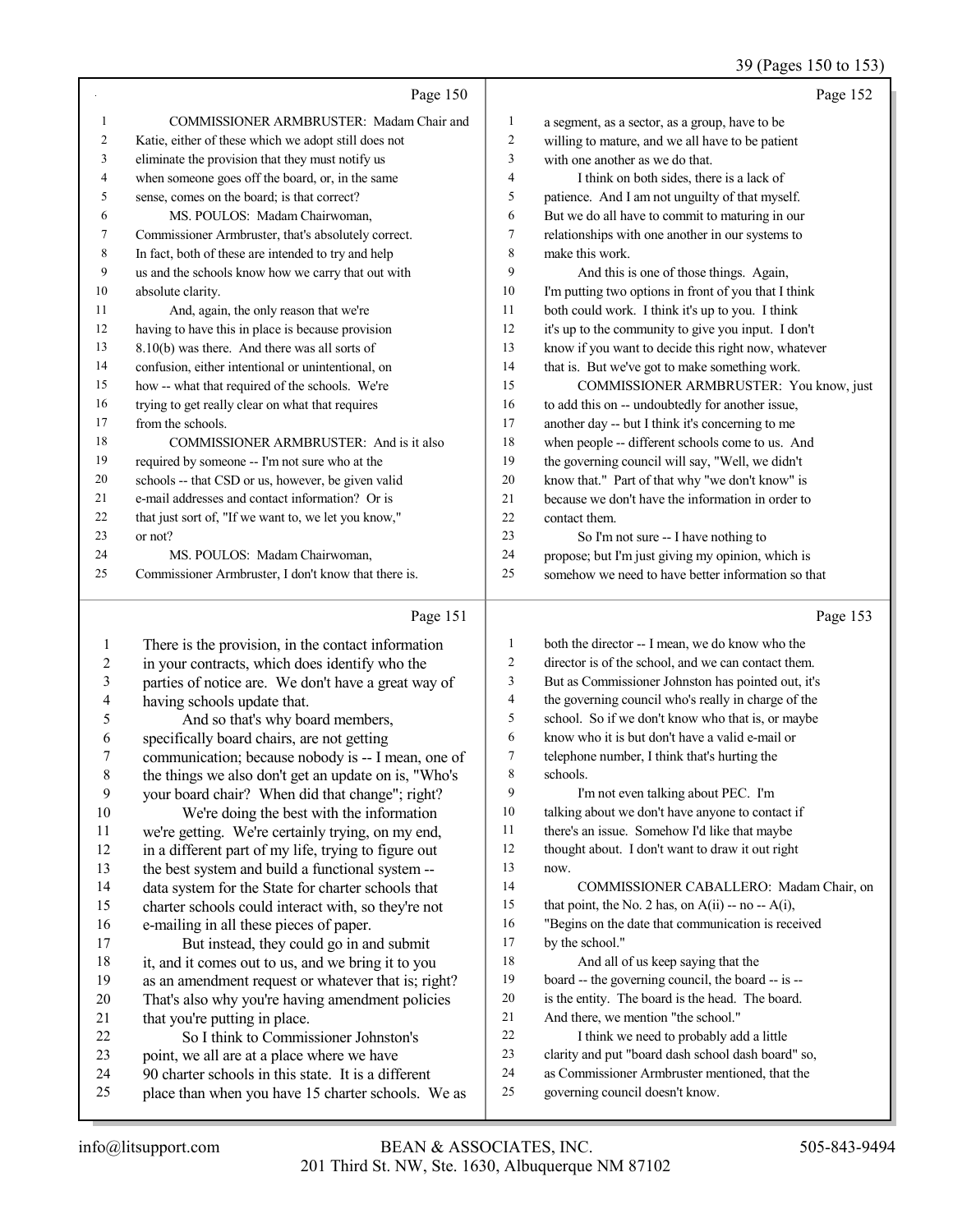$40 \text{ (Dogos } 154 \text{ to } 15$ 

|    |                                                      |                | 40 (Pages 154 to 157)                                |
|----|------------------------------------------------------|----------------|------------------------------------------------------|
|    | Page 154                                             |                | Page 156                                             |
| 1  | So if we put in here, maybe that would               | 1              | communication. And I understand -- I understand the  |
| 2  | push the communication going to the school and the   | $\overline{c}$ | concern. But the concern is because we don't have    |
| 3  | board, rather than just the school. The school       | 3              | good contact information for all boards for us to    |
| 4  | could just be the administration. And I think        | 4              | leave that option for the school and/or the board.   |
| 5  | that's where we're going, to a large extent. And     | 5              | We're -- you know, we're opening ourselves up for    |
| 6  | we've got to shift it. If, in fact, we all feel      | 6              | the -- for the potential that they're going to come  |
| 7  | it's the board, then it has to be in the verbiage.   | 7              | and say, "Well, you know, this person is not on the  |
| 8  | THE CHAIR: Okay. So you're recommending              | 8              | board any longer. The communication went to this     |
| 9  | that we-                                             | 9              | person."                                             |
| 10 | COMMISSIONER CABALLERO: School-board or              | 10             | And now, it's -- it's as -- you know, as             |
| 11 | board-school. I think it's board-school.             | 11             | the Director mentioned, it can be 60, 90 days later  |
| 12 | MS. POULOS: Madam Chairwoman, the only               | 12             | before this cycles around now to the appropriate     |
| 13 | thing I would caution about that -- and I hate to    | 13             | person. At least if it goes to the head of the       |
| 14 | think that way; but I do, because it is what is      | 14             | school, it is the obligation of the head of the      |
| 15 | happening. The school leader will then say, "Oh, I   | 15             | school to notify the governance council of that      |
| 16 | didn't provide it to them until 30 days later. So    | 16             | communication.                                       |
| 17 | now I don't have to notify you until 60 days after   | 17             | MS. POULOS: Madam Chairwoman,                        |
| 18 | it happened."                                        | 18             | Commissioners, we could -- so we could amend the     |
| 19 | Our expectation should be the day it                 | 19             | language to say, "begins on the date the             |
| 20 | comes, it goes to the entire board. So I think       | 20             | communication is received by the school's head       |
| 21 | potentially -- maybe this doesn't solve what you're  | 21             | administrator or any member of the board." And that  |
| 22 | trying to do -- adding the date the communication is | 22             | then encourages them to understand that they need to |
| 23 | accepted by the school or its authorized             | 23             | transfer that communication immediately.             |
| 24 | representatives. But maybe that's not what you're    | 24             | Does that work?                                      |
| 25 | trying to say.                                       | 25             | THE CHAIR: "or any member of its                     |
|    | Page 155                                             |                | Page 157                                             |
| -1 | Maybe you want them to have the ability to           | $\mathbf{1}$   | ho <sub>2</sub> rd''2                                |

Maybe you want them to have the ability to delay giving that notice to the board. Maybe we want to say, "The expectation is..." -- maybe even add language that says, "Received by the school," comma, "which is the date the notification must be 6 transferred from the recipient to all board<br>7 members " members." I don't know. I don't know what the solution to that is. But I do want to tell you that will happen. COMMISSIONER CABALLERO: Well, in here, it says, "It will begin the date the communication was received." That's up in the air to begin with. I mean, the person could have given the -- I mean, it 16 just leaves it up in the air. 17 The only -- only thing that you could push it to a date certain is when the board deals with it. That's the -- 20 MS. POULOS: So that will be 60 -- in many cases, that will be 60 to 90 days after the date 22 that person submitted the letter. And I don't think<br>
23 that's what you want that's what you want. THE CHAIR: Yeah, we don't want a three-month -- potential three-month gap in that board" COMMISSIONER CABALLERO: Yes. That was it, I think, to a large extent. 4 THE CHAIR: Okay. All right. Okay.<br>5 COMMISSIONER ROBBINS: Madar COMMISSIONER ROBBINS: Madam Chair, this just demonstrates that in any sort of management or 7 issue like this, communication is key. And I think<br>8 that's what we're trying to effect here is proper that's what we're trying to effect here is proper and timely communication. 10 THE CHAIR: Yes. COMMISSIONER ARMBRUSTER: I think this is kind of odd that we're trying to protect the schools, and they're fighting it. THE CHAIR: Do we have a motion? COMMISSIONER PERALTA: I do have a motion. Thank you, Madam Chair. 17 I move that we approve the Option 2 18 handout that was given to us by CSD, with the amendment language that Director Poulos has stated. And so I would like to make that motion for approval. 22 THE CHAIR: And I will second.<br>23 Commissioner Armbruster? Commissioner Armbruster? COMMISSIONER ARMBRUSTER: Are there any abstentions?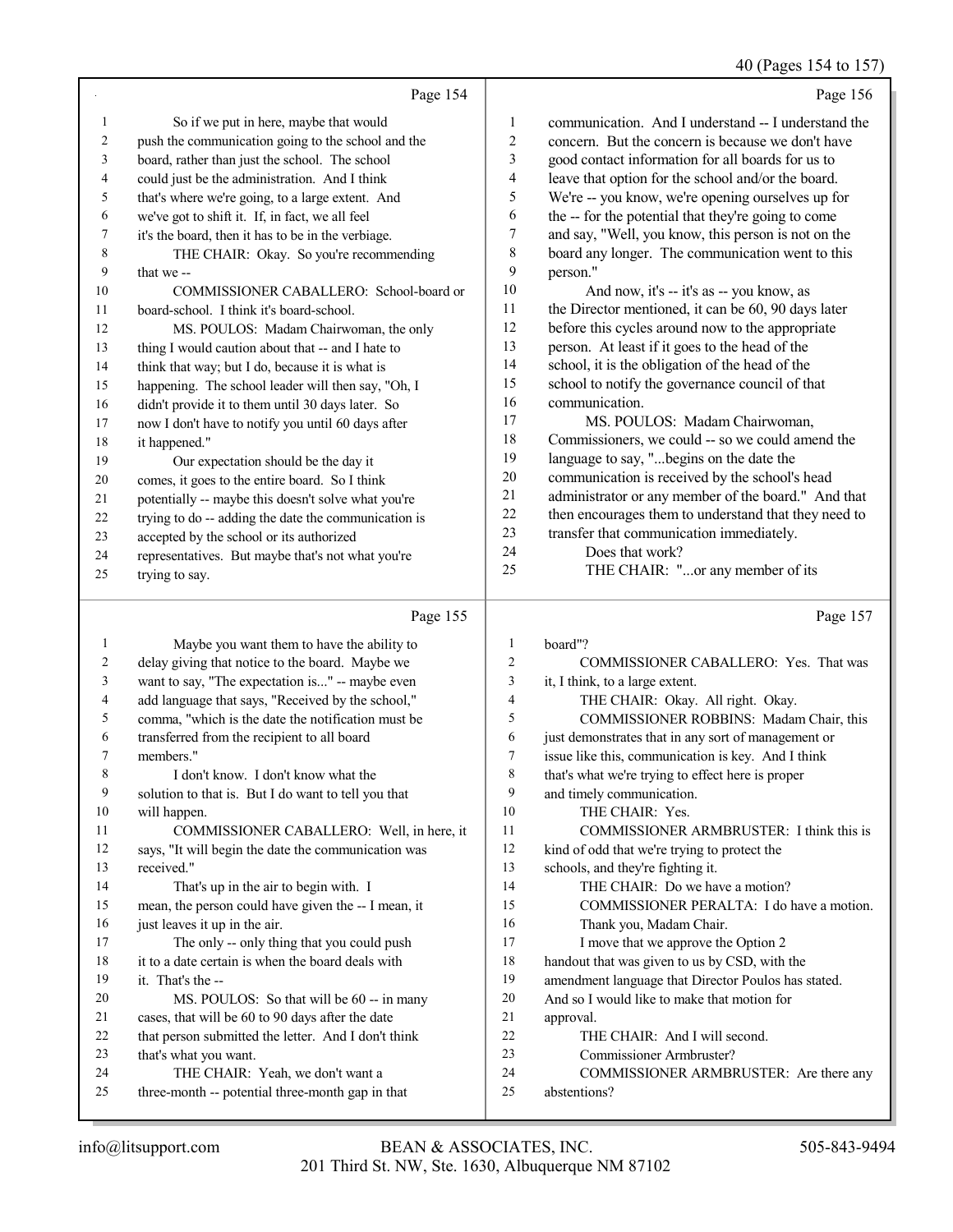#### 41 (Pages 158 to 161)

|                | Page 158                                             |                | Page 160                                             |
|----------------|------------------------------------------------------|----------------|------------------------------------------------------|
| 1              | Seeing none, Commissioner Conyers?                   | 1              | MS. POULOS: It is, because we worked on              |
| $\overline{c}$ | COMMISSIONER CONYERS: Yes.                           | $\overline{c}$ | it yesterday.                                        |
| 3              | COMMISSIONER ARMBRUSTER: Commissioner                | 3              | THE CHAIR: Because we made changes                   |
| 4              | Robbins?                                             | 4              | yesterday. And I think Katie may have made changes.  |
| 5              | COMMISSIONER ROBBINS: Yes.                           | 5              | MS. POULOS: I read a few that when I was             |
| 6              | COMMISSIONER ARMBRUSTER: Commissioner                | 6              | reading through, I was, "Oh, this need to be changed |
| 7              | Gipson?                                              | 7              | to a line."                                          |
| 8              | THE CHAIR: Yes.                                      | 8              | That being said, I want to make sure that            |
| 9              | COMMISSIONER ARMBRUSTER: Commissioner                | 9              | you feel that way. And I didn't e-mail both of       |
| 10             | Crone?                                               | 10             | these two last night. So some of you may have --     |
| 11             | <b>COMMISSIONER CRONE: Yes.</b>                      | 11             | taken -- so I'm going to go with the tracked-changes |
| 12             | COMMISSIONER ARMBRUSTER: Commissioner                | 12             | version just so you can see that but you may want to |
| 13             | Caballero?                                           | 13             | follow along with both of them.                      |
| 14             | COMMISSIONER CABALLERO: Yes.                         | 14             | So on the tracked-changes version, I'm               |
| 15             | COMMISSIONER ARMBRUSTER: Commissioner                | 15             | just taking myself through it.                       |
| 16             | Johnston?                                            | 16             | On Page 4 of 35, which is titled Page 3 --           |
| 17             | COMMISSIONER JOHNSTON: Yes.                          | 17             | so the number down in the bottom left-hand corner is |
| 18             | COMMISSIONER ARMBRUSTER: Commissioner                | 18             | Page 3 --                                            |
| 19             | Armbruster votes "Yes."                              | 19             | THE CHAIR: Okay.                                     |
| 20             | Commissioner Peralta?                                | 20             | MS. POULOS: -- the change I made there               |
|                |                                                      | 21             | aligns with the change we made yesterday, which was  |
| 21<br>22       | COMMISSIONER PERALTA: Yes.                           | 22             | to remove Subsection B completely. So I took that    |
|                | COMMISSIONER ARMBRUSTER: That is an                  | 23             | out.                                                 |
| 23             | eight-to-zero vote.                                  | 24             | I also changed, on Subsection A, the                 |
| 24             | THE CHAIR: The motion passes eight-zero.             | 25             | description to say, "Only schools that have had a    |
| 25             | Thank you, all.                                      |                |                                                      |
|                | Page 159                                             |                | Page 161                                             |
| 1              | Commissioners do we -- do we want to take,           | 1              | significant deficiency, material weakness or repeat  |
| 2              | like, 15, 20 minutes, so that we can at least start  | $\overline{c}$ | findings in their external audit during the contract |
| 3              | to eat and -- thank you.                             | 3              | term will respond."                                  |
| 4              | (A recess was taken at 12:38 p.m., and               | $\overline{4}$ | COMMISSIONER CABALLERO: In which                     |
| 5              | reconvened at 1:05 p.m., as follows:)                | 5              | document?                                            |
| 6              | THE CHAIR: We are on to Item No. 13,                 | 6              | MS. POULOS: The one that has tracked                 |
| 7              | the -- the amendment policies.                       | $\tau$         | changes.                                             |
| 8              | MS. POULOS: We're not doing that.                    | $\,$ $\,$      | COMMISSIONER CABALLERO: This one.                    |
| 9              | THE CHAIR: You're right. We are not --               | 9              | DR. PELAYO: Yes.                                     |
| 10             | see? We're pushing along. Because of the             | 10             | COMMISSIONER CABALLERO: Page 3, you said?            |
| 11             | discussion yesterday and the changes we talked       | 11             | MS. POULOS: Yes.                                     |
| 12             | about, we decided we would move Item 13 to next      | 12             | COMMISSIONER CABALLERO: Okay.                        |
| 13             | month so that we'd have clear copies of all of those | 13             | MS. POULOS: Then on page title---                    |
| 14             | changes.                                             | 14             | Page No. 5, in Part D, we clarified. And this is     |
| 15             | So now we're on to Item No. 14, on the               | 15             | where I wasn't totally sure.                         |
| 16             | renewal application kit, which we did work on        | 16             | So there's two petitions. Yesterday, we              |
| 17             | yesterday.                                           | 17             | discussed the petition for students, or students     |
| 18             | MS. POULOS: And we're going to bring you             | 18             | attending their households, and we were using,       |
| 19             | two copies.                                          | 19             | "Students enrolled on the 120th day of the fourth    |
| 20             | THE CHAIR: Okay.                                     | 20             | year of operation."                                  |
| 21             | MS. POULOS: One that is a clean copy,                | 21             | I didn't know if that meant you also                 |
| 22             | changes accepted, and one that is a tracked-changes  | 22             | wanted a petition from employees in the fourth year  |
| 23             | copy.                                                | 23             | of operation, as compared to employees in the fifth  |

copy.

 COMMISSIONER JOHNSTON: So the one that's in our books is old now.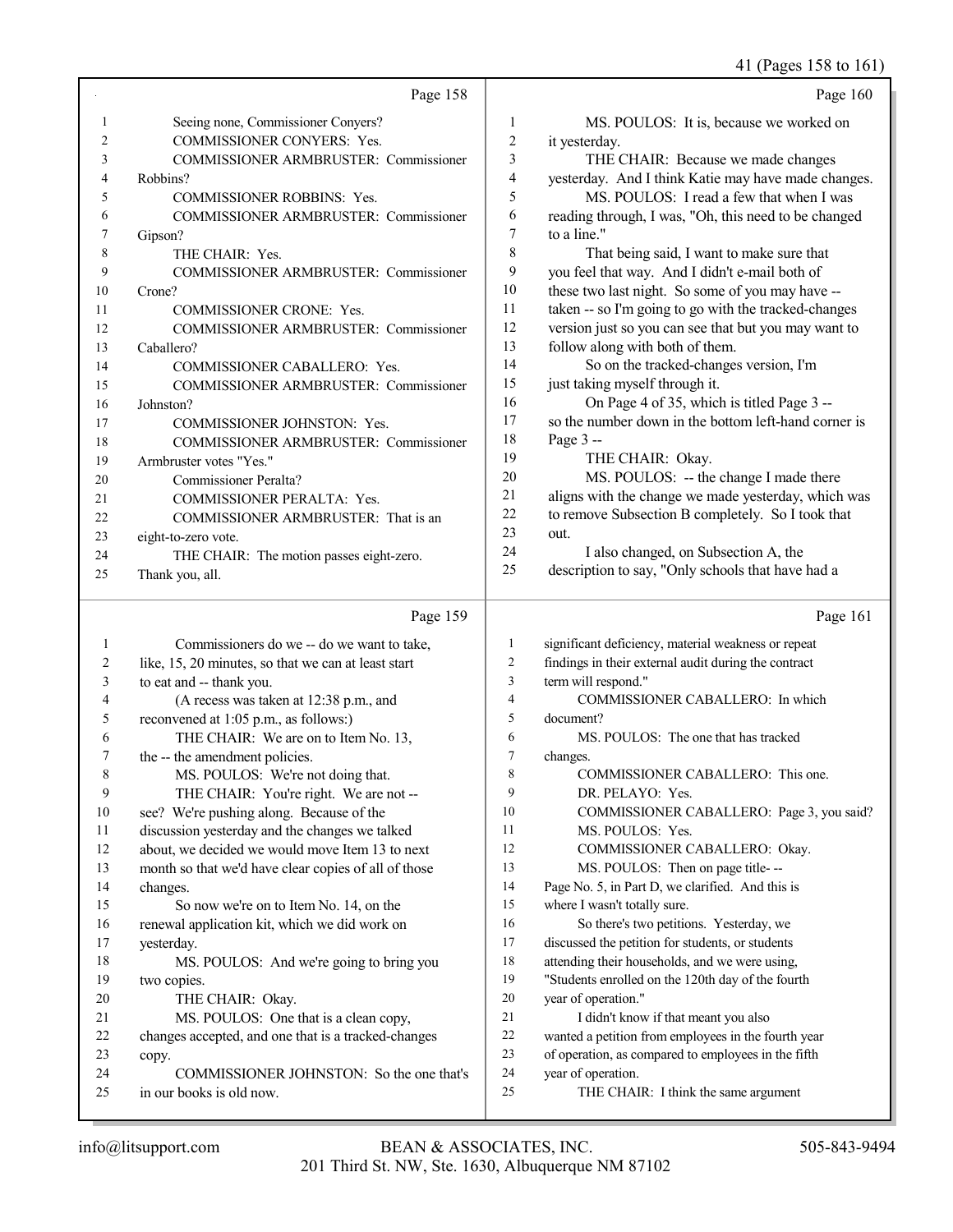42 (Pages 162 to 165)

|    | Page 162                                             |                | Page 164                                             |
|----|------------------------------------------------------|----------------|------------------------------------------------------|
| 1  | holds, that staff that's there through the fourth    | 1              | MS. POULOS: "Demonstrating Substantial               |
| 2  | year has more information than staff who potentially | $\overline{c}$ | Progress." We talked about having two options. One   |
| 3  | has only been there for a month and a half; because  | 3              | is the school doesn't have the record of meeting all |
| 4  | they're submitting this in October, so they've only  | $\overline{4}$ | standards in each of the years of the contract.      |
| 5  | worked -- potentially only worked August and         | 5              | However, in evaluation of all data and               |
| 6  | September, you know.                                 | 6              | evidence -- and then for the academic narrative that |
| 7  | And it might be helpful to hear from                 | 7              | includes all available academic performance data,    |
| 8  | someone who maybe isn't going to be there the next   | 8              | including State assessments data -- demonstrates at  |
| 9  | year.                                                | 9              | least two years of sustained improvement toward      |
| 10 | COMMISSIONER ARMBRUSTER: That's what I               | 10             | meeting the standard.                                |
| 11 | was going to say. I mean, you know, it's somewhat    | 11             | So we're not even going to look at your              |
| 12 | of a waste in the first place. But if you're going   | 12             | systems or what you're doing, your improvement plan, |
| 13 | to get information, it would be from people who      | 13             | if you can show us that you have at least two years  |
| 14 | might be dissatisfied, as well as people who are     | 14             | of sustained improvement.                            |
| 15 | totally satisfied.                                   | 15             | The other option is if you don't have that           |
| 16 | THE CHAIR: My only question is, because              | 16             | two years of sustained improvement, then we're going |
| 17 | we're using the actual term "fourth year of          | 17             | to look for you to write a narrative that talks      |
| 18 | operation" --                                        | 18             | about specific adult actions taken to improve        |
| 19 | MS. POULOS: Oh, yes.                                 | 19             | performance. We're going to verify those -- the      |
| 20 | THE CHAIR: -- we've got schools that are             | 20             | implementation of those actions at your site visit.  |
| 21 | on short-term contracts.                             | 21             | And then you're also going to identify measurable    |
| 22 | MS. POULOS: So I should actually change              | 22             | successes resulting from those improvement actions,  |
| 23 | that before I finalize that and not say "the fourth  | 23             | and we're going to be able to observe those; right?  |
| 24 | year of operation"; but, "the school year            | 24             | So there is some data, some information              |
| 25 | prior" --                                            | 25             | that's showing progress; but it's not two years of   |
|    |                                                      |                |                                                      |
|    | Page 163                                             |                | Page 165                                             |

### Page 163 |

|    | THE CHAIR: "prior to their renewal                  | 1  | sustained progress, which, then, would leave         |
|----|-----------------------------------------------------|----|------------------------------------------------------|
| 2  | year."                                              | 2  | "Failing to Demonstrate Progress" is you don't meet  |
| 3  | MS. POULOS: "prior to their renewal                 | 3  | all the standards; you don't have data that shows    |
| 4  | year." Yes, I will change that.                     | 4  | two years of sustained progress; and you're not      |
| 5  | Okay. So that was the change there.                 | 5  | doing at least one of, but maybe more of the things  |
| 6  | And then we also removed the sentence that          | 6  | that were required; right? So you don't describe     |
|    | said, "The school should identify the date on which | 7  | adult actions. Instead, you focus your narrative on  |
| 8  | the petition was completed and the number of        | 8  | circumstances connected to poor performance, excuses |
| 9  | eligible signers on that date," since we had        | 9  | for poor performance, or even minimal adult actions; |
| 10 | identified already the date for identifying who the | 10 | right?                                               |
| 11 | eligible signers are.                               | 11 | Or -- and/or -- were not able to verify              |
| 12 | So then I'm continuing down.                        | 12 | implementation of reported actions when we go to the |
| 13 | Okay. Yeah. So if you go to Page 16,                | 13 | site visit. So we look to see can you show that      |
| 14 | that will be the next page that you need to take a  | 14 | these things you've described actually happened, and |
| 15 | look at. There's a lot there.                       | 15 | we see that.                                         |
| 16 | So on Page 16, we had already discussed             | 16 | Or, and/or, there are no measurable                  |
| 17 | the changes, the strike-throughs, in the first box. | 17 | successes.                                           |
| 18 | So that just says, "Meeting standards" is, "In each | 18 | So there's nothing that can show we're               |
| 19 | year of the contract term, the school has           | 19 | moving in the right direction.                       |
| 20 | demonstrated" -- "has a demonstrated record of      | 20 | So that was the change that we did that is           |
| 21 | meeting all standards, which is supported by        | 21 | reflected through Page 18.                           |
| 22 | evidence."                                          | 22 | And then the next place that you're going            |
| 23 | I think that's what we would all agree is           | 23 | to look, unless you want to stop and discuss there,  |
| 24 | "Meeting Standards."                                | 24 | is Page 22.                                          |
| 25 | THE CHAIR: Right.                                   | 25 | THE CHAIR: 22?                                       |
|    |                                                     |    |                                                      |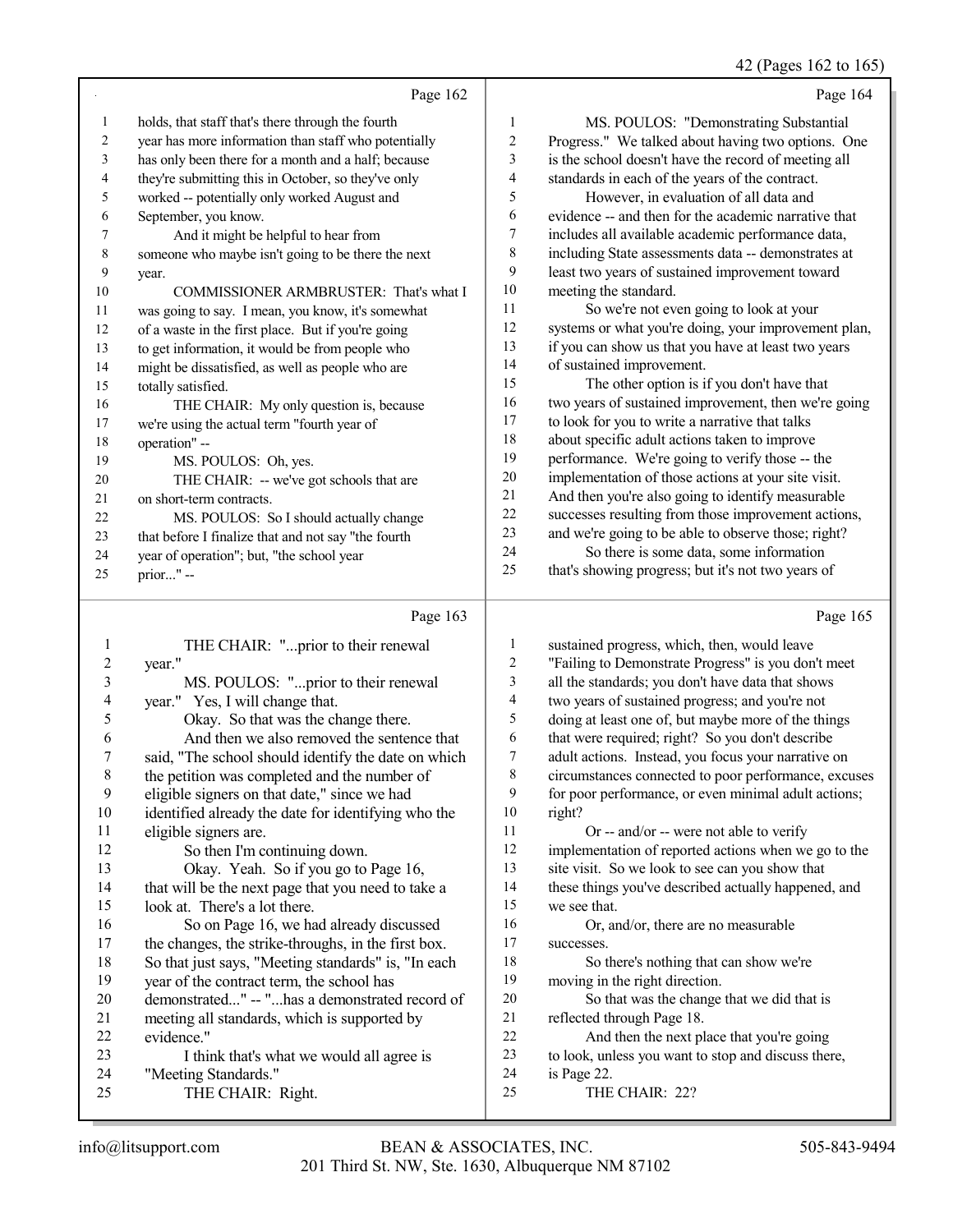43 (Pages 166 to 169)

|       |                                                      |    | (1.45011001010)                                      |
|-------|------------------------------------------------------|----|------------------------------------------------------|
|       | Page 166                                             |    | Page 168                                             |
| 1     | MS. POULOS: So on Page 22, we did get                | 1  | they didn't do it.                                   |
| 2     | clear about the material weaknesses, significant     | 2  | So I think you might want them to respond            |
| 3     | deficiencies, or repeat audit findings are going to  | 3  | to either of those circumstances.                    |
| 4     | be the ones we need responses to.                    | 4  | But I'm totally fine with just a repeated            |
| 5     | So we just clarified that in both of those           | 5  | finding Below Meets, also.                           |
| 6     | sections on Page 22.                                 | 6  | THE CHAIR: There are. So if a school at              |
| 7     | And then on Page 23, we removed that                 | 7  | a site visit doesn't have X, but then they provide   |
| $8\,$ | prompt completely.                                   | 8  | it at -- say, "Oh, I've got it," they're going to    |
| 9     | THE CHAIR: It's actually on Page 22, I               | 9  | get that Working to Meet. They're not going to get   |
| 10    | think.                                               | 10 | the -- so, yeah.                                     |
| 11    | MS. POULOS: 21 or 22. Sorry.                         | 11 | MS. POULOS: And actually -- so this is               |
| 12    | THE CHAIR: So we've eliminated Page 22.              | 12 | where it gets a little -- so if they just provide it |
| 13    | MS. POULOS: Yes. And then the                        | 13 | like, you know, within a couple of days, and say,    |
| 14    | organizational performance framework, I think this   | 14 | "Sorry, you overlooked this," or, "We didn't give it |
| 15    | reflects what we talked about; but I want to make    | 15 | to you," we'll actually go to a "Meets" on that.     |
| 16    | sure. So we said for any school --                   | 16 | It's if they don't have something, and then their    |
| 17    | THE CHAIR: 24.                                       | 17 | response is, "We didn't do this, we corrected it and |
| 18    | MS. POULOS: Oh. And this is where I did              | 18 | did it within the last 30 days," they're Working to  |
| 19    | make --                                              | 19 | Meet, because for the first half of the year, they   |
| 20    | THE CHAIR: It's numbered.                            | 20 | weren't doing it; right?                             |
| 21    | MS. POULOS: 25. Sorry. It's getting                  | 21 | So they were noncompliant; but now we see            |
| 22    | complicated.                                         | 22 | they're working to be compliant. That's really what  |
| 23    | THE CHAIR: You're on the organizational,             | 23 | we want to see from schools. We want to see that     |
| 24    | yes.                                                 | 24 | continuous improvement push.                         |
| 25    | MS. POULOS: So I took the liberty of                 | 25 | This actually supports that by saying the            |
|       | Page 167                                             |    | Page 169                                             |
| 1     | putting something in front of you that we can easily |    | only time you're going to have to really respond and |

#### take out, which is, "For any school that has 3 received a repeated 'Working to Meet' rating,<br>4 meaning that two years in a row they've been 4 meaning that two years in a row, they've been rated<br>5 as "Working to Meet" the standards, or a 5 as "Working to Meet" the standards, or a<br>6 first-time -- that should just be "or repeat first-time -- that should just be "or repeat Falls Far Below," meaning that that Falls Far Below, the way that the team has been doing that this year, and last year, was we would only assign a Falls Far 10 Below if the school did not show at all any response<br>11 to the feedback that was given So we gave them the 11 to the feedback that was given. So we gave them the<br>12 opportunity to either submit more information or 12 opportunity to either submit more information or<br>13 tell us how they were going to fix it in the short 13 tell us how they were going to fix it in the short<br>14 term and in the long-term and they didn't do 14 term, and, in the long-term, and they didn't do<br>15 that Then they were given a Falls Far Below that. Then they were given a Falls Far Below. 16 So the reason I say that you may want to a<br>17 first-time Falls Far Below, because they're not 17 first-time Falls Far Below, because they're not<br>18 showing at the end of the school year that they 18 showing at the end of the school year that they're<br>19 taking any response -- they're not providing any taking any response -- they're not providing any 20 response to noncompliance concerns that have been<br>21 raised.  $\begin{bmatrix} 21 & \text{ raised.} \\ 22 & 1 \end{bmatrix}$

| 1                        | only time you're going to have to really respond and |
|--------------------------|------------------------------------------------------|
| $\overline{2}$           | spend time on this narrative is two years in a row,  |
| 3                        | you've been Working to Meet, and you haven't gotten  |
| $\overline{\mathcal{L}}$ | there, or this -- at the end of this current school  |
| 5                        | year, we gave you feedback, and you just didn't      |
| 6                        | respond in a way that showed that you were being     |
| 7                        | responsive to that feedback.                         |
| 8                        | THE CHAIR: And I'm fine with that;                   |
| 9                        | because I think you're right. If you're continually  |
| 10                       | Working to Meet, there's -- you know, is it just     |
| 11                       | pure laziness that you're not getting your stuff     |
| 12                       | together appropriately, or is there some             |
| 13                       | organizational issue there? So I -- I'm fine with    |
| 14                       | that change.                                         |
| 15                       | COMMISSIONER ARMBRUSTER: Yeah, because               |
| 16                       | you can't keep -- sometimes you have to mean it.     |
| 17                       | THE CHAIR: I keep saying that about                  |
| 18                       | balancing my checkbook.                              |
| 19                       | COMMISSIONER ARMBRUSTER: Let me help you.            |
| 20                       | THE CHAIR: Someday, it'll balance.                   |
| 21                       | MS. POULOS: Yeah. Okay. So then the                  |
| 22                       | other thing we did was remove, "Success should be    |
| 23                       | identified by specific changes in practice and       |
| 24                       | changes in performance rating in subsequent years."  |
| 25                       | We are actually acknowledging that that may not be   |
|                          |                                                      |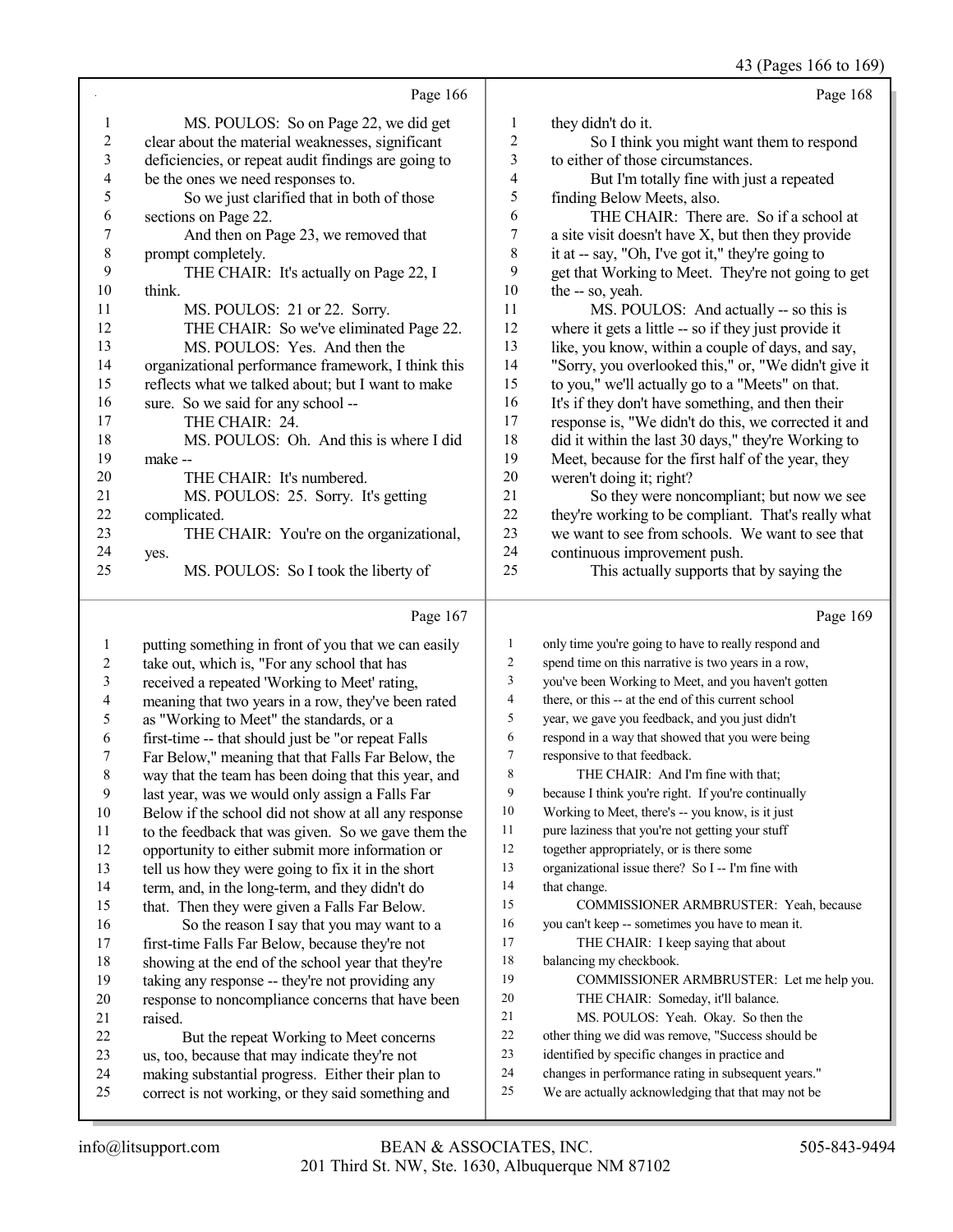|                |                                                      |              | 44 (Pages 170 to 173)                                |
|----------------|------------------------------------------------------|--------------|------------------------------------------------------|
|                | Page 170                                             |              | Page 172                                             |
| $\mathbf{1}$   | the case. That's why you're doing this. So we want   | $\mathbf{1}$ | of household, they're the head of the household,     |
| $\overline{c}$ | to give you a chance to actually show success in the | 2            | whether they're homeless or not.                     |
| 3              | current year.                                        | 3            | COMMISSIONER ROBBINS: Yeah. I think if               |
| 4              | THE CHAIR: Okay.                                     | 4            | you put in the language, "Students over the age of   |
| 5              | MS. POULOS: Then if we move to Page 26               | 5            | 18 or students acting as head of household," because |
| 6              | now, there's nothing changed there.                  | 6            | if you're emancipated at the age of 16, you may not  |
| 7              | THE CHAIR: No.                                       | 7            | be homeless, but you're the head of household. So    |
| $\,$ $\,$      | MS. POULOS: And then the petitions.                  | 8            | you can just take out the "homeless," and just say,  |
| 9              | That is -- on Page 30.                               | 9            | "or students acting as a head of household."         |
| 10             | THE CHAIR: Right.                                    | 10           | MS. POULOS: Okay. Yes. I think that                  |
| 11             | MS. POULOS: I added the additional                   | 11           | makes a lot of sense.                                |
| 12             | language which, "Signatures must be collected during | 12           | Okay. No additional changes beyond that.             |
| 13             | the school's fourth year of operation."              | 13           | So that is our recommendation.                       |
| 14             | Again, we'll change that --                          | 14           | THE CHAIR: Okay. I think we're ready,                |
| 15             | THE CHAIR: Change that, right.                       | 15           | are we not?                                          |
| 16             | MS. POULOS: -- using the employee's                  | 16           | COMMISSIONER PERALTA: Yeah.                          |
| 17             | information on the 120th day.                        | 17           | THE CHAIR: We did yeomen's work on this              |
| 18             | I think that just gives us real clarity.             | 18           | yesterday; so I think we can move forward.           |
| 19             | Who you submitted that day is who's going to be on   | 19           | COMMISSIONER ROBBINS: Are we going to                |
| 20             | there.                                               | 20           | vote on it?                                          |
| 21             | Then on Page 31, there's the instructions            | 21           | THE CHAIR: Yes, we need to vote on this.             |
| 22             | for the signatures from households. Again, we'll     | 22           | So we need a motion.                                 |
| 23             | correct the fourth year of operation.                | 23           | COMMISSIONER ROBBINS: I'll move for                  |
| 24             | And then we added the language, "Students            | 24           | acceptance of the Public Education Options for       |
| 25             | over the age of 18 and homeless students acting as   | 25           | Parents Renewal Application, that we accept it as -- |
|                | Page 171                                             |              | Page 173                                             |
| 1              | the head of household may provide the signature for  | $\mathbf{1}$ | THE CHAIR: As amended.                               |
| 2              | the household. For students under the age of 18      | 2            | COMMISSIONER ROBBINS: -- as amended.                 |
| 3              | living with a parent or guardian, the signature      | 3            | COMMISSIONER CABALLERO: Second.                      |
| 4              | shall be the parent's or the guardian's signature."  | 4            | THE CHAIR: Motion by Commissioner                    |
| 5              | COMMISSIONER ARMBRUSTER: I'm just                    | 5            | Robbins, a second by Commissioner Caballero.         |
| 6              | wondering -- this isn't a big issue for me. Do we    | 6            | Commissioner Armbruster?                             |
|                | need to put "homeless students" or "students acting  | 7            | COMMISSIONER ARMBRUSTER: Are there any               |
| 8              | as head of household"?                               | 8            | abstentions?                                         |
| 9              | MS. POULOS: That's a good question.                  | 9            | Seeing none, Commissioner Caballero?                 |
| 10             | COMMISSIONER ARMBRUSTER: I'm not opposed             | 10           | COMMISSIONER CABALLERO: Yes.                         |
| 11             | to that. Do you have to be homeless to be head of    | 11           | COMMISSIONER ARMBRUSTER: Commissioner                |
| 12             | household?                                           | 12           | Robbins?                                             |
| 13             | MS. POULOS: You may be 16 and acting as              | 13           | COMMISSIONER ROBBINS: Yes.                           |
| 14             | head of household. That's a good point.              | 14           | COMMISSIONER ARMBRUSTER: Commissioner                |
| 15             | THE CHAIR: I don't know if you need to               | 15           | Armbruster votes "Yes."                              |
| 16             | identify "homeless."                                 | 16           | Commissioner Crone?                                  |
| 17             | COMMISSIONER CABALLERO: We need to have              | 17           | COMMISSIONER CRONE: Yes.                             |

- that somewhere. Head of household or homeless or homeless or head of household. COMMISSIONER ARMBRUSTER: Maybe it's an "or." COMMISSIONER CABALLERO: We do have regs and statutes dealing with "homeless."
- THE CHAIR: But do they need to be

Johnston?

Conyers?

- COMMISSIONER JOHNSTON: Yes.
- COMMISSIONER ARMBRUSTER: Commissioner

COMMISSIONER ARMBRUSTER: Commissioner

Peralta?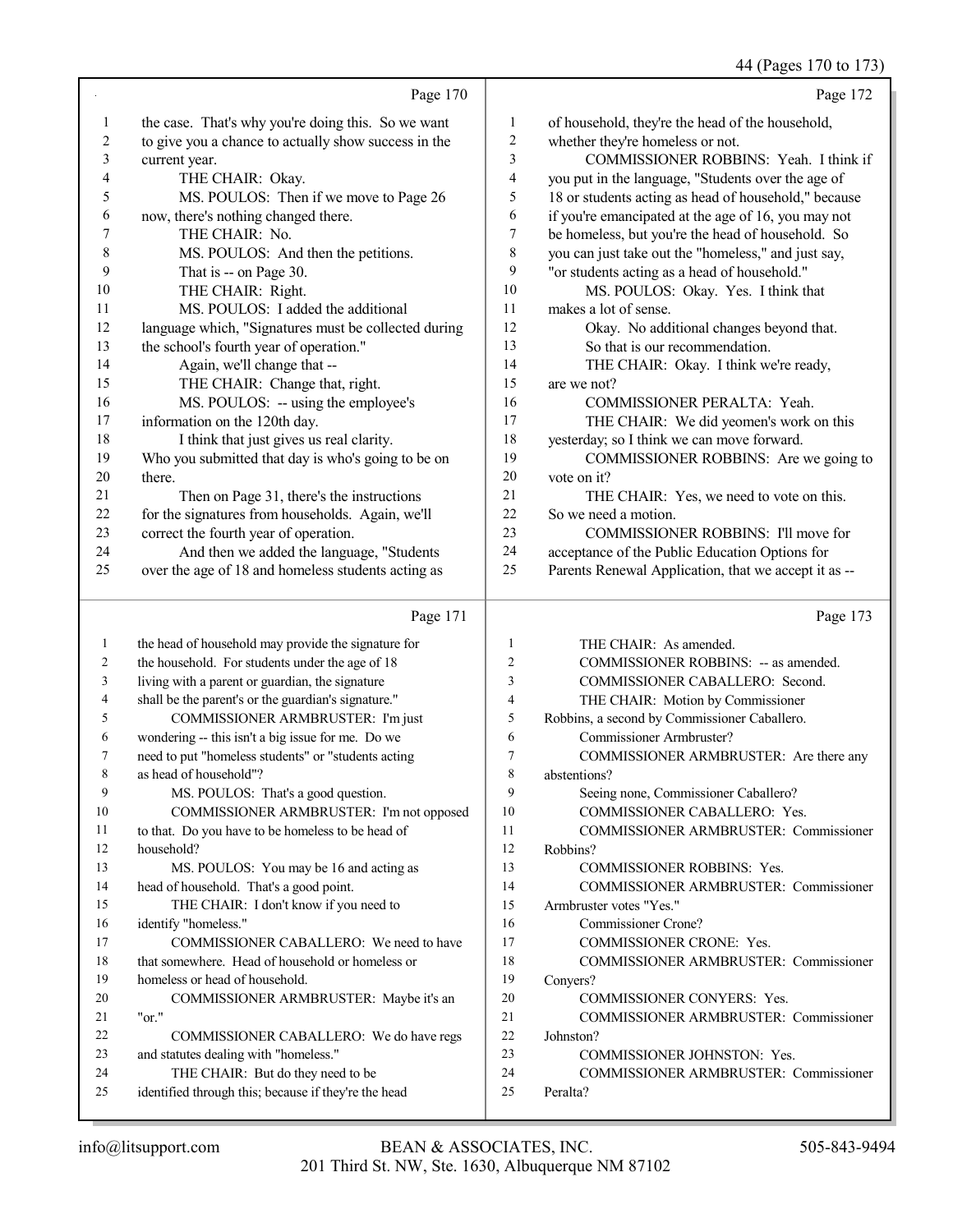45 (Pages 174 to 177)

|    | Page 174                                            |    | Page 176                                            |
|----|-----------------------------------------------------|----|-----------------------------------------------------|
| 1  | <b>COMMISSIONER PERALTA: Yes.</b>                   | 1  | other questions, I'm going to make a motion that we |
| 2  | <b>COMMISSIONER ARMBRUSTER: Commissioner</b>        | 2  | accept the proposal of BioLaw Group.                |
| 3  | Gipson?                                             | 3  | COMMISSIONER CABALLERO: So move to                  |
| 4  | THE CHAIR: Yes.                                     | 4  | accept.                                             |
| 5  | COMMISSIONER ARMBRUSTER: Eight to zero.             | 5  | THE CHAIR: Second by Commissioner                   |
| 6  | Motion passes.                                      | 6  | Caballero. Commissioner Armbruster.                 |
| 7  | THE CHAIR: So the motion passes, eight to           | 7  | Oh, did you want to say something?                  |
| 8  | zero. And we have one more, I hope, quick item      | 8  | COMMISSIONER CRONE: I'm playing with my             |
| 9  | before we go into Executive Session. And that's     | 9  | microphone.                                         |
| 10 | Item No. 15 on the agenda, which is the Discussion  | 10 | COMMISSIONER ARMBRUSTER: Are there any              |
| 11 | and Possible Action on the Legal Services RFP.      | 11 | abstentions?                                        |
| 12 | And I do believe everyone received all of           | 12 | Commissioner Peralta?                               |
| 13 | the application -- all the Commissioners -- when    | 13 | <b>COMMISSIONER PERALTA: Yes.</b>                   |
| 14 | the -- when the proposals were -- everyone received | 14 | <b>COMMISSIONER ARMBRUSTER: Commissioner</b>        |
| 15 | a proposal, not just those that were serving on the | 15 | Robbins?                                            |
| 16 | subcommittee; correct?                              | 16 | <b>COMMISSIONER ROBBINS: Yes.</b>                   |
| 17 | I think it went out to all Commissioners.           | 17 | COMMISSIONER ARMBRUSTER: Commissioner               |
| 18 | MS. POULOS: That is how I sent it out. I            | 18 | Convers?                                            |
| 19 | sent it out to all Commissioners.                   | 19 | <b>COMMISSIONER CONYERS: Yes.</b>                   |
| 20 | THE CHAIR: So all Commissioners were                | 20 | <b>COMMISSIONER ARMBRUSTER: Commissioner</b>        |
| 21 | provided copies of the proposals. And then -- and I | 21 | Caballero?                                          |
| 22 | want to thank Beverly for fielding a myriad of      | 22 | COMMISSIONER CABALLERO: Yes.                        |
| 23 | e-mails through this, and Katie, with a lot of text | 23 | <b>COMMISSIONER ARMBRUSTER: Commissioner</b>        |
| 24 | messages from me, "Do you have five minutes," so    | 24 | Crone?                                              |
| 25 | that we could hopefully make sure that this process | 25 | <b>COMMISSIONER CRONE: Yes.</b>                     |

## Page 175

| Page 175                                            |                | Page 177                                             |
|-----------------------------------------------------|----------------|------------------------------------------------------|
| was -- was a clean process, and we can move forward | 1              | <b>COMMISSIONER ARMBRUSTER: A little</b>             |
| and not be stuck as we were the last time.          | $\overline{c}$ | hesitant.                                            |
| So I want to thank Commissioner Crone and           | 3              | Commissioner Armbruster votes "Yes."                 |
| Commissioner Johnston for the second time around,   | 4              | Commissioner Gipson?                                 |
| and Commissioner Armbruster for the second time     | 5              | THE CHAIR: Yes.                                      |
| around, and Commissioner Caballero for helping out  | 6              | <b>COMMISSIONER ARMBRUSTER: Commissioner</b>         |
| with the subcommittee.                              | 7              | Johnston?                                            |
| So that you have been able to see the               | 8              | <b>COMMISSIONER JOHNSTON: Yes.</b>                   |
| proposals and the -- and I'll be honest. I haven't  | 9              | COMMISSIONER ARMBRUSTER: Eight to zero.              |
| looked here; but I'm assuming the rubrics are here. | 10             | The vote passes.                                     |
| MS. POULOS: So what you have here is a              | 11             | May I just say one thing? I think if I               |
| summary of the process from beginning to end, a     | 12             | throw these away, these pages should be taken out or |
| summary of the results, including for each of the   | 13             | shredded.                                            |
| three applicants, the average score from the        | 14             | THE CHAIR: Oh. Because there's personal              |
| evaluations, as well as whether they were ranked -- | 15             | information?                                         |
| how many reviewers ranked them first, second, or    | 16             | MS. FRIEDMAN: They're on the website.                |
| third, and then a combined rubric that takes the    | 17             | THE CHAIR: Yeah. They're all public                  |
| individual reviewer's scores, puts them all in one  | 18             | documents. Is that the financial one? Is the         |
| rubric for each of the three applicants.            | 19             | financial one on the website?                        |
| And what you can see is that the highest            | 20             | MS. POULOS: We will make sure it's taken             |
| scoring average score applicant was BioLaw. And     | 21             | down, if it is.                                      |
| they were also ranked as the first scoring by three | 22             | THE CHAIR: Yeah. I honestly didn't look              |
| of the reviewers and second scoring by two of the   | 23             | on the website, because I had all of it. But I hear  |
| reviewers.                                          | 24             | your concern. If it is the financial -- if the       |
| THE CHAIR: Right. So if there are no                | 25             | financial is on the website -- and they should be    |
|                                                     |                |                                                      |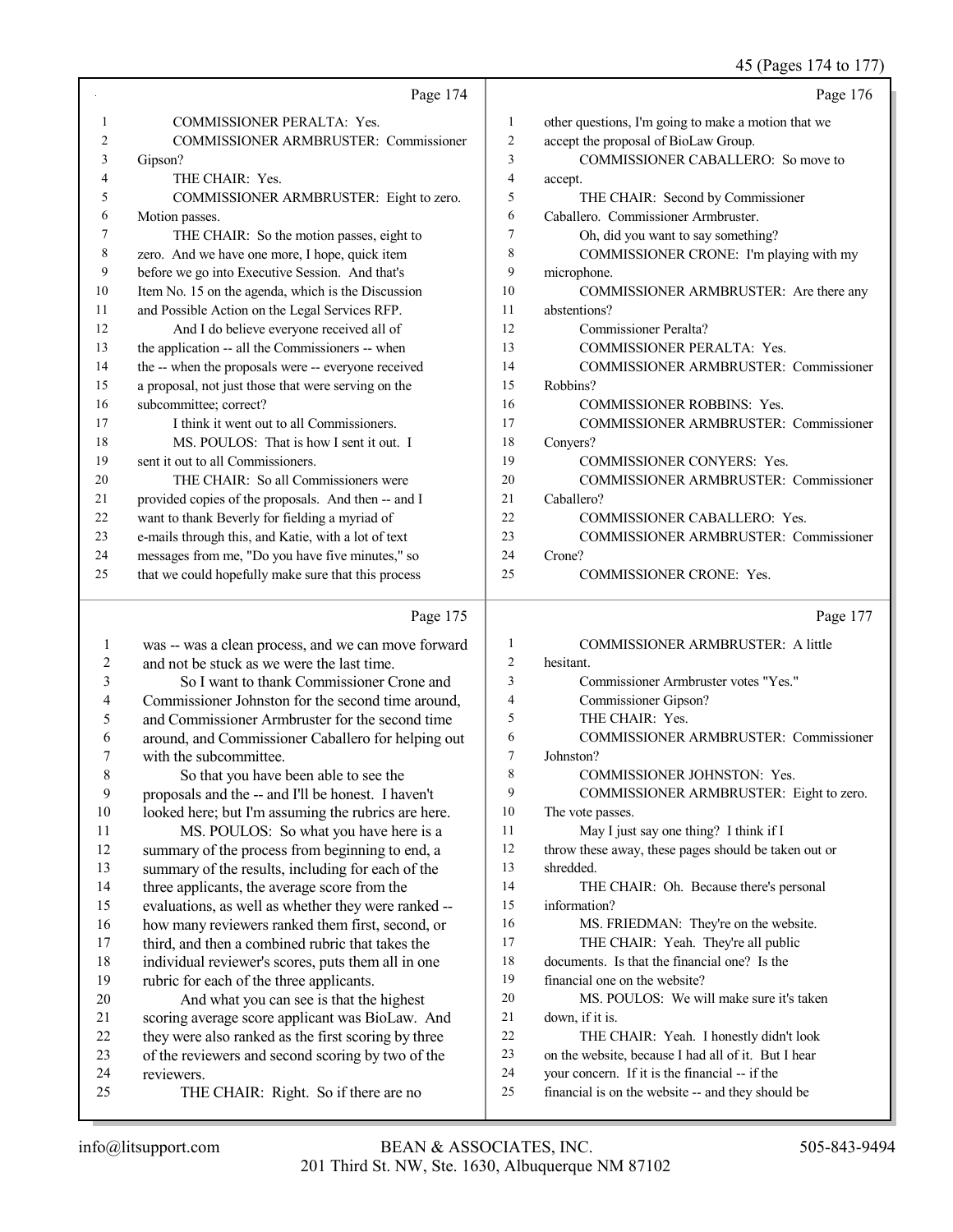46 (Pages 178 to 181)

|              |                                                                       |                | 46 (Pages 178 to 181)                                |
|--------------|-----------------------------------------------------------------------|----------------|------------------------------------------------------|
|              | Page 178                                                              |                | Page 180                                             |
| 1            | shredded. You're right.                                               | 1              | Media Arts Collaborative, New Mexico Connections,    |
| 2            | COMMISSIONER ARMBRUSTER: I don't think                                | $\mathfrak{2}$ | Taos International, and Horizon Academy West, versus |
| 3            | the rest of it is all that important; but these are.                  | 3              | the PEC.                                             |
| 4            | MS. FRIEDMAN: I'll put it in the recycle.                             | $\overline{4}$ | THE CHAIR: We need a motion to go into               |
| 5            | They won't be shredded -- well, if you want them                      | 5              | Executive Session.                                   |
| 6            | shredded, put them --                                                 | 6              | COMMISSIONER JOHNSTON: I make a motion.              |
| 7            | COMMISSIONER ARMBRUSTER: I'll take them                               | 7              | COMMISSIONER ROBBINS: Second.                        |
| 8            | home and shred them. I shredded the other ones.                       | 8              | THE CHAIR: Motion by Commissioner                    |
| 9            | THE CHAIR: You're right. We had had that                              | 9              | Johnston, second by Commissioner Robbins.            |
| 10           | discussion the last time around, that we didn't even                  | 10             | All in favor?                                        |
| 11           | really need the copies that have financial. That's                    | 11             | (Commissioners so indicate.)                         |
| 12           | a compliance thing, and it's really not -- I don't                    | 12             | (Executive Session conducted.)                       |
| 13           | need to know that about folks.                                        | 13             | THE CHAIR: Okay. So we need a motion to              |
| 14           | Right. I got you. I understand. And I                                 | 14             | call us back into session. So I will make a motion   |
| 15           | just want to say thank you. This has been a long                      | 15             | to bring us back into Public Session.                |
| 16           | journey. I think I stalked the then new Deputy                        | 16             | COMMISSIONER ARMBRUSTER: Second.                     |
| 17           | Secretary throughout the State of New Mexico through                  | 17             | THE CHAIR: And there's a second by                   |
| 18           | the LESC through the summer trying to -- it's been a                  | 18             | Commissioner Armbruster.                             |
| 19           | two-year, arduous process to get this. So I                           | 19             | All in favor?                                        |
| 20           | appreciate all the help and support that                              | 20             | (Commissioners so indicate.)                         |
| 21           | Commissioners gave for this, that CSD did with                        | 21             | THE CHAIR: Opposed?                                  |
| 22           | this -- the procurement process.                                      | 22             | (No response.)                                       |
| 23           | And it's -- you know, it's been                                       | 23             | THE CHAIR: Hearing no opposition, the                |
| 24           | unfortunate that our experience with the Attorney                     | 24             | motion passes. And we are --                         |
| 25           | General's Office legal staff has not been a                           | 25             | COMMISSIONER CRONE: No votes taken and no            |
|              | Page 179                                                              |                | Page 181                                             |
| $\mathbf{1}$ | consistent or, at times, valuable service to us.                      | 1              | action was taken.                                    |
| 2            | And I'll say that publicly.                                           | $\mathfrak{2}$ | THE CHAIR: Sure. There was no action --              |
| 3            | So it's -- it started out as legal                                    | 3              | there was no action taken, and the only items        |
| 4            | services, and, unfortunately, over time, it has                       | $\overline{4}$ | discussed were those listed, and that's pending      |
| 5            | changed, and we've had too many changes in who's                      | 5              | litigation.                                          |
| 6            | here. You never -- you have to look at the name tag                   | 6              | Okay. And we're on to Report from the                |
| 7            | to see who's here.                                                    | $\overline{7}$ | Chair.                                               |
| 8            | So that this -- and we're working on a lot                            | 8              | So I already mentioned -- and I've spoken            |
| 9            | of the matters that require legal eyes on it. So I                    | 9              | to one or two Commissioners -- we're going to        |
| 10           | am absolutely looking forward to having some                          | 10             | basically roll over the liaison roles. I think I     |
| 11           | consistent service here. So thank everyone for                        | 11             | referred to them as "subcommittees." But it's        |
| 12           | this.                                                                 | 12             | liaison roles, whatever.                             |
| 13           | COMMISSIONER ARMBRUSTER: Madam Chair, if                              | 13             | So I'll just give you all a program                  |
| 14           | you have not found these two sheets of paper, mine                    | 14             | update. On Monday, we actually have the appeal for   |
| 15           | are numbered 167 and 169.                                             | 15             | New Mexico Connections. That's going to be at 1:30   |
| 16           | COMMISSIONER ROBBINS: 167, -8, and -9.                                | 16             | here in Mabry.                                       |
| 17           | COMMISSIONER ARMBRUSTER: I just think you                             | 17             | COMMISSIONER JOHNSTON: Madam Chair, those            |
| 18           | should take those out.                                                | 18             | are open meetings; right?                            |
| 19           | THE CHAIR: Oh, yeah. That actually says                               | 19             | THE CHAIR: Yes, they are all public.                 |
| 20           | "Confidential, not to be made public."                                | 20             | Yeah. There will take no testimony from              |
| 21<br>22     | Okay. All right. So I will ask folks to                               | 21<br>22       | Commissioners; but they're -- everything we do is    |
| 23           | remove those pages. Thank you.<br>Okay. We are now going to move into | 23             | public.<br>COMMISSIONER CABALLERO: What time, Madam  |
| 24           | Executive Session and discussion of pending                           | 24             | Chair?                                               |
| 25           | litigation pursuant to NMSA 1978, Section 10-15,                      | 25             | THE CHAIR: 1:30.                                     |
|              |                                                                       |                |                                                      |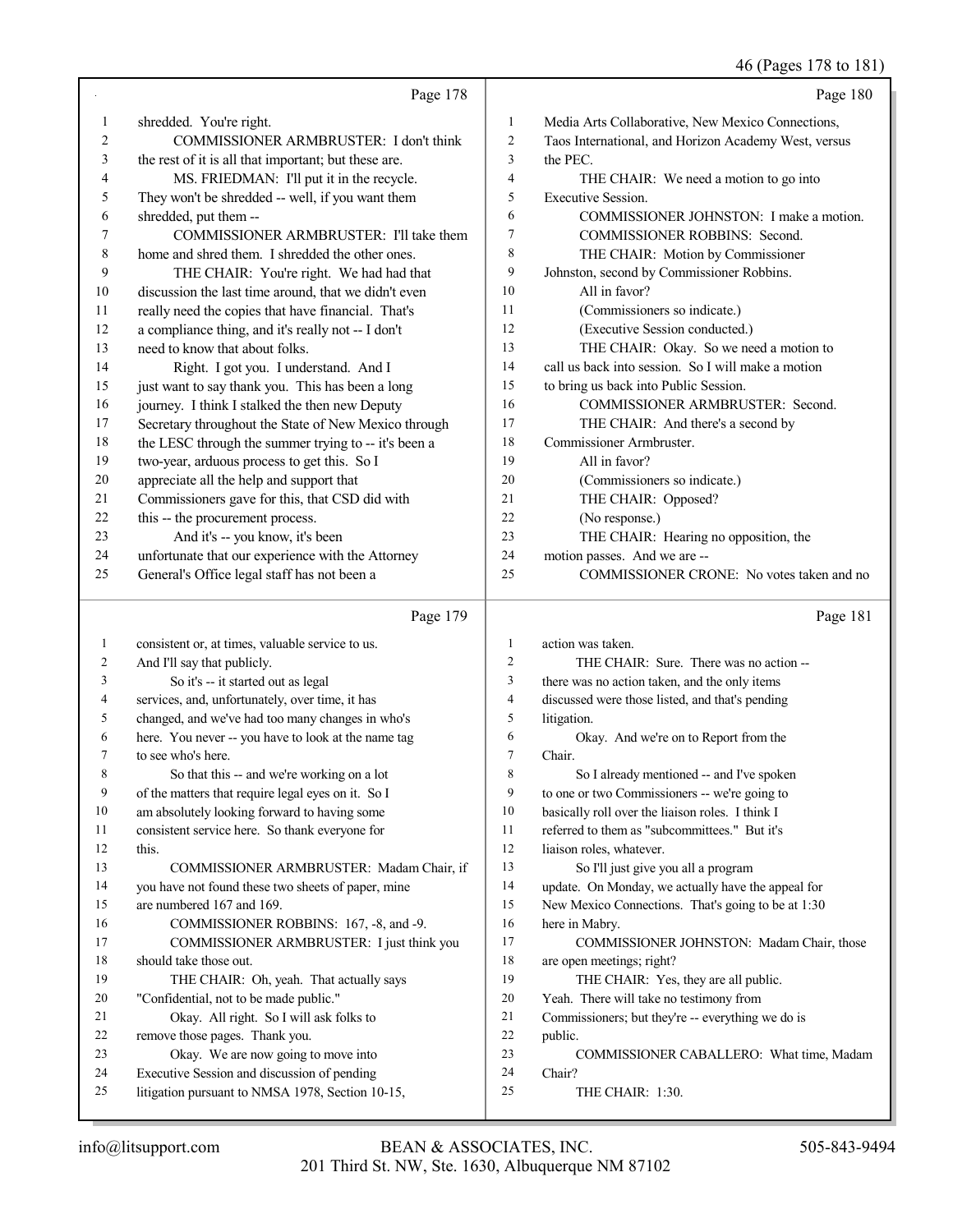47 (Pages 182 to 185)

|          | Page 182                                                 |                                | Page 184                                                                                              |
|----------|----------------------------------------------------------|--------------------------------|-------------------------------------------------------------------------------------------------------|
| 1        | On March 23rd, we have Taos International.               | $\mathbf{1}$                   | won didn't get the notice.                                                                            |
| 2        | COMMISSIONER JOHNSTON: At 9:00.                          | $\overline{2}$                 | THE CHAIR: Yes, because they don't have                                                               |
| 3        | THE CHAIR: And that's at 9:00. And                       | 3                              | anything set yet. So it's probably only going to                                                      |
| 4        | that's also here.                                        | 4                              | be, like, a day -- they'll start late and do a                                                        |
| 5        | And on March 30th, we have Media Arts                    | 5                              | little bit the next day. It's mostly their agenda                                                     |
| 6        | Collaborative, and that's at 9:00.                       | 6                              | is setting their work plan up for the remainder of                                                    |
| 7        | And tentatively -- Horizon is tentatively                | 7                              | the year.                                                                                             |
| $\,8\,$  | scheduled for April 11th. And I say "tentative,"         | 8                              | I was invited to go to Anthony last                                                                   |
| 9        | because I have not received service confirming that.     | 9                              | Friday. Representative Gallegos had been contacted                                                    |
| 10       | There was a back-and-forth. The hearing officer was      | 10                             | by a number of parents from Anthony. So she asked                                                     |
| 11       | out of -- going to be out of the country. Randi was      | 11                             | me if I would go down with her, because I had a                                                       |
| 12       | going to be out of the country. And there were           | 12                             | little bit clearer information, to speak to some                                                      |
| 13       | e-mails that went back and forth that kind of made       | 13                             | parents at -- from the school.                                                                        |
| 14       | April 11th -- it looked like the date; but I've not      | 14                             | When I arrived, there were about 60. And                                                              |
| 15       | received confirmation that that's the date. But          | 15                             | it was standing room only. In fact, they piped the                                                    |
| 16       | tentatively, it's April 11th. So there's no time         | 16                             | meeting out to the parking lot, because there was                                                     |
| 17       | also attached to that because of that.                   | 17                             | overflow with the meeting.                                                                            |
| 18       | The reminder that everyone is signed up                  | 18                             | So I did not fully understand what the                                                                |
| 19       | for the Spring Budget Workshop, so that all you --       | 19                             | meeting was going to be until I got there. It is                                                      |
| 20       | the only thing you need to do is show up and sign        | 20                             | unfortunate that the school was poorly informed as                                                    |
| 21       | in. So there's no other confirmation that needs to       | 21                             | to the process. And I don't mean poorly informed by                                                   |
| 22       | go to -- and that's April 4th through the 6th at the     | 22                             | PED or CSD. I mean, the school was poorly informed                                                    |
| 23       | Hotel Albuquerque.                                       | 23                             | by their administration as to the process. They                                                       |
| 24       | COMMISSIONER CONYERS: Is there an agenda                 | 24                             | were under the impression that they could reorganize                                                  |
| 25       | somewhere, or --                                         | 25                             | under the local school district. They had gone to                                                     |
|          | Page 183                                                 |                                | Page 185                                                                                              |
|          |                                                          |                                |                                                                                                       |
| 1<br>2   | THE CHAIR: On the --<br>COMMISSIONER JOHNSTON: NMASBO.   | $\mathbf{1}$<br>$\overline{c}$ | the local school district the night before and<br>made -- they spent a lot of time on a presentation. |
| 3        | THE CHAIR: Yes. Yes.                                     | 3                              | So that Thursday night, they went to                                                                  |
| 4        | COMMISSIONER JOHNSTON: And there's an                    | 4                              | Gadsden School District to make their pitch for the                                                   |
| 5        | agenda.                                                  | 5                              | Gadsden School District to take them. And it was                                                      |
| 6        | THE CHAIR: And I believe we all received                 | 6                              | unfortunate that so many of the parents and the                                                       |
| 7        | an e-mail -- or at least I did. I received an            | $\tau$                         | community invested in that idea, because it was not                                                   |
| 8        | e-mailing for it?                                        | 8                              | a possibility. And that was a shame.                                                                  |
| 9        | COMMISSIONER JOHNSTON: From Beverly?                     | 9                              | I had already transmitted to the folks at                                                             |
| 10       | MS. FRIEDMAN: And, Madam Chair, you will                 | 10                             | that school the closure procedures. And at that                                                       |
| 11       |                                                          |                                |                                                                                                       |
|          |                                                          |                                |                                                                                                       |
|          | be receiving another e-mail that will be coming out      | 11                             | meeting, it was fairly clear that the head                                                            |
| 12       | in the next few days from the Secretary inviting you     | 12                             | administrator had not provided the letter that PED                                                    |
| 13       | again, and probably having a link to an agenda at        | 13                             | provides a template after the -- after the                                                            |
| 14       | that time.                                               | 14                             | closure -- after the non-renewal is determined,                                                       |
| 15       | THE CHAIR: Okay. Thank you.                              | 15                             | there is a template for a letter to go out to all of                                                  |
| 16       | The LESC is starting back up April 26th                  | 16<br>17                       | the families.                                                                                         |
| 17<br>18 | and 27th. And that will be here in Santa Fe. And         | 18                             | And he was some--- he wasn't somewhat --                                                              |
| 19       | that's their kind of reorganization meeting. So          | 19                             | he was very evasive as to whether he ever saw that                                                    |
| 20       | they have no agenda yet; and they haven't set the        | 20                             | template and whether a letter had gone out. So I'm                                                    |
| 21       | rest of their year. They'll do that at that              | 21                             | fairly clear that the communication, unfortunately,                                                   |
| 22       | meeting.                                                 | 22                             | to that community is not appropriate. And that is a                                                   |
| 23       | So I don't know whether there's going to                 | 23                             | shame. They thought that there was a potential for                                                    |
| 24       | be a lot of business that will go on at that<br>meeting. | 24                             | us to change our mind.<br>COMMISSIONER CABALLERO: Madam Chair? So                                     |
| 25       | COMMISSIONER ARMBRUSTER: Generate their                  | 25                             | the school district has its own processes and start                                                   |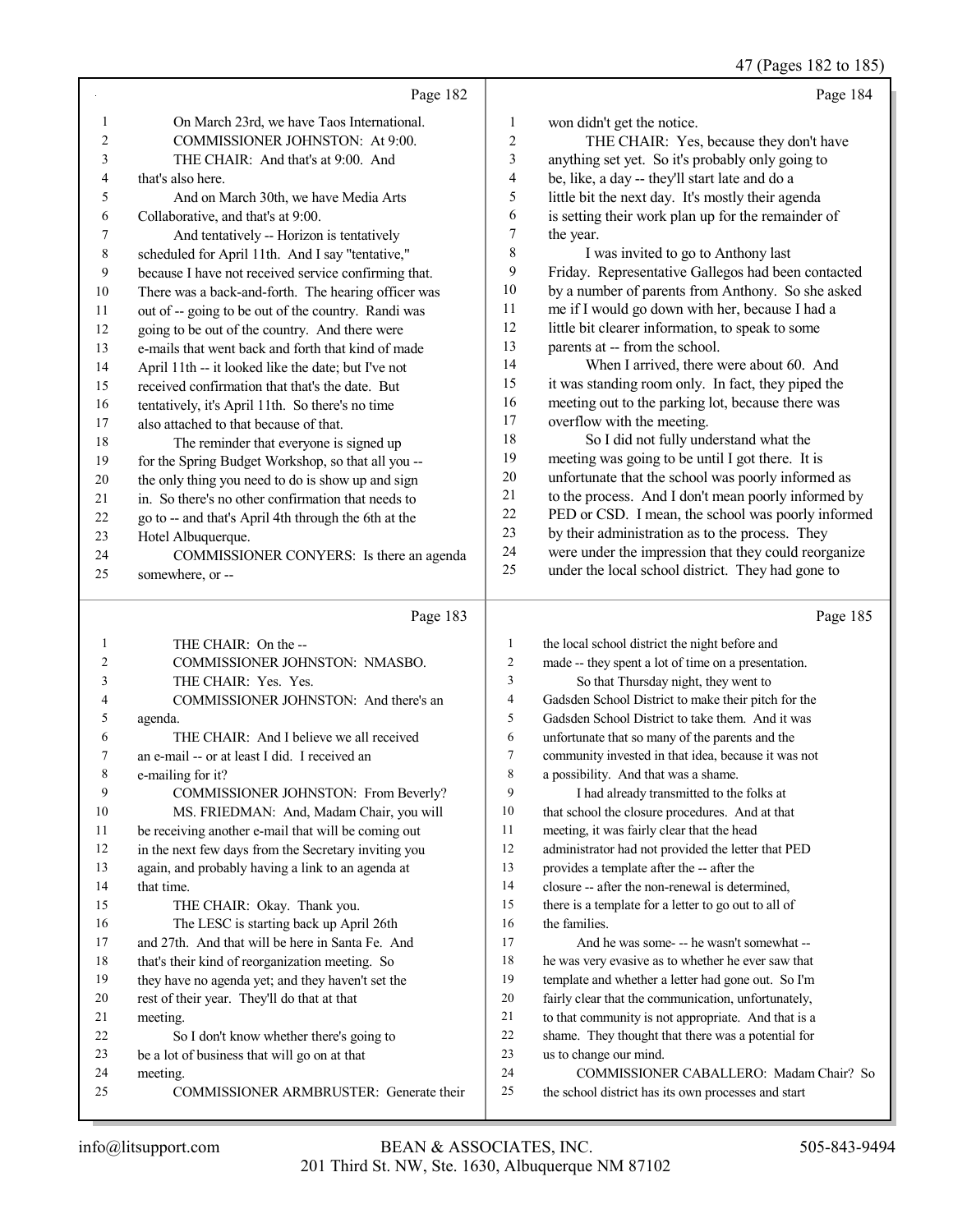|                |                                                     |                | $(2.45 - 100 - 100)$                                 |
|----------------|-----------------------------------------------------|----------------|------------------------------------------------------|
|                | Page 186                                            |                | Page 188                                             |
| 1              | dates, end dates? Is that why they couldn't move?   | 1              | collaborate on some of those items -- not all of     |
| $\overline{c}$ | THE CHAIR: No. In October, a school has             | $\overline{c}$ | them; I don't think we were expecting that -- we     |
| 3              | to -- at renewal in October, the school has to      | 3              | just really appreciate that.                         |
| 4              | declare whether they're going to renew with the PEC | 4              | And I think when the schools see how the             |
| 5              | or their local school district.                     | 5              | considerations that were made -- and I know that you |
| 6              | So they -- back in October, they chose to           | 6              | will review at the next work session -- I think      |
| 7              | renew with us, which then closes any possibility.   | $\tau$         | they'll see that they were heard. And I think        |
| 8              | If we say no, the option isn't there to now go run  | 8              | that's important, and we just thank you for your     |
| 9              | to the district. And that's what the community      | 9              | collaboration on that work.                          |
| 10             | unfortunately did not understand.                   | 10             | So the feedback sessions were important.             |
| 11             | COMMISSIONER CABALLERO: So as a school,             | 11             | And I think we got some good feedback, just in       |
| 12             | they still have that option next October.           | 12             | general, about -- about some of the items. We        |
| 13             | THE CHAIR: That -- no, because they will            | 13             | wanted to keep this both positive and have a         |
| 14             | be closing.                                         | 14             | critical eye on some of the proposed items.          |
| 15             | COMMISSIONER CABALLERO: Right.                      | 15             | And I think one thing that we heard                  |
| 16             | THE CHAIR: So they will have to apply,              | 16             | multiple times was that people are really            |
| 17             | which they have done. They've put an application    | 17             | appreciating the site visits this year and just the  |
| 18             | in -- the head of the governance council and their  | 18             | way that they're being done and executed. So thanks  |
| 19             | head administrator have put in an application for a | 19             | to the CSD for that. I think people are just         |
| 20             | new school.                                         | 20             | feeling supported, and I think that's something that |
| 21             | And I will also add that they provided              | 21             | they feel like that their feedback has been heard    |
| 22             | false information about that application process    | 22             | again. And I think that the really important         |
| 23             | because they communicated to the folks that were    | 23             | without, you know, skipping over any of the          |
| 24             | there at the meeting that I was at that they were   | 24             | necessary things that need to be looked into during  |
| 25             | told by the CSD Staff that only two schools out of  | 25             | a site visit.                                        |
|                |                                                     |                |                                                      |

## Page 187

| 1              | the 17 would be approved by us.                      | 1  | Session ended since we last spoke, I                 |
|----------------|------------------------------------------------------|----|------------------------------------------------------|
| $\overline{2}$ | And I made it clear that that was not the            | 2  | believe. We did get the line item veto to take out   |
| 3              | case, that there was only grant money for two        | 3  | the small-school-size adjustment language that would |
| 4              | schools; but that did not limit the number of        | 4  | have been damaging to many of the charter schools.   |
| 5              | schools that we could potentially approve. So that   | 5  | So thanks to the Governor for that and to PED for    |
| 6              | it is -- it's just sad that time and effort and      | 6  | listening to our feedback on that.                   |
| 7              | energy is being put into this at this point in time  | 7  | Other bills went through, the T&E and the            |
| 8              | instead of that time and energy put in before we got | 8  | at-risk unit. That's really important. The at-risk   |
| 9              | to this point to try to improve the school.          | 9  | is nice. The T&E changing to the teacher cost index  |
| 10             | So I'll leave it at that.                            | 10 | really starts aligning the way we pay teachers with  |
| 11             | Okay. So I'm -- I think I'm done.                    | 11 | the way school districts and charter schools are     |
| 12             | So we are now on to Update from the                  | 12 | actually funded. That's really important.            |
| 13             | Coalition. And while Matt's coming up, I'll also     | 13 | I will note if that bill or anything about           |
| 14             | say I also attended the regional meeting in Cruces.  | 14 | the at-risk comes to you, as a Commissioner and just |
| 15             | MR. MATT PAHL: Thank you, Madam Chair,               | 15 | an engaged member of the public, to note that        |
| 16             | and thanks for coming to that regional meeting.      | 16 | charter schools still don't generate their own       |
| 17             | That's the bulk of what we were doing the last week  | 17 | at-risk units. They use the district of which        |
| 18             | and a half, two weeks, was running around getting    | 18 | they're lying in. And that creates two problems on   |
| 19             | that feedback. I think you-all received the          | 19 | both ends of the spectrum here.                      |
| 20             | document that articulated that feedback.             | 20 | One is that some schools are getting                 |
| 21             | And I'm really happy to report that                  | 21 | overpaid for at-risk, because they're serving a more |
| 22             | yesterday's work session was really productive. I    | 22 | affluent population in a higher at-risk area. Then   |
| 23             | think the foundation of that document and what we    | 23 | we have the opposite problem, where some schools are |
| 24             | heard from schools, as well as the posture from the  | 24 | serving wholly at-risk populations, many of them in  |
| 25             | PED and the CSD of being ready and willing to        | 25 | Albuquerque, but getting credit as if they're        |
|                |                                                      |    |                                                      |

Page 189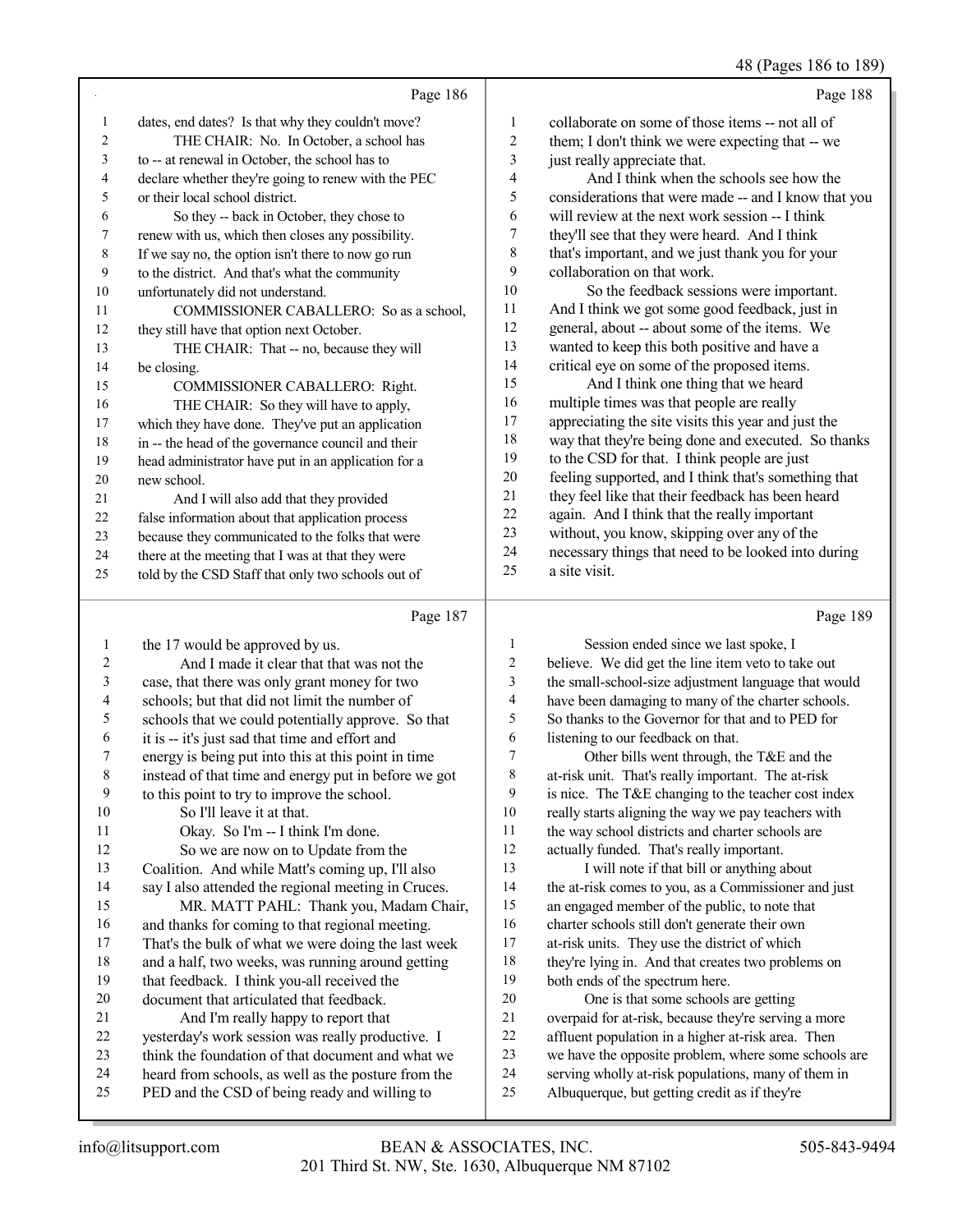## 49 (Pages 190 to 193)

|                | Page 190                                             |                | Page 192                                             |
|----------------|------------------------------------------------------|----------------|------------------------------------------------------|
| 1              | serving the same student population as a whole.      | 1              | today, PSFA yesterday, about what solution charters  |
| $\overline{2}$ | Got some good feedback on how we actually            | $\overline{2}$ | might have to gain access to the funds that are      |
| 3              | solve that problem, so charters can generate their   | 3              | available to them.                                   |
| $\overline{4}$ | own at-risk. Some charters will lose their at-risk   | 4              | Their biggest problem right now, school              |
| 5              | money; others will gain. But it's just the right     | 5              | district schools and charter schools both have       |
| 6              | thing to do, and knowing what at-risk is supposed to | 6              | access to Public School Capital Outlay Council funds |
| 7              | do, which is provide that marginal increase so that  | 7              | for facilities when their facility kind of degrades  |
| $\,$ 8 $\,$    | you can actually serve those kids the way they need  | 8              | to the point where it's needed. Charters have a      |
| 9              | to be served.                                        | 9              | really hard time making that local match happen.     |
| 10             | So just something you-all need to be aware           | 10             | They have to stow away a bunch of cash for that.     |
| 11             | of. We'll lead the charge in trying to get that      | 11             | So, really, that's the gap there. And I              |
| 12             | done.                                                | 12             | think there's a way for us to do this that doesn't   |
| 13             | I know Senator Stewart was really amenable           | 13             | involve charters having to find a good deal for      |
| 14             | to having those conversation and how we might make   | 14             | them. A good deal for a charter is paying, like,     |
| 15             | those calculations happen.                           | 15             | 7 percent on a loan right now. We want them to get   |
| 16             | Another few items that we're working on              | 16             | a good deal, period, which would be more in the 3 to |
| 17             | into the spring here -- and you can expect some      | 17             | 4 percent -- well, probably not now; but in the last |
| 18             | regular updates on. And one may impact PEC schools.  | 18             | six months, it was around there.                     |
| 19             | And that is aligning enrollment dates and            | 19             | But that's just a good use of public                 |
| 20             | application windows for charters across the state.   | 20             | funds. If we're going to build facilities for        |
| 21             | It's pretty ambitious. We'll see how far             | 21             | charters, let's make sure we use those public        |
| 22             | we get. But what we really want is to lower a        | 22             | dollars right. So we'll be making that push. If      |
| 23             | barrier on the application deadlines for schools.    | 23             | you have any questions or ideas, we're very open to  |
| 24             | Right now, if you're a parent in Albuquerque, and    | 24             | hearing those.                                       |
| 25             | you have 15 choices, you might have 15 different     | 25             | The other thing I'll note, too, along                |
|                | Page 191                                             |                | Page 193                                             |

| $\mathbf{1}$   | application windows. And we really want to get them | $\mathbf{1}$   | that            |
|----------------|-----------------------------------------------------|----------------|-----------------|
| $\overline{2}$ | so there's at least one common week or two in which | $\overline{2}$ | fun             |
| 3              | all application windows are open.                   | 3              | rep             |
| $\overline{4}$ | Very early in the year is mostly sometime           | 4              | 2 p             |
| 5              | in January, maybe February.                         | 5              | real            |
| 6              | I'm not under the impression that those             | 6              | cha             |
| 7              | deadlines are in charter school contracts.          | 7              | con             |
| $\,8\,$        | They are not; good. So I brought that               | 8              | fun             |
| 9              | forward just to make sure. If there are any other   | 9              | ano             |
| 10             | complications, I think Katie would probably have    | 10             |                 |
| 11             | already told me.                                    | 11             | des             |
| 12             | But just know we're working toward that.            | 12             | dol             |
| 13             | If, you know, you get the light bulb, "What about   | 13             | Co <sub>1</sub> |
| 14             | this," feel free to bring it up so we can prepare   | 14             | neg             |
| 15             | for that. But we really feel like that's the right  | 15             | we              |
| 16             | thing to do and make sure that there's access,      | 16             | 2 p             |
| 17             | because parents, just across the state, know, "Oh,  | 17             |                 |
| 18             | that second week of January, that's the time we can | 18             | son             |
| 19             | apply for charter schools," rather than trying to   | 19             | last            |
| 20             | sift through the different deadlines that exist     | 20             | eng             |
| 21             | right now.                                          | 21             | son             |
| 22             | So that's an initiative we're working on.           | 22             | be :            |
| 23             | We're also working on developing a new bill for     | 23             | tha             |
| 24             | facilities access. And I was able to speak to       | 24             | you             |
| 25             | Commissioner Peralta for a little bit about this    | 25             |                 |
|                |                                                     |                |                 |

| 1              | that -- along the lines of clarity around public     |
|----------------|------------------------------------------------------|
| $\overline{2}$ | funds, you know, State Auditor Keller put out a      |
| 3              | report on the 2 percent and the articulation of the  |
| $\overline{4}$ | 2 percent in the contracts. And I think there is a   |
| 5              | really wonderful opportunity for the PEC and         |
| 6              | charters and the PED to collaborate in these new     |
| 7              | contracts, getting some articulation on where those  |
| 8              | funds are going and maybe going from one entity to   |
| 9              | another.                                             |
| 10             | But it's still public dollars, and we                |
| 11             | deserve to know what's happening with those public   |
| 12             | dollars. So I put that as just a note for the        |
| 13             | Commissioners, that as you go through new            |
| 14             | negotiations, things of that matter, are there a way |
| 15             | we can really start articulating, "Well, when we pay |
| 16             | 2 percent, what are we getting for that?"            |
| 17             | I think that's just good practice and                |
| 18             | something we've been working on with APS for the     |
| 19             | last six to eight months. We haven't meaningfully    |
| 20             | engaged with PED or the PEC on that; but it's        |
| 21             | something we're eager to do. And I think there will  |
| 22             | be a nice template coming out of the new contracts   |
| 23             | that APS signs. So we'd be happy to share that with  |
| 24             | you when we get a chance.                            |
| 25             | The last piece I'd like to just cover                |
|                |                                                      |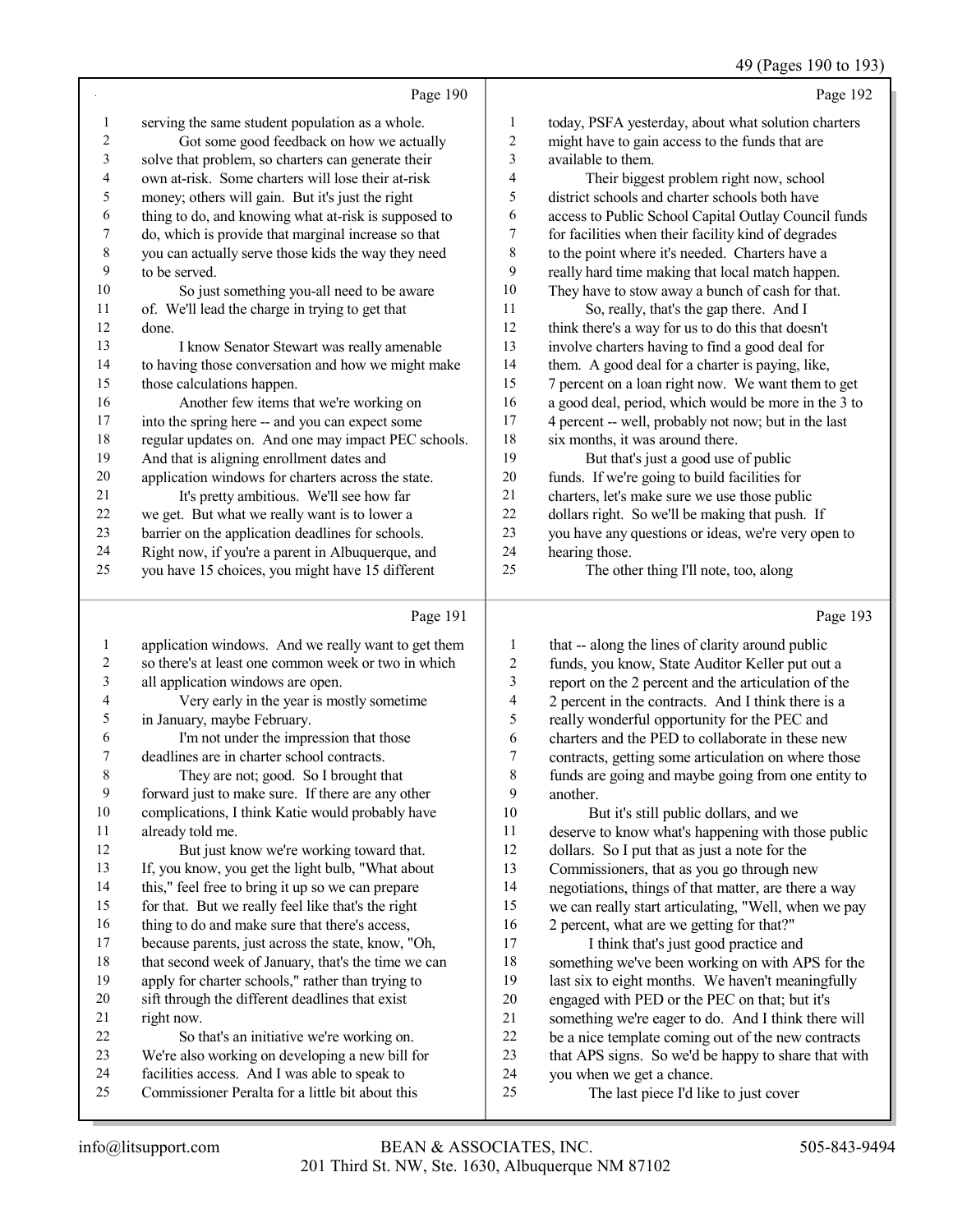50 (Pages 194 to 197)

|    | Page 194                                             |                | Page 196                                            |
|----|------------------------------------------------------|----------------|-----------------------------------------------------|
| 1  | right now is this idea of a charter moratorium. We   | 1              | know.                                               |
| 2  | are quite certain we're going to hear that bill next | $\overline{2}$ | And I'll share one aside about choice.              |
| 3  | session. And I think there are some misconceptions   | 3              | When I was getting my petitions, I -- I had someone |
| 4  | about how authorizers are doing their work right     | 4              | tear up my petition page because she didn't believe |
| 5  | now.                                                 | 5              | in choice, in schools. And it's, like, then you     |
| 6  | I think the idea of a moratorium is saying           | 6              | don't have to sign the petition, but I lost 19      |
| 7  | that the PEC isn't doing the job. I wholeheartedly   | 7              | signatures, because -- because of that.             |
| 8  | disagree with that and have been telling people      | 8              | So it was -- I know. It was a learning              |
| 9  | that.                                                | 9              | moment. And, honestly, it's the first person that   |
| 10 | If you look at the growth of charters over           | 10             | I've ever encountered with getting the signatures   |
| 11 | the last three years, it's been negative growth. I   | 11             | that, you know, had any real opinion against. And   |
| 12 | think that that -- the perceptions and the           | 12             | it was obviously very strongly against.             |
| 13 | prevailing wisdom that are pushing for that bill     | 13             | And I was disappointed that they didn't             |
| 14 | think there's been unbridled growth in charter       | 14             | want to engage in any conversation. So that's not   |
| 15 | schools over the last five, ten years.               | 15             | going to be one of the thousands of votes I get. I  |
| 16 | I say this now, because, again, you're in            | 16             | can be clear on that.                               |
| 17 | your communities. You're elected officials. You've   | 17             | MS. POULOS: Madam Chairwoman,                       |
| 18 | had hundreds, maybe thousands, of people vote you    | 18             | Commissioners, I, too, just want to add to this     |
| 19 | into office.                                         | 19             | conversation. A moratorium would absolutely put us  |
| 20 | That narrative is out there. And I don't             | 20             | at risk of losing CSP funding. And we may not even  |
| 21 | think it's true. And it's something that we          | 21             | care as much about that, except there is money that |
| 22 | certainly don't stand behind is a moratorium. And I  | 22             | we have built into that to support the PEC and to   |
| 23 | think if you look at the facts and some of the       | 23             | support local district authorizers in having the    |
| 24 | impetus behind a bill like that, it's just not       | 24             | tools, the resources, the skill development         |
| 25 | factual.                                             | 25             | necessary to do this, as you all know, very hard    |
|    | Page 195                                             |                | Page 197                                            |
|    | And so if you need resources from us if              | $\mathbf{1}$   | urork and do it well                                |

|    | And so if you need resources from us, if             | 1  | work and do it well.                                 |
|----|------------------------------------------------------|----|------------------------------------------------------|
| 2  | you're engaged in conversations like that, you have  | 2  | And I think it would be a great detriment            |
| 3  | a lot of that information. But if you need more,     | 3  | to the state to lose that \$200,000 that we've built |
| 4  | please reach out and know that that's something that | 4  | in to being able to do that work.                    |
| 5  | we're going to be interested in making sure that we  | 5  | THE CHAIR: Right. And when the                       |
| 6  | allow good authorizing to happen, meaning only       | 6  | discussion was at the LESC about that moratorium, I  |
| 7  | quality schools are being opened. And when schools   | 7  | did raise that. And we didn't even have the grant;   |
| 8  | are failing to meet the bar, that they do go away.   | 8  | but we had the potential for the grant back during   |
| 9  | That isn't what people -- the assumptions            | 9  | the last 60-day session. And I raised that to them,  |
| 10 | behind a moratorium do not think that that's         | 10 | that this has far-reaching consequences in terms of  |
| 11 | happening. And we want to enable both sides of the   | 11 | the grant monies that won't -- won't be available.   |
| 12 | coin to happen with authorizers and for parents to   | 12 | And we know how far that went, because the           |
| 13 | have choice in any community that they're in.        | 13 | moratorium bill was still -- because, as Matt        |
| 14 | So it's just a note to have moratorium up            | 14 | stated, there's still this cloud that there's no --  |
| 15 | here. It's a big thing on our mind right now. But    | 15 | or there's either not good authorizing practices, or |
| 16 | I just lay that out here to just note why that's     | 16 | some still believe that headline that 50 charter     |
| 17 | important to us and some of the assumptions that are | 17 | schools are going to be open that was headlined,     |
| 18 | loaded behind that bill.                             | 18 | like, three, four years ago, there was an article in |
| 19 | THE CHAIR: I spoke to one of the                     | 19 | the paper. And they think there's this massive       |
| 20 | cosponsors of that bill. And the response was,       | 20 | increase in charter schools that's just leaching on  |
| 21 | "Well, I don't have a charter in my district, so     | 21 | the public school system; because they don't see it  |
| 22 | what difference does it make?"                       | 22 | as public schools. So there's a lot of work to be    |
| 23 | So they cosponsored the bill because it              | 23 | done.                                                |
| 24 | wouldn't affect anyone who voted for them. It's,     | 24 | MR. MATT PAHL: There is on that education            |
| 25 | like, "Okay. Can we just have a conversation?" You   | 25 | front.                                               |
|    |                                                      |    |                                                      |